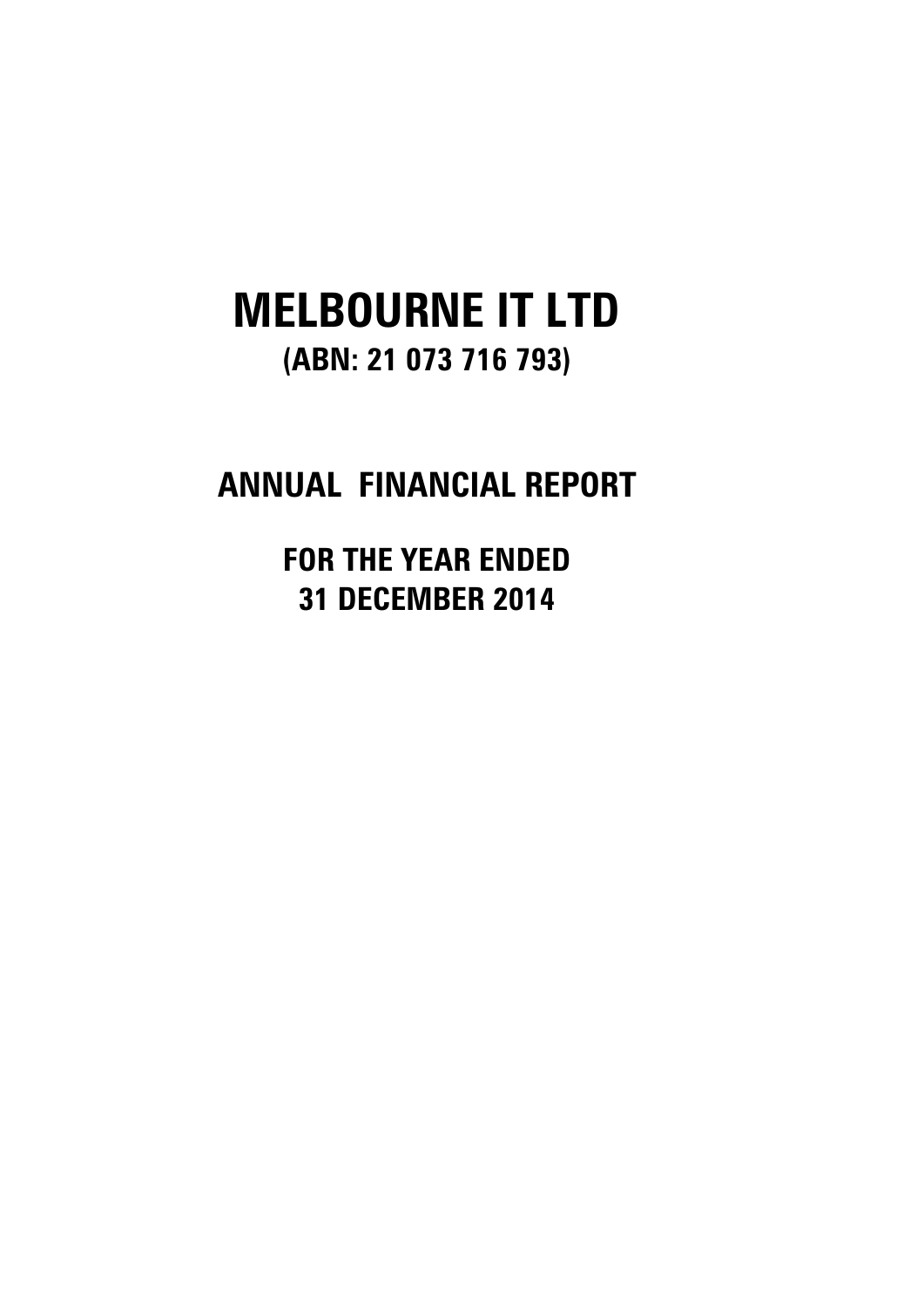## **ABN: 21 073 716 793**

## **DIRECTORS**

| Mr. S.D. Jones      | (Chairman)                  |
|---------------------|-----------------------------|
| Mr. M. Mercer       | (Appointed on 7 April 2014) |
| Mr. T. Kiing        |                             |
| Mr. R.J. Stewart AM |                             |
| Ms. N. Sparks       |                             |
| Mr. L. Bloch        | (Appointed 3 April 2014)    |

## **MANAGING DIRECTOR AND CHIEF EXECUTIVE OFFICER**

Mr M. Mercer **Mr M. Mercer** (Appointed on 7 April 2014)

## **CHIEF FINANCIAL OFFICER**

Mr. P. Findlay (Acting Chief Executive Officer until 6 April 2014)

## **COMPANY SECRETARY**

| Mrs. E. Rigato  | (Appointed 11 November 2014) |
|-----------------|------------------------------|
| Mr. A. Desprets | (Resigned 11 November 2014)  |

## **REGISTERED OFFICE**

Level 3 469 La Trobe Street Melbourne, Victoria, 3000 Tel: +61 3 8624 2400 Fax: +61 3 9620 2388

## **SHARE REGISTRY**

Link Market Services Limited Level 1 333 Collins Street Melbourne, Victoria, 3000 Tel: +61 3 9615 9800 Fax: +61 3 9615 9900 www.linkmarketservices.com.au

## **AUDITORS**

Ernst & Young 8 Exhibition Street Melbourne, Victoria, 3000

## **INTERNET ADDRESS**

www.melbourneit.info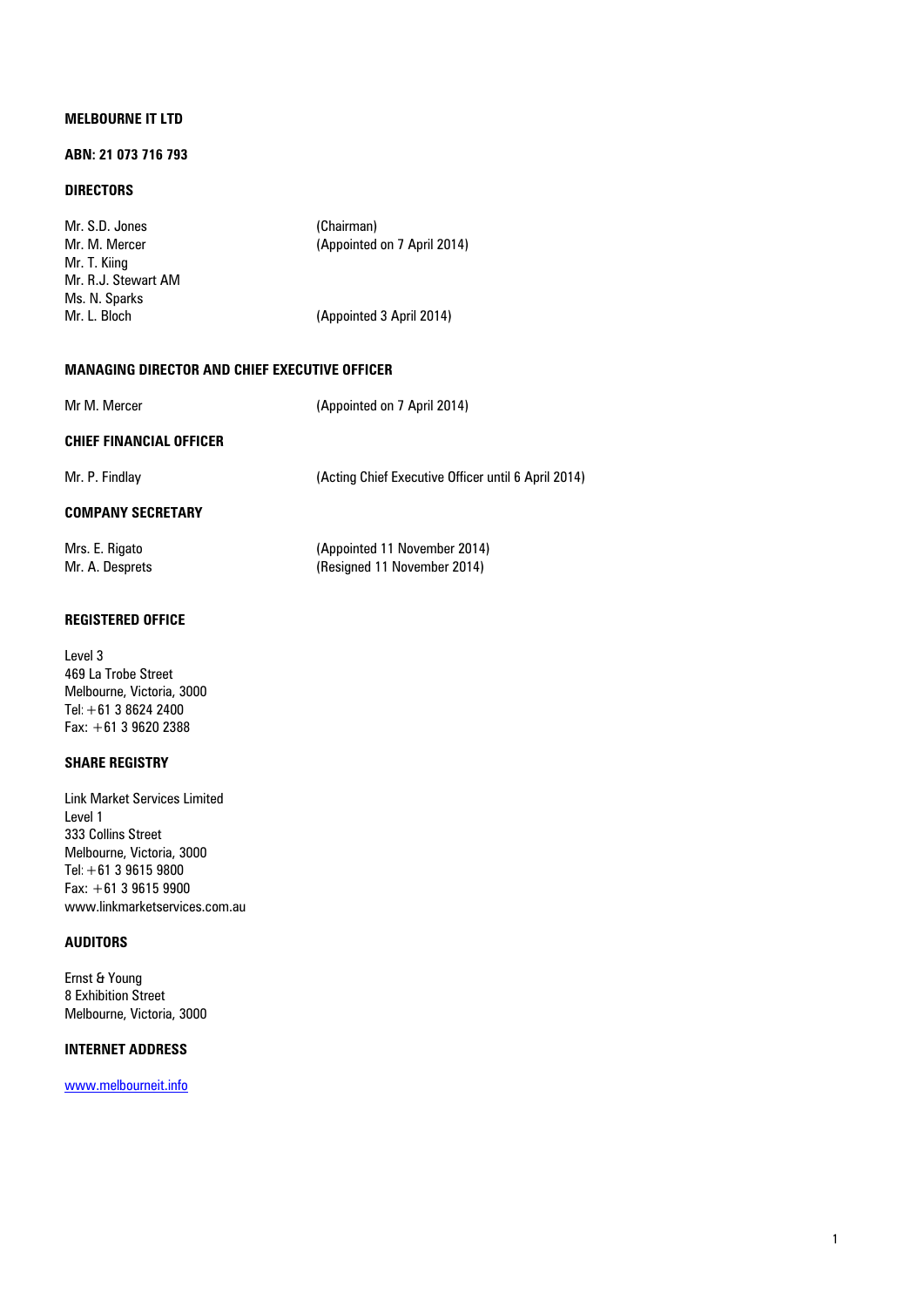## **ABN: 21 073 716 793**

## **CONTENTS**

|                                                       | <b>PAGE</b> |  |
|-------------------------------------------------------|-------------|--|
| Directors' Report                                     | 3           |  |
| Directors' Declaration                                | 21          |  |
| <b>Consolidated Statement of Financial Position</b>   | 22          |  |
| <b>Consolidated Statement of Comprehensive Income</b> | 23          |  |
| <b>Consolidated Statement of Changes in Equity</b>    | 24          |  |
| <b>Consolidated Statement of Cash Flows</b>           | 25          |  |
| Notes to the Financial Statements                     | 26          |  |
| Auditor's Independence Declaration                    | 79          |  |
| Independent Auditor's Report                          | 80          |  |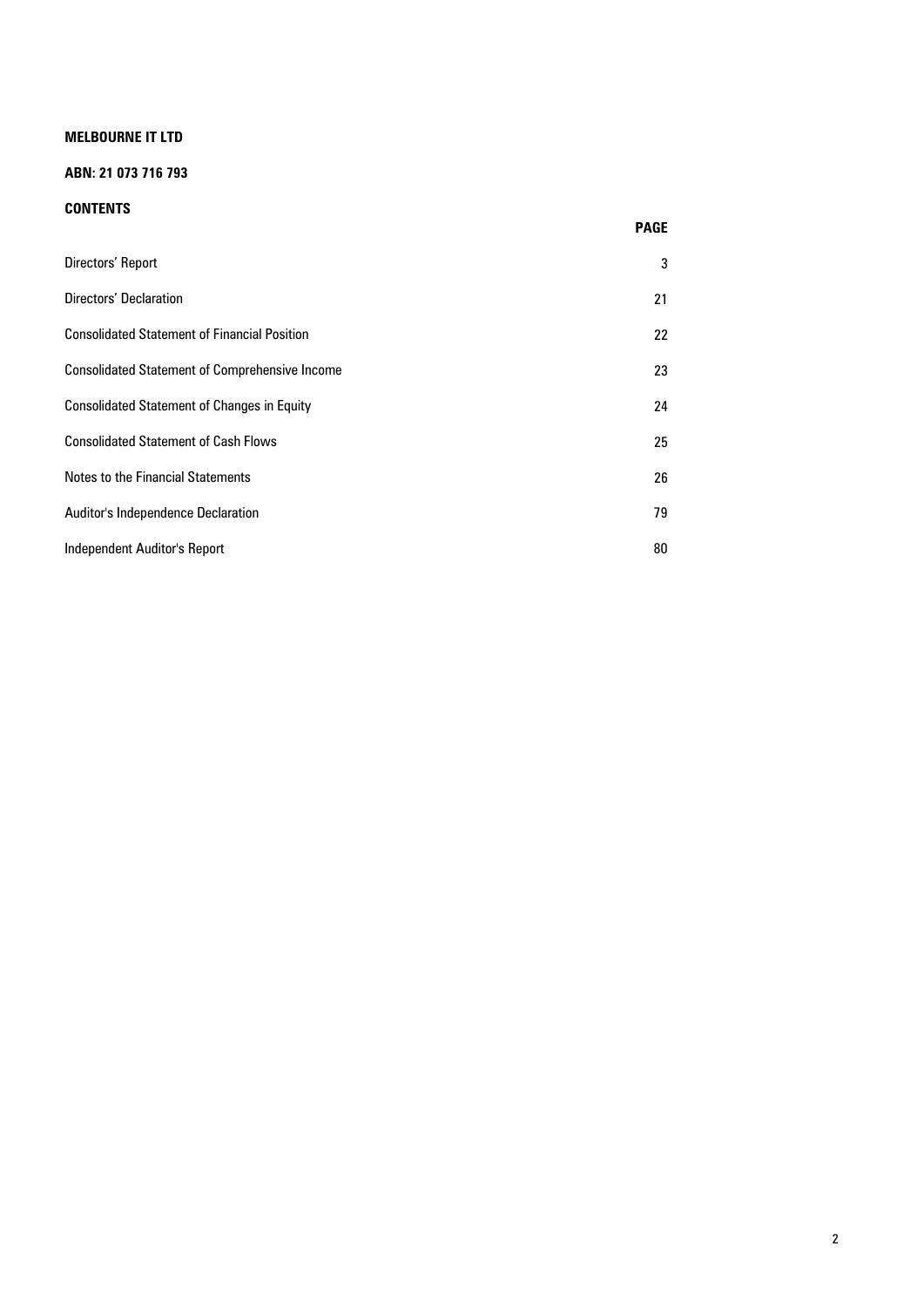## **DIRECTORS' REPORT**

Your directors submit their report for the year ended 31 December 2014.

Directors were in office for the entire period unless otherwise noted.

| <b>Directors</b>      |                          | <b>Managing Director</b>                   |
|-----------------------|--------------------------|--------------------------------------------|
| Mr. Simon Jones       |                          | Mr. Martin Mercer (Appointed 7 April 2014) |
| Mr. Tom Kiing         |                          |                                            |
| Mr. Robert Stewart AM |                          |                                            |
| Ms. Naseema Sparks    |                          |                                            |
| Mr. Larry Bloch       | (Appointed 3 April 2014) |                                            |
|                       |                          |                                            |
|                       |                          |                                            |

#### **Company Secretary**

| Mrs. Edelvine Rigato | (Appointed 11 November 2014) |
|----------------------|------------------------------|
| Mr. Arnaud Desprets  | (Resigned 11 November 2014)  |

## **DETAILS OF DIRECTORS' EXPERIENCE, EXPERTISE AND DIRECTORSHIPS**

Full details of the Directors' experience, expertise and directorships can be found on the Melbourne IT website at www.melbourneit.info and the Annual Report.

#### **Interests in the shares and options of the company**

As at the date of this report, the interests of the directors in the shares and options of the company and related bodies corporate were:

|                       | <b>Ordinary</b> |                          |
|-----------------------|-----------------|--------------------------|
|                       | <b>Shares</b>   | <b>Ordinary Shares</b>   |
| Mr. Simon Jones       | 155,935         |                          |
| Mr. Tom Kiing         | 5,721,488       |                          |
| Mr. Robert Stewart AM | 810,784         | $\overline{\phantom{a}}$ |
| Ms. Naseema Sparks    |                 |                          |
| Mr. Larry Bloch       | 9,208,363       |                          |
| Mr. Martin Mercer     |                 | 296,610                  |

## **PRINCIPAL ACTIVITIES**

The principal activities of the Group during the year by operating segment are described as follows:

## **Enterprise Services ('ES')**

The Enterprise Services Division provides managed services and business grade cloud applications, solutions and services to corporate and government clients throughout Australia.

## **SMB Solutions**

SMB Solutions operates in the web services business in Australia and New Zealand, offering customers everything they need to run an online business. These services include domain name registrations and renewals, website and email hosting, website design services, online marketing, website security, and online tools and solutions. Customers are primarily in the Small to Medium Enterprise (SME) sector.

SMB Solutions also supplies a technical and support solution for domain name registration, shared hosting and other online business services to a global network of reseller clients. Resellers are given access to Melbourne IT's domain name registration, shared hosting and maintenance systems. Benefits to Reseller clients include application of a real time automated system that can be integrated into the Reseller website, together with access to specialist support and account management services.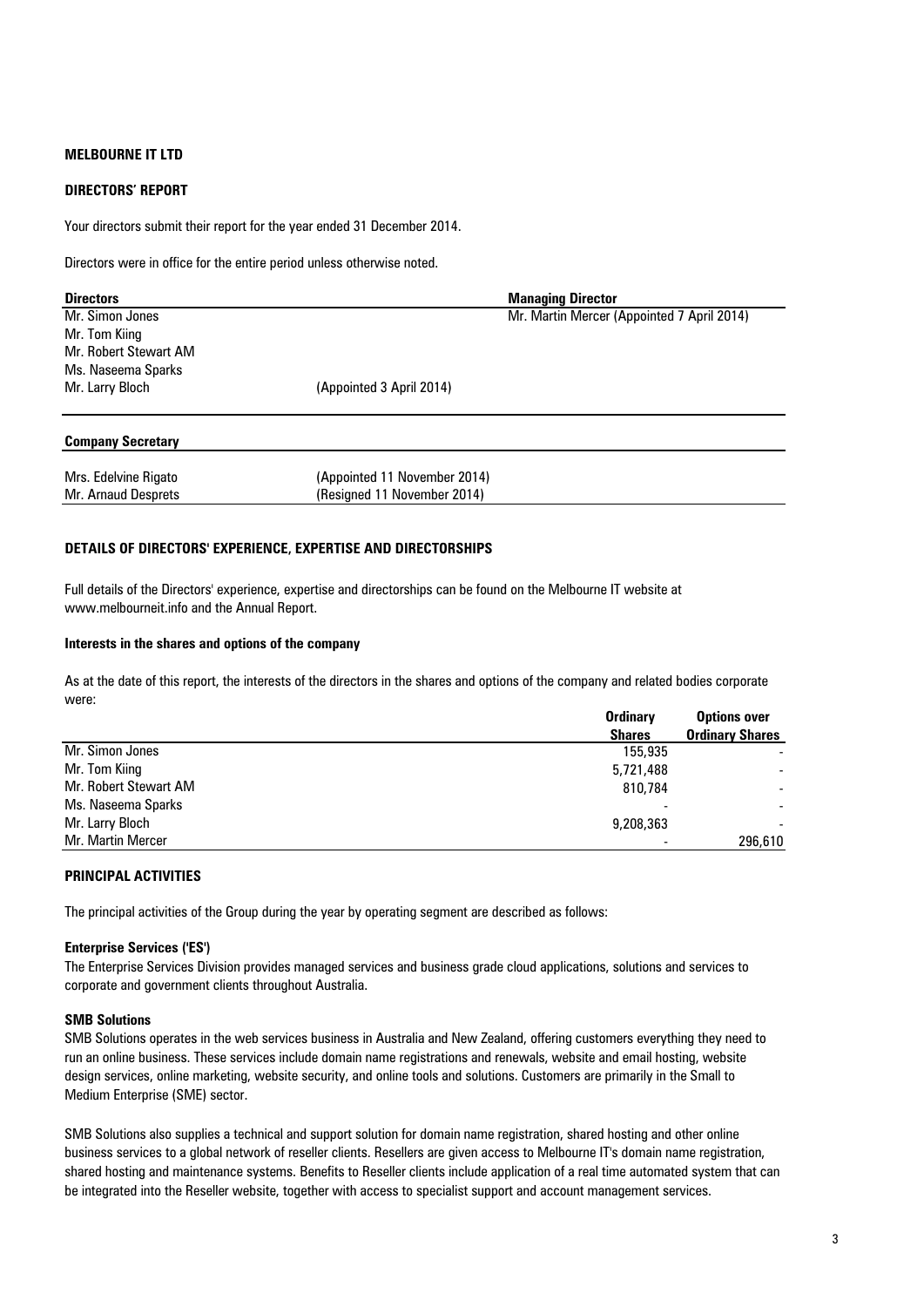## **DIRECTORS' REPORT (continued)**

## **PRINCIPAL ACTIVITIES (continued)**

## **Discontinued Operations**

The Group also conducted two other principal activities, both of which were discontinued in the previous corresponding period. The Digital Brand Services (DBS) business was sold on 12 March 2013. Its core business was online brand protection including the management of corporate domain name portfolios. The sale of the For The Record (FTR) business was completed on 30 August 2013. It was a supplier of rich media content management systems primarily to court rooms.

## **REVIEW AND RESULTS OF OPERATIONS**

| <b>EARNINGS PER SHARE</b>      | 2014         | 2013         |  |
|--------------------------------|--------------|--------------|--|
| <b>Continuing operations</b>   |              |              |  |
| Basic earnings per share       | $0.72$ cents | $7.46$ cents |  |
| Diluted earnings per share     | $0.72$ cents | 7.42 cents   |  |
| <b>Discontinued operations</b> |              |              |  |
| Basic earnings per share       |              | 75.44 cents  |  |
| Diluted earnings per share     |              | 75.05 cents  |  |
| <b>Total operations</b>        |              |              |  |
| Basic earnings per share       | $0.72$ cents | 82.90 cents  |  |
| Diluted earnings per share     | $0.72$ cents | 82.47 cents  |  |

## **DIVIDENDS**

During the year, an interim dividend of 1.0 cent per share, franked at 80%, amounting to \$0.929 million was paid on 30 September 2014.

After 31 December 2014, a final dividend of 4.0 cents per share, franked at 80%, amounting to \$3.718 million has been declared by the directors. The final dividend has not been recognised as a liability as at 31 December 2014.

## **REVIEW OF OPERATIONS**

## *Overview*

The group recorded a 20.6% increase in consolidated revenue from continuing operations during the year ended 31 December 2014, from \$103.4m to \$124.7m. This was primarily due to the acquisition of Netregistry on 31 March 2014 and the continued growth of the Enterprise Services business. EBITDA of \$12.8m, based on continuing operations was 121% better than 2013. There was strong underlying EPS growth (when adjusted for impairment and transaction costs) of 8.72 cents, which was 17% better than prior year. This result was driven by the full year impact of restructuring in late 2013, the acquisition of Netregistry Group and the strong Enterprise Services division performance.

Profit after tax from continuing operations for the year ended 31 December 2014 was \$0.6m (2013: \$6.2m). Normalised profit after tax is \$7.9m after adjusting for tax effected impairment costs and transaction costs (2013:\$6.2m).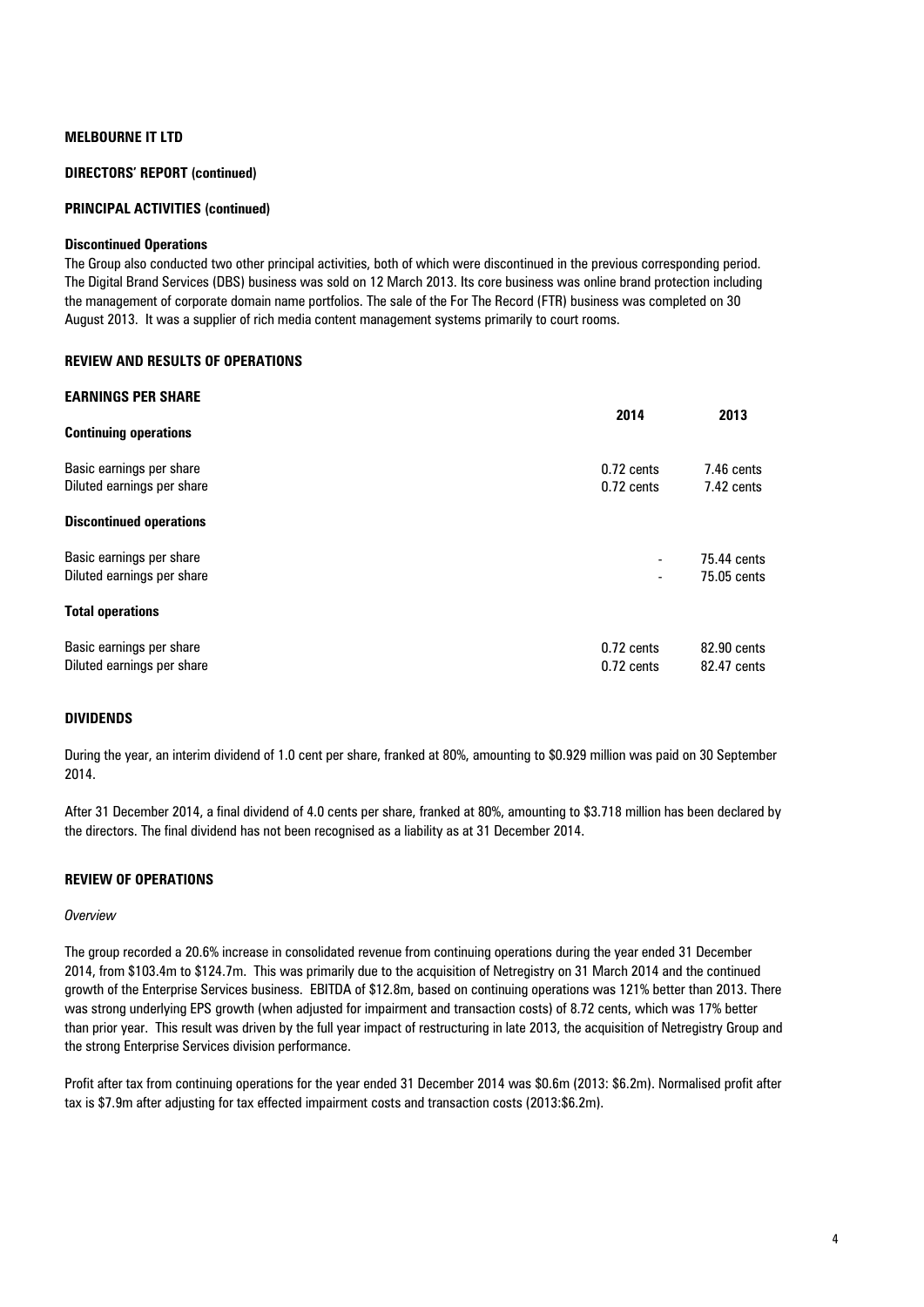## **DIRECTORS' REPORT (continued)**

## **REVIEW AND RESULTS OF OPERATIONS (continued)**

## **REVIEW OF OPERATIONS (continued)**

## *Overview (Continued)*

The increase in earnings outlined above also provided improved cash flows for Melbourne IT. During the year \$9.4m of free cash flow was generated representing a 168% improvement on 2013. The net cash balance of \$18.1m as at 31 December 2014 demonstrates the strength of our balance sheet.

The Netregistry acquisition contributed \$25.3m to Group Revenue and \$3.8m to Group EBITDA. It significantly added to Melbourne IT's business capability and provided a strong customer facing technology system which can be utilised across the entire business. Furthermore, Netregistry added a mature customer base and a stable SMB revenue stream allowing for greater cross sell opportunities. Substantial progress was achieved in realising synergy savings from the Netregistry acquisition during the year with the consolidation of many technology suppliers and service providers. The integration is on track to achieve \$7.5m per annum of synergy savings by the end of 2016.

## *Outlook 2015 and beyond*

Melbourne IT will continue to focus on the following four key areas in 2015:

- Stabilise the core legacy SMB business of domains and hosting and ensure the historical trend of decline is arrested by year end;
- Grow the SMB solution business through the development of "Do It For Me" website solutions and the Tiger Pistol managed social media offering;
- Continue with the successful integration of Melbourne IT and Netregistry to drive further synergy benefits; and
- Further develop and expand the ES managed services offering.

The acquisition of the Uber Global Group (announced in February 2015) will provide additional customers in domain registration, hosting and cloud applications. These economies of scale will further strengthen Melbourne IT's core domains and hosting position. We expect some \$2.5m in annualised synergies to be extracted from Uber Global business by 2017.

## *Risks review*

Melbourne IT's ability to achieve its strategic objectives and secure its future financial prospects may be impacted by the following key risks:

- Competition the online business world is rapidly evolving with a heightened environment of change characterised by disruptive technologies. Melbourne IT remains abreast of the competitive landscape by investing in new products and customer experience. The acquisitions of Netregistry and Uber Global assist in risk mitigation with access to a larger customer pool, increased skill sets, funds available for market investment and product enhancements.
- Markets – a material proportion of Melbourne IT revenue is derived from the performance of its reseller channel and government funding patterns. These revenue streams can be difficult to predict. Melbourne IT works closely with its customers to understand their challenges in order to mitigate these risks.
- Regulatory – Melbourne IT business operates in highly regulated global markets. Success can be impacted by changes to the regulatory environment. Melbourne IT plays an active role in consulting with regulators on changes which could impact our business.

A reconciliation of EBIT and EBITDA included in this report to the reported profit after tax is provided below. The company believes that this non-IFRS, unaudited information is relevant to the user's understanding of its results as it provides a better measure of underlying operating performance.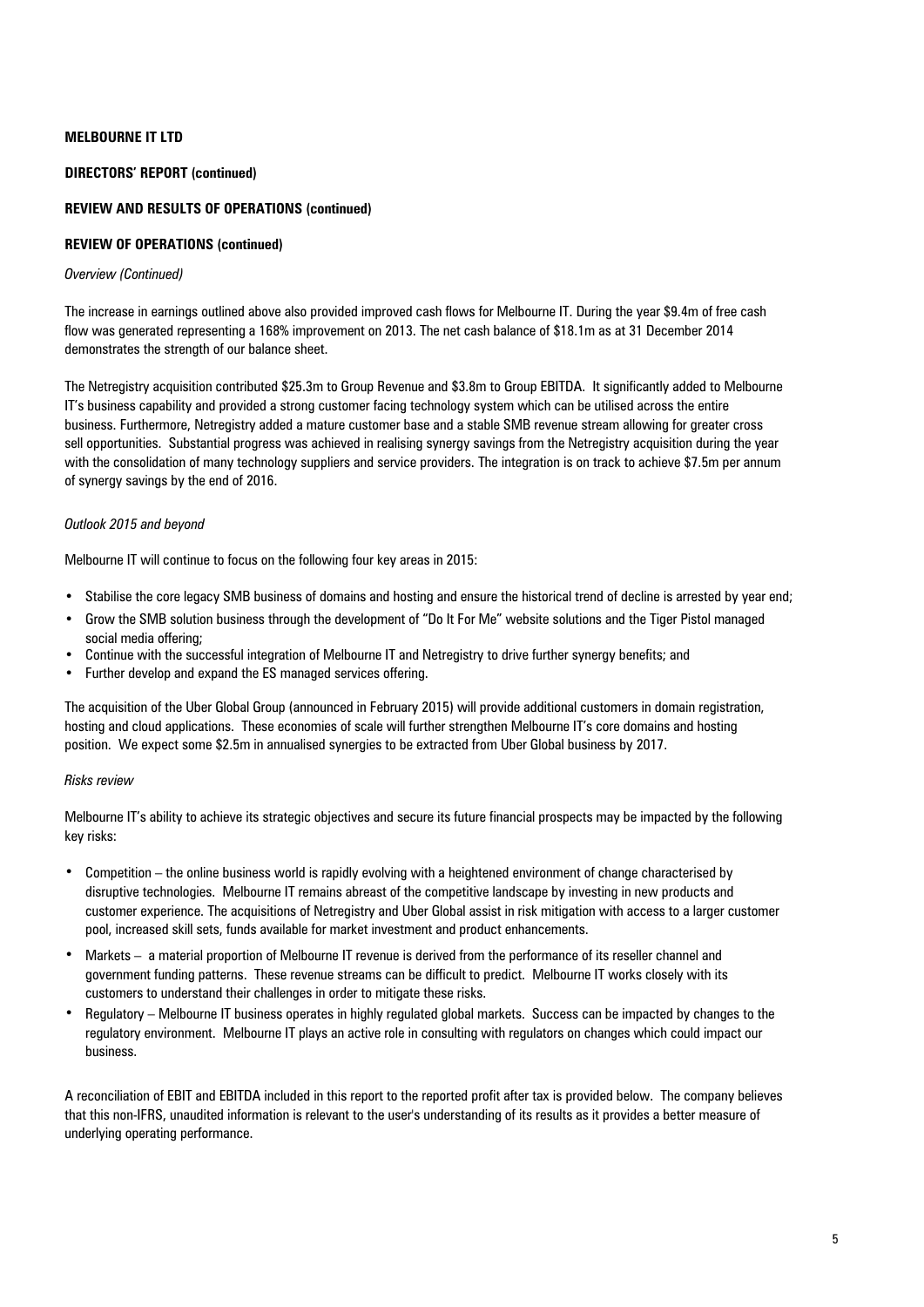## **DIRECTORS' REPORT (continued)**

## **REVIEW AND RESULTS OF OPERATIONS (continued)**

## **Summarised operating results are as follows:**

|                                                                             | 2014<br>\$'000 | 2013<br>\$'000 |
|-----------------------------------------------------------------------------|----------------|----------------|
| <b>Continuing operations</b>                                                |                |                |
| Revenue                                                                     |                |                |
| <b>Registration Revenue</b>                                                 | 53,335         | 44,752         |
| Hosting & Value-Added Product Sales                                         | 70,286         | 55,729         |
| Other Revenue                                                               | 513            | 248            |
| <b>Total Revenue excluding Interest Revenue</b>                             | 124,134        | 100,729        |
| <b>Interest Revenue</b>                                                     | 572            | 2,670          |
| <b>Total Consolidated Income</b>                                            | 124,706        | 103,399        |
| Earnings Before Net Interest, Tax, Depreciation and Amortisation ('EBITDA') | 12,786         | 5,819          |
| <b>Depreciation Expense</b>                                                 | (2, 445)       | (1,978)        |
| <b>Amortisation Expense</b>                                                 | (1,870)        | (804)          |
| <b>Impairment of Intangible Asset</b>                                       | (8, 587)       |                |
| <b>Total Earnings Before Net Interest and Tax ('EBIT')</b>                  | (116)          | 3,037          |
| Costs Recovered from Discontinued Operations*                               |                | 282            |
| Net Interest Revenue                                                        | 406            | 2,545          |
| <b>Profit Before Tax from Continuing Operations</b>                         | 290            | 5,864          |
| <b>Tax Benefit</b>                                                          | 358            | 334            |
| <b>Profit After Tax from Continuing Operations</b>                          | 648            | 6,198          |
| <b>Discontinued Operations</b>                                              |                |                |
| <b>Profit After Tax from Discontinued Operations</b>                        |                | 62,678         |
| <b>Profit After Tax for the Year</b>                                        | 648            | 68,876         |
| <b>Cashflow from Operations</b>                                             | 16,082         | 7,308          |

\* Represents recovery of costs from the DBS and FTR businesses by the parent entity with a corresponding expense included in the discontinued operations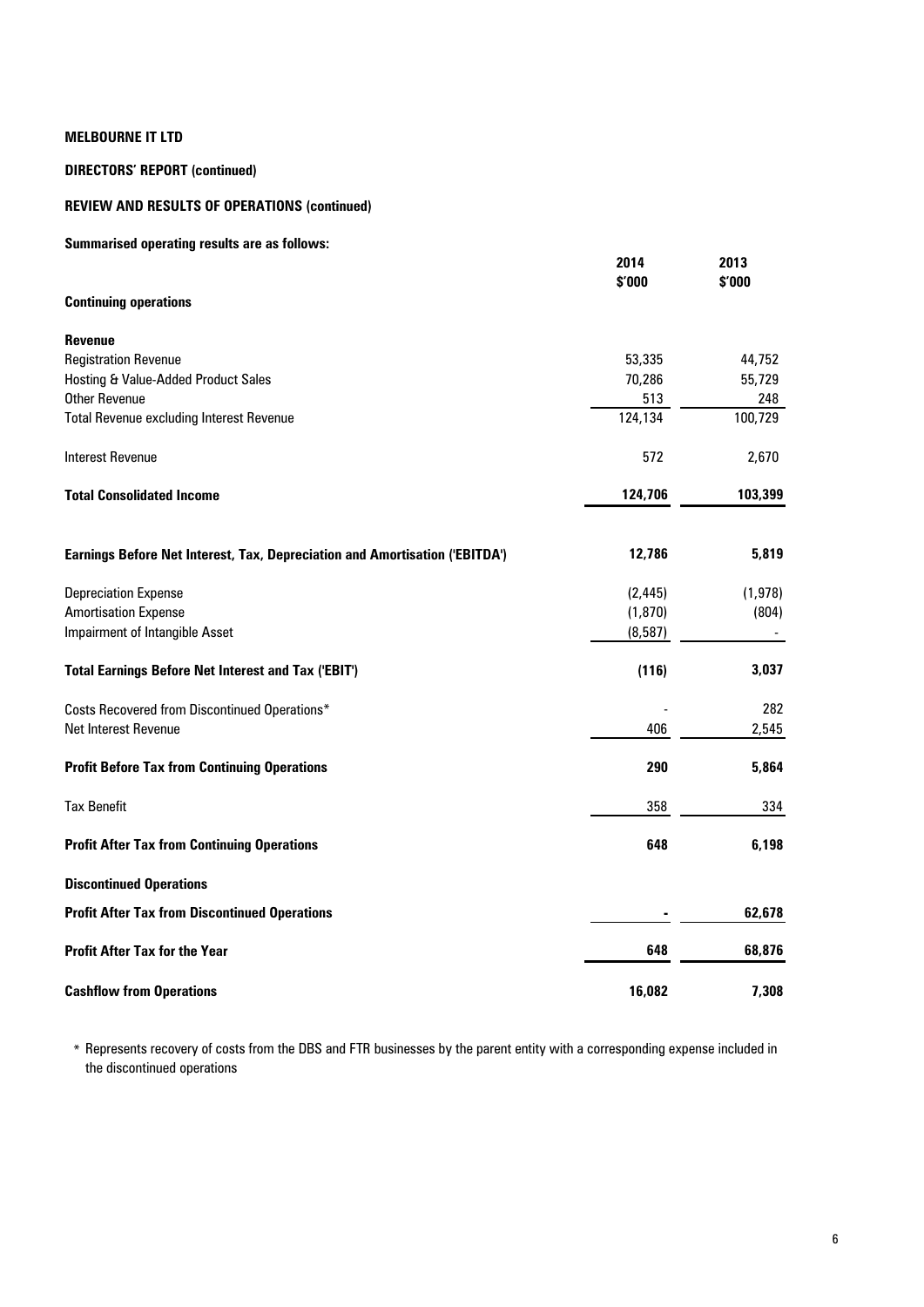## **DIRECTORS' REPORT (continued)**

## **RISK MANAGEMENT**

The Group takes a proactive approach to risk management and an active risk management plan is in place. The Group's approach to risk management is to determine the material areas of risk it is exposed to in running the organisation and to put in place plans to manage and/or mitigate those risks.

In addition, risk areas are reviewed by the Group's risk management staff, with the assistance of external advisors on specific matters, where appropriate.

Internal audit of key business processes is scheduled across the Group. The entire risk management plan is reviewed at least annually.

## **SIGNIFICANT CHANGES IN THE STATE OF AFFAIRS**

On 19 February 2014, the Company made a capital return of \$45.2 million (equivalent to \$0.54 per fully paid ordinary share) to shareholders. The capital return was made in accordance with the resolution approved by shareholders at the General Meeting held on 28 January 2014.

On 31 March 2014, Melbourne IT completed the acquisition of Netregistry Group Limited ('Netregistry'), a leading online services provider, for an enterprise value of \$50.4 million. The acquisition was funded through a mix of cash (\$38.366 million) and scrip (\$12.070 million) consideration. To facilitate the acquisition, Melbourne IT entered into a \$20 million revolving credit facility with National Australia Bank Limited in late March 2014. The bank facility was fully repaid prior to 30 June 2014. The accounting for the acquisition in accordance with AASB 3 'Business Combinations' is as disclosed in Note 21 to the Financial Statements.

Larry Bloch, founder and CEO of Netregistry Group Limited, joined Melbourne IT's Board of Directors as a non-executive director on 3 April 2014.

Martin Mercer was appointed as Chief Executive Officer and Managing Director of Melbourne IT effective on 7 April 2014.

On 13 June 2014, the Company received the remaining 10% of the sale price of the DBS business of \$15.250 million (including accrued interest income) which had been held in escrow and recorded as a receivable in the previous corresponding period.

Other than as stated above, there have been no other significant changes in the state of affairs during the year ended 31 December 2014.

## **SIGNIFICANT EVENTS AFTER BALANCE DATE**

On 25 February 2015, the directors declared a final dividend of 4.0 cents per ordinary share, franked at 80%, amounting to \$3.718 million. The dividend will be paid on 23 April 2015.

On 25 February 2015 Melbourne IT announced that it had entered into a Share Purchase Agreement to acquire 100% interest in Uber Global Pty Ltd, a major domains and hosting services provider, for the purchase consideration of \$15.5 million, and a potential earn out based on EBITDA performance to 30 June 2015 which is capped at \$5 million. The acquisition will be funded through cash on hand. The completion of the transaction is subject to regulatory approval.

Other than the above, there has not been any other matter or circumstance in the interval between the end of the year and the date of this report that has materially affected or may materially affect the operations of the consolidated entity, the results of those operations or the state of affairs of the consolidated entity in subsequent financial periods.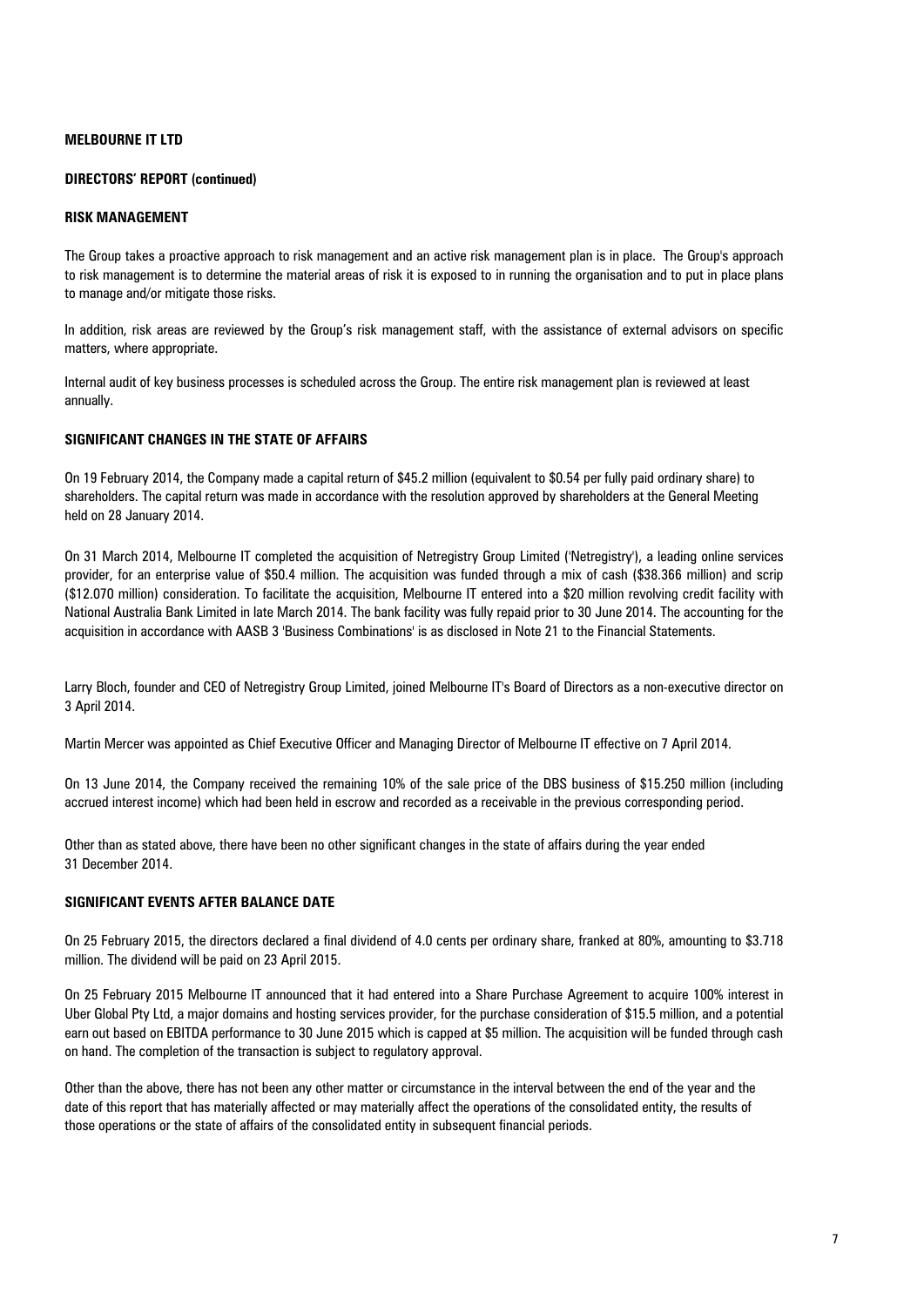## **DIRECTORS' REPORT (continued)**

## **LIKELY DEVELOPMENTS AND EXPECTED RESULTS**

For further information about the likely developments and expected results of the Group, refer to the 'Outlook 2015' section on page 5 of this report.

## **INDEMNIFICATION AND INSURANCE OF DIRECTORS AND OFFICERS**

The Company has entered into a Deed of Insurance and Indemnity with each of the non-executive directors and certain officers named earlier in this report and executive directors of controlled entities. Under the Deed, the Company has agreed to indemnify these directors against any claim or for any costs which may arise as a result of work performed in their capacity as directors, to the extent permitted by law.

During the financial year, the Company paid an insurance premium in respect of a Directors and Officers Liability Policy covering all directors and officers of the Company and related bodies corporate. The contract of insurance prohibits disclosure of the nature of the liability and the amount of the premium.

## **SHARE OPTIONS**

## **Unissued shares**

As at the date of this report, there were no unissued ordinary shares under options. There were none at the reporting date. Refer to Note 30 to the Financial Statements for further details of the options outstanding. Option holders do not have any right, by virtue of the option rules, to participate in any share issue of the Company or any related body corporate or in the issue of any other registered scheme.

## **Shares issued as a result of the exercise of options/rights**

A total of 571,215 (2013: 713,008) options/rights were vested/exercised during the year ended 31 December 2014.

During the financial year, there were 296,610 rights granted.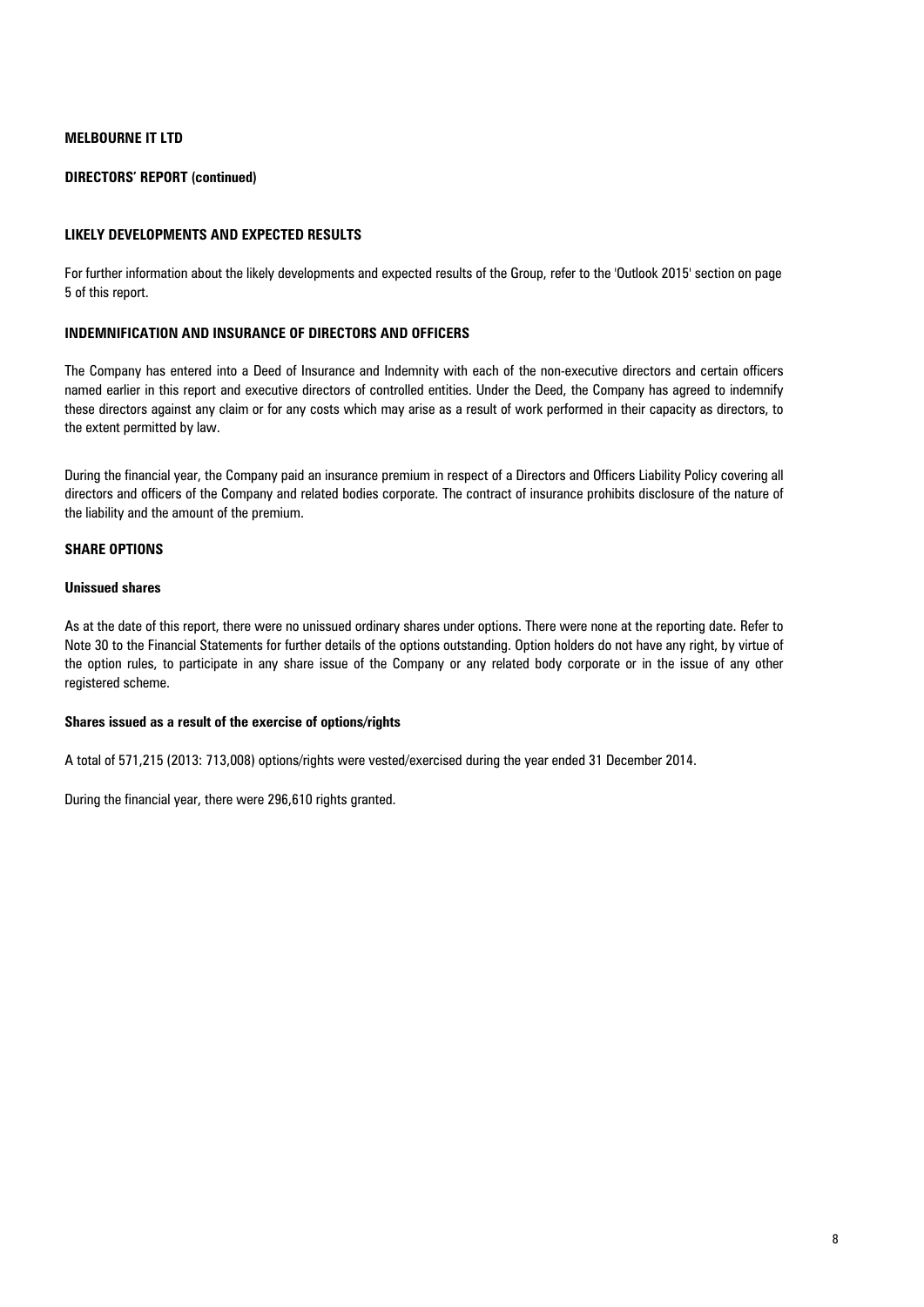## **DIRECTORS' REPORT (continued)**

## **DIRECTORS' MEETINGS**

|                         | <b>Directors' Meetings</b> |                 | <b>Meetings of Committees</b> |                 |                  |                 |
|-------------------------|----------------------------|-----------------|-------------------------------|-----------------|------------------|-----------------|
|                         |                            |                 | <b>ARMC (1)</b>               |                 | <b>HRRNC</b> (2) |                 |
| No. of meetings held in | 14                         |                 | 5                             |                 | 5                |                 |
| 2014                    |                            |                 |                               |                 |                  |                 |
|                         | <b>Eligible</b>            | <b>Attended</b> | <b>Eligible</b>               | <b>Attended</b> | <b>Eligible</b>  | <b>Attended</b> |
| Mr Simon Jones          | 14                         | 14              | 5                             | 5               | 5                |                 |
| Mr Martin Mercer*       | 9                          | 9               |                               |                 |                  |                 |
| Mr Robert Stewart AM    | 14                         | 14              | 5                             | 5               |                  |                 |
| Mr Tom Kiing            | 14                         | 13              |                               |                 | 5                | 5               |
| Ms Naseema Sparks       | 14                         | 12              |                               |                 | 5                | 5               |
| Mr Larry Bloch**        | 9                          | 9               |                               |                 | 4                | 4               |

(1) Audit and Risk Management Committee

(2) Human Resources, Remuneration and Nomination Committee

Appointed 7 April 2014

\*\* Appointed 3 April 2014

The above table shows the numbers of meetings of directors held during 2014. The table also shows the number of meetings attended by each director and the number of meetings each committee member was eligible to attend.

As at the date of this report, the Company had an Audit and Risk Management Committee ("ARMC") and a Human Resource, Remuneration and Nomination Committee ("HRRNC") of the Board of Directors.

The members of the ARMC are Mr R. Stewart AM (Chairman) and Mr S. Jones.

The members of the HRRNC are Mr T. Kiing (Chairman from 1 September 2013 until 28 February 2014), Mr S. Jones, Ms N. Sparks (Chairman from 1 March 2014) and Mr L. Bloch (appointed member from 3 April 2014).

The Managing Director and Chief Executive Officer attends each ARMC and each HRRNC by invitation.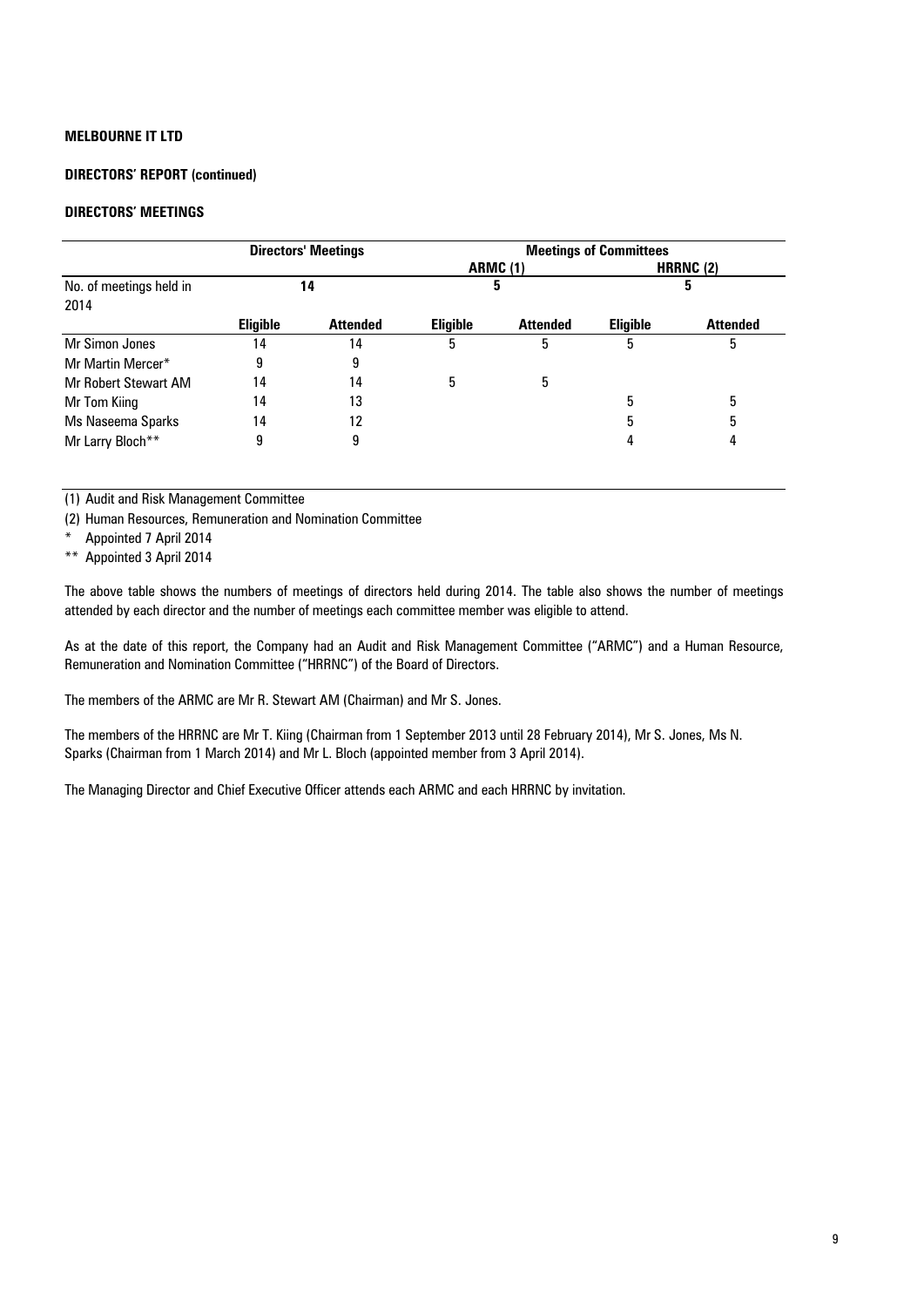## **DIRECTORS' REPORT (continued)**

## **ROUNDING**

The amounts contained in this report and in the financial report have been rounded to the nearest \$1,000 (where applicable) under the option available to the Company under ASIC Class Order 98/0100. The Company is an entity to which the Class Order applies.

## **CORPORATE GOVERNANCE**

In recognising the need for the highest standards of corporate behaviour and accountability, the directors of Melbourne IT Ltd support and have adhered to the principles of corporate governance.

The Company's Corporate Governance Statement is available on the Company's website (www.melbourneit.info).

## **REMUNERATION REPORT (Audited)**

This Remuneration Report outlines the director and executive remuneration arrangements of the Company and the Group in accordance with the requirements of the *Corporations Act 2001* and its Regulations. For the purpose of this report, Key Management Personnel (KMP) of the Group are defined as those persons having the authority and responsibility for planning, directing and controlling the major activities of the Company and the Group, directly or indirectly.

For the purposes of this report, the KMP are the Chief Executive Officer/Managing Director, Chief Financial Officer, Company Secretary, Chief Technology Officer, Chief Strategy Officer, Chief Sales Officer, Chief Marketing Officer, Chief Customer Officer, Chief People Officer and Executive General Manager, Enterprise Services. Directors of the Company are also included in the definition of KMP.

## **Human Resources, Remuneration and Nomination Committee (HRRNC)**

The HRRNC of the Board of Directors of the Company is responsible for determining and reviewing compensation policy and arrangements for directors, executives and staff.

The HRRNC assesses the appropriateness of the nature and amount of remuneration of directors and executives on a periodic basis by reference to relevant employment market conditions and the overall objective of ensuring maximum stakeholder benefit from the retention of a high quality, high performing director and executive team.

## **Remuneration philosophy**

The performance of the Company depends upon the quality of its directors, executives and staff. Our approach to remuneration is to aim to pay an appropriate market rate for the skills and capabilities we require now and in the future and to reward pay for performance and progression. We consider Remuneration to be one component of our Employee Value Proposition, and therefore believe employee reward is greater than just 'salary'. We look for opportunities to provide a meaningful and rewarding role and place to work for our people, both in financial and non-financial ways. The intention of our remuneration approach is to attract and retain motivated and quality skilled employees, appropriately compensate team members to fulfil their duties and motivate employees to deliver business outcomes.

In line with this, the following principles are applied in the remuneration framework for executives:

- Provide competitive rewards to attract high calibre executives;
- Link executive rewards to shareholder value;
- Have a significant portion of executive remuneration 'at risk', dependent upon meeting pre-determined performance; and
- Establish appropriate, demanding performance hurdles for variable executive remuneration.

Further details of the remuneration of directors and KMP are also provided in Note 29 to the Financial Statements.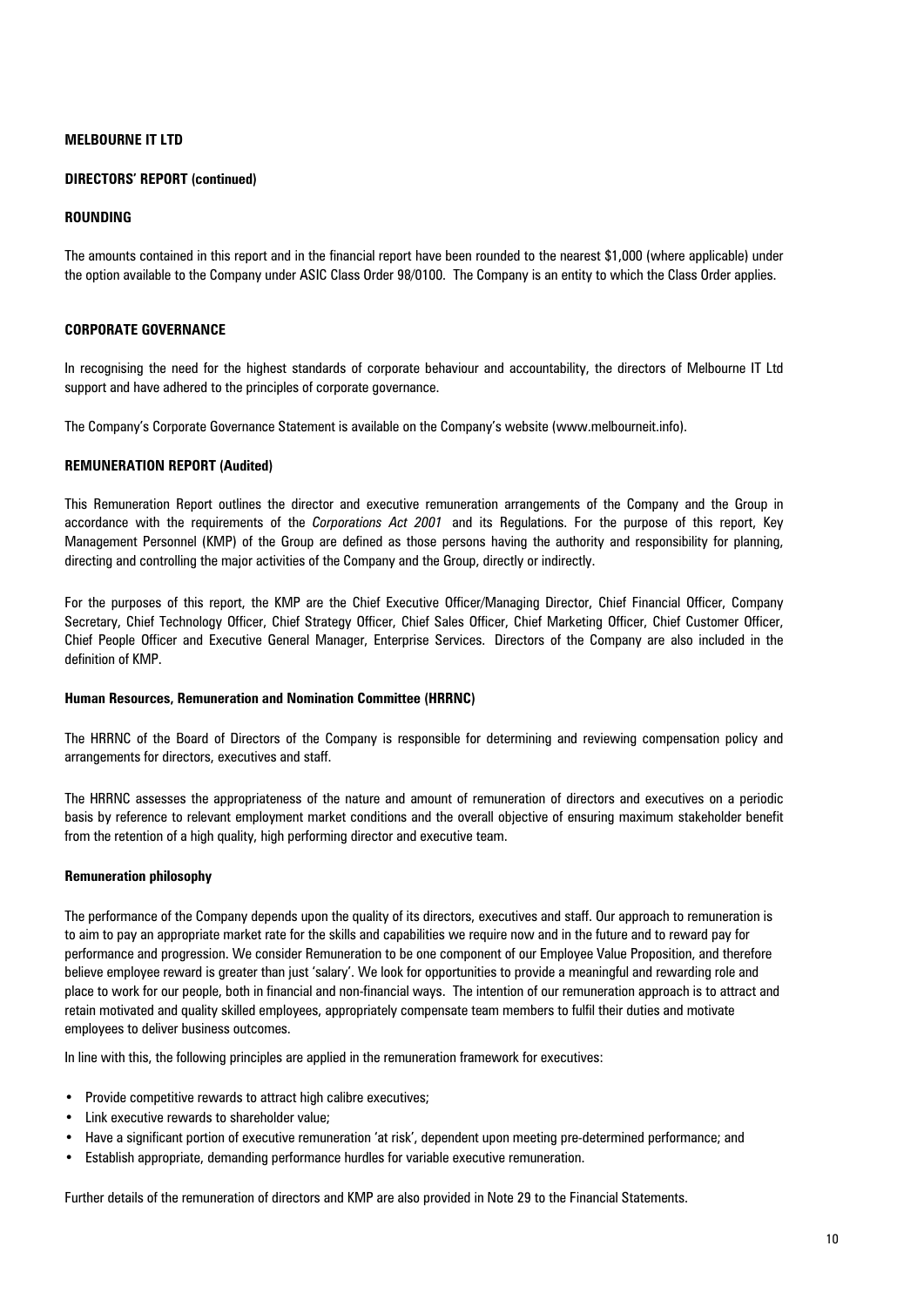## **DIRECTORS' REPORT (continued)**

## **REMUNERATION REPORT (Audited) (continued)**

#### **Remuneration structure**

In accordance with best practice corporate governance, the structure of non-executive director and executive remuneration is separate and distinct.

## **Non-executive director remuneration**

## *Objective*

The Board seeks to set aggregate remuneration at a level that provides the Company with the ability to attract and retain directors of the highest calibre, while incurring a cost that is acceptable to shareholders.

#### *Structure*

The Constitution and the ASX Listing Rules specify that the aggregate remuneration of non-executive directors shall be determined from time to time by a general meeting. The last determination was at the Annual General Meeting held on 20 May 2008 when shareholders approved an aggregate remuneration of \$1,000,000 per year.

The amount of aggregate remuneration sought to be approved by shareholders and the manner in which it is apportioned amongst directors is reviewed periodically. The Board considers advice from external consultants, the fees paid to non-executive directors of comparable companies as well as company performance when undertaking the annual review process.

## **Fixed Remuneration**

Each director receives a fee for being a director of the Company. Each director is expected to be a member of at least one committee. An additional fee is paid for chairing a Board committee in recognition of the additional time commitment and responsibility required.

Non-executive directors have long been encouraged by the Board to hold shares in the Company (purchased by the directors on market). It is considered good governance for directors to have a stake in a Company on whose board they sit. Details of the shareholding as at the date of this report are disclosed on page 3 of the Directors' Report. The fees for non-executive directors are reviewed annually. The last change was made with effect from 1 January 2011.

The remuneration of non-executive directors for the period ended 31 December 2014 is detailed below.

## **Structure**

Details of the nature and amount of each element of the emolument of each non-executive director of Melbourne IT Ltd for the financial year are as follows:

| 2014                 | <b>Short Term</b> | <b>Post Employment</b>             |         |
|----------------------|-------------------|------------------------------------|---------|
| <b>Directors</b>     | Salary & fees     | <b>Superannuation Contribution</b> | Total   |
|                      |                   |                                    |         |
| Mr Simon Jones       | 176,813           | 16,576                             | 193,389 |
| Mr Tom Kiing         | 78,542            | 7.361                              | 85,903  |
| Ms Naseema Sparks    | 85,208            | 7.990                              | 93,198  |
| Mr Robert Stewart AM | 86,875            | 8.145                              | 95,020  |
| Mr Larry Bloch (1)   | 65,156            | 6,136                              | 71.292  |
| <b>Total 2014</b>    | 492,594           | 46,208                             | 538,802 |

(1) Appointed 3 April 2014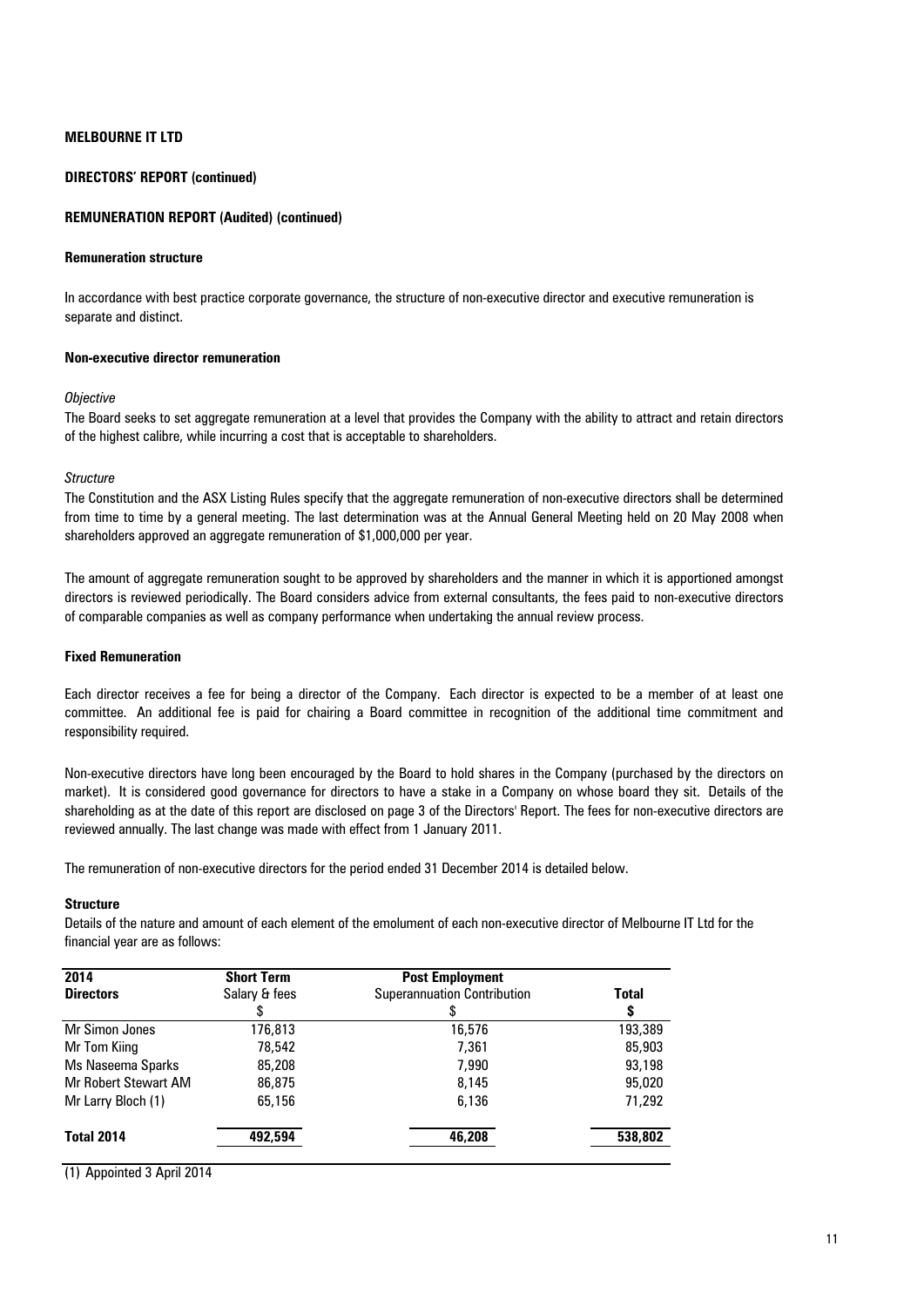## **DIRECTORS' REPORT (continued)**

## **REMUNERATION REPORT (Audited) (continued)**

## **Fixed Remuneration (continued)**

| 2013<br><b>Directors</b> | <b>Short Term</b><br>Salary & fees<br>S | <b>Post Employment</b><br><b>Superannuation Contribution</b> | <b>Total</b> |
|--------------------------|-----------------------------------------|--------------------------------------------------------------|--------------|
| Mr Simon Jones           | 276,813                                 | 25,134                                                       | 301,947      |
| Mr Tom Kiing             | 79,376                                  | 7.015                                                        | 86,391       |
| Ms Naseema Sparks        | 76,875                                  | 7.015                                                        | 83,890       |
| Mr Robert Stewart AM     | 86,875                                  | 7.927                                                        | 94,802       |
| Mr Andrew Walsh (1)      | 57,916                                  | 5,249                                                        | 63,165       |
| <b>Total 2013</b>        | 577,855                                 | 52,340                                                       | 630,195      |

(1) Resigned 31 August 2013

#### **Executive and senior manager remuneration**

#### *Objective*

The Company aims to reward executives and senior managers with a level and mix of remuneration commensurate with their position and responsibilities within the Company so as to:

- Reward them for company, business unit and individual performance against targets set by reference to appropriate
- Align their interests with those of shareholders; benchmarks;
- Link reward with the strategic goals and performance of the Company; and
- Ensure total remuneration is competitive by market standards.

## *Structure*

To assist in achieving these objectives, the HRRNC links the nature and amount of executive emoluments to the Company's financial and operational performance. All executives have the opportunity to participate in the Short Term Incentive Plan as described on page 13. Some executives are also participants in the Long Term Incentive Plan as described on page 14.

Remuneration consists of the following key elements:

- Fixed Remuneration
	- All employees will have base salary and superannuation
- Variable Remuneration
	- In addition to fixed salary, some employees (based on role type and seniority) may have annual variable incentive, i.e. Short Term Incentives ("STI") based on company and individual performance.
	- Senior executives of the business may also have long term share plan incentives ("LTI") aligned with company and individual performance.
- Other benefits
	- Depending on role type/ requirements and policy considerations, some additional benefits may also be included in an individual's remuneration package or offer. This could include parking, allowances, phone/ internet, etc.

The proportion of fixed and variable remuneration (potential short term and long term incentives) is established for executives by the HRRNC. The table on page 16 details the fixed and variable components of the Key Management Personnel of the Group and the Company.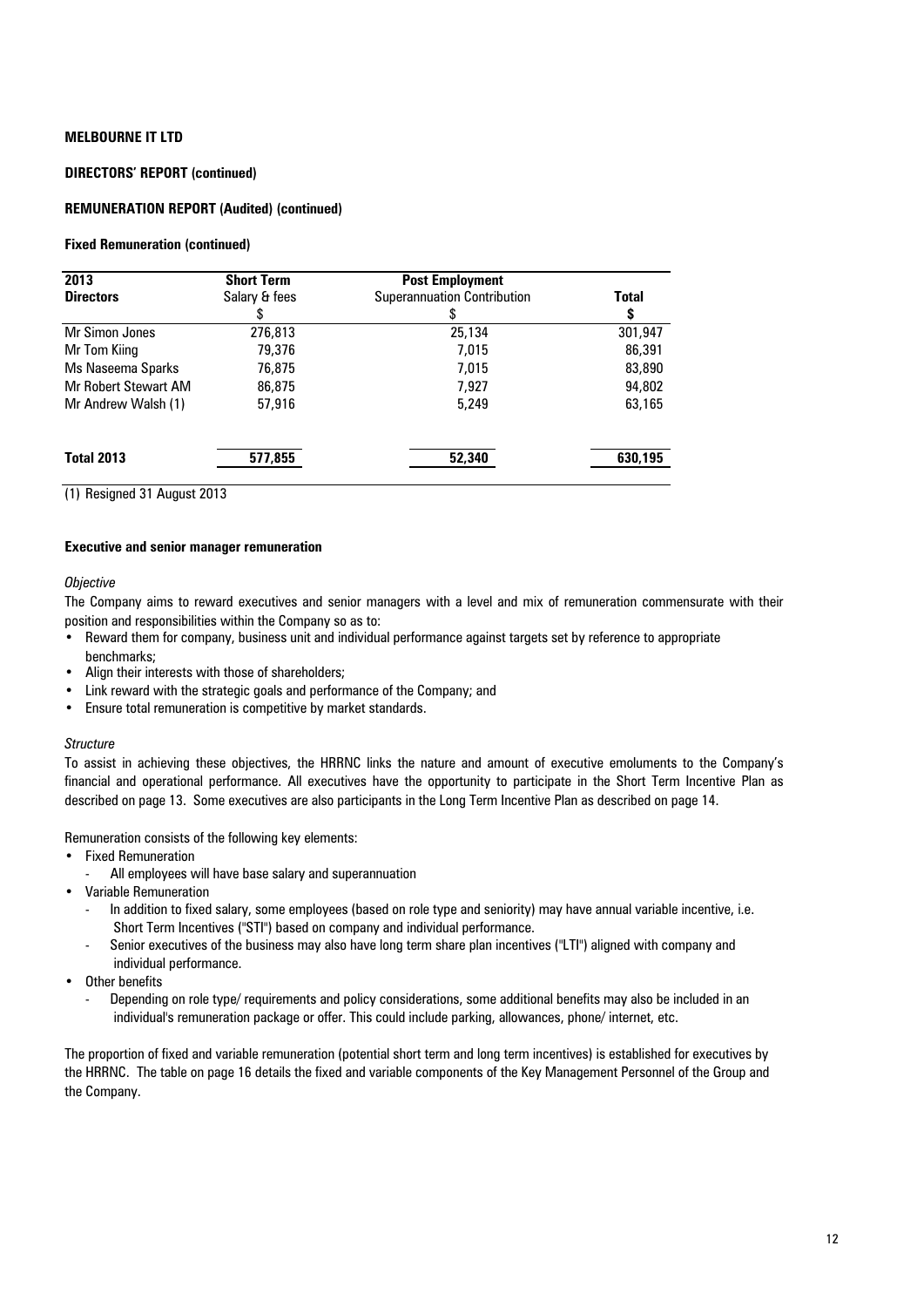## **DIRECTORS' REPORT (continued)**

## **REMUNERATION REPORT (Audited) (continued)**

## **Executive and senior manager remuneration (continued)**

## **Fixed remuneration**

## *Objective*

Fixed remuneration is reviewed annually by the HRRNC. The process consists of a review of company wide, business unit and individual performance, relevant comparative remuneration in the market and internally, and where appropriate, external advice on policies and practices. As noted above, the HRRNC has access to external advice independent of management.

#### *Structure*

Executives are given the opportunity to receive their fixed (primary) remuneration in a variety of forms including cash and fringe benefits such as motor vehicles and expense payment plans. It is intended that the manner of payment chosen will be optimal for the recipient without creating undue cost for the Group.

The fixed remuneration component of the Key Management Personnel is detailed on page 16.

## **Variable Remuneration – Short Term Incentives (STI)**

#### *Objective*

The objective of the STI program is to link the achievement of the Group's operational targets with the remuneration received by the executives charged with meeting those targets. The total potential STI available is set at a level so as to provide sufficient incentive to the executives to achieve the operational targets and such that the cost to the Group is reasonable in the circumstances.

#### *Structure*

In order to determine whether an executive will qualify to receive an STI payment, two hurdles need to be met. Firstly, the Earnings Before Interest, Tax, Depreciation and Amortisation ('EBITDA'), Revenue, Employee Engagement and Net Promoter Score targets (collectively known as 'performance targets') set by the Company need to be met. The performance targets were chosen as they represent the key performance indicators for the short term success of the business and provide a framework for delivering long term value. Assuming this occurs, actual STI awards will be made based on the extent to which specific operational targets are met. If the performance targets are missed, then the payment for the achievement of any operational targets becomes discretionary and will only be paid if the executive has demonstrated excellent performance in meeting those operational targets. The operational targets are set at the beginning of each year and include both financial and non-financial performance metrics, such as contribution to profit, customer service, IT production and development, product and marketing management, finance, legal and human resources management, risk management and leadership/team contribution, including adherence to company values and behaviours.

Both hurdles are assessed on an annual basis, and reviewed by the HRRNC, and are taken into account when determining the amount, if any, of the STI to be paid to each executive. This assessment process usually occurs within 3 months of the end of our financial year. The limits that are applied to the STI payment ranges from nil to 100% of the amount of the base value awarded to the executive. During the year, no STI was paid in relation to this STI program set out above in respect of the 31 December 2013 financial year. For the financial year ended 31 December 2014, 83.7% of STI will be paid out in 2015.

In addition, the HRNNC and/or the Board of Directors exercised their discretion to determine STI to be received by certain executives in recognition of their contribution to the Group's performance (e.g. acquisition of Netregistry in 2014).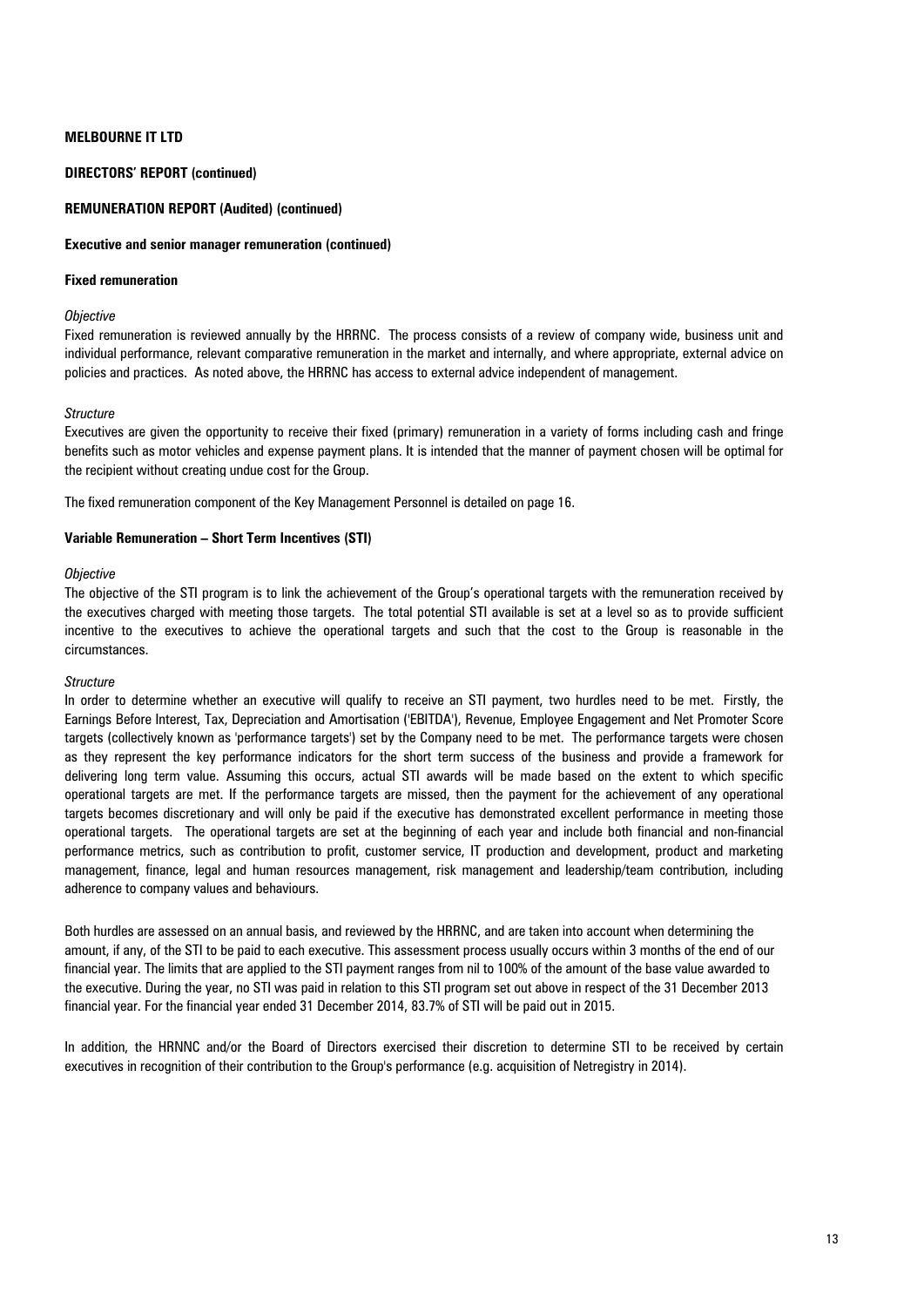## **DIRECTORS' REPORT (continued)**

## **REMUNERATION REPORT (Audited) (continued)**

## **Executive and senior manager remuneration (continued)**

## **Variable Remuneration – Long Term Incentives (LTI)**

## *Objective*

The objective of the LTI plan is to reward executives, senior management and staff in a manner that aligns this element of remuneration with the creation of shareholder wealth. As such, LTI grants are made to executives, senior management and staff who are able to influence the generation of shareholder wealth and thus have a direct impact on the Group's performance against the relevant long term performance hurdle.

## *Structure*

LTI grants to executives are delivered in the form of performance rights to achieve alignment between comparative shareholder return and reward for executives.

## **LTI Plans – pre 31 December 2013**

Performance Rights/LTI Deferred Cash Bonus Plans (referred to collectively as Performance Rights) issued on 1 July 2010, 1 July 2011, 1 January 2012 and 1 July 2012, had two performance conditions. 50% of the Performance Rights would vest based on the increase in basic earnings per share ('EPS') adjusted for matters outside of management control that affects EPS (for example, by excluding one-off non-recurrent items), and 50% would vest based on relative total shareholder return ('TSR') in comparison to a peer group from the S&P/ASX Small Ordinaries Index. These Performance Rights were granted with a zero exercise price.

The Performance Rights vested on a sliding scale so that the amount of Rights vesting to the individual depended on the performance level achieved. Performance was measured over the 36 month period from 1 January of the respective grant year to 31 December of the respective vesting year and was settled in the equivalent number of ordinary shares of Melbourne IT, except for overseas executives who on settlement instead received a cash bonus of the equivalent amount. The following sliding scale was applied to the vesting of the Rights:

|                                                                 | TSR                   |                            |                          |
|-----------------------------------------------------------------|-----------------------|----------------------------|--------------------------|
| <b>Relative TSR</b>                                             | <b>Proportion of</b>  | <b>Compound annual EPS</b> | <b>Proportion of EPS</b> |
| <b>Percentile Rank Achieved</b>                                 | <b>Rights Vesting</b> | growth                     | <b>Rights Vesting</b>    |
| $>= 75$ th percentile                                           | 100%                  | $>$ = 12.5%                | 100%                     |
| $>$ 50.1 percentile and $<$ 75th percentile Pro-rata allocation |                       | $>$ 7.5% and $<$ 12.5%     | Pro-rata allocation      |
| 50.1 percentile                                                 | 50%                   | 7.50%                      | 50%                      |
| $< 50.1$ percentile                                             | 0%                    | < 7.5%                     | $0\%$                    |

Relative TSR in comparison to a peer group from the S&P/ASX Small Ordinaries Index was chosen as a performance hurdle as it will align the remuneration outcome of management team to the investment performance of its shareholders while EPS growth was chosen as a performance hurdle as the Board believes that this metric recognises the performance of management team in delivering quantifiable results for shareholders.

On 28 January 2014, shareholders approved a resolution to vary the vesting dates of the 2011 and 2012 Performance Rights such that both Performance Rights vested on 31 January 2014. The Performance Rights which vested in relation to the 2012 plan were held in escrow until 30 June 2014. After 31 January 2014, there were no unissued shares relating to the 2011 and 2012 Performance Rights plans.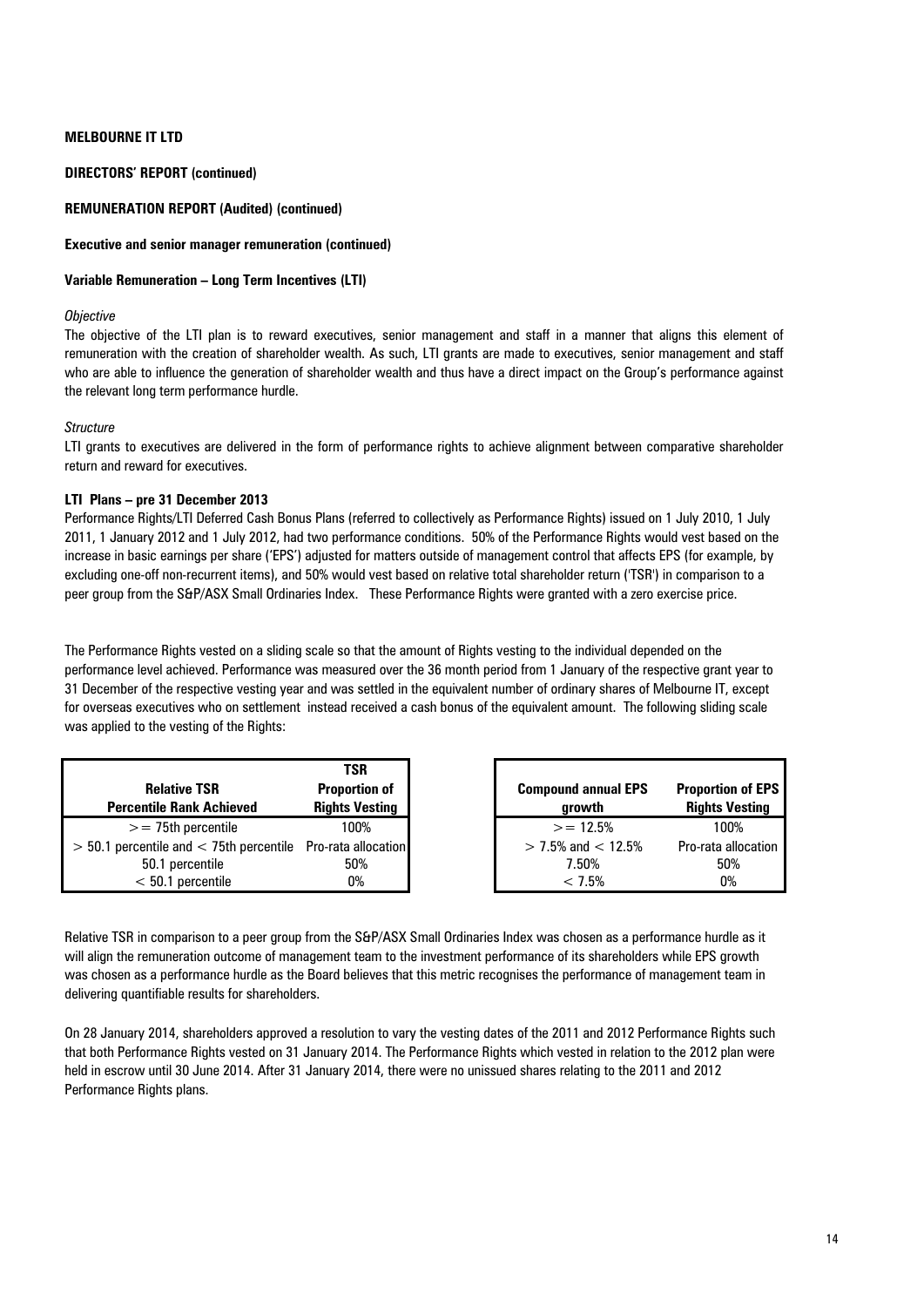## **DIRECTORS' REPORT (continued)**

## **REMUNERATION REPORT (Audited) (continued)**

## **Executive and senior manager remuneration (continued)**

## **Variable Remuneration – Long Term Incentives (LTI) (continued)**

## **LTI Plans – post 31 December 2013**

Performance Rights relating to the 31 December 2014 financial year (hereafter referred to as 2014 LTI Plan) were issued on 27 May 2014 with respect to the Performance Rights granted to the Chief Executive Officer (CEO). The Performance Rights granted to other eligible staff were issued on 12 January 2015. The 2014 LTI Plan and the Performance Rights granted to the CEO were approved by shareholders at the Annual General Meeting on 27 May 2014.

The 2014 LTI Plan has two performance conditions. 50% of the Performance Rights will vest based on the increase in basic earnings per share ('EPS') adjusted for matters outside of management control that affects EPS (for example, by excluding one-off non-recurrent items), and 50% will vest based on relative total shareholder return ('TSR') in comparison to a peer group from the S&P/ ASX Small Ordinaries Index. These Performance Rights were granted with a zero exercise price.

The Performance Rights will vest on a sliding scale so that the amount of Rights vesting to the individual depends on the performance level achieved. Performance will be measured over the 36 month period from 1 January of the respective grant year to 31 December of the respective vesting year and will be settled in the equivalent number of ordinary shares of Melbourne IT. The following sliding scale is applied to the vesting of the Rights:

|                                                                 | TSR                   |                            |                          |
|-----------------------------------------------------------------|-----------------------|----------------------------|--------------------------|
| TSR                                                             | <b>Proportion of</b>  | <b>Compound annual EPS</b> | <b>Proportion of EPS</b> |
| <b>Percentile Rank Achieved</b>                                 | <b>Rights Vesting</b> | growth                     | <b>Rights Vesting</b>    |
| $>$ 75th percentile                                             | 100%                  | >17%                       | 100%                     |
| $>$ 50.1 percentile and $<$ 75th percentile Pro-rata allocation |                       | $>12\%$ and $< 17\%$       | Pro-rata allocation      |
| $< 50$ percentile                                               | 0%                    | < 12%                      | 0%                       |

| <b>Compound annual EPS</b><br>growth | <b>Proportion of EPS</b><br><b>Rights Vesting</b> |
|--------------------------------------|---------------------------------------------------|
| >17%                                 | 100%                                              |
| $>12\%$ and $< 17\%$                 | Pro-rata allocation                               |
| < 12%                                | በ‰                                                |

## **Company performance and link to remuneration**

## *Company performance and link to short and long term incentives*

The financial performance metric on which STI payments are based is the Group's EBITDA and Revenue results. LTI's vest on the basis of relative TSR and EPS achievements, as shown in the table above. These metrics are considered to most closely align the interests of executives with those of shareholders.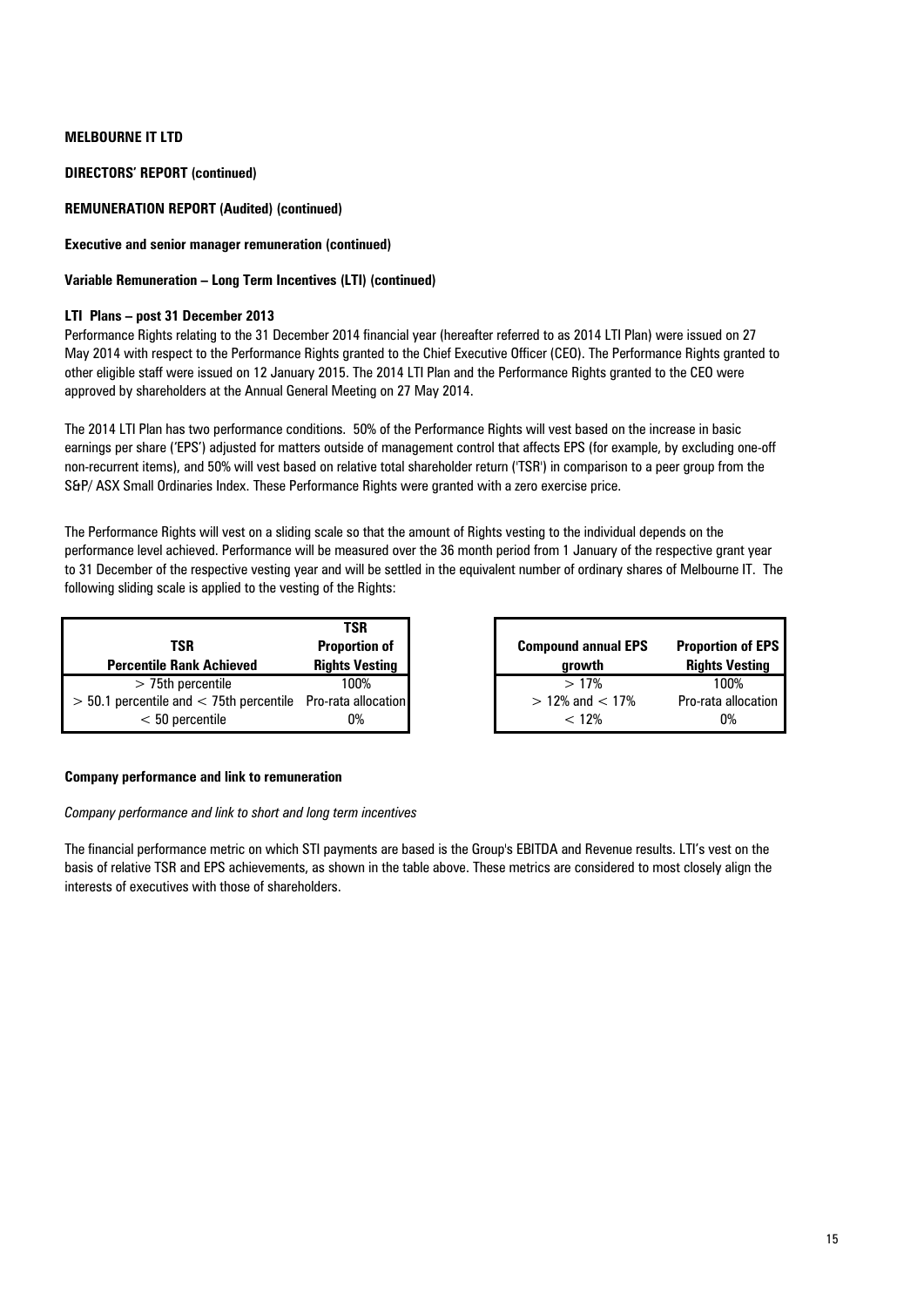## **DIRECTORS' REPORT (continued)**

#### **REMUNERATION REPORT (Audited) (continued)**

#### **Emoluments of Executives of the Company and the Consolidated Entity**

Details of the nature and amount of each element of the total remuneration for each member of the Key Management Personnel for the year ended 31 December 2014 and 2013 are set out in the tables. Where remuneration was paid in anything other than AUD, it has been translated at the average exchange rate for the financial year. **Post** 

|                               |           |                            |        | Employment | Long term                | <b>Share Based</b> |                          |              |                    |
|-------------------------------|-----------|----------------------------|--------|------------|--------------------------|--------------------|--------------------------|--------------|--------------------|
| 2014                          |           | <b>Short term benefits</b> |        | benefits   | benefits                 | <b>Payments</b>    | <b>Other</b>             |              |                    |
| <b>Executives</b>             | Salary &  | STI                        | Other  | Super      | Long                     | Amortisation       | Termination              | <b>Total</b> | <b>Performance</b> |
|                               | fees      | (1)                        | (2)    | Cont.      | service                  | Expense            | Pay                      |              | related            |
|                               |           |                            |        |            | leave (3)                | (4)                |                          |              | (5)                |
|                               | \$        | \$                         | \$     | \$         | \$                       | \$                 | \$                       | \$           | %                  |
| Mr Martin Mercer (6)          | 409,155   | 221,833                    | 4,302  | 18,720     | $\overline{a}$           | 117,655            | $\sim$                   | 771,665      | 44.0%              |
| Mr Peter Findlay              | 414,064   | 116,233                    | 9.826  | 32,490     | 5,050                    | 39,791             | $\overline{\phantom{a}}$ | 617,453      | 25.3%              |
| Dr Bruce Tonkin               | 272,070   | 98,725                     | 10,930 | 24,237     | 7,813                    | 26,527             | $\blacksquare$           | 440,301      | 28.4%              |
| Mr Peter Wright               | 272,336   | 83,633                     | 7,494  | 23,154     | 3,783                    | 26,527             | $\blacksquare$           | 416,927      | 26.4%              |
| Mr Arnaud Desprets (7)        | 126,780   | 12,500                     | 392    | 12,615     | 2,274                    |                    | ٠                        | 154,560      | 8.1%               |
| Mrs Amy Rixon (8)             | 108,605   | 46,923                     | 488    | 9,933      |                          | 20,216             | $\overline{\phantom{a}}$ | 186,164      | 36.1%              |
| Mr Brett Fenton (9)           | 162,098   | 60,442                     | 4,302  | 14,534     | 3,300                    | 32,392             | $\blacksquare$           | 277,068      | 33.5%              |
| Ms Verity Meagher (10)        | 139,247   | 54,947                     | 4,302  | 13,883     | 1,667                    | 22,083             | $\overline{\phantom{a}}$ | 236,129      | 32.6%              |
| <b>Mrs Catherine Hodgson-</b> |           |                            |        |            |                          |                    |                          |              |                    |
| Croker (11)                   | 24,049    | $\overline{\phantom{a}}$   | 488    | 1,979      |                          |                    | $\blacksquare$           | 26,516       | $0.0\%$            |
| Mr Simon Smith (12)           | 24,529    | $\overline{\phantom{a}}$   | 488    | 2,138      |                          |                    | $\overline{\phantom{a}}$ | 27,154       | $0.0\%$            |
| Mr Doug Schneider (13)        | 166,033   |                            |        |            | $\overline{\phantom{a}}$ | 26,390             | $\overline{\phantom{a}}$ | 192,423      | $0.0\%$            |
| Mrs Edelvine Rigato (14)      | 6,898     |                            |        | 570        |                          |                    | ٠                        | 7.468        | $0.0\%$            |
| <b>Total 2014</b>             | 2.125.863 | 695.236                    | 43.011 | 154.252    | 23.886                   | 311.581            |                          | $-3.353.829$ |                    |

(1) Represent STIs accrued in relation to 2014 financial year and STIs paid to executives who worked on the acquisition of Netregistry.

(2) Includes the cost to the business of any non-cash business benefits provided.

(3) Comprises Long Service Leave accrued during the year.

(4) Relates to the amortisation booked during the year in relation to the fair value of the 2011, 2012 and 2014 Performance Rights.

(5) Calculated as STI plus Amortisation of Performance Rights, as a proportion of total remuneration.

- These two elements represent the at-risk and discretionary amount payable which will vary depending on the financial performance of the Company. They are in addition to the fixed remuneration.
- (6) Mr Martin Mercer, CEO and Managing Director was appointed to the Group and the executive on 7 April 2014.

(7) Mr Arnaud Desprets resigned as Company Secretary on 11 November 2014.

(8) Mrs Amy Rixon was appointed to the executive on 4 June 2014. She holds the position of Chief People Officer.

(9) Mr Brett Fenton was appointed to his current executive position of Chief Customer Officer on 14 July 2014, however he held an executive position from 1 April 2014.

(10) Ms Verity Meagher was appointed to her current executive position of Chief Marketing Officer on 14 July 2014, however she held an executive position from 1 April 2014.

(11) Mrs Catherine Hodgson-Croker was appointed to the executive on 3 November 2014. She holds the position of Chief Sales Officer.

(12) Mr Simon Smith was appointed to the executive on 1 December 2014. He holds the position of Chief Technology Officer.

(13) Mr Doug Schneider resigned from the Group and the executive on 9 May 2014.

(14) Mrs Edelvine Rigato was appointed as Company Secretary on 11 November 2014.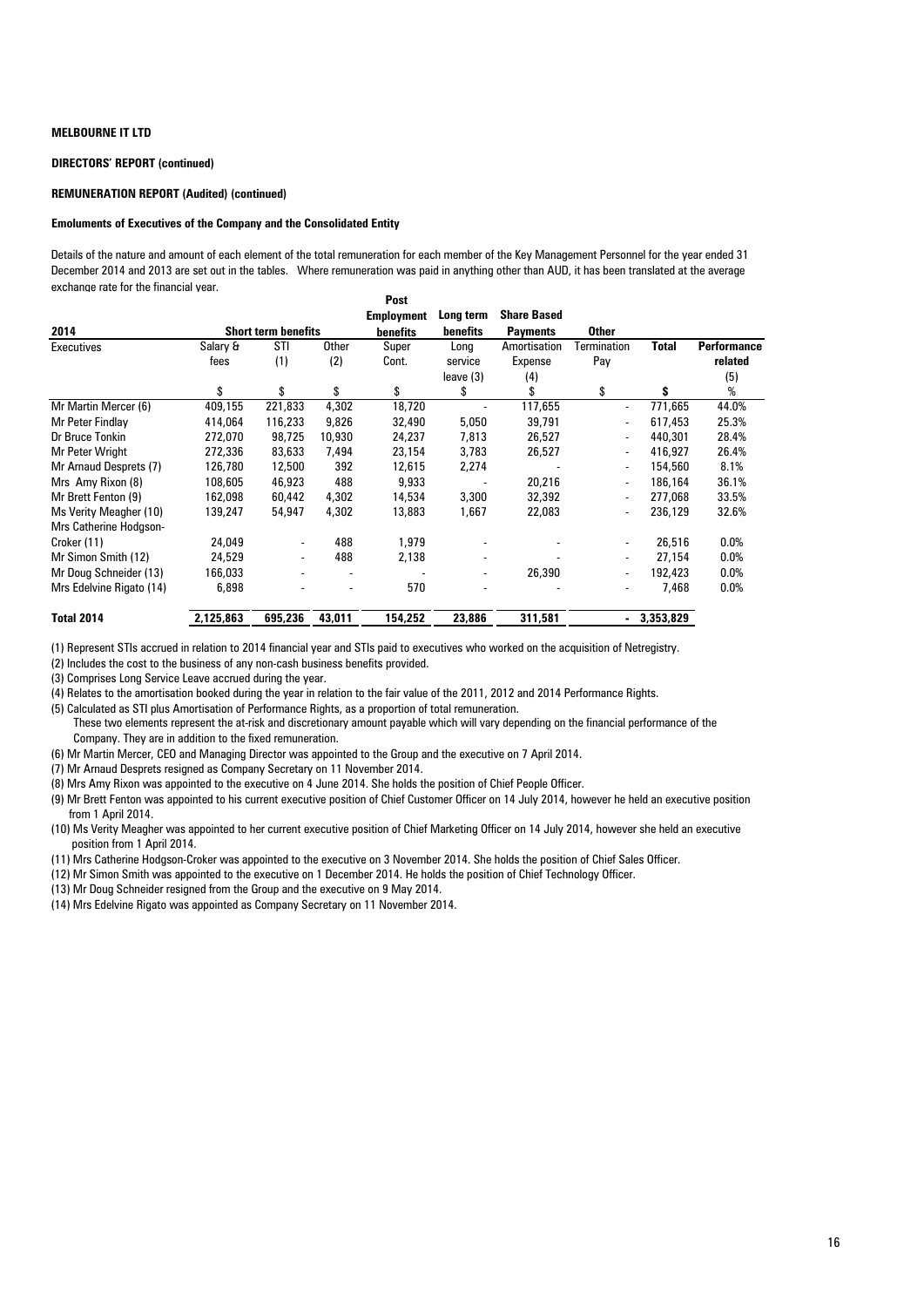## **DIRECTORS' REPORT (continued)**

#### **REMUNERATION REPORT (Audited) (continued)**

#### **Emoluments of Executives of the Company and the Consolidated Entity (Continued)**

|                            |           |                            |              | Post              |           |                    |                          |              |                    |
|----------------------------|-----------|----------------------------|--------------|-------------------|-----------|--------------------|--------------------------|--------------|--------------------|
|                            |           |                            |              | <b>Employment</b> | Long term | <b>Share Based</b> |                          |              |                    |
| 2013                       |           | <b>Short term benefits</b> |              | benefits          | benefits  | <b>Payments</b>    | <b>Other</b>             |              |                    |
| Executives                 | Salary &  | STI                        | <b>Other</b> | Super             | Long      | Amortisation       | Termination              | <b>Total</b> | <b>Performance</b> |
|                            | fees      | (1)                        | (2)          | Cont.             | service   | Expense            | Pay                      |              | related            |
|                            |           |                            |              |                   | leave (3) | (4)                |                          |              | (5)                |
|                            | \$        | \$                         | \$           | \$                | S         | \$                 | \$                       | S            | %                  |
| Mr Theo Hnarakis (6)       | 670.627   | 143,640                    | 17,816       | 13,287            | 15,015    | 268,274            | 847,817                  | 1,976,476    | 20.8%              |
| Mr Doug Schneider          | 347.553   |                            |              |                   |           | 65,344             | $\overline{\phantom{a}}$ | 412.897      | 15.8%              |
| <b>Mr Peter Findlav</b>    | 323.139   | 102.069                    | 8.736        | 28,750            | 4,924     | 94,098             | $\overline{\phantom{a}}$ | 561.716      | 34.9%              |
| Ms Ashe-lee Jegathesan (7) | 191,466   | 63,443                     | 8,650        | 29,146            | (10, 584) | 69,094             | 214,568                  | 565,783      | 23.4%              |
| Mr Arnaud Desprets (8)     | 43,750    | $\overline{\phantom{a}}$   | 98           | 4,047             |           |                    | $\overline{\phantom{a}}$ | 47.895       | 0.0%               |
| Mr Peter Wright (9)        | 270.284   | $\blacksquare$             | 14.187       | 24,555            | 4,290     | 62.732             | $\overline{\phantom{a}}$ | 376,048      | 16.7%              |
| Dr Bruce Tonkin (10)       | 281.212   | 83,061                     | 10.472       | 24.477            | 7.661     | 64.842             | $\blacksquare$           | 471.725      | 31.4%              |
| Mr Martin Burke (11)       | 73,670    |                            |              | 15,319            |           |                    | 405,099                  | 494,088      | 0.0%               |
| <b>Total 2013</b>          | 2.201.701 | 392.213                    | 59,959       | 139,581           | 21.306    | 624.384            | 1.467.484                | 4.906.628    |                    |

(1) Represent STIs paid to executives who worked on the sale of the DBS business.

(2) Includes the cost to the business of any non-cash business benefits provided.

(3) Comprises Long Service Leave accrued during the year. A credit balance in respect of leavers represents the reversal of leave accrued in prior years. (4) Relates to the amortisation booked during the year in relation to the fair value of the 2010, 2011 and 2012 Performance Rights.

(5) Calculated as STI plus Amortisation of Performance Rights, as a proportion of total remuneration.

These two elements represent the at-risk and discretionary amount payable which will vary depending on the financial performance of the Company. They are in addition to the fixed remuneration.

(6) Mr Theo Hnarakis, CEO and Managing Director, resigned from the Group and the executive on 5 December 2013.

He was entitled to the following termination benefits: (1) payment in lieu of the 12 months' notice period based on the fixed component of Mr Hnarakis' remuneration, (2) redundancy payment based on the fixed component of his remuneration according to the Fair Work Act 2009, and (3) accrued discretionary bonus relating to the sale of the DBS business.

Also, his entitlement to the 2011 and 2012 Performance Rights granted to him had vested, on a pro-rata basis in relation to the proportion of the service period during which he was employed, on the date of his resignation from the executive.

(7) Ms Ashe-lee Jegathesan resigned from the executive on 26 September 2013, and resigned from the Group on 6 December 2013.

Her entitlement to the 2011 and 2012 Performance Rights granted to her had vested, on a pro-rata basis in relation to the proportion of the service period during which she was employed, on the date of her resignation from the executive.

(8) Mr Arnaud Desprets was appointed as Company Secretary on 26 September 2013.

(9) Mr Peter Wright was appointed to the executive on 1 January 2013. He holds the position of Executive General Manager, Enterprise Services.

(10) Dr Bruce Tonkin was appointed to the executive on 1 January 2013. He holds the position of Chief Strategy Officer.

(11) Mr Martin Burke resigned from the Group and the executive on 11 March 2013 following the sale of the DBS business.

#### **Employment contracts**

The Managing Director and Chief Executive Officer, Mr Martin Mercer, is employed under an ongoing contract from 7 April 2014 and continues until such time that employment is terminated. Under the terms of the contract as disclosed to ASX on 17 January 2014:

- He receives fixed remuneration of \$500,000 plus superannuation per year. This remuneration will be reviewed annually.

- He is eligible for discretionary annual STI opportunity up to a maximum of 50% of fixed remuneration.

- He is eligible to participate in the LTI plans on terms determined by the Board, subject to receiving shareholders' approval.

- He may resign from this position and thus terminate the contract by giving 6 months' notice.

- The Company may terminate this employment contract by providing 12 months' notice.

All other executives are on standard contracts and are remunerated as stipulated in this report.

#### **Compensation options/rights: options/rights granted and options/rights vested during the year**

## **2014**

During the year ended 31 December 2014, there were 296,610 rights granted to the KMP (2013 : Nil).

## **Shares issued on exercise of rights**

On 28 January 2014, shareholders approved a resolution to vary the vesting dates of the 2011 and 2012 Performance Rights such that both Performance Rights vested on 31 January 2014. As a consequence, 266,777 shares were issued to KMP upon vesting on that date.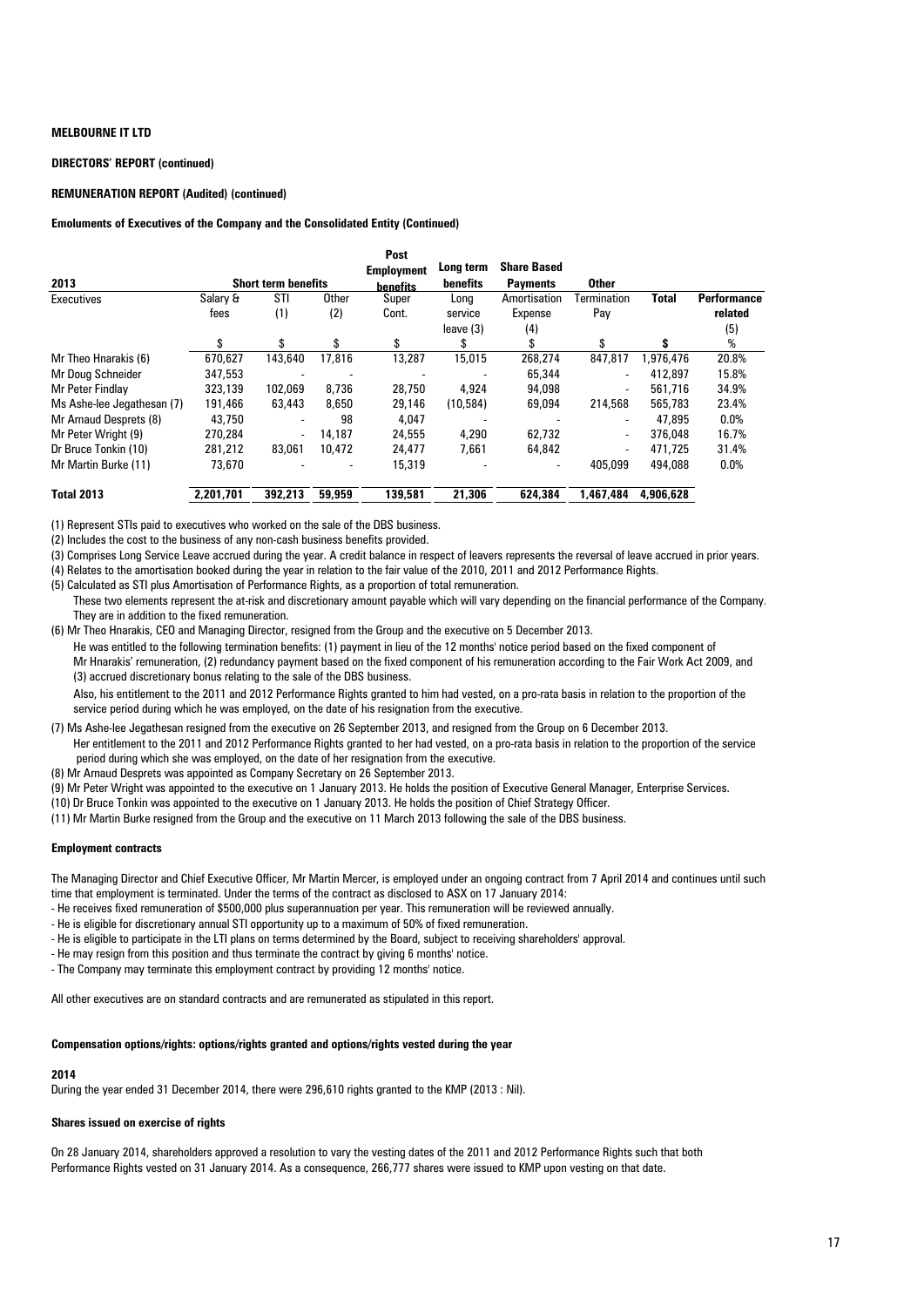## **DIRECTORS' REPORT (continued)**

## **REMUNERATION REPORT (Audited) (continued)**

## **Options/Rights granted/vested/exercised/lapsed as remuneration during the year**

#### **2014**

|                             | Options/<br><b>Rights</b><br><b>Granted</b> | <b>Value of</b><br>options/<br>rights<br>granted $(1)$<br>\$ | <b>Value of</b><br>options/rights<br>vested/<br>exercised<br>\$ | Number of<br>options/rights<br>lapsed /<br>forfeited | Value of<br>options/rights<br>lapsed /<br>forfeited<br>\$ | <b>Remuneration</b><br>consisting of<br>options/rights<br>(2)<br>% |
|-----------------------------|---------------------------------------------|--------------------------------------------------------------|-----------------------------------------------------------------|------------------------------------------------------|-----------------------------------------------------------|--------------------------------------------------------------------|
| <b>Directors</b>            |                                             |                                                              |                                                                 |                                                      |                                                           |                                                                    |
| Mr Simon Jones              |                                             |                                                              |                                                                 |                                                      |                                                           | $0.0\%$                                                            |
| <b>Mr Martin Mercer</b>     | 296,610                                     | 352,965                                                      |                                                                 |                                                      |                                                           | 45.7%                                                              |
| <b>Mr Robert Stewart AM</b> |                                             |                                                              |                                                                 |                                                      |                                                           | 0.0%                                                               |
| Mr Tom Kiing                |                                             |                                                              |                                                                 |                                                      |                                                           | $0.0\%$                                                            |
| Ms Naseema Sparks           |                                             |                                                              |                                                                 |                                                      |                                                           | 0.0%                                                               |
| Mr Larry Bloch              |                                             |                                                              |                                                                 |                                                      |                                                           | 0.0%                                                               |
| <b>Executives</b>           |                                             |                                                              |                                                                 |                                                      |                                                           |                                                                    |
| Mr Peter Findlay            |                                             |                                                              |                                                                 | 35,667                                               | 50,290                                                    | $-8.1%$                                                            |
| Dr Bruce Tonkin             |                                             |                                                              |                                                                 | 23,778                                               | 33,527                                                    | $-7.6%$                                                            |
| Mr Peter Wright             |                                             |                                                              |                                                                 | 23,778                                               | 33,527                                                    | $-8.0\%$                                                           |
| Mrs Amy Rixon               |                                             |                                                              |                                                                 |                                                      |                                                           | 0.0%                                                               |
| <b>Mr Brett Fenton</b>      |                                             |                                                              |                                                                 |                                                      |                                                           | $0.0\%$                                                            |
| <b>Ms Verity Meagher</b>    |                                             |                                                              |                                                                 |                                                      |                                                           | 0.0%                                                               |
| Mrs Catherine Hodgson-      |                                             |                                                              |                                                                 |                                                      |                                                           |                                                                    |
| Croker                      |                                             |                                                              |                                                                 |                                                      |                                                           | $0.0\%$                                                            |
| Mr Simon Smith              |                                             |                                                              |                                                                 |                                                      |                                                           | $0.0\%$                                                            |
| Mr Doug Schneider (3)       |                                             |                                                              |                                                                 | 30,556                                               | 43,084                                                    | $-22.4%$                                                           |
|                             | 296,610                                     | 352,965                                                      |                                                                 | 113,779                                              | 160,428                                                   |                                                                    |

(1) Represents the grant date valuation multiplied by the number of performance rights granted. This cost is expensed over the 3 year performance period.

(2) The proportion of remuneration consisting of options is not considered meaningful for leavers, due to the fact that the current (3) Mr Doug Schneider resigned from the Group and the executive on 9 May 2014. year remuneration as reported in the table on page 16 includes the reversal of prior year share based payments amortisation.

On 12 January 2015, the LTI plan in respect of the 31 December 2014 financial year was issued to the Executives listed in the above table. The total number of performance rights issued is 363,303.

The maximum grant, which will be payable assuming that all service and performance criteria are met, is equal to the number of options/rights granted multiplied by the fair value at the vesting date. The minimum grant payable assuming that service and performance criteria are not met is zero.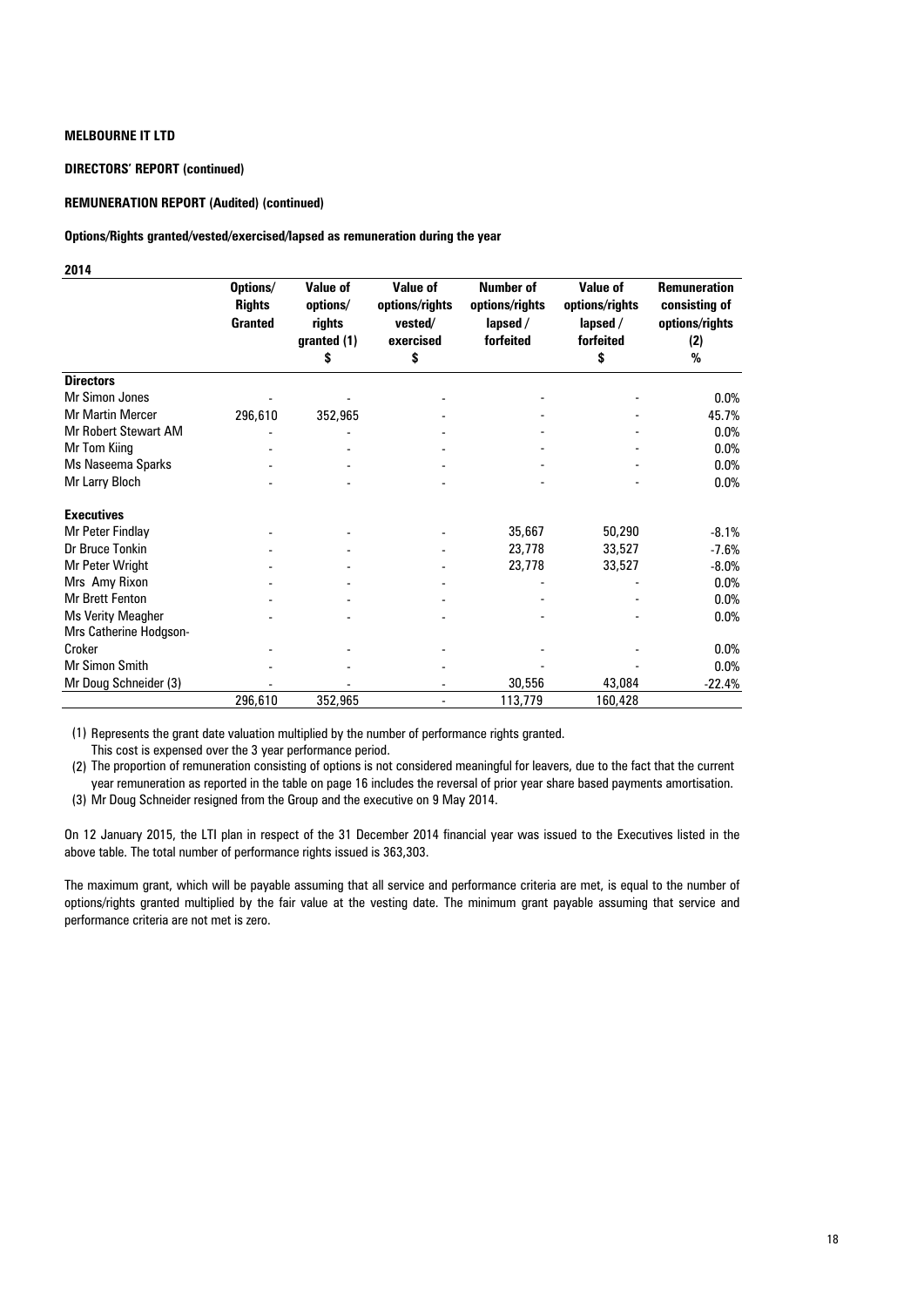## **DIRECTORS' REPORT (continued)**

## **REMUNERATION REPORT (Audited) (continued)**

## **Option/ Rights holdings of Key Management Personnel**

|                          | <b>Opening</b><br>balance | Options/<br><b>Rights</b><br>granted | <b>Options/Rights</b><br>vested/<br>exercised | Options/<br><b>Rights</b><br>lapsed | <b>Closing</b><br>balance | <b>Vested and</b><br>exercisable at<br>vear end |
|--------------------------|---------------------------|--------------------------------------|-----------------------------------------------|-------------------------------------|---------------------------|-------------------------------------------------|
| <b>Directors</b>         |                           |                                      |                                               |                                     |                           |                                                 |
| Mr Simon Jones           |                           |                                      |                                               |                                     |                           |                                                 |
| <b>Mr Martin Mercer</b>  |                           | 296,610                              |                                               |                                     | 296,610                   |                                                 |
| Mr Robert Stewart AM     |                           |                                      |                                               |                                     |                           |                                                 |
| Mr Tom Kiing             |                           |                                      |                                               |                                     |                           |                                                 |
| Ms Naseema Sparks        |                           |                                      |                                               |                                     |                           |                                                 |
| Mr Larry Bloch           |                           |                                      |                                               |                                     |                           |                                                 |
| <b>Executives</b>        |                           |                                      |                                               |                                     |                           |                                                 |
| Mr Peter Findlay         | 150,000                   |                                      | (114, 333)                                    | (35,667)                            |                           |                                                 |
| Dr Bruce Tonkin          | 100,000                   |                                      | (76, 222)                                     | (23, 778)                           |                           |                                                 |
| Mr Peter Wright          | 100,000                   |                                      | (76, 222)                                     | (23, 778)                           |                           |                                                 |
| Mr Arnaud Desprets       |                           |                                      |                                               |                                     |                           |                                                 |
| Mrs Amy Rixon            |                           |                                      |                                               |                                     |                           |                                                 |
| Mr Brett Fenton          |                           |                                      |                                               |                                     |                           |                                                 |
| <b>Ms Verity Meagher</b> |                           |                                      |                                               |                                     |                           |                                                 |
| Mrs Edelvine Rigato      |                           |                                      |                                               |                                     |                           |                                                 |
| Mrs Catherine Hodgson-   |                           |                                      |                                               |                                     |                           |                                                 |
| Croker                   |                           |                                      |                                               |                                     |                           |                                                 |
| Mr Simon Smith           |                           |                                      |                                               |                                     |                           |                                                 |
| Mr Doug Schneider        | 100,000                   |                                      | (69, 444)                                     | (30, 556)                           |                           |                                                 |
|                          | 450,000                   | 296,610                              | (336,221)                                     | (113,779)                           | 296,610                   |                                                 |

## **Shareholdings of Key Management Personnel**

|                             | <b>Opening</b><br>balance | <b>Granted as</b><br>remuneration | Net change<br>other* | <b>Shares issued</b><br>$***$ | <b>Netregistry</b><br>acquisition*** | <b>Closing balance</b> |
|-----------------------------|---------------------------|-----------------------------------|----------------------|-------------------------------|--------------------------------------|------------------------|
| <b>Directors</b>            |                           |                                   |                      |                               |                                      |                        |
| Mr Simon Jones              | 130,935                   |                                   | 25,000               |                               |                                      | 155,935                |
| <b>Mr Martin Mercer</b>     |                           |                                   |                      |                               |                                      |                        |
| Mr Tom Kiing                | 5,721,488                 |                                   |                      |                               |                                      | 5,721,488              |
| <b>Mr Robert Stewart AM</b> | 685,784                   |                                   | 125,000              |                               |                                      | 810,784                |
| Ms Naseema Sparks           |                           |                                   |                      |                               |                                      |                        |
| Mr Larry Bloch              |                           |                                   |                      |                               | 9,208,363                            | 9,208,363              |
| <b>Executives</b>           |                           |                                   |                      |                               |                                      |                        |
| Mr Peter Findlay            |                           |                                   |                      | 114,333                       |                                      | 114,333                |
| Mr Bruce Tonkin             | 152,500                   |                                   |                      | 76,222                        |                                      | 228,722                |
| Mr Peter Wright             |                           |                                   |                      | 76,222                        |                                      | 76,222                 |
| Mr Arnaud Desprets          |                           |                                   |                      |                               |                                      |                        |
| Mrs Amy Rixon               |                           |                                   |                      |                               |                                      |                        |
| <b>Mr Brett Fenton</b>      |                           |                                   |                      |                               |                                      |                        |
| Ms Verity Meagher           |                           |                                   |                      |                               |                                      |                        |
| Mrs Edelvine Rigato         |                           |                                   |                      |                               |                                      |                        |
| Mrs Catherine Hodgson-      |                           |                                   |                      |                               |                                      |                        |
| Croker                      |                           |                                   |                      |                               |                                      |                        |
| Mr Simon Smith              |                           |                                   |                      |                               |                                      |                        |
| Mr Doug Schneider           |                           |                                   |                      |                               |                                      |                        |
|                             | 6,690,707                 |                                   | 150,000              | 266,777                       | 9,208,363                            | 16,315,847             |

\* On market transactions<br>\*\* Benresents shares issue

Represents shares issued to satisfy Performance Rights Plans

\*\*\* Shares issued as part of the purchase consideration of Netregistry. Refer to Note 21 to the Financial Statements for further details.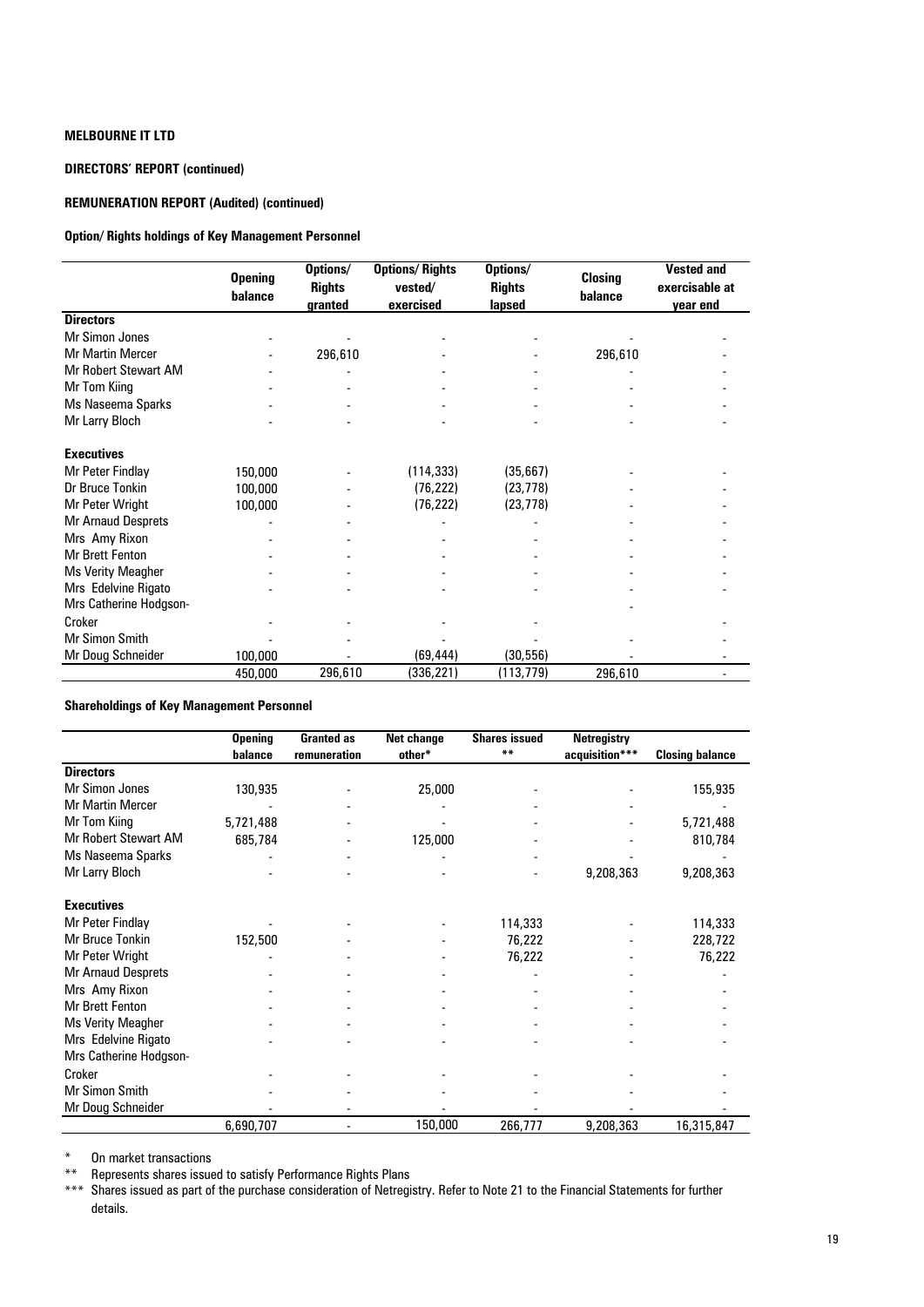#### **DIRECTORS' REPORT (continued)**

#### **Employees**

The consolidated entity employed 368 full time equivalent ("FTE") employees as at 31 December 2014 (2013: 323 FTE).

#### **Auditor independence and non audit services**

The Directors have received an independence declaration from the auditor of Melbourne IT Ltd, as shown on page 79.

## **Non audit services**

The following non audit services were provided by the Group's auditor, Ernst & Young. The directors are satisfied that the provision of non audit services is compatible with general standards of independence for auditors imposed by the *Corporations Act 2001* . The nature and scope of each type of non audit service provided means that auditor independence was not compromised.

Ernst & Young received or are due to receive the following amounts for the provision of non audit services:

| Taxation advice services | пD<br>56,750 |
|--------------------------|--------------|
|                          | 56,750       |

## **Modification of auditor rotation requirments**

On 27 August 2013, at the recommendation of the ARMC, the directors granted an approval for the extension of the Group's audit partner for a further 2 years when the initial period of 5 years as permitted under the *Corporations Act 2001* expired in December 2013. The ARMC's recommendation was based on the following reasons:

- the ARMC was satisfied with the skills and personal qualities of the audit partner and the audit team and is of the view that they displayed a good understanding of the Group and strong technical accounting competence;
- the ARMC was satisfied that Ernst & Young conduct an effective audit with focus on the appropriate areas of risk;
- the ARMC was satisfied that the approval of a 2 year extension does not give rise to a conflict of interest situation; and
- given the sale of business units undertaken and the resulting accounting complexity, the ARMC felt that continuity of audit partner would be simpler for both the Company and the auditors.

Signed in accordance with a resolution of the directors.

 $\sqrt{2}$ 

**Simon Jones (Chairman)**

Sydney, 25 March 2015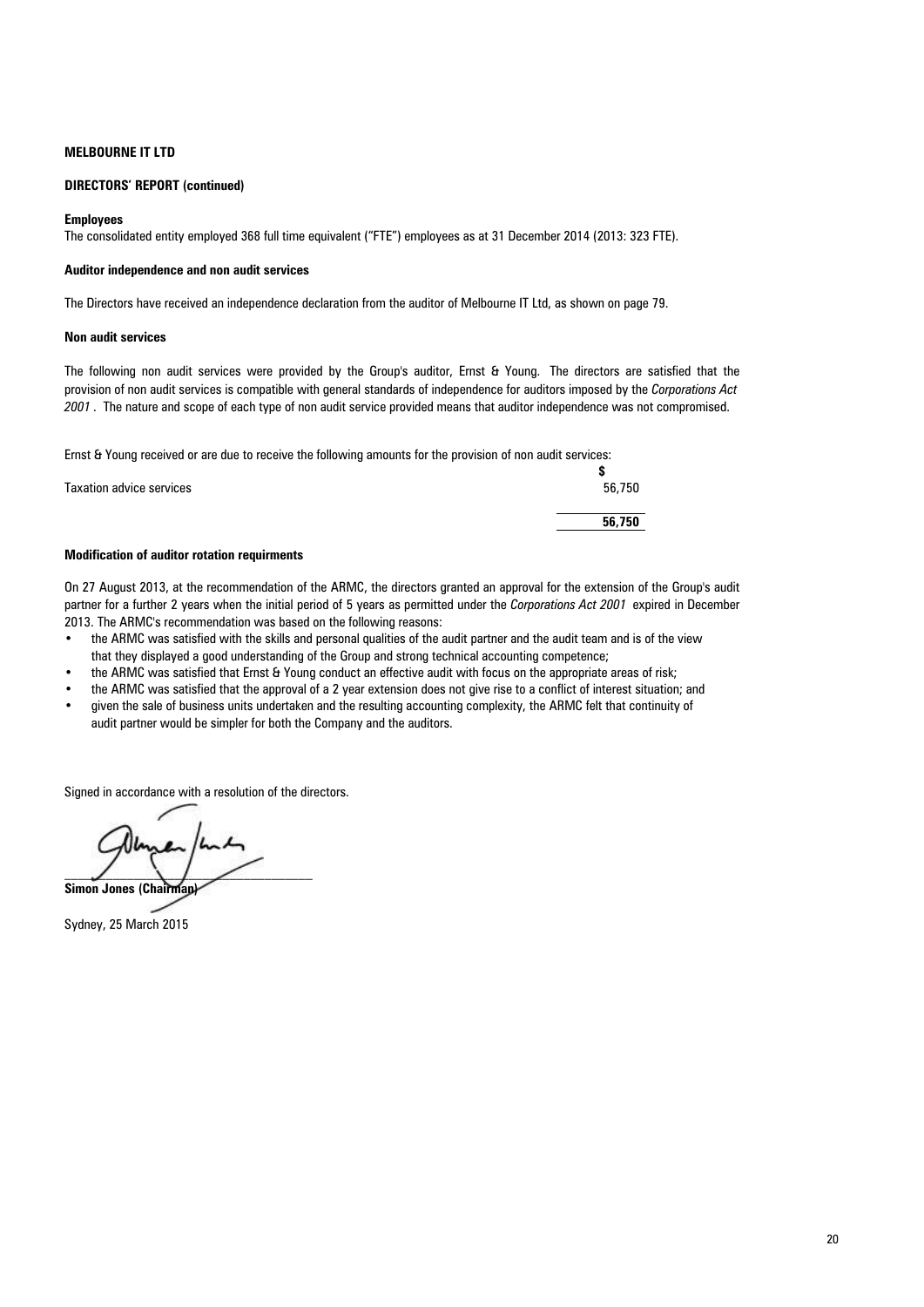## **DIRECTORS' DECLARATION**

In accordance with a resolution of the directors of Melbourne IT Ltd, I state that:

- (1) In the opinion of the directors:
- (a) the financial statements and notes of Melbourne IT Ltd for the financial year ended 31 December 2014 are in accordance with the *Corporations Act 2001* , including:

(i) giving a true and fair view of its financial position as at 31 December 2014 and of its performance for the year ended on that date;

(ii) complying with Accounting Standards (including the Australian Accounting Interpretations) and *Corporations Regulations 2001* ; and

- (b) the financial statements and notes also comply with International Financial Reporting Standards as disclosed in Note 1(a).
- (c) there are reasonable grounds to believe that the Company will be able to pay its debts as and when they become due and payable.
- (2) This declaration has been made after receiving the declarations required to be made to the directors in accordance with section 295A of the *Corporations Act 2001* for the financial year ended 31 December 2014.
- (3) In the opinion of the directors, as at the date of this declaration, there are reasonable grounds to believe that the members of the Closed Group, as identified in Note 34, as parties to a Deed of Cross Guarantee, will be able to meet any obligations or liabilities to which they are, or may become subject to, under the deed as described in Note 33.

On behalf of the Board

 $\bigcup$ **Simon Jones (Chairman)**

Sydney, 25 March 2015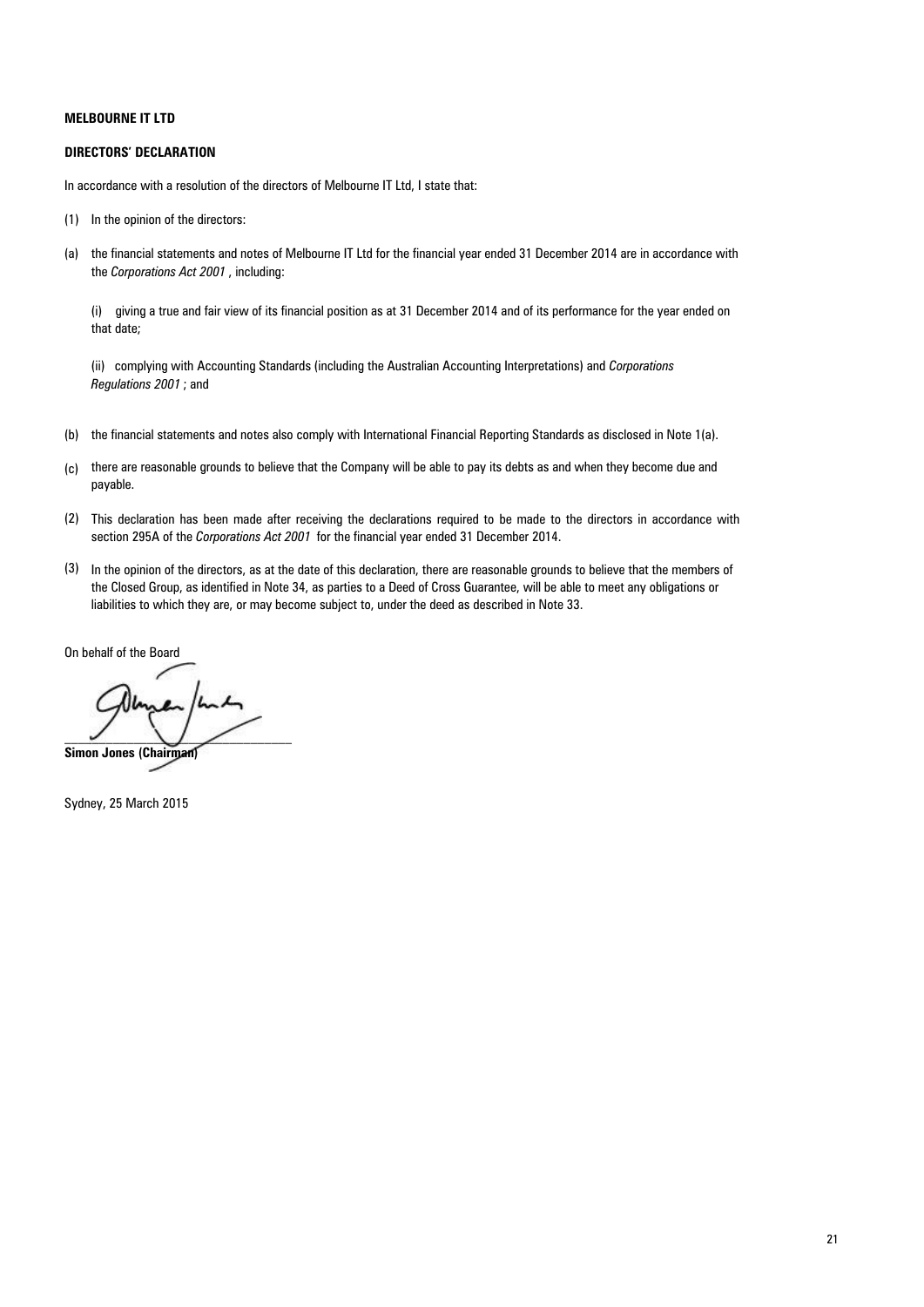## **CONSOLIDATED STATEMENT OF FINANCIAL POSITION AS AT 31 DECEMBER 2014**

| <b>Notes</b><br>2014<br>2013<br>\$'000<br>\$'000<br><b>Current Assets</b><br>20(b)<br>18,086<br>80,520<br>8<br>8,650<br>24,183<br>10,045<br>6,287<br>17<br>61<br>5,438<br>31<br>24<br>9<br>1,570<br>Other assets<br>2,521<br>39,394<br>117,998<br><b>Non-Current Assets</b><br>2,957<br>Plant and equipment<br>11<br>4,909<br>12<br>118,884<br>69,312<br>Intangible assets<br>Deferred tax assets<br>10<br>4,524<br>3,261<br>Prepayment of domain name registry charges<br>5,095<br>5,236<br>13<br>1,250<br>Non-current financial assets<br>Other assets<br>47<br>74<br>134,709<br>80,840<br><b>TOTAL ASSETS</b><br>174,103<br>198,838<br>14<br>13,752<br>17,443<br>15<br>513<br>16<br>4,120<br>3,002<br>26,150<br>16,689<br>44,535<br>37,134<br>17<br>703<br>697<br>16<br>628<br>530<br>13,469<br>12,410<br>14,800<br>13,637<br>59,335<br>50,771<br><b>TOTAL LIABILITIES</b><br>114,768<br>148,067<br><b>NET ASSETS</b><br>18(a)<br>68,809<br>35,629<br>(658)<br>(566)<br>Options reserve<br>5,321<br>5,017<br>31<br>74,807<br>74,357<br>Equity attributable to Equity holders of the parent<br>114,680<br>148,067<br>88<br><b>TOTAL EQUITY</b><br>114,768<br>148,067 |                                            | <b>CONSOLIDATED</b> |  |  |  |
|------------------------------------------------------------------------------------------------------------------------------------------------------------------------------------------------------------------------------------------------------------------------------------------------------------------------------------------------------------------------------------------------------------------------------------------------------------------------------------------------------------------------------------------------------------------------------------------------------------------------------------------------------------------------------------------------------------------------------------------------------------------------------------------------------------------------------------------------------------------------------------------------------------------------------------------------------------------------------------------------------------------------------------------------------------------------------------------------------------------------------------------------------------------------|--------------------------------------------|---------------------|--|--|--|
|                                                                                                                                                                                                                                                                                                                                                                                                                                                                                                                                                                                                                                                                                                                                                                                                                                                                                                                                                                                                                                                                                                                                                                        |                                            |                     |  |  |  |
|                                                                                                                                                                                                                                                                                                                                                                                                                                                                                                                                                                                                                                                                                                                                                                                                                                                                                                                                                                                                                                                                                                                                                                        | <b>ASSETS</b>                              |                     |  |  |  |
|                                                                                                                                                                                                                                                                                                                                                                                                                                                                                                                                                                                                                                                                                                                                                                                                                                                                                                                                                                                                                                                                                                                                                                        |                                            |                     |  |  |  |
|                                                                                                                                                                                                                                                                                                                                                                                                                                                                                                                                                                                                                                                                                                                                                                                                                                                                                                                                                                                                                                                                                                                                                                        | Cash and cash equivalents                  |                     |  |  |  |
|                                                                                                                                                                                                                                                                                                                                                                                                                                                                                                                                                                                                                                                                                                                                                                                                                                                                                                                                                                                                                                                                                                                                                                        | Trade and other receivables                |                     |  |  |  |
|                                                                                                                                                                                                                                                                                                                                                                                                                                                                                                                                                                                                                                                                                                                                                                                                                                                                                                                                                                                                                                                                                                                                                                        | Prepayment of domain name registry charges |                     |  |  |  |
|                                                                                                                                                                                                                                                                                                                                                                                                                                                                                                                                                                                                                                                                                                                                                                                                                                                                                                                                                                                                                                                                                                                                                                        | Current tax asset                          |                     |  |  |  |
|                                                                                                                                                                                                                                                                                                                                                                                                                                                                                                                                                                                                                                                                                                                                                                                                                                                                                                                                                                                                                                                                                                                                                                        | Derivative financial instruments           |                     |  |  |  |
|                                                                                                                                                                                                                                                                                                                                                                                                                                                                                                                                                                                                                                                                                                                                                                                                                                                                                                                                                                                                                                                                                                                                                                        |                                            |                     |  |  |  |
|                                                                                                                                                                                                                                                                                                                                                                                                                                                                                                                                                                                                                                                                                                                                                                                                                                                                                                                                                                                                                                                                                                                                                                        | <b>Total Current Assets</b>                |                     |  |  |  |
|                                                                                                                                                                                                                                                                                                                                                                                                                                                                                                                                                                                                                                                                                                                                                                                                                                                                                                                                                                                                                                                                                                                                                                        |                                            |                     |  |  |  |
|                                                                                                                                                                                                                                                                                                                                                                                                                                                                                                                                                                                                                                                                                                                                                                                                                                                                                                                                                                                                                                                                                                                                                                        |                                            |                     |  |  |  |
|                                                                                                                                                                                                                                                                                                                                                                                                                                                                                                                                                                                                                                                                                                                                                                                                                                                                                                                                                                                                                                                                                                                                                                        |                                            |                     |  |  |  |
|                                                                                                                                                                                                                                                                                                                                                                                                                                                                                                                                                                                                                                                                                                                                                                                                                                                                                                                                                                                                                                                                                                                                                                        |                                            |                     |  |  |  |
|                                                                                                                                                                                                                                                                                                                                                                                                                                                                                                                                                                                                                                                                                                                                                                                                                                                                                                                                                                                                                                                                                                                                                                        |                                            |                     |  |  |  |
|                                                                                                                                                                                                                                                                                                                                                                                                                                                                                                                                                                                                                                                                                                                                                                                                                                                                                                                                                                                                                                                                                                                                                                        |                                            |                     |  |  |  |
|                                                                                                                                                                                                                                                                                                                                                                                                                                                                                                                                                                                                                                                                                                                                                                                                                                                                                                                                                                                                                                                                                                                                                                        |                                            |                     |  |  |  |
|                                                                                                                                                                                                                                                                                                                                                                                                                                                                                                                                                                                                                                                                                                                                                                                                                                                                                                                                                                                                                                                                                                                                                                        | <b>Total Non-Current Assets</b>            |                     |  |  |  |
|                                                                                                                                                                                                                                                                                                                                                                                                                                                                                                                                                                                                                                                                                                                                                                                                                                                                                                                                                                                                                                                                                                                                                                        |                                            |                     |  |  |  |
|                                                                                                                                                                                                                                                                                                                                                                                                                                                                                                                                                                                                                                                                                                                                                                                                                                                                                                                                                                                                                                                                                                                                                                        |                                            |                     |  |  |  |
|                                                                                                                                                                                                                                                                                                                                                                                                                                                                                                                                                                                                                                                                                                                                                                                                                                                                                                                                                                                                                                                                                                                                                                        | <b>LIABILITIES</b>                         |                     |  |  |  |
|                                                                                                                                                                                                                                                                                                                                                                                                                                                                                                                                                                                                                                                                                                                                                                                                                                                                                                                                                                                                                                                                                                                                                                        | <b>Current Liabilities</b>                 |                     |  |  |  |
|                                                                                                                                                                                                                                                                                                                                                                                                                                                                                                                                                                                                                                                                                                                                                                                                                                                                                                                                                                                                                                                                                                                                                                        | Trade and other payables                   |                     |  |  |  |
|                                                                                                                                                                                                                                                                                                                                                                                                                                                                                                                                                                                                                                                                                                                                                                                                                                                                                                                                                                                                                                                                                                                                                                        | Interest-bearing loans and borrowings      |                     |  |  |  |
|                                                                                                                                                                                                                                                                                                                                                                                                                                                                                                                                                                                                                                                                                                                                                                                                                                                                                                                                                                                                                                                                                                                                                                        | Provisions                                 |                     |  |  |  |
|                                                                                                                                                                                                                                                                                                                                                                                                                                                                                                                                                                                                                                                                                                                                                                                                                                                                                                                                                                                                                                                                                                                                                                        | Income received in advance                 |                     |  |  |  |
|                                                                                                                                                                                                                                                                                                                                                                                                                                                                                                                                                                                                                                                                                                                                                                                                                                                                                                                                                                                                                                                                                                                                                                        | <b>Total Current Liabilities</b>           |                     |  |  |  |
|                                                                                                                                                                                                                                                                                                                                                                                                                                                                                                                                                                                                                                                                                                                                                                                                                                                                                                                                                                                                                                                                                                                                                                        | <b>Non-Current Liabilities</b>             |                     |  |  |  |
|                                                                                                                                                                                                                                                                                                                                                                                                                                                                                                                                                                                                                                                                                                                                                                                                                                                                                                                                                                                                                                                                                                                                                                        | Deferred tax liabilites                    |                     |  |  |  |
|                                                                                                                                                                                                                                                                                                                                                                                                                                                                                                                                                                                                                                                                                                                                                                                                                                                                                                                                                                                                                                                                                                                                                                        | Provisions                                 |                     |  |  |  |
|                                                                                                                                                                                                                                                                                                                                                                                                                                                                                                                                                                                                                                                                                                                                                                                                                                                                                                                                                                                                                                                                                                                                                                        | Income received in advance                 |                     |  |  |  |
|                                                                                                                                                                                                                                                                                                                                                                                                                                                                                                                                                                                                                                                                                                                                                                                                                                                                                                                                                                                                                                                                                                                                                                        | <b>Total Non-Current Liabilities</b>       |                     |  |  |  |
|                                                                                                                                                                                                                                                                                                                                                                                                                                                                                                                                                                                                                                                                                                                                                                                                                                                                                                                                                                                                                                                                                                                                                                        |                                            |                     |  |  |  |
|                                                                                                                                                                                                                                                                                                                                                                                                                                                                                                                                                                                                                                                                                                                                                                                                                                                                                                                                                                                                                                                                                                                                                                        |                                            |                     |  |  |  |
|                                                                                                                                                                                                                                                                                                                                                                                                                                                                                                                                                                                                                                                                                                                                                                                                                                                                                                                                                                                                                                                                                                                                                                        |                                            |                     |  |  |  |
|                                                                                                                                                                                                                                                                                                                                                                                                                                                                                                                                                                                                                                                                                                                                                                                                                                                                                                                                                                                                                                                                                                                                                                        | <b>EQUITY</b>                              |                     |  |  |  |
|                                                                                                                                                                                                                                                                                                                                                                                                                                                                                                                                                                                                                                                                                                                                                                                                                                                                                                                                                                                                                                                                                                                                                                        | Contributed equity                         |                     |  |  |  |
|                                                                                                                                                                                                                                                                                                                                                                                                                                                                                                                                                                                                                                                                                                                                                                                                                                                                                                                                                                                                                                                                                                                                                                        | Foreign currency translation reserve       |                     |  |  |  |
|                                                                                                                                                                                                                                                                                                                                                                                                                                                                                                                                                                                                                                                                                                                                                                                                                                                                                                                                                                                                                                                                                                                                                                        |                                            |                     |  |  |  |
|                                                                                                                                                                                                                                                                                                                                                                                                                                                                                                                                                                                                                                                                                                                                                                                                                                                                                                                                                                                                                                                                                                                                                                        | Hedging reserve                            |                     |  |  |  |
|                                                                                                                                                                                                                                                                                                                                                                                                                                                                                                                                                                                                                                                                                                                                                                                                                                                                                                                                                                                                                                                                                                                                                                        | <b>Retained earnings</b>                   |                     |  |  |  |
|                                                                                                                                                                                                                                                                                                                                                                                                                                                                                                                                                                                                                                                                                                                                                                                                                                                                                                                                                                                                                                                                                                                                                                        |                                            |                     |  |  |  |
|                                                                                                                                                                                                                                                                                                                                                                                                                                                                                                                                                                                                                                                                                                                                                                                                                                                                                                                                                                                                                                                                                                                                                                        | Non-controlling interest                   |                     |  |  |  |
|                                                                                                                                                                                                                                                                                                                                                                                                                                                                                                                                                                                                                                                                                                                                                                                                                                                                                                                                                                                                                                                                                                                                                                        |                                            |                     |  |  |  |

The above consolidated statement of financial position should be read in conjunction with the accompanying notes.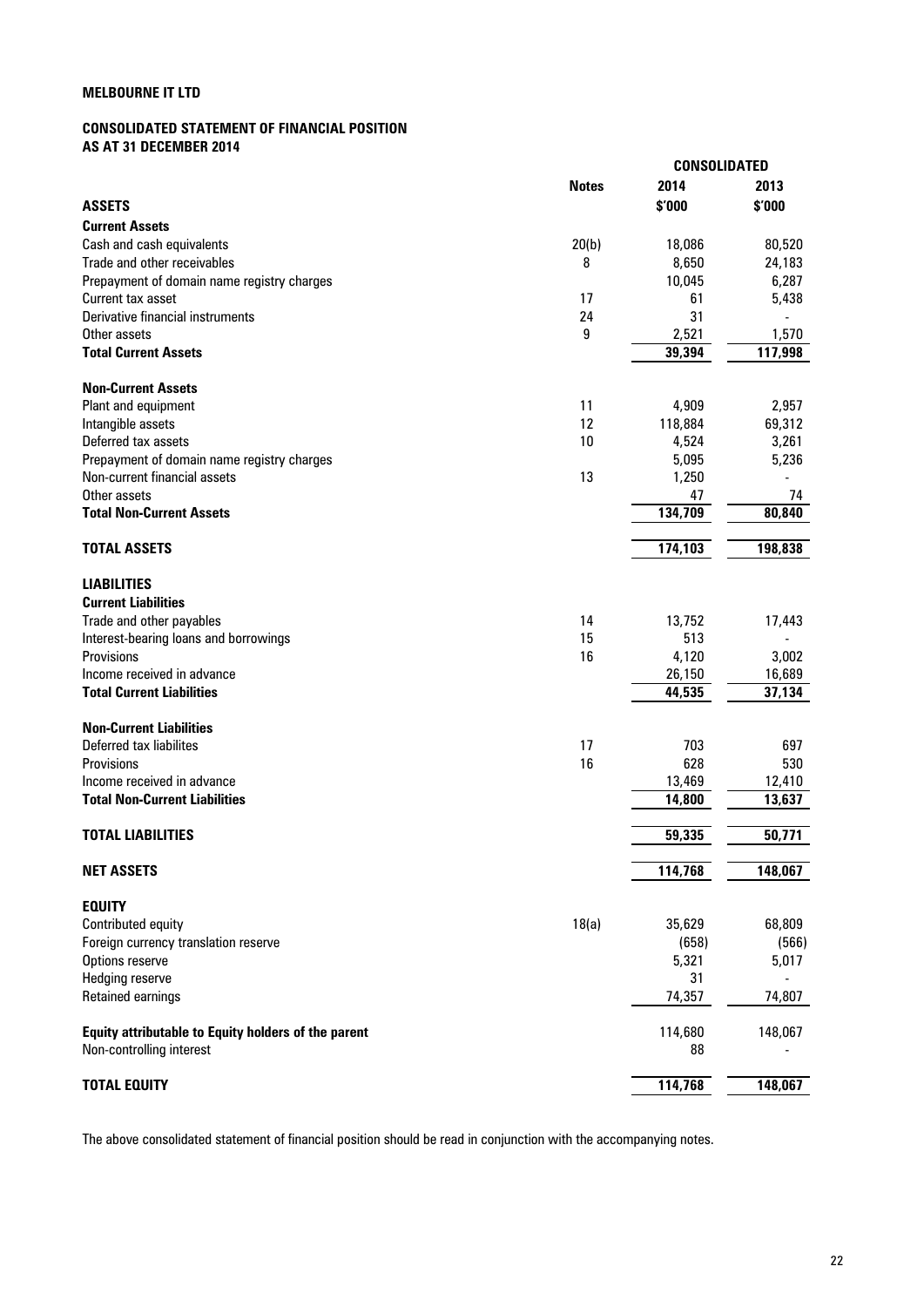## **CONSOLIDATED STATEMENT OF COMPREHENSIVE INCOME FOR THE YEAR ENDED 31 DECEMBER 2014**

|                                                              |              |                | <b>CONSOLIDATED</b> |  |
|--------------------------------------------------------------|--------------|----------------|---------------------|--|
|                                                              | <b>Notes</b> | 2014<br>\$'000 | 2013<br>\$'000      |  |
| <b>Continuing operations</b>                                 |              |                |                     |  |
| Revenue                                                      | 4            | 124,706        | 103,412             |  |
| Registry, Hosting and Sundry Other Product Costs             |              | (52, 944)      | (41, 145)           |  |
| <b>Gross profit</b>                                          |              | 71,762         | 62,267              |  |
| Salaries and employee benefit expenses                       |              | (43, 224)      | (40, 522)           |  |
| <b>Depreciation expenses</b>                                 | 5(a)         | (2, 445)       | (1,978)             |  |
| Amortisation of identifiable intangible assets               | 5(b)         | (1, 870)       | (804)               |  |
| Impairment of intangible assets                              | 12(b)        | (8,587)        |                     |  |
| Transaction costs relating to the acquisition of Netregistry |              | (1, 340)       |                     |  |
| Finance costs                                                | 5(c)         | (1, 338)       | (915)               |  |
| Other expenses                                               | 5(d)         | (12, 668)      | (12, 184)           |  |
|                                                              |              |                |                     |  |
| Profit before tax from continuing operations                 |              | 290            | 5,864               |  |
| Income tax benefit                                           | 6            | 358            | 334                 |  |
| Profit for the year from continuing operations               |              | 648            | 6,198               |  |
| <b>Discontinued operations</b>                               |              |                |                     |  |
| Profit after tax for the year from discontinued operations   | 22           |                | 62,678              |  |
| Profit for the year                                          |              | 648            | 68,876              |  |
|                                                              |              |                |                     |  |
| Other comprehensive income                                   |              |                |                     |  |
| Items that are reclassified to the profit or loss:           |              |                |                     |  |
| <b>Currency translation differences</b>                      |              | (92)           | 9,335               |  |
| Items that may be reclassified to the profit or loss:        |              |                |                     |  |
| Net gains/(losses) on cashflow hedges (net of tax)           |              | 31             | 214                 |  |
| Other comprehensive income for the year, net of tax          |              | (61)           | 9,549               |  |
| <b>TOTAL COMPREHENSIVE INCOME FOR THE YEAR</b>               |              | 587            | 78,425              |  |
| Profit for the year attributable to:                         |              |                |                     |  |
| Equity holders of the parent                                 |              | 479            | 68,876              |  |
| Non-controlling interests                                    |              | 169            |                     |  |
|                                                              |              | 648            | 68,876              |  |
|                                                              |              |                |                     |  |
| Total comprehensive income attributable to:                  |              |                |                     |  |
| Equity holders of the parent                                 |              | 418            | 78,425              |  |
| Non-controlling interests                                    |              | 169            |                     |  |
|                                                              |              | 587            | 78,425              |  |
|                                                              |              |                |                     |  |
| <b>Earnings per share</b>                                    |              |                |                     |  |
|                                                              |              | 2014           | 2013                |  |
| Basic earnings per share from continuing operations          | 26           | 0.72 cents     | 7.46 cents          |  |
| Diluted earnings per share from continuing operations        | 26           | 0.72 cents     | 7.42 cents          |  |
| Basic earnings per share from discontinued operations        | 26           |                | 75.44 cents         |  |
| Diluted earnings per share from discontinued operations      | 26           |                | 75.05 cents         |  |

The above consolidated statement of comprehensive income should be read in conjunction with the accompanying notes.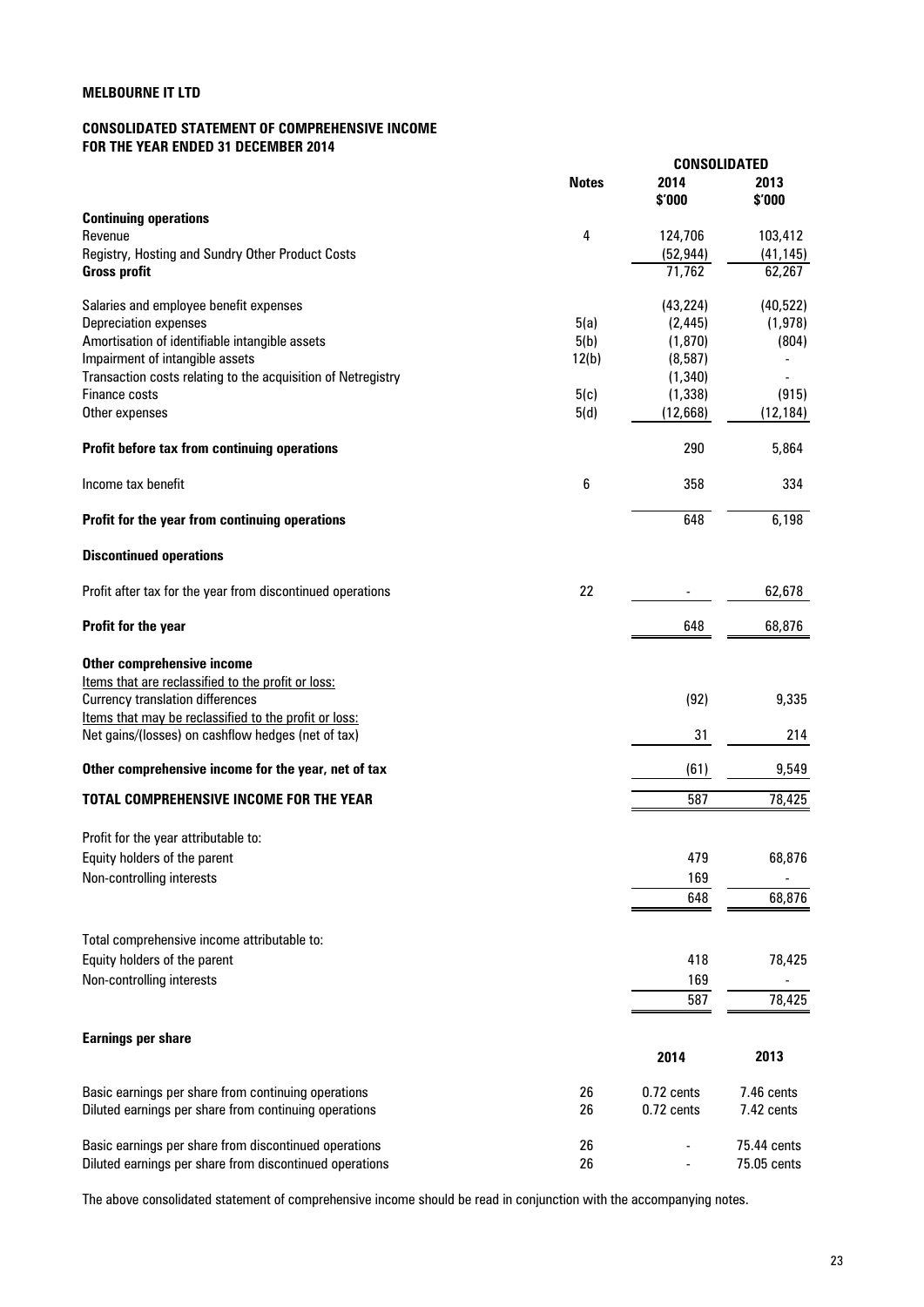## **CONSOLIDATED STATEMENT OF CHANGES IN EQUITY FOR THE YEAR ENDED 31 DECEMBER 2014**

|                                               | <b>FOREIGN</b><br><b>CURRENCY</b><br><b>RESERVE</b> | <b>OPTIONS</b><br><b>RESERVE</b> | <b>HEDGING</b><br><b>RESERVE</b> | <b>CONTRIBUTED</b><br><b>EQUITY</b> | <b>RETAINED</b><br><b>EARNINGS</b> | <b>TOTAL</b> | NON-CONTROLLING<br><b>INTEREST</b> | <b>TOTAL</b><br><b>EQUITY</b> |  |
|-----------------------------------------------|-----------------------------------------------------|----------------------------------|----------------------------------|-------------------------------------|------------------------------------|--------------|------------------------------------|-------------------------------|--|
|                                               | \$'000                                              | \$'000                           | \$'000                           | \$'000                              | \$'000                             | \$'000       | \$'000                             | \$'000                        |  |
| As at 1 January 2014                          | (566)                                               | 5,017                            |                                  | 68,809                              | 74,807                             | 148,067      | $\blacksquare$                     | 148,067                       |  |
| Profit for the year                           |                                                     |                                  |                                  |                                     | 479                                | 479          | 169                                | 648                           |  |
| Other comprehensive income                    | (92)                                                |                                  | 31                               |                                     |                                    | (61)         |                                    | (61)                          |  |
| <b>Total comprehensive income for</b>         |                                                     |                                  |                                  |                                     |                                    |              |                                    |                               |  |
| the year                                      | (92)                                                |                                  | 31                               |                                     | 479                                | 418          | 169                                | 587                           |  |
| <b>Transactions with owners in their</b>      |                                                     |                                  |                                  |                                     |                                    |              |                                    |                               |  |
| capacity as owners:                           |                                                     |                                  |                                  |                                     |                                    |              |                                    |                               |  |
| Share based payment                           |                                                     | 304                              |                                  |                                     |                                    | 304          |                                    | 304                           |  |
| Capital return                                |                                                     |                                  |                                  | (45, 176)                           |                                    | (45, 176)    |                                    | (45, 176)                     |  |
| Acquisition of subsidiary (Note 21)           |                                                     |                                  |                                  | 12,070                              |                                    | 12,070       | 94                                 | 12,164                        |  |
| Capital return transaction costs (net of tax) |                                                     |                                  |                                  | (74)                                |                                    | (74)         |                                    | (74)                          |  |
| <b>Equity dividends</b>                       |                                                     |                                  |                                  |                                     | (929)                              | (929)        | (175)                              | (1, 104)                      |  |
| As at 31 December 2014                        | (658)                                               | 5,321                            | 31                               | 35,629                              | 74,357                             | 114,680      | 88                                 | 114,768                       |  |
| As at 1 January 2013                          | (9, 901)                                            | 4,237                            | (214)                            | 68,794                              | 32,378                             | 95,294       |                                    | 95,294                        |  |
| Profit for the year                           |                                                     |                                  |                                  |                                     | 68,876                             | 68,876       |                                    | 68,876                        |  |
| Other comprehensive income                    | 9,335                                               | $\overline{a}$                   | 214                              |                                     |                                    | 9,549        |                                    | 9,549                         |  |
| <b>Total comprehensive income for</b>         |                                                     |                                  |                                  |                                     |                                    |              |                                    |                               |  |
| the year                                      | 9,335                                               |                                  | 214                              |                                     | 68,876                             | 78,425       |                                    | 78,425                        |  |
| <b>Transactions with owners in their</b>      |                                                     |                                  |                                  |                                     |                                    |              |                                    |                               |  |
| capacity as owners:                           |                                                     |                                  |                                  |                                     |                                    |              |                                    |                               |  |
| Share based payment                           |                                                     | 780                              |                                  |                                     |                                    | 780          |                                    | 780                           |  |
| Exercise of options                           |                                                     |                                  |                                  | 63                                  |                                    | 63           |                                    | 63                            |  |
| Capital return transaction costs (net of tax) |                                                     |                                  |                                  | (48)                                |                                    | (48)         |                                    | (48)                          |  |
| Equity dividends                              |                                                     |                                  |                                  |                                     | (26, 447)                          | (26, 447)    |                                    | (26, 447)                     |  |
| As at 31 December 2013                        | (566)                                               | 5,017                            | $\blacksquare$                   | 68,809                              | 74,807                             | 148,067      |                                    | 148,067                       |  |

The above consolidated statement of changes in equity should be read in conjunction with the accompanying notes.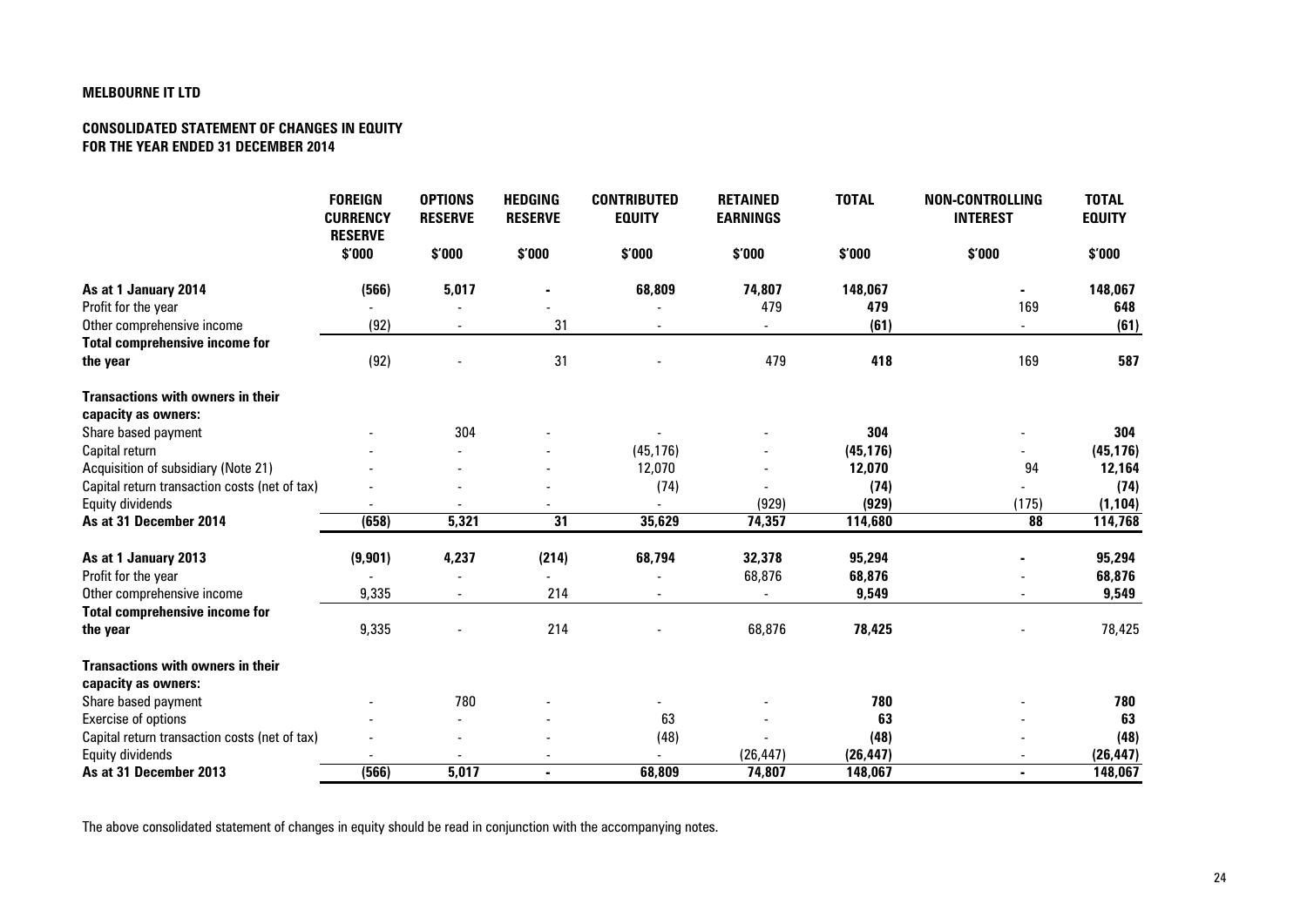## **CONSOLIDATED STATEMENT OF CASH FLOWS FOR THE YEAR ENDED 31 DECEMBER 2014**

|                                                              | <b>CONSOLIDATED</b> |            |            |
|--------------------------------------------------------------|---------------------|------------|------------|
|                                                              | <b>Notes</b>        | 2014       | 2013       |
|                                                              |                     | \$'000     | \$'000     |
| <b>CASH FLOWS FROM OPERATING ACTIVITIES</b>                  |                     |            |            |
| Receipt of service revenue and recoveries                    |                     | 134,707    | 128,041    |
| Payments to suppliers and employees                          |                     | (122, 690) | (121, 116) |
| Interest received                                            |                     | 572        | 2,576      |
| Interest paid                                                |                     | (166)      | (239)      |
| Bank charges and credit card merchant fees                   |                     | (1, 172)   | (790)      |
| Income tax refunds                                           |                     | 5,980      |            |
| Income tax paid                                              |                     | (1, 149)   | (1, 164)   |
| NET CASH FLOWS FROM OPERATING ACTIVITIES                     | 20(a)               | 16,082     | 7,308      |
| <b>CASH FLOWS FROM INVESTING ACTIVITIES</b>                  |                     |            |            |
| Purchase of plant and equipment                              |                     | (1, 904)   | (1, 777)   |
| Purchase of intangible assets                                |                     | (4, 405)   | (3, 714)   |
| Sale of DBS business, net of cash disposed                   | 22(a)               | 15,250     | 115,884    |
| Sale of FTR business, net of cash disposed                   | 22(b)               |            | 6,030      |
| Proceeds from sale of plant and equipment                    |                     |            | 250        |
| Purchase of financial asset                                  | 13                  | (1,250)    |            |
| Acquisition of Netregistry, including transaction costs      | 21                  | (39,706)   |            |
| <b>NET CASH FLOWS FROM/(USED IN) INVESTING ACTIVITIES</b>    |                     | (32, 015)  | 116,673    |
| <b>CASH FLOWS FROM FINANCING ACTIVITIES</b>                  |                     |            |            |
| Proceeds from borrowings                                     | 15                  | 20,000     |            |
| <b>Repayment of borrowings</b>                               | 15                  | (20,000)   | (34, 617)  |
| Proceeds from issue of ordinary shares                       | 18(b)               |            | 63         |
| Transaction costs on capital return                          | 18(b)               | (74)       | (48)       |
| Return of capital                                            |                     | (45, 176)  |            |
| Payment of dividend to equity holders of the parent          |                     | (929)      | (26, 447)  |
| Payment of dividend to non-controlling interests             |                     | (175)      |            |
| Payment of finance lease liabilities                         |                     | (137)      |            |
| NET CASH FLOWS USED IN FINANCING ACTIVITIES                  |                     | (46, 491)  | (61, 049)  |
| <b>NET INCREASE/ (DECREASE) IN CASH AND CASH EQUIVALENTS</b> |                     | (62, 424)  | 62,932     |
| Net foreign exchange differences                             |                     | (10)       | (269)      |
| Cash and cash equivalents at beginning of year               |                     | 80,520     | 17,857     |
| CASH AND CASH EQUIVALENTS AT END OF YEAR                     | 20(b)               | 18,086     | 80,520     |

The above statement of cash flows should be read in conjunction with the accompanying notes.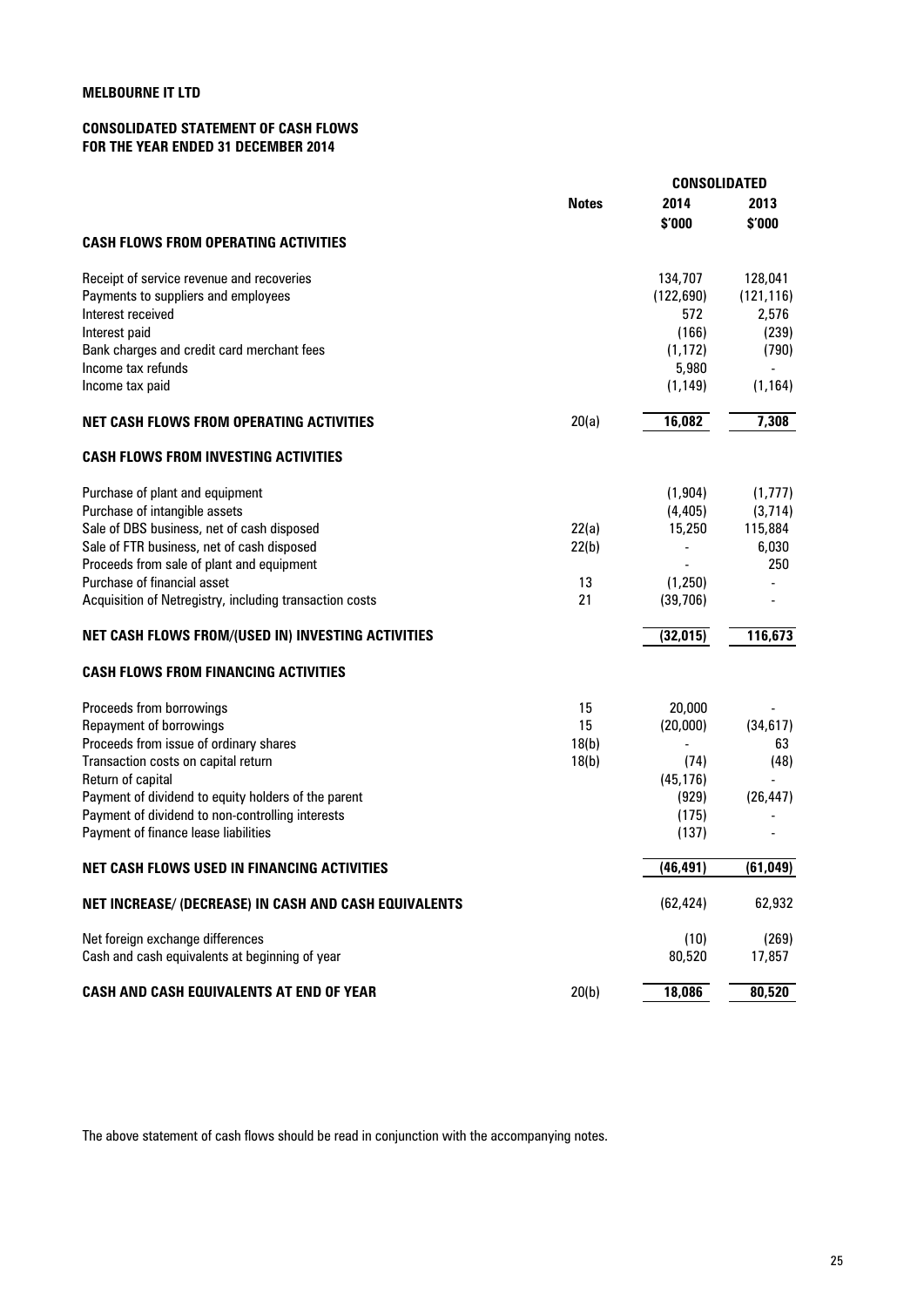## **NOTES TO THE FINANCIAL STATEMENTS FOR THE YEAR ENDED 31 DECEMBER 2014**

## **CORPORATE INFORMATION**

The financial report of Melbourne IT Ltd for the year ended 31 December 2014 was authorised for issue in accordance with a resolution of the directors on 25 March 2015.

Melbourne IT Ltd is a company limited by shares incorporated and domiciled in Australia whose shares are publicly traded on the Australian Stock Exchange.

The nature of the operations and principal activities of the Group are described in Note 1(e).

## **1. SUMMARY OF SIGNIFICANT ACCOUNTING POLICIES**

## **Basis of Preparation**

The financial report is a general-purpose financial report, which has been prepared in accordance with the requirements of the *Corporations Act 2001,* Australian Accounting Standards, and other authoritative pronouncements of the Australian Accounting Standards Board.

The entity is a for-profit entity.

The financial report has been prepared on a historical cost basis, except for derivative financial instruments that have been measured at fair value and certain assets where an impairment loss has been charged. The carrying values of recognised assets and liabilities that are hedged with fair value hedges are adjusted to record changes in the fair values attributable to the risks that are being hedged.

The financial report is presented in Australian dollars and all values are rounded to the nearest thousand dollars (\$'000), unless otherwise stated, under the option available to the Company under ASIC Class Order 98/0100. The Company is an entity to which the Class Order applies.

## **(a) Compliance with IFRS**

The financial report complies with Australian Accounting Standards and International Financial Reporting Standards ('IFRS') as issued by the International Accounting Standards Board.

#### **(b) New Accounting Standards and Interpretations**

#### *(i) Changes in accounting policy and disclosures*

The accounting policies adopted are consistent with those of the previous financial year except as follows:

The Group has adopted the following new and amended Australian Accounting Standards as of 1 January 2014.

• *AASB 2011-4 Amendments to Australian Accounting Standards to Remove Individual Key Management Personnel (KMP) Disclosure Requirements (AASB 124)*

This amendment deletes from AASB 124 individual key management personnel disclosure requirements for disclosing entities that are not companies. It also removes the individual KMP disclosure requirements for all disclosing entities in relation to equity holdings, loans and other related party transactions.

- *AASB 2013-3 Amendments to AASB 136 Recoverable Amount Disclosure for Non-Financial Assets* AASB 2013-3 amends the disclosure requirements in *AASB 136 Impairment of Assets* . The amendments include the requirement to disclose additional information about the fair value measurement when the recoverable amount of impaired assets is based on fair value less costs of disposal.
- *AASB 2011-4 Amendments to Australian Accounting Standards - Offsetting Financial assets and Financial Liabilities* AASB 2012-3 adds application guidance to *AASB 132 Financial Instruments* : Presentation to address inconsistencies identified in applying some of the offsetting criteria of AASB 132, including clarifying the meaning of "currently has a legally enforceable right of set-off" and that some gross settlement systems may be considered equivalent to net settlement.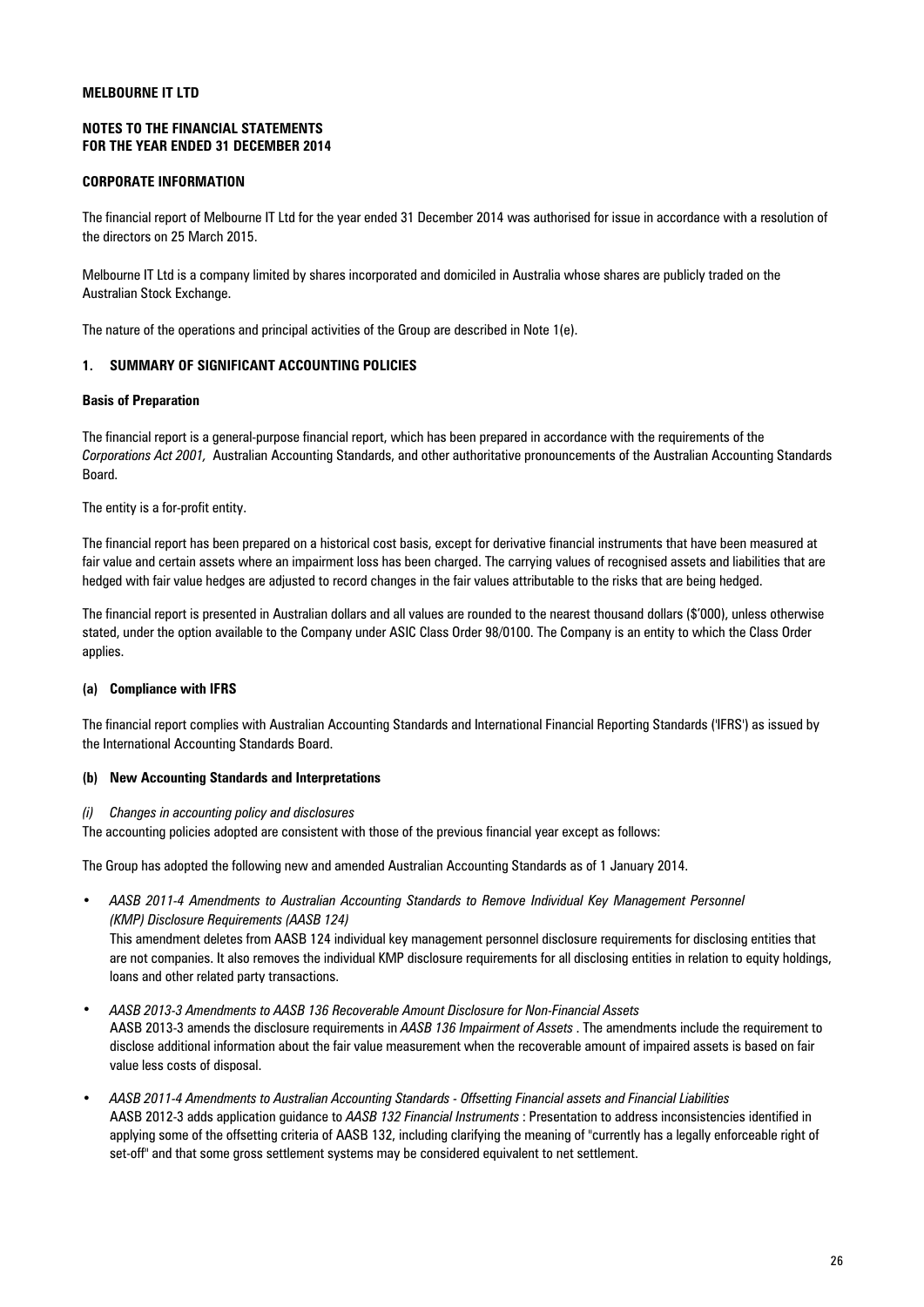## **NOTES TO THE FINANCIAL STATEMENTS FOR THE YEAR ENDED 31 DECEMBER 2014**

## **1. SUMMARY OF SIGNIFICANT ACCOUNTING POLICIES (Continued)**

#### • *AASB 1031 Materiality*

The revised AASB 1031 is an interim standard that cross-references to other Standards and the Framework (issued December 2013) that contain guidance on materiality. AASB 1031 will be withdrawn when references to AASB 1031 in all Standards and Interpretations have been removed.

The adoption of the above standards had no material effect on the financial position or performance of the Group.

The Group has not early adopted any other standard, interpretation or amendment that has been issued but is not yet effective.

## *(ii) Accounting Standards and Interpretations issued but not yet effective*

Australian Accounting Standards that have recently been issued or amended but which are not yet effective and have not been adopted by the Group for the annual reporting period ended 31 December 2014 are outlined in the table below.

| Reference                                               | Title     | <b>Summary</b>                                                                                                                                                                                                                                                                                                                                                                                                                                                                                                                                                                                                                                                                                                                                                                                                                                                                                                                                                                                                                                                                                                                                                                                                                                                                                                                                                                                                                                                                                                                                                                                                                                                                                                                                                            | <b>Application</b><br><b>Date</b><br>of<br>Standard* | Impact on<br><b>Group Financial Report</b>                                                                                                                   | <b>Application</b><br><b>Date</b><br>for Group* |
|---------------------------------------------------------|-----------|---------------------------------------------------------------------------------------------------------------------------------------------------------------------------------------------------------------------------------------------------------------------------------------------------------------------------------------------------------------------------------------------------------------------------------------------------------------------------------------------------------------------------------------------------------------------------------------------------------------------------------------------------------------------------------------------------------------------------------------------------------------------------------------------------------------------------------------------------------------------------------------------------------------------------------------------------------------------------------------------------------------------------------------------------------------------------------------------------------------------------------------------------------------------------------------------------------------------------------------------------------------------------------------------------------------------------------------------------------------------------------------------------------------------------------------------------------------------------------------------------------------------------------------------------------------------------------------------------------------------------------------------------------------------------------------------------------------------------------------------------------------------------|------------------------------------------------------|--------------------------------------------------------------------------------------------------------------------------------------------------------------|-------------------------------------------------|
| Annual<br>Improve-<br>ments<br>2010-2012 Cycle<br>Cycle | 2010-2012 | Annual Improve-This standard sets out amendments to<br>ments to IFRSs International Financial Reporting<br>Standards (IFRSs) and the related bases for<br>conclusions and guidance made during the<br><b>International Accounting Standards Board's</b><br>Annual Improvements process. These<br>amendments have not yet been adopted by the<br>AASB.<br>The following items are addressed by this<br>standard:<br>$\blacktriangleright$ IFRS 2 - Clarifies the definition of 'vesting<br>conditions' and 'market condition' and<br>introduces the definition of 'performance<br>condition' and 'service condition'.<br>$\blacktriangleright$ IFRS 3 - Clarifies the classification<br>requirements for contingent consideration in a<br>business combination by removing all<br>references to IAS 37.<br>FIRS 8 - Requires entities to disclose factors<br>used to identify the entity's reportable<br>segments when operating segments have been<br>aggregated. An entity is also required to provide<br>a reconciliation of total reportable segments'<br>asset the entity's assets.<br>$\triangleright$ IAS 16 & IAS 38 - Clarifies that the<br>determination of accumulated depreciation<br>does not depend on the selection of the<br>valuation technique and that it is calculated as<br>the difference between the gross and net<br>carrying amounts.<br>$\triangleright$ IAS 24 - Defines a management entity<br>providing KMP services as a related party of the<br>reporting entity. The amendments added an<br>exemption from the detailed disclosure<br>requirements in paragraph 17 of IAS 24 for KMP<br>services provided by a management entity.<br>Payments made to a management entity in<br>respect of KMP services should be separately<br>disclosed. | $1-Jul-14$                                           | The amendments to the<br><b>Accounting Standard are</b><br>not expected to have a<br>material impact on the<br>Group's financial position or<br>performance. | 1-Jan-15                                        |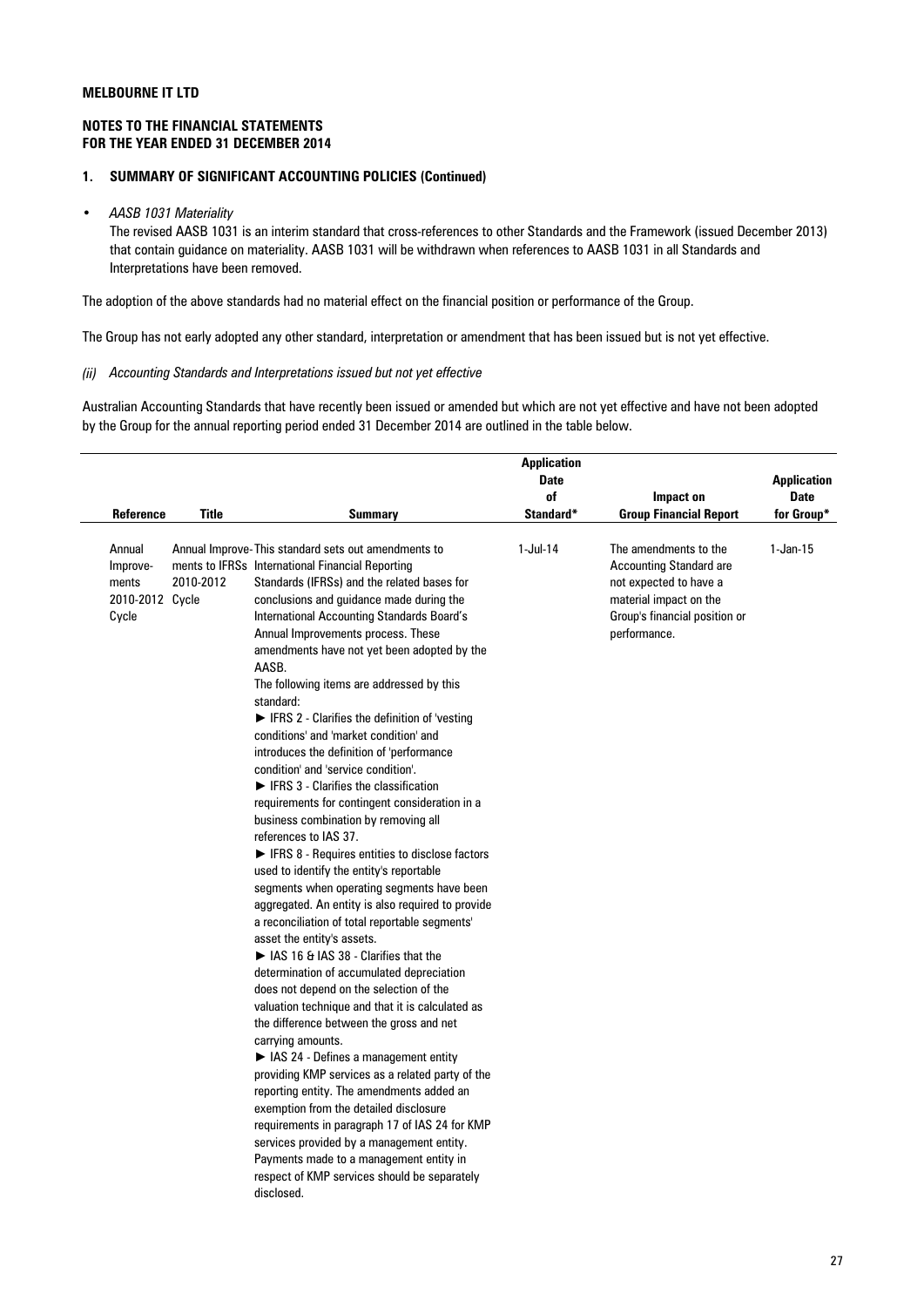#### **NOTES TO THE FINANCIAL STATEMENTS FOR THE YEAR ENDED 31 DECEMBER 2014**

## **1. SUMMARY OF SIGNIFICANT ACCOUNTING POLICIES (Continued)**

#### *(ii) Accounting Standards and Interpretations issued but not yet effective (continued)*

| Reference         | Title                    | <b>Summary</b>                                                                                                                                                                                                                                                                                                                                                                                                                                                                                                                                                                                                                                                                                                                                                                                                                                                                                                                                                                                                                                                                                                                                                                                                                                                                                                                                                                                                                                                                                                                                                                                                                                                                                                                                                                                                                                                                                                                                                           | <b>Application</b><br><b>Date</b><br>of<br>Standard* | <b>Impact on</b><br><b>Group Financial Report</b>                                                                                                                                                                                 | <b>Application</b><br><b>Date</b><br>for Group* |
|-------------------|--------------------------|--------------------------------------------------------------------------------------------------------------------------------------------------------------------------------------------------------------------------------------------------------------------------------------------------------------------------------------------------------------------------------------------------------------------------------------------------------------------------------------------------------------------------------------------------------------------------------------------------------------------------------------------------------------------------------------------------------------------------------------------------------------------------------------------------------------------------------------------------------------------------------------------------------------------------------------------------------------------------------------------------------------------------------------------------------------------------------------------------------------------------------------------------------------------------------------------------------------------------------------------------------------------------------------------------------------------------------------------------------------------------------------------------------------------------------------------------------------------------------------------------------------------------------------------------------------------------------------------------------------------------------------------------------------------------------------------------------------------------------------------------------------------------------------------------------------------------------------------------------------------------------------------------------------------------------------------------------------------------|------------------------------------------------------|-----------------------------------------------------------------------------------------------------------------------------------------------------------------------------------------------------------------------------------|-------------------------------------------------|
| AASB <sub>9</sub> | Financial<br>instruments | AASB 9 includes requirements for the<br>classification and measurement of financial<br>assets. It was further amended by AASB 2010-<br>7 to reflect amendments to the accounting for<br>financial liabilities.<br>These requirements improve and simplify the<br>approach for classification and measurement of<br>financial assets compared with the<br>requirements of AASB 139. The main changes<br>are described below.<br>(a) Financial assets that are debt instruments<br>will be classified based on (1) the objective of<br>the entity's business model for managing the<br>financial assets; (2) the characteristics of the<br>contractual cash flows.<br>(b) Allows an irrevocable election on initial<br>recognition to present gains and losses on<br>investments in equity instruments that are not<br>held for trading in other comprehensive income.<br>Dividends in respect of these investments that<br>are a return on investment can be recognised in<br>profit or loss and there is no impairment or<br>recycling on disposal of the instrument.<br>(c) Financial assets can be designated and<br>measured at fair value through profit or loss at<br>initial recognition if doing so eliminates or<br>significantly reduces a measurement or<br>recognition inconsistency that would arise from<br>measuring assets or liabilities, or recognising<br>the gains and losses on them, on different<br>bases.<br>(d) Where the fair value option is used for<br>financial liabilities the change in fair value is to<br>be accounted for as follows:<br>$\blacktriangleright$ The change attributable to changes in credit<br>risk are presented in other comprehensive<br>income (OCI)<br>$\blacktriangleright$ The remaining change is presented in profit<br>or loss<br>If this approach creates or enlarges an<br>accounting mismatch in the profit or loss, the<br>effect of the changes in credit risk are also<br>presented in profit or loss. | $1-Jan-18$                                           | Whilst the impact of the<br>application of the new<br>Standard is currently being<br>assessed, our initial<br>assessment is that there<br>should be no material<br>impact on the Group's<br>financial position or<br>performance. | 1-Jan-18                                        |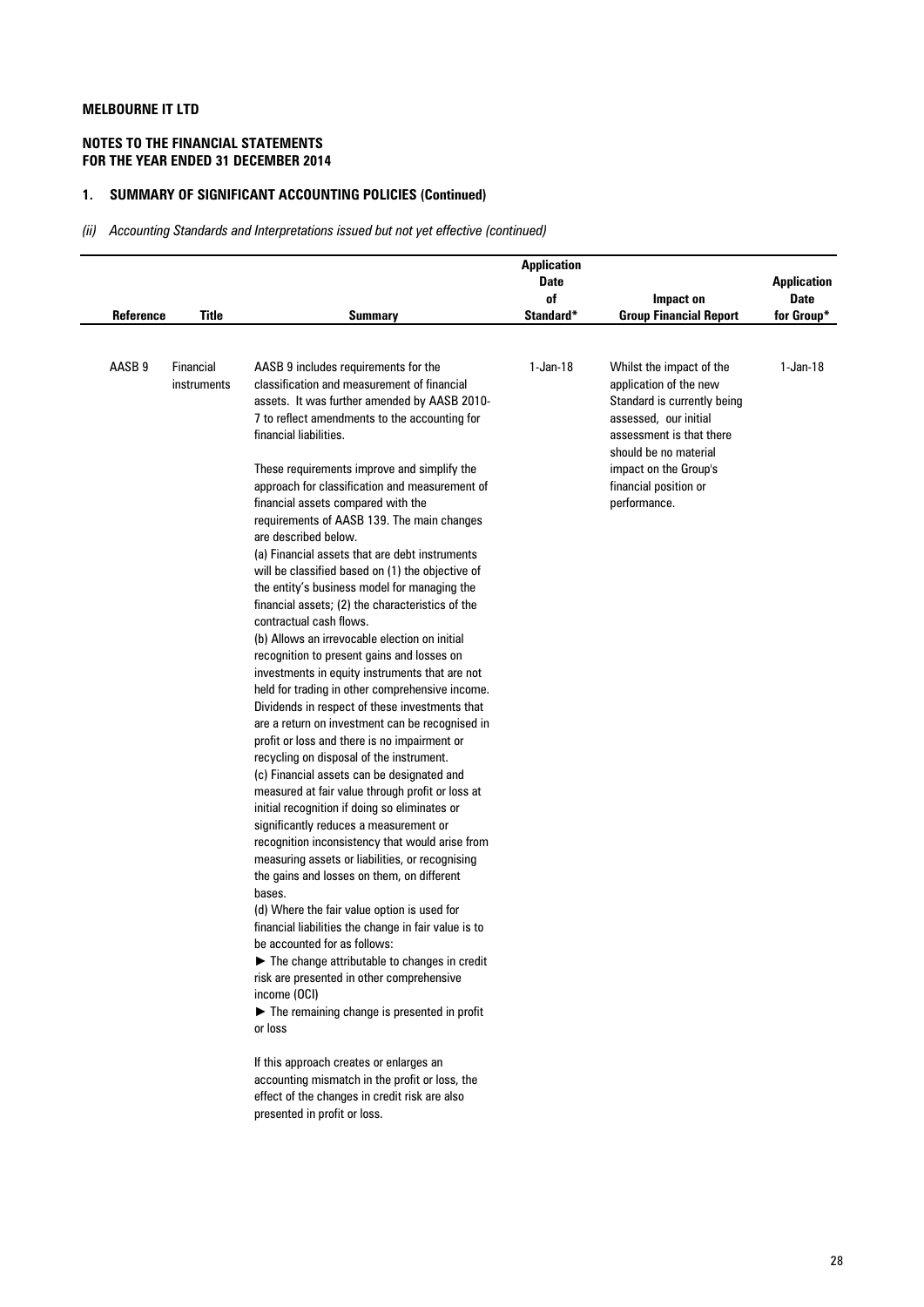## **NOTES TO THE FINANCIAL STATEMENTS FOR THE YEAR ENDED 31 DECEMBER 2014**

## **1. SUMMARY OF SIGNIFICANT ACCOUNTING POLICIES (Continued)**

*(ii) Accounting Standards and Interpretations issued but not yet effective (continued)*

| Reference                         | Title                                                                                                                                                   | Summary                                                                                                                                                                                                                                                                                                                                                                                                                                    | <b>Application</b><br><b>Date</b><br>of<br>Standard* | Impact on<br><b>Group Financial Report</b>                                                                                                                   | <b>Application</b><br><b>Date</b><br>for Group* |
|-----------------------------------|---------------------------------------------------------------------------------------------------------------------------------------------------------|--------------------------------------------------------------------------------------------------------------------------------------------------------------------------------------------------------------------------------------------------------------------------------------------------------------------------------------------------------------------------------------------------------------------------------------------|------------------------------------------------------|--------------------------------------------------------------------------------------------------------------------------------------------------------------|-------------------------------------------------|
| AASB <sub>9</sub><br>(Cont'd)     | Financial<br>instruments                                                                                                                                | Consequential amendments were also made to<br>other standards as a result of AASB 9,<br>introduced by AASB 2009-11 and superseded<br>by AASB 2010-7 and 2010-10.                                                                                                                                                                                                                                                                           | 31-Dec-17                                            | Whilst the impact of the<br>application of the new<br>Standard is currently being<br>assessed, our initial<br>assessment is that there                       | 31-Dec-17                                       |
|                                   |                                                                                                                                                         | The AASB issued a revised version of AASB 9<br>(AASB 2013-9) during December 2013. The<br>revised standard incorporates three primary<br>changes:<br>1. New hedge accounting requirements<br>including changes to hedge effectiveness<br>testing, treatment of hedging costs, risk                                                                                                                                                         |                                                      | should be no material<br>impact on the Group's<br>financial position or<br>performance.                                                                      |                                                 |
|                                   |                                                                                                                                                         | components that can be hedged and<br>disclosures;<br>2. Entities may elect to apply only the<br>accounting for gains and losses from own credit<br>risk without applying the other requirements of<br>AASB 9 at the same time; and<br>3. The mandatory effective date moved to 1<br>January 2018.                                                                                                                                          |                                                      |                                                                                                                                                              |                                                 |
| 1 Part A -<br>Annual<br>nts 2011- | AASB 2014 Amendments<br>to Australian<br>Accounting<br>Improveme Standards -<br>Part A Annual<br>2013 Cycle Improvements<br>to IFRS 2011-<br>2013 Cycle | Annual improvments to IFRSs 2011-2013 Cycle<br>addressed the following items:<br>AASB 13 - Clarifies that the portfolio<br>exception in paragraph 52 of AASb 13 applies<br>to all contracts withing the scope of AASB 139<br>or AASb 9, regardless of whether they meet the<br>definitions of AASB 139 or AASB 9, regardless<br>of whether they meet all the defintions of<br>financial assets or financial liabilities as in<br>AASB 132. | $1$ -Jul-14                                          | The amendments to the<br><b>Accounting Standard are</b><br>not expected to have a<br>material impact on the<br>Group's financial position or<br>performance. | $1$ -Jan-15                                     |
|                                   |                                                                                                                                                         | AASB 40 - Clarifies that judgment is needed<br>to determine whether an acquisition of an<br>investment property is solely the acquisition of<br>an investment property or whether it is the<br>acqusition of a group of assets or a business<br>combination in the scope of AASB 3 that<br>includes an investment property. The judgment<br>is based on guidance in AASB 3.                                                                |                                                      |                                                                                                                                                              |                                                 |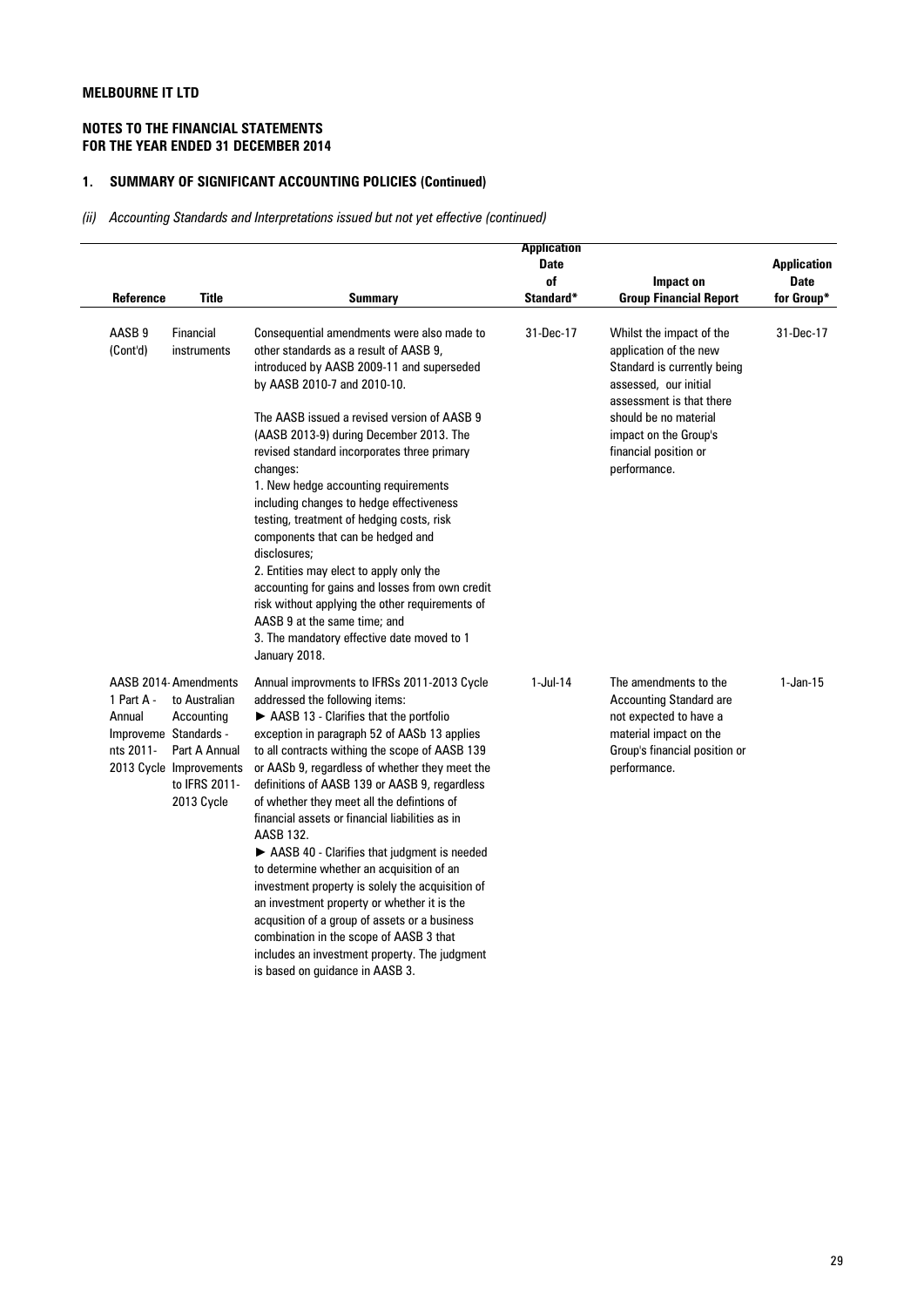## **NOTES TO THE FINANCIAL STATEMENTS FOR THE YEAR ENDED 31 DECEMBER 2014**

## **1. SUMMARY OF SIGNIFICANT ACCOUNTING POLICIES (Continued)**

*(ii) Accounting Standards and Interpretations issued but not yet effective (continued)*

|           |                                                                                                                            |                                                                                                                                                                                                                                                                                                                                                                                                                                                                                                                                                    | <b>Application</b><br><b>Date</b> |                                                                                                                                                                                                                                   | <b>Application</b> |
|-----------|----------------------------------------------------------------------------------------------------------------------------|----------------------------------------------------------------------------------------------------------------------------------------------------------------------------------------------------------------------------------------------------------------------------------------------------------------------------------------------------------------------------------------------------------------------------------------------------------------------------------------------------------------------------------------------------|-----------------------------------|-----------------------------------------------------------------------------------------------------------------------------------------------------------------------------------------------------------------------------------|--------------------|
|           |                                                                                                                            |                                                                                                                                                                                                                                                                                                                                                                                                                                                                                                                                                    | of                                | Impact on                                                                                                                                                                                                                         | <b>Date</b>        |
| Reference | <b>Title</b>                                                                                                               | <b>Summary</b>                                                                                                                                                                                                                                                                                                                                                                                                                                                                                                                                     | Standard*                         | <b>Group Financial Report</b>                                                                                                                                                                                                     | for Group*         |
| 4         | AASB 2014 Clarification of<br>Acceptable<br>Methods of<br>Depreciation<br>and<br>Amortisation<br>AASB 116 and<br>AASB 138) | AASB 116 and AASB 138 both establish the<br>principle for the basis of depreciation and<br>amortisation as being the expected pattern of<br>consumption of the future economic benefits of<br>an asset.<br>(Amendment to The IASB has clarified that the use of revenue-<br>based methods to calculate the depreciation of<br>an asset is not appropriate because revenue<br>generated by an activity that includes the use<br>of an asset generally reflects factors other than<br>the consumption of economic benefits<br>embodied in the asset. | $1-Jan-16$                        | The amendments to the<br><b>Accounting Standard are</b><br>not expected to have a<br>material impact on the<br>Group's financial position or<br>performance.                                                                      | $1-Jan-16$         |
|           |                                                                                                                            | The amendment also clarified that revenue is<br>generally presumed to be an inappropriate basis<br>for measuring the consumption of economic<br>benefits embodied in an intangible asset. The<br>presumption, however, can be rebutted in<br>certain limited circumstances.                                                                                                                                                                                                                                                                        |                                   |                                                                                                                                                                                                                                   |                    |
| IFRS 15   | Revenue from<br>Contracts with<br><b>Customers</b>                                                                         | In May 2014, the IASB issued IFRS 15 Revenue<br>from Contracts with Customers, which replaces<br>IAS 11 Construction Contracts, IAS 18 Revenue<br>and related interpretations (IFRIC 13 Customer<br>Loyalty Programmes, IFRIC 15 Agreements for<br>Construction of Real Estate, IFRIC 18 Transfer of<br>Assets from Customers and SIC-31 Revenue-<br><b>Barter Transactions involving Advertising</b><br>Services.                                                                                                                                 | $1-Jan-17$                        | Whilst the impact of the<br>application of the new<br>Standard is currently being<br>assessed, our initial<br>assessment is that there<br>should be no material<br>impact on the Group's<br>financial position or<br>performance. | $1-Jan-17$         |

\* Application date is for the reporting periods beginning on or after the date shown in the above table

## **(c) Basis of Consolidation**

The consolidated financial statements comprise the financial statements of Melbourne IT Ltd and its subsidiaries as at 31 December each year ('the Group'). The Group controls a subsidiary if and only if the Group has:

(1) power over the subsidiary (i.e. existing rights that give it the current ability to direct the relevant activities of the subsidiary);

(2) exposure, or rights, to variable returns from its involvement with the subsidiary; and

(3) the ability to use its power over the subsidiary to affect its returns.

The financial statements of subsidiaries are prepared for the same reporting period as the parent company, using consistent accounting policies. In preparing the consolidated financial statements, all intercompany balances and transactions, including unrealised profits arising from intra-group transactions, have been eliminated in full.

Subsidiaries are fully consolidated from the date on which control is transferred to Melbourne IT Ltd and cease to be consolidated from the date on which control is transferred out of Melbourne IT Ltd.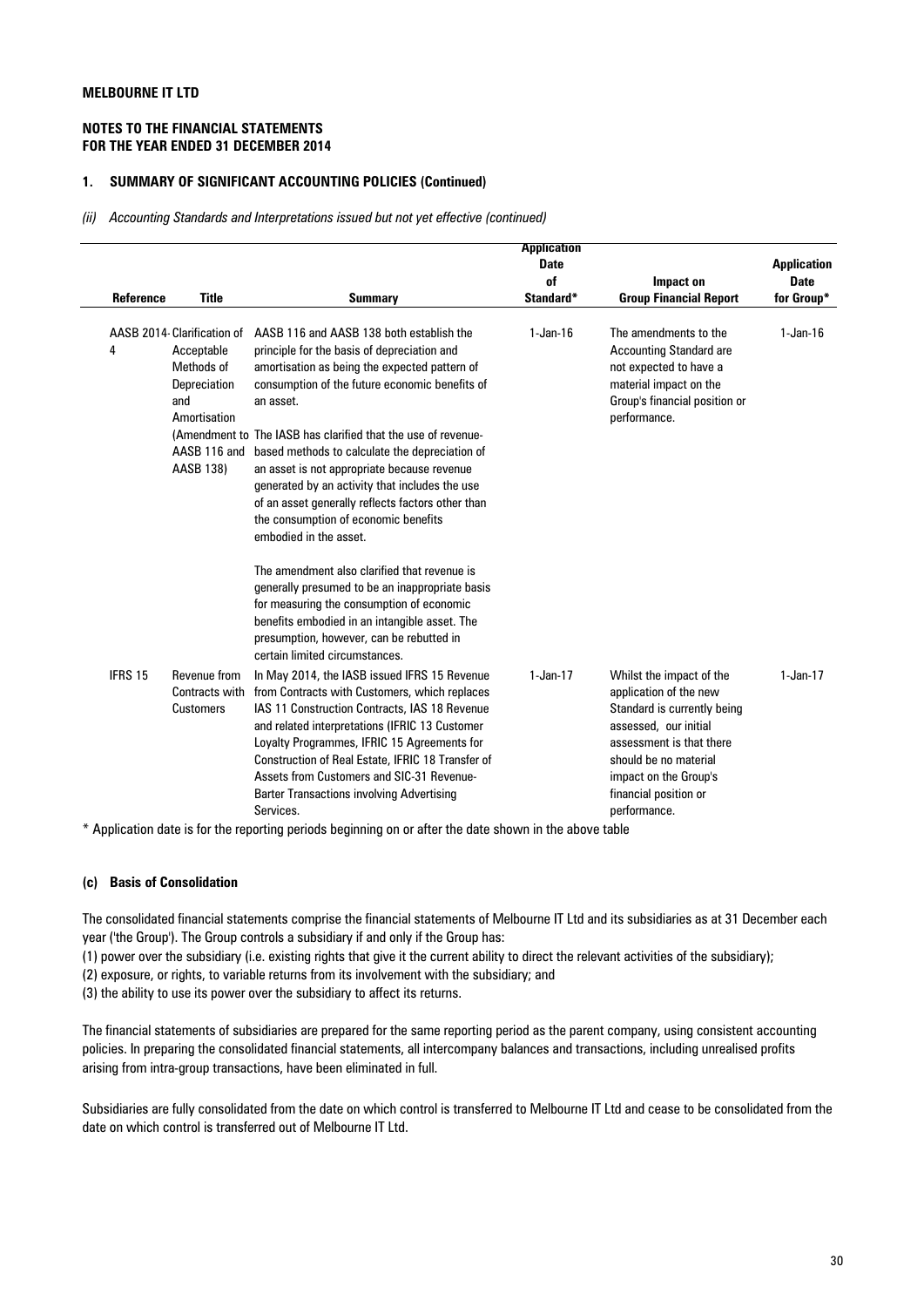## **NOTES TO THE FINANCIAL STATEMENTS FOR THE YEAR ENDED 31 DECEMBER 2014**

## **1. SUMMARY OF SIGNIFICANT ACCOUNTING POLICIES (Continued)**

## **(c) Basis of Consolidation (Continued)**

Investments in subsidiaries held by Melbourne IT Ltd are accounted for at cost in the separate financial statements of the parent entity less any impairment charges. Dividends received from subsidiaries are recorded as a component of other revenues in the separate income statement of the parent entity, and do not impact the recorded cost of the investment. Upon receipt of dividend payments from subsidiaries, the parent will assess whether any indicators of impairment of the carrying value of the investment in the subsidiary exist. Where such indicators exist, to the extent that the carrying value of the investment exceeds its recoverable amount, an impairment loss is recognised.

The acquisition of subsidiaries is accounted for using the acquisition method of accounting. The acquisition method of accounting involves recognising at acquisition date, separately from goodwill, the identifiable assets acquired, the liabilities assumed and any noncontrolling interest in the acquiree. The identifiable assets acquired and the liabilities assumed are measured at their acquisition date fair values. The difference between the above items and the fair value of the consideration (including the fair value of any pre-existing investment in the acquiree) is goodwill or a discount on acquisition.

After initial recognition, goodwill is measured at cost less any accumulated impairment losses. For the purpose of impairment testing, goodwill acquired in a business combination is, from the acquisition date, allocated to each of the Group's cash-generating units that are expected to benefit from the combination, irrespective of whether other assets or liabilities of the acquirer are assigned to those units. Where goodwill forms part of a cash-generating unit and part of the operation within that unit is disposed of, the goodwill associated with the operation disposed of is included in the carrying amount of the operation when determining the gain or loss on disposal of the operation. Goodwill disposed of in this circumstance is measured based on the relative values of the operation disposed of and the portion of the cash-generating unit retained.

Where there is loss of control of a subsidiary, the consolidated financial statements include the results for the part of the reporting period during which Melbourne IT Ltd has control. A change in the ownership interest of a subsidiary that does not result in a loss of control, is accounted for as an equity transaction.

On the loss of control of a subsidiary, the Group derecognises the assets and liabilities of the subsidiary, and the other components of equity related to the subsidiary. Any surplus or deficit arising on the loss of control is recognised in profit or loss.

## **(d) Business Combinations**

Business combinations are accounted for using the acquisition method. The consideration transferred in a business combination is measured at fair value, which shall be calculated as the sum of the acquisition date fair values of the assets transferred by the acquirer, the liabilities incurred by the acquirer to former owners of the acquiree and the equity issued by the acquirer, and the amount of any noncontrolling interest in the acquiree. For each business combination, the acquirer measures the non-controlling interest in the acquiree either at fair value or at the proportionate share of the acquiree's identifiable net assets. Acquisition-related costs are expensed as incurred, and included in other expenses.

When the Group acquires a business, it assesses the financial assets and liabilities assumed for appropriate classification and designation in accordance with the contractual terms, economic conditions, the Group's operating or accounting policies and other pertinent conditions as at the acquisition date. This includes the separation of embedded derivatives in host contracts by the acquiree.

If the business combination is achieved in stages, the previously held equity interest is remeasured to the acquisition date fair value and any resulting gain or loss is recognised in profit or loss.

Any contingent consideration to be transferred by the acquirer will be recognised at fair value at the acquisition date. Subsequent changes to the fair value of the contingent consideration which is deemed to be an asset or liability will be recognised in accordance with AASB 139 either in profit or loss or as a change to other comprehensive income. If the contingent consideration is classified as equity, it is not remeasured until it is finally settled within equity.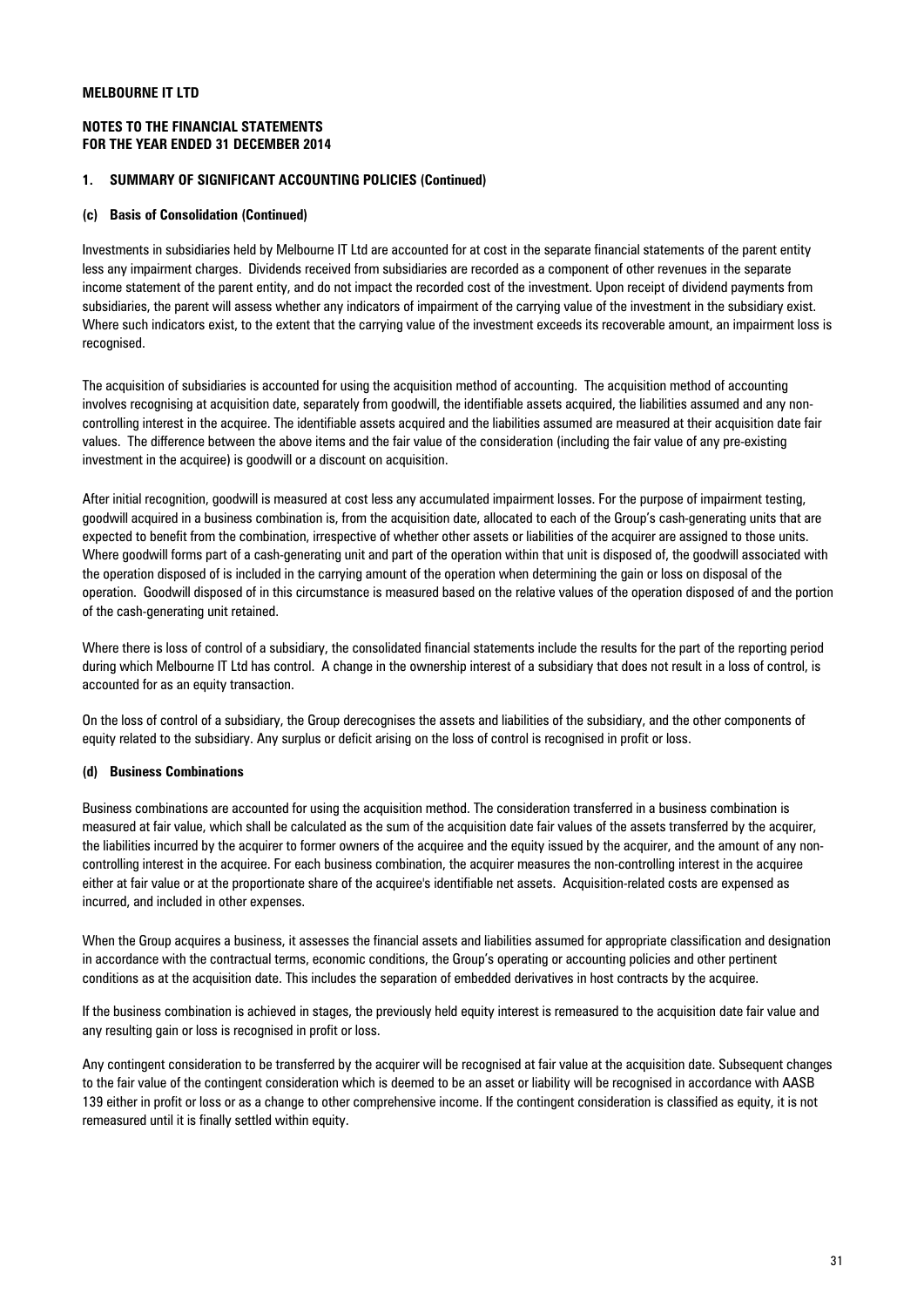## **NOTES TO THE FINANCIAL STATEMENTS FOR THE YEAR ENDED 31 DECEMBER 2014**

## **1. SUMMARY OF SIGNIFICANT ACCOUNTING POLICIES (Continued)**

## **(e) Operating Segment**

An operating segment is a component of an entity that engages in business activities from which it may earn revenues and incur expenses, whose operating results are regularly reviewed by the entity's chief operating decision maker to make decisions about resources to be allocated to the segment and assess its performance and for which discrete financial information is available.

Executive management meet on a monthly basis to assess the performance of each segment by analysing the segment's earnings before interest and tax (EBITDA).

Transfer prices between operating segments are set on an arms' length basis in a manner similar to transactions with third parties. Segment revenue, expense and segment result include transfers between business segments. Those transfers are eliminated on consolidation.

Consistent with the requirements of *AASB 8 Operating Segments* , as the Chief Operating Decision Maker does not receive information regarding segment assets, no disclosure of segment assets has been provided.

#### *Accounting policies and inter segment transactions*

The accounting policies used by the group in reporting segments internally are the same as those contained in note 1.

#### *Identification of reportable segments*

Operating segments have been identified based on the information provided to the Chief Operating Decision Maker, being the CEO.

The operating segments are identified by Management based on the manner in which the product is sold, whether retail or wholesale, and the nature of the services provided, the identity of the service line manager and country of origin. Discrete financial information about each of these operating businesses is reported to the executive management team on at least a monthly basis.

Where operating segments meet the aggregation criteria, these are aggregated into reported segments. The Group's reportable segments are:

## **SMB Solutions**

SMB Solutions operates in the web services business in Australia and New Zealand, offering customers everything they need to run an online business. These services include domain name registrations and renewals, website and email hosting, website design services, online marketing, website security, and online tools and solutions. Customers are primarily in the Small to Medium Enterprise (SME) sector.

SMB Solutions also supplies a technical and support solution for domain name registration, shared hosting and other online business services to a global network of reseller clients. Resellers are given access to Melbourne IT's domain name registration, shared hosting and maintenance systems. Benefits to Reseller clients include application of a real time automated system that can be integrated into the Reseller website, together with access to specialist support and account management services.

## **Enterprise Services ("ES")**

The Enterprise Services Division provides managed services and business grade cloud applications, solutions and services to corporate and government clients throughout Australia.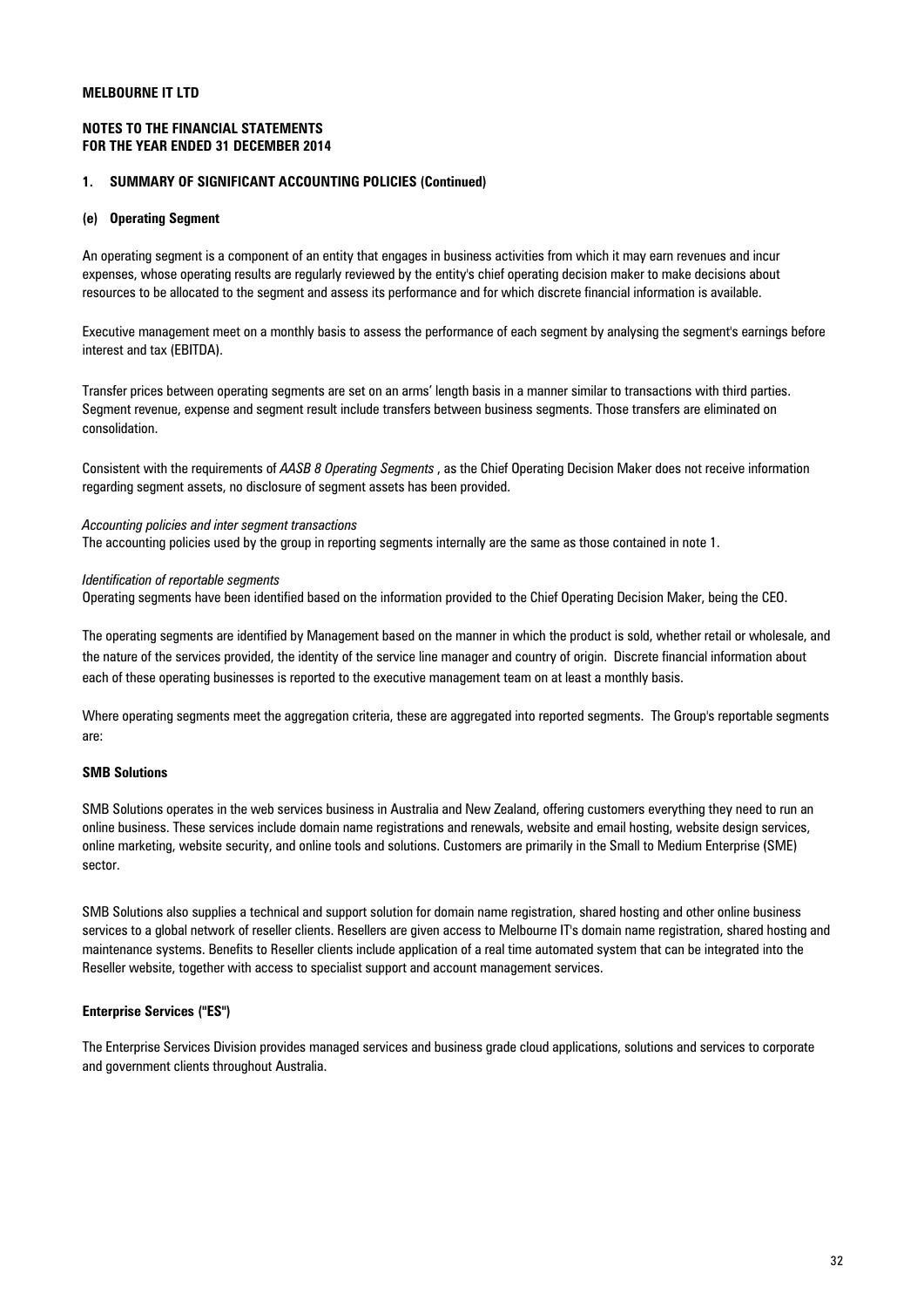## **NOTES TO THE FINANCIAL STATEMENTS FOR THE YEAR ENDED 31 DECEMBER 2014**

## **1. SUMMARY OF SIGNIFICANT ACCOUNTING POLICIES (Continued)**

## **(f) Foreign Currency Transactions**

Both the functional and presentation currency of Melbourne IT Ltd and its Australian subsidiaries is Australian dollars (A\$).

Transactions in foreign currencies are initially recorded in the functional currency at the exchange rates ruling at the date of the transaction. Monetary assets and liabilities denominated in foreign currencies are retranslated at the rate of exchange ruling at the reporting date. Non-monetary items that are measured in terms of historical cost in a foreign currency are translated using the exchange rate as at the date of the initial transaction.

The functional currency of each overseas subsidiary is as follows:

- Investment in New Zealand subsidiary and the Communication of the NZD (New Zealand Dollar)
	-
- 
- Investment in US subsidiaries **Accord 2018** 100 and 2019 100 and 2019 100 and 2019 100 and 2019 100 and 2019 100 and 2019 100 and 2019 100 and 2019 100 and 2019 100 and 2019 100 and 2019 100 and 2019 100 and 2019 100 and 2

The assets and liabilities of these overseas subsidiaries are translated into the presentation currency of Melbourne IT Ltd at the rate of exchange ruling at the reporting date and the statement of comprehensive income is translated at the weighted average exchange rates for the period.

The exchange differences arising on the retranslation are taken directly to other comprehensive income. On disposal of a foreign entity, the deferred cumulative amount recognised in other comprehensive income relating to that particular foreign operation is recognised in the determination of profit and loss for the year.

On consolidation, exchange differences arising from the translation of any net investment in foreign entities, and of borrowings and other financial instruments designed as hedges of such investments are taken to the foreign currency translation reserve in equity. When a foreign operation is sold or any borrowings forming part of the net investment are repaid, a proportionate share of such exchange differences are recognised in the Statement of Comprehensive Income, as part of the gain on sale or loss on sale where applicable.

## **(g) Cash and Cash Equivalents**

Cash and short-term deposits in the statement of financial position comprise cash at bank and on hand and short-term deposits with an original maturity of three months or less.

For the purposes of the statement of cash flows, cash and cash equivalents consist of cash and cash equivalents as defined above.

## **(h) Trade and Other Receivables**

Trade receivables, which generally have 14-60 day terms, are recognised and carried at amortised cost which is at original invoice amount less an allowance for any uncollectible amounts. An estimate for doubtful debts is made when collection of the full amount is no longer probable. Bad debts are written off when identified.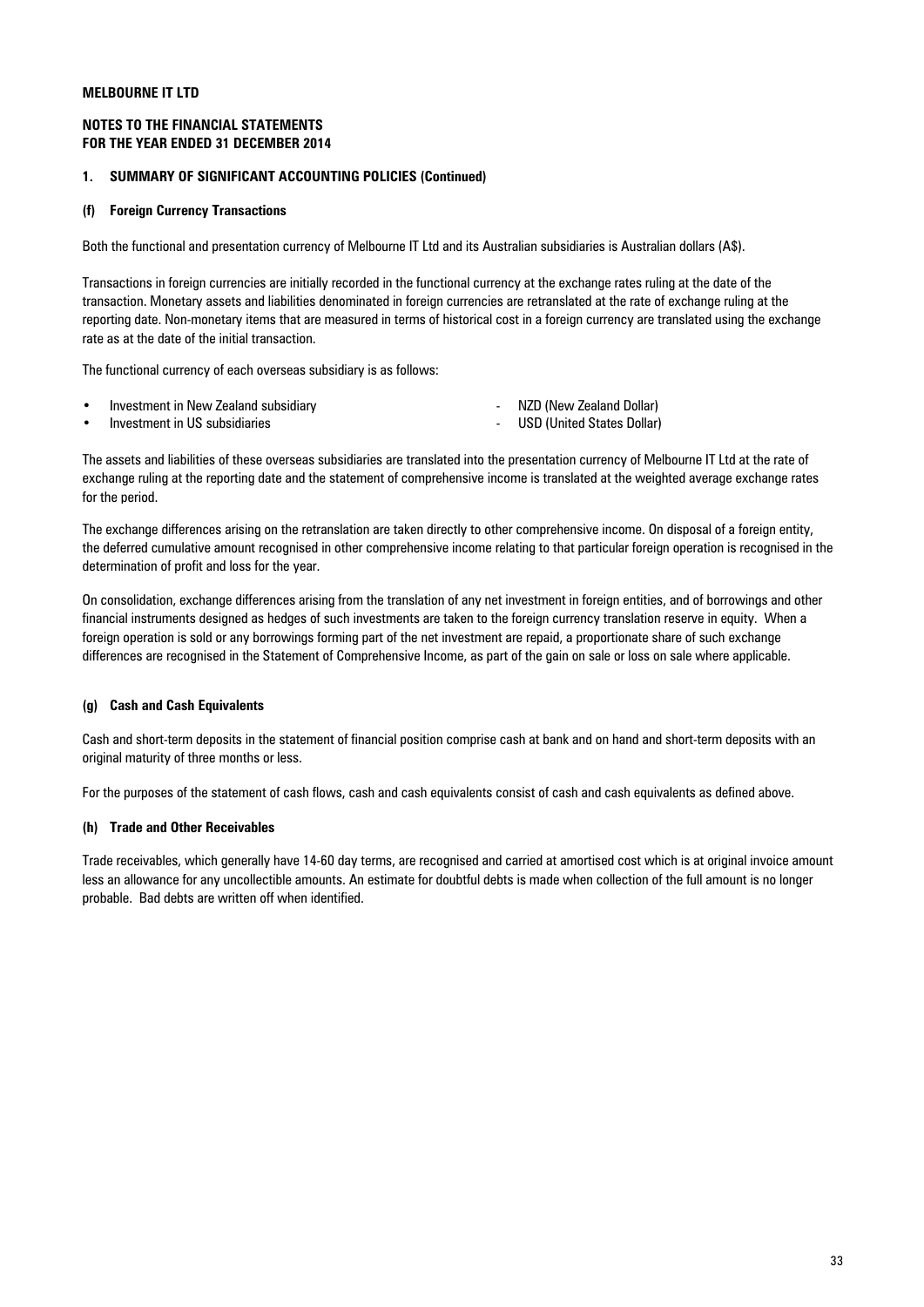## **NOTES TO THE FINANCIAL STATEMENTS FOR THE YEAR ENDED 31 DECEMBER 2014**

## **1. SUMMARY OF SIGNIFICANT ACCOUNTING POLICIES (Continued)**

## **(i) Financial assets**

#### **(a) Recognition and measurement**

Financial assets are classified, at initial recognition, as financial assets at fair value through profit or loss, loans and receivables, held-tomaturity investments, available for sale (AFS) financial assets, or as derivatives designated as hedging instruments in an effective hedge, as appropriate.

## **AFS financial assets**

AFS financial assets include equity investments and debt securities. Equity investments classified as AFS are those that are neither classified as held for trading nor designated at fair value through profit or loss.

After initial measurement, AFS financial assets are subsequently measured at fair value with unrealised gains or losses recognised as other comprehensive income (OCI) and credited in the AFS reserve until the investment is derecognised, at which time the cumulative gain or loss is recognised in other operating income in the statement of profit or loss, or the investment is determined to be impaired when the cumulative loss is reclassified from the AFS reserve to the statement of profit or loss in finance costs. Interest earned while holding AFS financial assets is reported as interest income using the effective interest rate (EIR) method in the statement of profit or loss.

## **Loans and receivables**

Loans and receivables are non-derivative financial assets with fixed or determinable payments which are not quoted in an active market. After initial measurement, such financial assets are measured at amortised cost using the EIR method, less impairment. Amortised cost is calculated by taking into account any discount or premium on acquisition and fees or costs that are an integral part of the EIR. The EIR amortisation is included in finance income in the statement of profit or loss. The losses arising from impairment are recognised in the statement of profit or loss in finance costs for loans and other operating expenses for receivables.

## **(b) Impairment of financial assets**

The Group assesses, at each reporting date, whether there is objective evidence that a financial asset or a group of financial assets is impaired. An impairment exists if one or more events that has occurred since the initial recognition of the asset (an incurred 'loss event') has an impact on the estimated future cash flows of the financial asset or the group of financial assets that can be reliably estimated. Evidence of impairment may include indications that the debtor or a group of debtors is experiencing significant financial difficulty, default or delinquency in interest or principal payments, the probability that they will enter bankruptcy or other financial reorganisation and observable data indicating that there is a measurable decrease in the estimated future cash flows, such as changes in arrears or economic conditions that correlate with defaults.

## *Financial assets carried at amortised cost*

For financial assets carried at amortised cost, the Group first assesses whether impairment exists individually for financial assets that are individually significant, or collectively for financial assets that are not individually significant. If the Group determines that no objective evidence of impairment exists for an individually assessed financial asset, whether significant or not, it includes the asset in a group of financial assets with similar credit risk characteristics and collectively assesses them for impairment. Assets that are individually assessed for impairment and for which an impairment loss is, or continues to be, recognised are not included in a collective assessment of impairment.

The amount of any impairment loss identified is measured as the difference between the asset's carrying amount and the present value of estimated future cash flows (excluding future expected credit losses that have not yet been incurred). The present value of the estimated future cash flows is discounted at the financial asset's original EIR.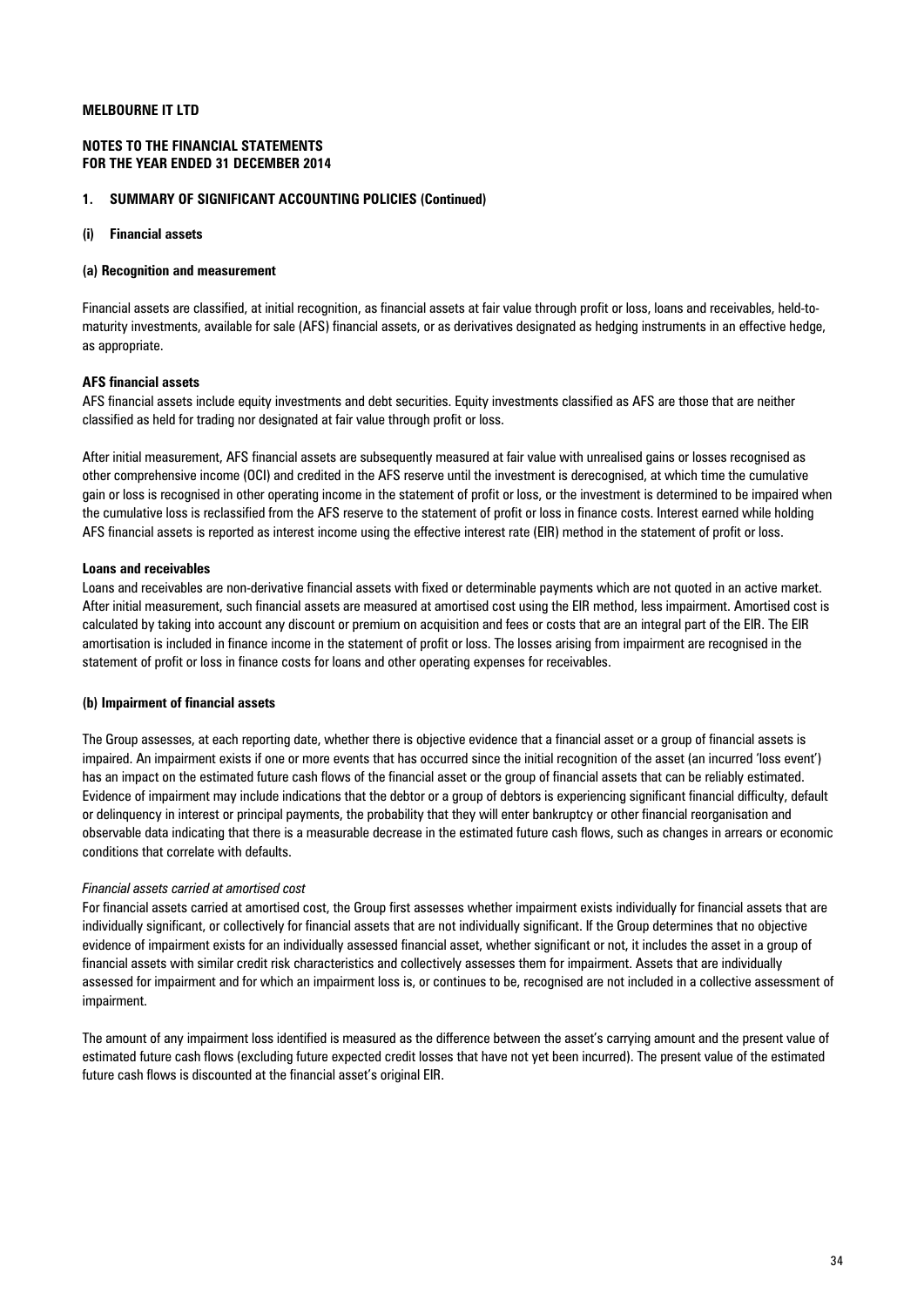## **NOTES TO THE FINANCIAL STATEMENTS FOR THE YEAR ENDED 31 DECEMBER 2014**

## **1. SUMMARY OF SIGNIFICANT ACCOUNTING POLICIES (Continued)**

## **(i) Financial assets (continued)**

## **(b) Impairment of financial assets (continued)**

#### *Available-for-sale (AFS) financial assets*

For AFS financial assets, the Group assesses at each reporting date whether there is objective evidence that an investment or a group of investments is impaired.

In the case of equity investments classified as AFS, objective evidence would include a significant or prolonged decline in the fair value of the investment below its cost. 'Significant' is evaluated against the original cost of the investment and 'prolonged' against the period in which the fair value has been below its original cost. When there is evidence of impairment, the cumulative loss – measured as the difference between the acquisition cost and the current fair value, less any impairment loss on that investment previously recognised in the statement of profit or loss – is removed from OCI and recognised in the statement of profit or loss. Impairment losses on equity investments are not reversed through the statement of profit or loss; increases in their fair value after impairment are recognised directly in OCI.

The determination of what is 'significant' or 'prolonged' requires judgement. In making this judgement, the Group evaluates,among other factors, the duration or extent to which the fair value of an investment is less than its cost.

#### **(j) Fair Value Measurement**

The Group measures financial assets such as derivatives at fair value at each reporting date. Fair value is the price that would be received to sell an asset or paid to transfer a liability in an orderly transaction between market participants at the measurement date. The fair value measurement is based on the presumption that the transaction to sell the asset or transfer the liability takes place either (1) in the principal market for the asset or liability or (2) in the absence of a principal market, in the most advantageous market for the asset or liability. The fair value of an asset or liability is measured using the assumptions that market participants would use when pricing the asset or liability, assuming that the market participants act in their economic best interest.

All assets and liabilities for which fair value is measured or disclosed in the financial statements are categorised within their fair value hierarchy, described as follows, based on the lowest level of input that is significant to the fair value measurement as a whole:

- Level 1 - Quoted (unadjusted) market prices in active markets for identical assets or liabilities.

- Level 2 - Valuation techniques for which the lowest level input that is significant to the fair value measurment is directly or indirectly observable.

- Level 3 - Valuation techniques for which the lowest level input that is significant to the fair value measurement is unobservable.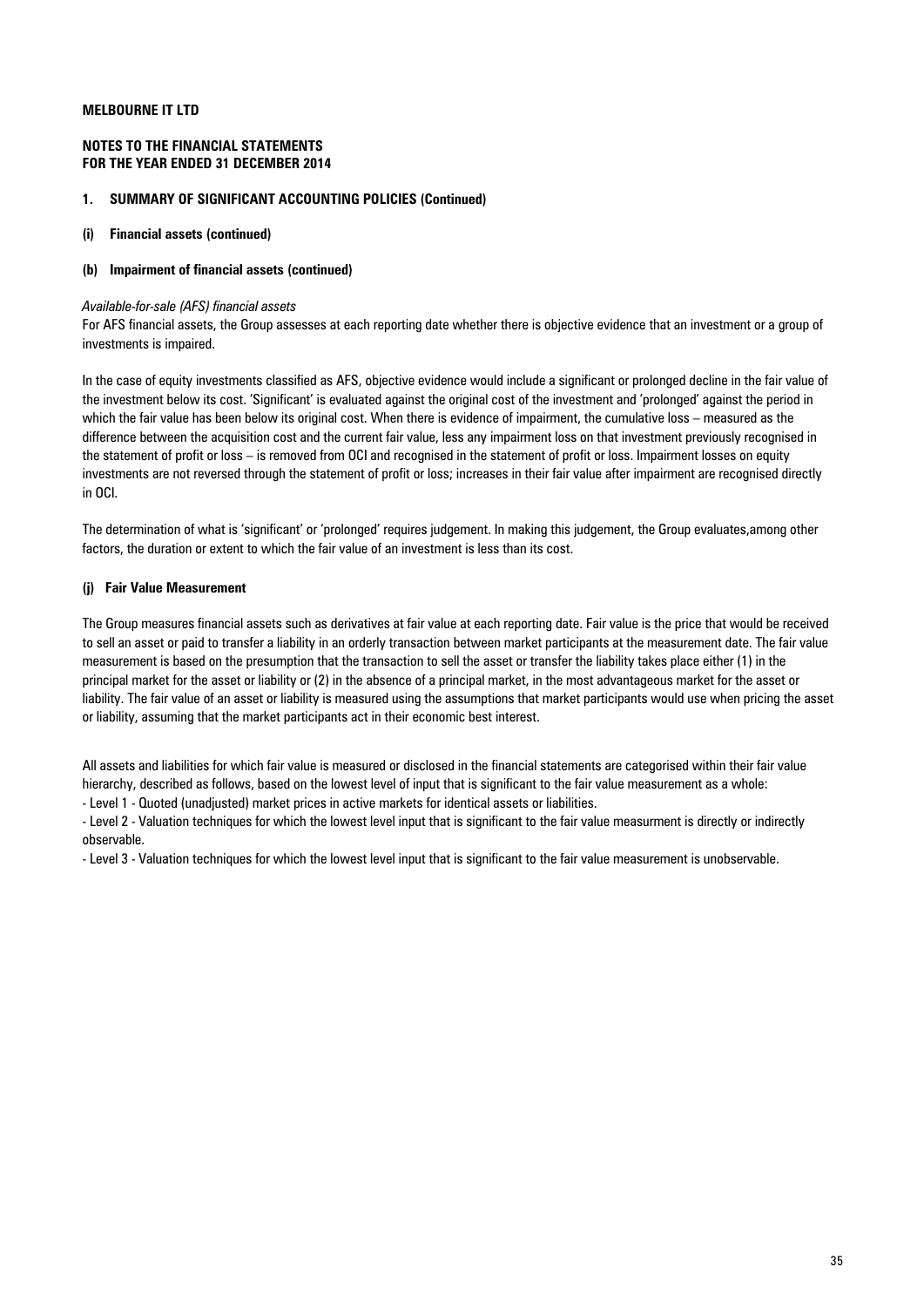## **NOTES TO THE FINANCIAL STATEMENTS FOR THE YEAR ENDED 31 DECEMBER 2014**

# **1. SUMMARY OF SIGNIFICANT ACCOUNTING POLICIES (Continued)**

# **(k) Prepayment of Domain Name Registry Charges**

Domain Name Registry Charges are deferred in the Statement of Financial Position and are recognised in the Statement of Comprehensive income using the same principles as Revenue from the sale of Domain Names, as explained in accounting policy in Note 1(w).

# **(l) Derivative Financial Instruments**

Melbourne IT Ltd conducts a material amount of its business in US dollars ("USD") and is therefore exposed to movements in the AUD/USD dollar exchange rate. The company actively manages this risk via its foreign currency risk management strategy.

Melbourne IT Ltd uses derivative financial instruments, such as foreign exchange options and interest rate swaps, to hedge its risks associated with currency and interest rate fluctuations. Such derivative financial instruments are stated at fair value. The fair value of forward exchange contracts is calculated by reference to current forward exchange rates for contracts with similar maturity profiles.

For the purposes of hedge accounting, hedges are classified as cash flow hedges where they hedge exposure to variability in cash flows that is either attributable to a particular risk associated with a recognised asset or liability or a forecasted transaction.

In relation to cash flow hedges (forward foreign currency contracts) to hedge firm commitments which meet the conditions for hedge accounting, the portion of the gain or loss on the hedging instrument that is determined to be an effective hedge is recognised directly in other comprehensive income and the ineffective portion is recognised in the determination of profit and loss for the year.

When the hedged firm commitment results in the recognition of an asset or a liability, then, at the time the asset or liability is recognised, the associated gains or losses that had previously been recognised in other comprehensive income are included in the initial measurement of the acquisition cost or other carrying amount of the asset or liability.

For all other cash flow hedges, the gains or losses that are recognised in other comprehensive income are transferred to profit and loss in the same year in which the hedged firm commitment affects the net profit and loss, for example when the future sale actually occurs.

For derivatives that do not qualify for hedge accounting, any gains or losses arising from changes in fair value are taken directly to profit and loss.

Hedge accounting is discontinued when the hedging instrument expires or is sold, terminated or exercised, or no longer qualifies for hedge accounting. At that point in time, any cumulative gain or loss on the hedging instrument recognised in other comprehensive income is kept in equity until the forecasted transaction occurs. If a hedged transaction is no longer expected to occur, the net cumulative gain or loss recognised in equity is transferred to profit and loss.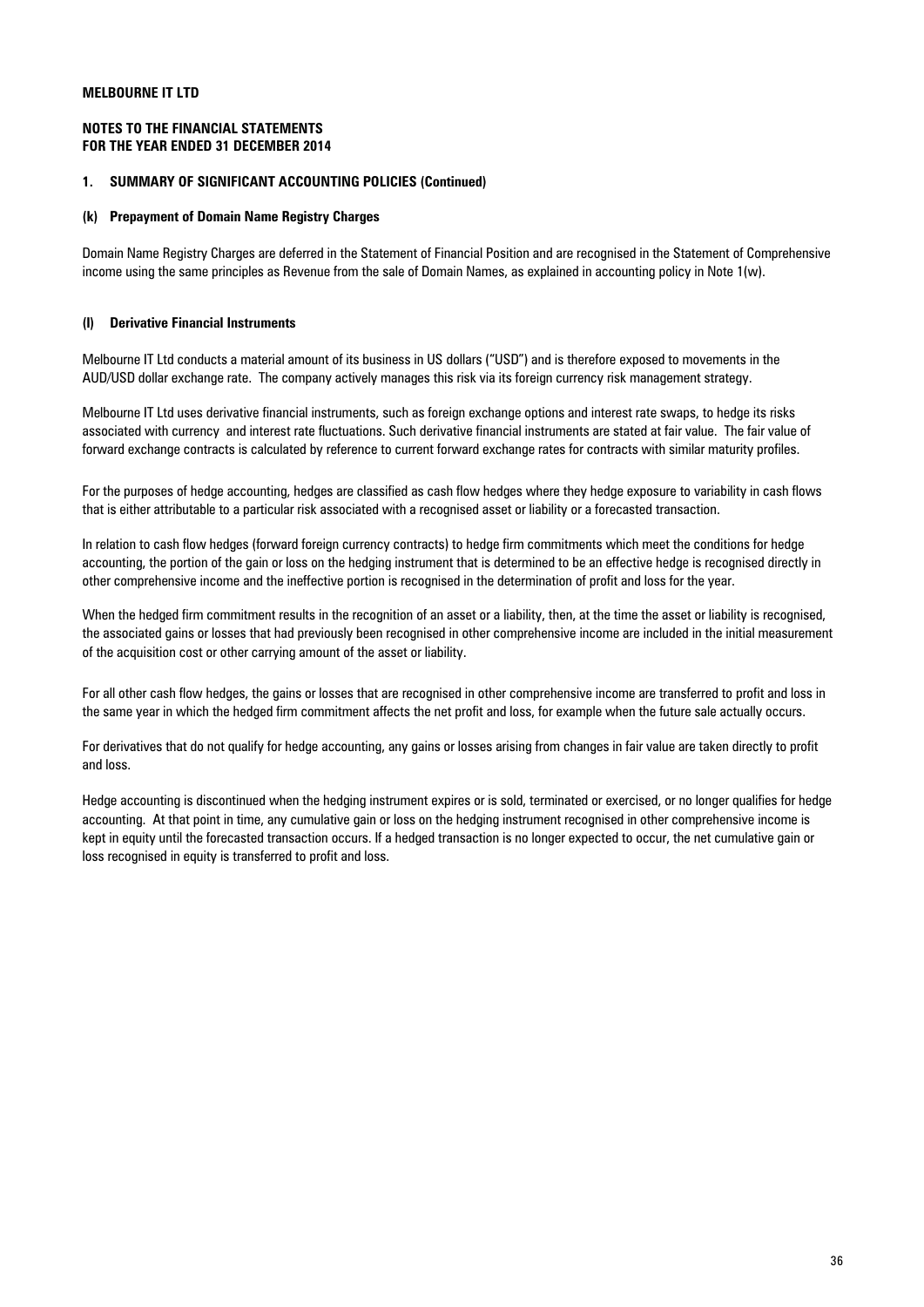#### **1. SUMMARY OF SIGNIFICANT ACCOUNTING POLICIES (Continued)**

### **(m) Plant and Equipment**

Plant and equipment is stated at cost less accumulated depreciation and any impairment in value.

*Depreciation*

Depreciation is provided on a straight-line or diminishing value basis on all plant and equipment. Major depreciation periods are:

|                               | 2014           | 2013           |
|-------------------------------|----------------|----------------|
| Leasehold improvements        | The lease term | The lease term |
| Plant and equipment           | 2 to 4 years   | 2 to 4 years   |
| <b>Furniture and Fittings</b> | 2 to 5 years   | 2 to 5 years   |

An item of plant and equipment is derecognised upon disposal or when no future economic benefits are expected from its use or disposal. Any gain or loss arising from the derecognition of the asset (calculated as the difference between net disposal proceeds and the carrying amount of the asset) is included in the income statement upon derecognition.

The residual values, useful lives and methods of depreciation of plant and equipment are reviewed at each financial year end and adjusted prospectively, if appropriate.

### **(n) Impairment of non-financial assets**

At each reporting date, Melbourne IT Ltd assesses whether there is any indication that an asset may be impaired. Where an indicator of impairment exists, Melbourne IT Ltd makes a formal estimate of recoverable amount. Where the carrying amount of an asset exceeds its recoverable amount the asset is considered impaired and is written down to its recoverable amount.

The carrying values of assets are reviewed for impairment when events or changes in circumstances indicate the carrying value may not be recoverable. For an asset that does not generate largely independent cash inflows, the recoverable amount is determined for the cashgenerating unit to which the asset belongs. If any such indication exists and where the carrying values exceed the estimated recoverable amount, the assets or cash-generating units are written down to their recoverable amount.

Recoverable amount is the greater of fair value less costs to sell and value in use. It is determined for an individual asset, unless the asset's value in use cannot be estimated to be close to its fair value less costs to sell and it does not generate cash inflows that are largely independent of those from other assets or groups of assets, in which case, the recoverable amount is determined for the cash-generating unit to which the asset belongs.

In assessing value in use, the estimated future cash flows are discounted to their present value using a pre tax discount rate that reflects current market assessments of the time value of money and the risks specific to the asset.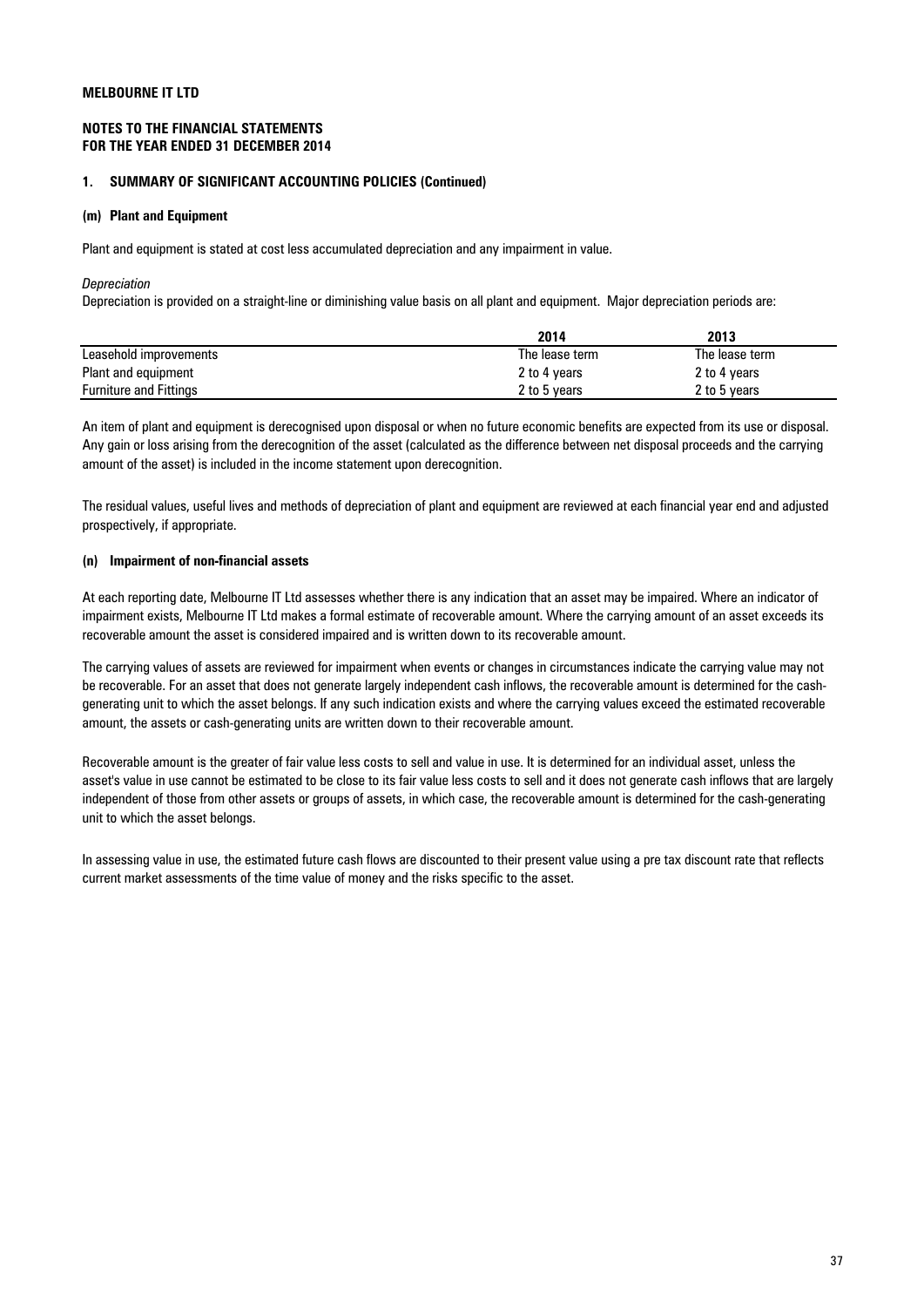# **NOTES TO THE FINANCIAL STATEMENTS FOR THE YEAR ENDED 31 DECEMBER 2014**

# **1. SUMMARY OF SIGNIFICANT ACCOUNTING POLICIES (Continued)**

# **(o) Goodwill**

Goodwill on acquisition is initially measured at cost being the excess of the cost of the business combination over the acquirer's interest in the net fair value of the identifiable assets, liabilities and contingent liabilities.

Following initial recognition, goodwill is measured at cost less any accumulated impairment losses. Goodwill is not amortised. Goodwill is reviewed for impairment, annually or more frequently if events or changes in circumstances indicate that the carrying value may be impaired.

As at the acquisition date, any goodwill acquired is allocated to each of the cash-generating units expected to benefit from the combination's synergies. Impairment is determined by assessing the recoverable amount of the cash-generating unit to which the goodwill relates. Where the recoverable amount of the cash-generating unit is less than the carrying amount, an impairment loss is recognised. Impairment losses recognised for goodwill are not permitted to be subsequently reversed.

# **(p) Investments in Subsidiaries**

Investments have been initially recognised at cost, being the fair value of the consideration given. Following initial recognition, investments are measured at cost less any accumulated impairment losses.

# **(q) Trade and Other Payables**

Trade and other payables are carried at cost and due to their short term nature they are not discounted. They represent liabilities for goods and services provided to the Group prior to the end of the year that are unpaid and arise when the Group becomes obliged to make future payments in respect of the purchase of these goods and services. The amounts are unsecured and are usually paid within 30 days of recognition.

### **(r) Interest-bearing Loans and Borrowing Costs**

All loans and borrowings are initially recognised at the fair value of the consideration received less directly attributable transaction costs. After initial recognition, interest-bearing loans and borrowings are subsequently measured at amortised cost using the effective interest method. Fees paid on the establishment of loan facilities that are yield related are included as part of the carrying amount of the loans and borrowings. Borrowings are classified as current liabilities unless the group has an unconditional right to defer settlement of the liability for a least 12 months after the reporting date.

Borrowing costs are recognised as an expense when incurred. Borrowing costs consist of interest and other costs that an entity incurs in connection with the borrowing of funds.

# **(s) Leases**

The determination of whether an arrangement is, or contains, a lease is based on the substance of the arrangement at the inception date. The arrangement is assessed for whether fulfilment of the arrangement is dependent on the use of a specific asset(s) or the arrangement conveys a right to use the asset(s), even if that right is not explicitly specified in an arrangement.

Leases where the lessor retains substantially all the risks and benefits of ownership of the asset are classified as operating leases. Operating lease payments are recognised as an expense in the profit and loss on a straight-line basis over the lease term. Operating lease incentives are recognised as a liability when received and subsequently reduced by allocating lease payments between rental expense and reduction of the liability.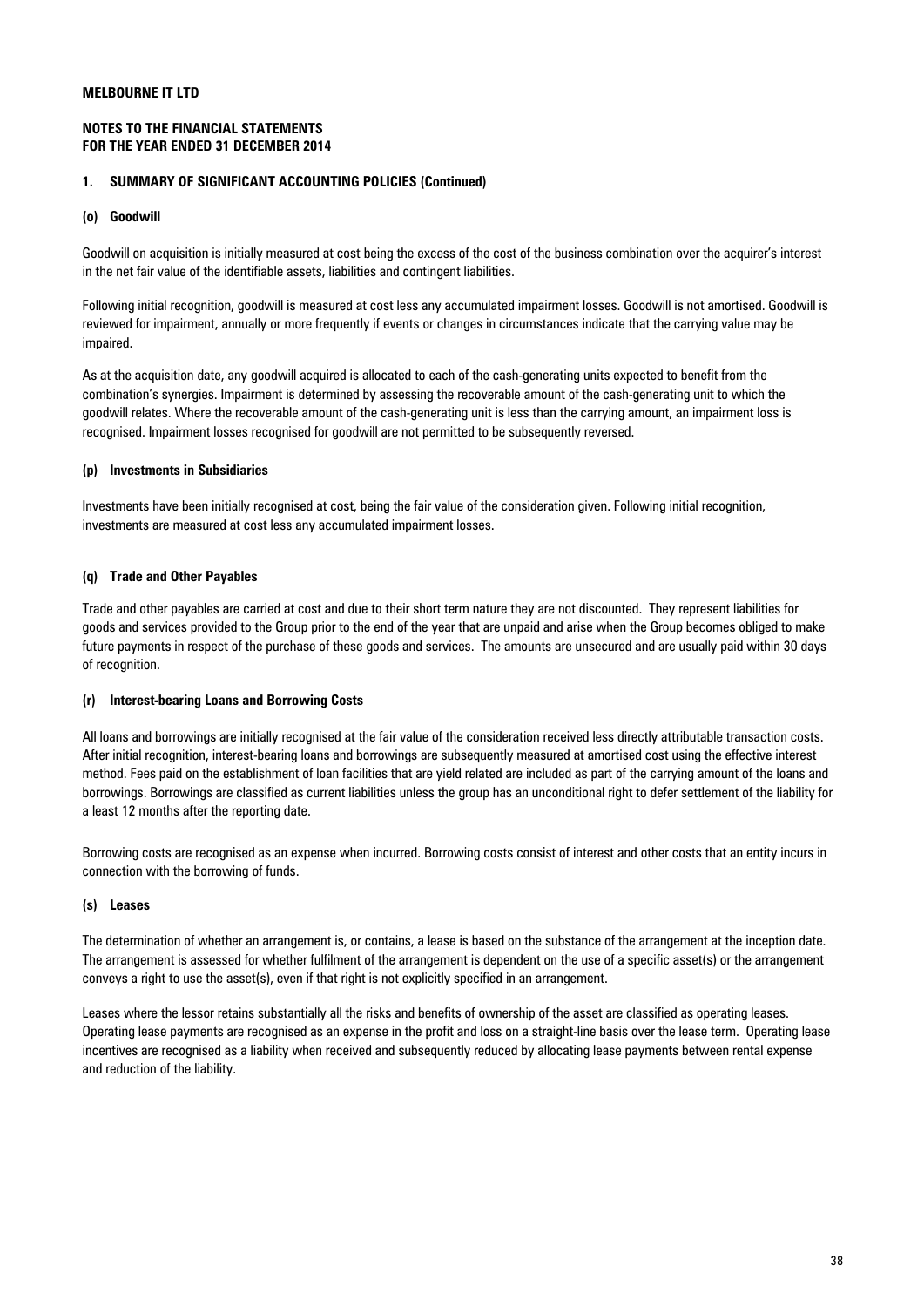# **1. SUMMARY OF SIGNIFICANT ACCOUNTING POLICIES (Continued)**

# **(t) Intangible Assets**

# *Acquired both separately and from a business combination*

Intangible assets acquired separately are capitalised at cost and from a business combination are capitalised at fair value as at the date of acquisition. Following initial recognition, the cost model is applied to the class of intangible assets.

Where amortisation is charged on assets with finite lives, this expense is taken to profit and loss through the 'amortisation of identifiable intangible assets' line item.

Gains or losses arising from derecognition of an intangible asset are measured as the difference between the net disposal proceeds and the carrying amount of the asset and are recognised in the profit and loss when the asset is derecognised.

# *Internally Generated Assets: Transformation Projects*

In the prior year, the Group had completed a transformation project to develop and implement Integrated Web Services, Oracle Financials and Operational Support Systems. Costs relating to the research phase of the project are expensed while costs relating to the development phase are capitalised as Capitalised Software: Transformation Projects. The costs capitalised are being amortised over a useful life of 6 years. In the current financial year, following the acquisition of Netregistry Group Limited and its controlled entities ("Netregistry"), an impairment charge against the transformation asset was recognised. Refer to note 12(b) for further details.

A summary of the policies applied to the Group's intangible assets is as follows:

# **Customer Contracts**

| Finite                                                                             |
|------------------------------------------------------------------------------------|
| Amortised over the estimated churn of the customer base.                           |
| Amortisation method reviewed at each financial year-end and when indicators exist. |
|                                                                                    |
| Indefinite                                                                         |
| No amortisation.                                                                   |
| Annually and more frequently when indicator exists.                                |
|                                                                                    |
| Finite                                                                             |
| Amortised over expected useful life of 6 years                                     |
| Amortisation method reviewed at each financial year-end and when indicators exist. |
|                                                                                    |

The carrying value of intangible assets denominated in foreign currencies is revalued at the year end spot rate of each reporting period, leading to changes in the carrying value of the intangible assets in reporting currency. Any revaluation amounts are recognised directly in the foreign currency translation reserve.

# **(u) Provisions**

Provisions are recognised when Melbourne IT Ltd has a present obligation (legal or constructive) as a result of a past event, it is probable that an outflow of resources embodying economic benefits will be required to settle the obligation and a reliable estimate can be made of the amount of the obligation.

### **(v) Discontinued operations**

Discontinued operations are excluded from the results of continuing operations and are presented as a single amount as profit or loss after tax from discontinued operations in the Statement of Comprehensive Income.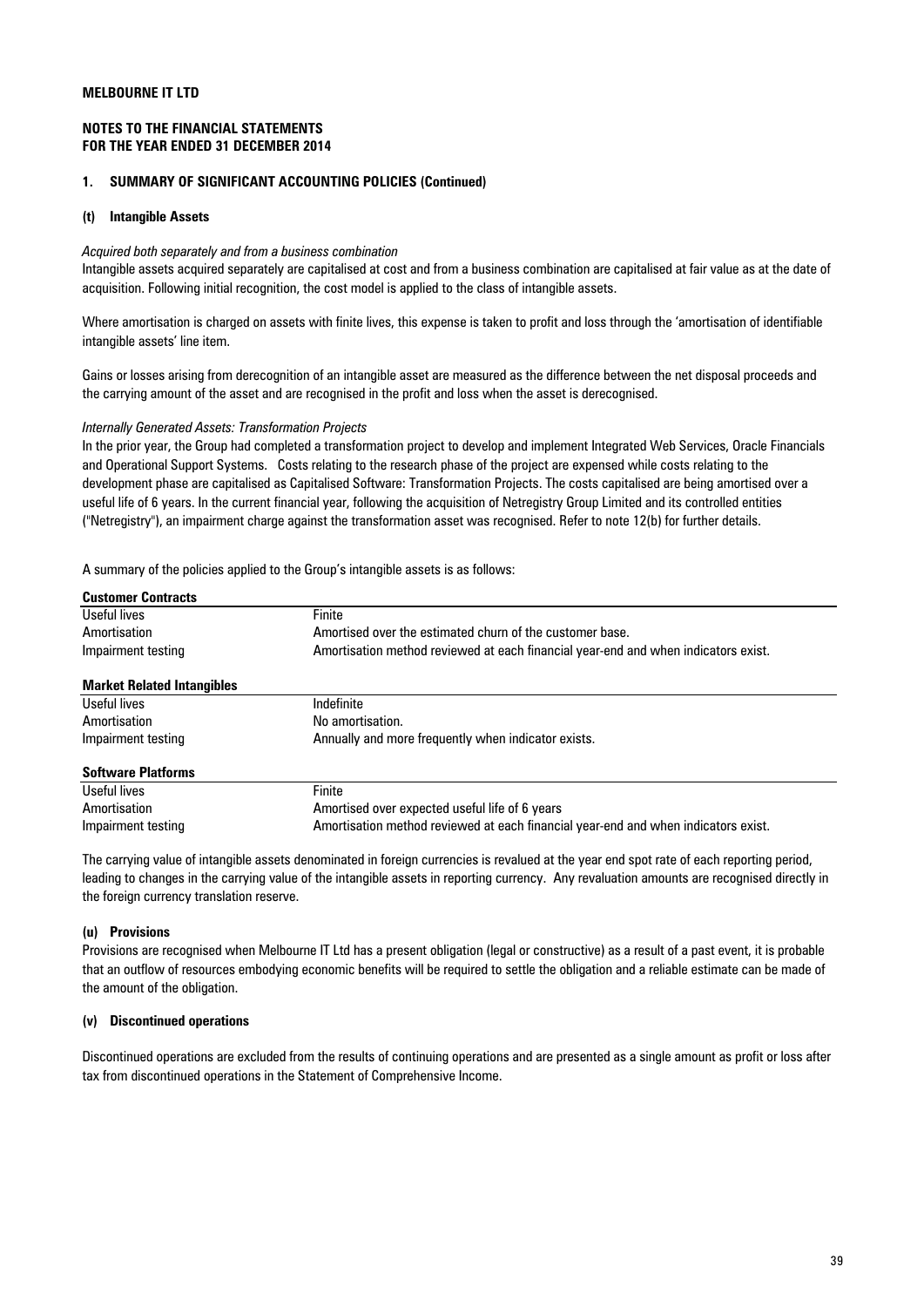### **NOTES TO THE FINANCIAL STATEMENTS FOR THE YEAR ENDED 31 DECEMBER 2014**

# **1. SUMMARY OF SIGNIFICANT ACCOUNTING POLICIES (Continued)**

# **(w) Revenue Recognition / Income Received in Advance**

Revenue is recognised to the extent that it is probable that the economic benefits will flow to the entity and the revenue can be reliably measured. The following specific recognition criteria must also be met before revenue is recognised:

### *Group*

# *Rendering of services - domain names*

Revenue is recognised by reference to percentage of completion method. The percentage of completion is determined by reference to the extent of services performed to date on the agreement as a percentage of total services to be performed under the agreement. Revenue is recognised in the financial period in which services are rendered.

Where cash has been received for services yet to be performed pursuant to the agreement, the amount has been classified in the statement of financial position as "Income received in advance".

The following table summarises the domain name registration revenue and registry cost recognition policy for the Group:

| <b>Length of Registration - Years</b> | <b>First Month</b> | <b>Per Other Month</b> |  |
|---------------------------------------|--------------------|------------------------|--|
|                                       | 78.0000%           | 2.0000%                |  |
|                                       | 54.0000%           | 2.0000%                |  |
| 3                                     | 36.0000%           | 1.8286%                |  |
| 4                                     | 27.0000%           | 1.5532%                |  |
| 5                                     | 21.6000%           | 1.3288%                |  |
| 6                                     | 18.0000%           | 1.1549%                |  |
|                                       | 15.4286%           | 1.0189%                |  |
| 8                                     | 13.5000%           | 0.9105%                |  |
| 9                                     | 12.0000%           | 0.8224%                |  |
| 10                                    | 10.8000%           | 0.7496%                |  |

### *Rendering of services – non domain name revenue*

Non domain name registration revenue is recognised when the services are performed.

# *Sale of goods*

Revenue is recognised when the significant risks and rewards of ownership of the goods have passed to the buyer and the costs incurred in respect of the transaction can be measured reliably. Risks and rewards are considered passed to the buyer at the time of delivery of the goods to the customer.

### *Interest*

Revenue is recognised as the interest accrues (using the effective interest method, which is the rate that exactly discounts estimated future cash receipts through the expected life of the financial instrument) to the net carrying amount of the financial asset.

### *Dividends*

Revenue is recognised when the shareholder's right to receive the payment is established.

# **(x) Employee Entitlements**

Provision is made for employee entitlements accumulated as a result of employees rendering services up to the reporting date. These benefits include wages and salaries, annual leave and long service leave.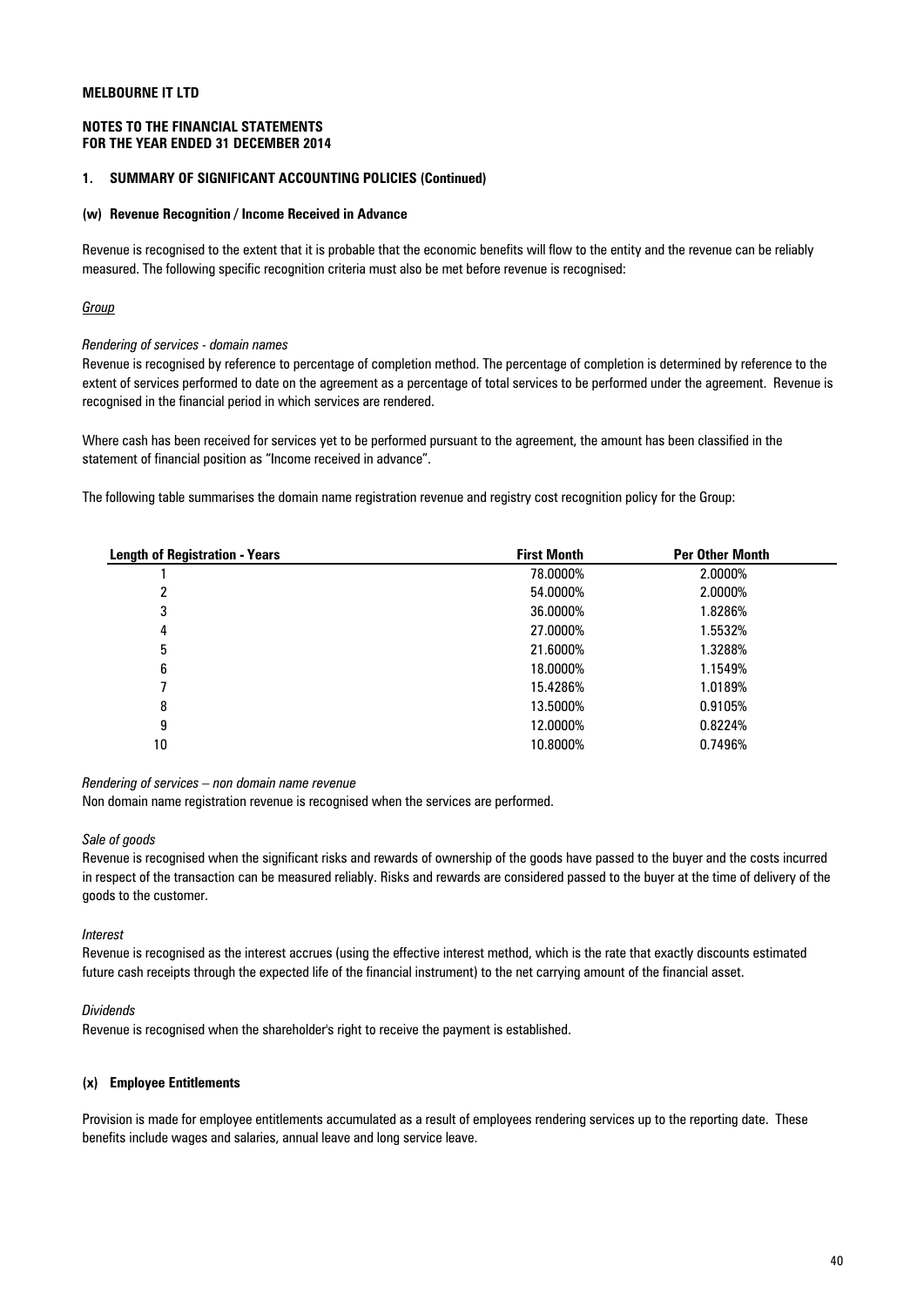# **1. SUMMARY OF SIGNIFICANT ACCOUNTING POLICIES (Continued)**

### **(x) Employee Entitlements (continued)**

Liabilities arising in respect of wages and salaries, annual leave and any other employee entitlements expected to be settled within twelve months of the reporting date are measured at their nominal amounts based on remuneration rates which are expected to be paid when the liability is settled. All other employee entitlement liabilities are measured at the present value of the estimated future cash outflow to be made in respect of services provided by employees up to the reporting date. In determining the present value of future cash outflows, the market yield as at the reporting date on national government bonds, which have terms to maturity approximating the terms of the related liability are used.

Employee entitlement expenses arise in respect of the following categories:

- wages and salaries, non-monetary benefits, annual leave, long service leave and other entitlements; and
- other types of employee entitlements

are recognised against profits on a net basis in their respective categories.

# **(y) Share-based Payment Transactions**

# **(i) Performance Rights Plan - 2010, 2011 and 2012**

Performance Rights issued on 1 July 2010, 1 July 2011, 1 January 2012 and 1 July 2012, had two performance conditions. 50% of the Performance Rights would vest based on the increase in basic earnings per share ('EPS') as reported in the annual Financial Report, and 50% would vest based on relative total shareholder return ('TSR') in comparison to a peer group from the S&P/ ASX Small Ordinaries Index. These Performance Rights were granted with a zero exercise price.

The Performance Rights vested on a sliding scale so that the amount of Rights vesting to the individual depended on the performance level achieved. Performance was measured over the 36 month period from 1 January of the respective grant year to 31 December of the respective vesting year and would be settled in the equivalent number of ordinary shares of Melbourne IT, except for overseas executives who on settlement would instead receive a cash bonus of the equivalent amount. The following sliding scale was applied to the vesting of the Rights:

| TSR                         | <b>TSR Proportion of Rights</b> | <b>Compound annual EPS</b> | <b>Proportion of EPS Rights</b> |
|-----------------------------|---------------------------------|----------------------------|---------------------------------|
| <b>Percentile Rank</b>      | <b>Vesting</b>                  | arowth                     | Vestina                         |
| $>= 75$ th percentile       | 100%                            | $>= 12.5%$                 | $10\overline{0\%}$              |
| $>$ 50.1 percentile and $<$ | Pro-rata allocation             | $>$ 7.5% and $<$ 12.5%     | Pro-rata allocation             |
| 50.1 percentile             | 50%                             | 7.50%                      | 50%                             |
| $< 50.1$ percentile         | 0%                              | < 7.5%                     | 0%                              |

The fair value was determined by an external valuer using a Monte Carlo Simulation Model. In valuing equity-settled transactions, no account was taken of any performance conditions, other than conditions linked to the price of the shares of Melbourne IT Ltd ('market conditions').

The cost of equity-settled transactions was recognised, together with a corresponding increase in equity, over the period in which the performance conditions were fulfilled, ending on the date on which the relevant employees became fully entitled to the award ('vesting date').

The cumulative expense recognised for equity-settled transactions at each reporting date until vesting date reflected (i) the extent to which the vesting period had expired and (ii) the number of awards that, in the opinion of the directors of Melbourne IT Ltd, would ultimately vest. This opinion was formed based on the best available information at the reporting date.

No expense was recognised for awards that do not ultimately vest, except for awards where vesting was conditional upon a market condition.

Where the terms of an equity-settled award were modified, as a minimum an expense was recognised as if the terms had not been modified. In addition, an expense was recognised for any increase in the value of the transaction as a result of the modification, as measured at the date of modification.

The dilutive effect, if any, of outstanding Performance Rights was reflected as additional share dilution in the computation of earnings per share.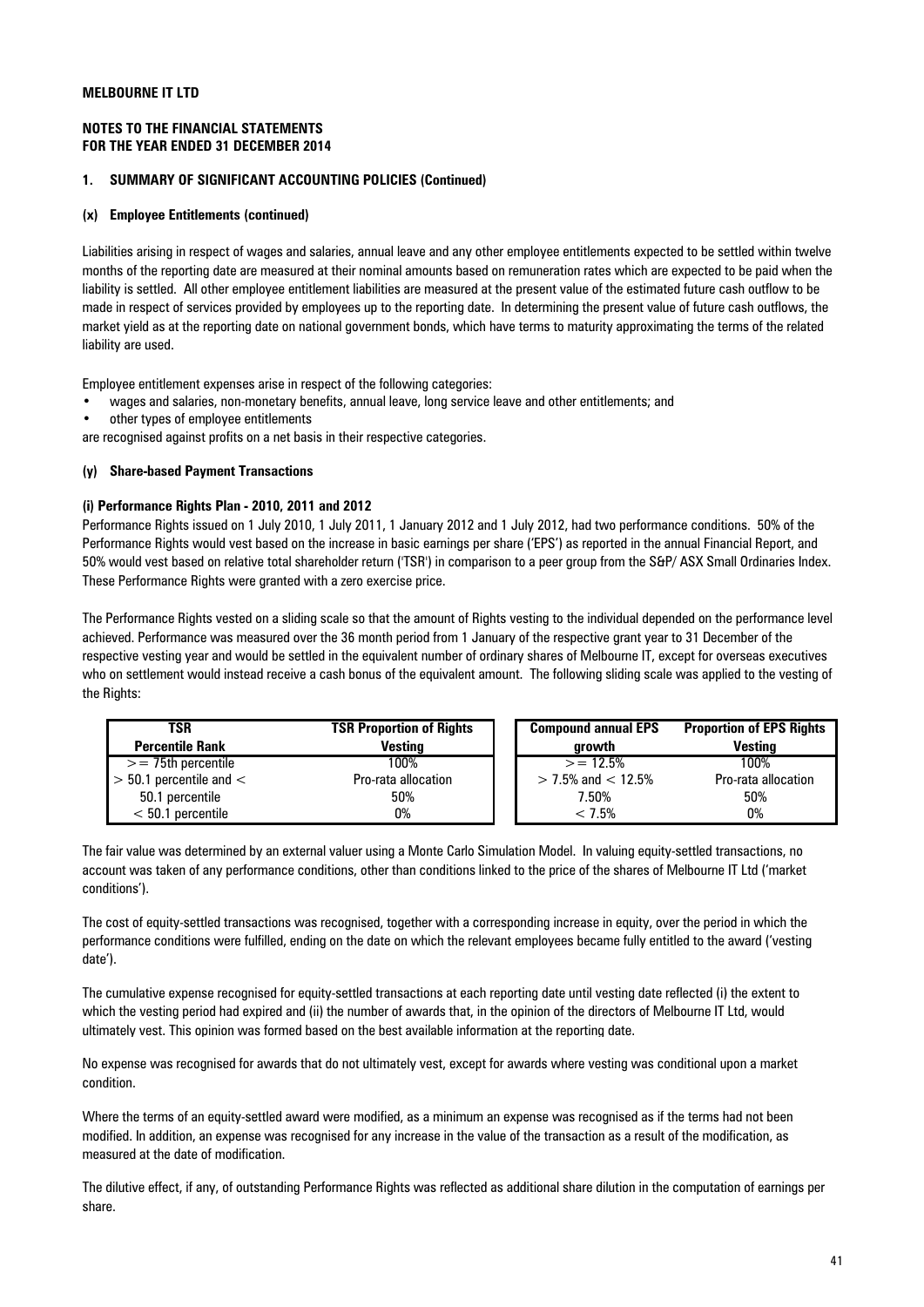# **NOTES TO FINANCIAL STATEMENTS FOR THE YEAR ENDED 31 DECEMBER 2014**

#### **1. SUMMARY OF SIGNIFICANT ACCOUNTING POLICIES (Continued)**

### **(y) Share-based Payment Transactions (continued)**

# **(ii) Long Term Incentive Deferred Cash Bonus Plan**

The Group also provided benefits to certain international employees in the form of cash-settled share based payments, whereby employees rendered services in exchange for cash, the amounts of which were determined by reference to movements in the price of the shares of Melbourne IT Ltd. The ultimate cost of these cash-settled transactions would be equal to the actual cash paid to the employees, which would be the fair value at settlement date.

The cumulative cost recognised until settlement was a liability and the periodic determination of this liability was as follows:

- (a) At each reporting date between grant and settlement, the fair value of the award was determined.
- (b) During the vesting period, the liability recognised at each reporting date was the fair value of the award at that date multiplied by the expired portion of the vesting period.
- (c) From the end of the vesting period until settlement, the liability recognised was the full fair value of the liability at the reporting date.
- (d) All changes in the liability were recognised in employee benefits expense for the period. The fair value of the liability was determined, initially and at each reporting date until it was settled, by applying an option pricing model, taking into account the terms and conditions on which the award was granted, and the extent to which employees have rendered service to date.

The General Meeting held on 28 January 2014 changed the vesting and expiry dates of the 2011 and 2012 Performance Rights plans (as mentioned in note 2(x)(ii) and 2(x)(iii) above) to 31 January 2014. All vested performance rights vested and long term incentive deferred cash bonus plans were paid by 30 June 2014.

# **(iii) Performance Rights Plan - 2014**

Performance Rights issued on 1 January 2014, have two performance conditions. 50% of the Performance Rights will vest based on the increase in basic earnings per share ('EPS') as reported in the annual Financial Report, and 50% will vest based on relative total shareholder return ('TSR') in comparison to a peer group from the S&P/ ASX Small Ordinaries Index. These Performance Rights were granted with a zero exercise price.

The Performance Rights vest on a sliding scale so that the amount of Rights vesting to the individual depends on the performance level achieved. Performance will be measured over the 36 month period from 1 January of the respective grant year to 31 December of the respective vesting year and will be settled in the equivalent number of ordinary shares of Melbourne IT, except for overseas executives who on settlement will instead receive a cash bonus of the equivalent amount. The following sliding scale will be applied to the vesting of the Rights:

| TSR                         | <b>TSR Proportion of Rights</b> | <b>Compound annual EPS</b> | <b>Proportion of EPS Rights</b> |
|-----------------------------|---------------------------------|----------------------------|---------------------------------|
| <b>Percentile Rank</b>      | <b>Vesting</b>                  | arowth                     | Vestina                         |
| $>= 75$ th percentile       | 100%                            | $>= 17%$                   | 100%                            |
| $>$ 50.1 percentile and $<$ | Pro-rata allocation             | $>12\%$ and $< 17\%$       | Pro-rata allocation             |
| 50.1 percentile             | 50%                             | 12.00%                     | 50%                             |
| $< 50.1$ percentile         | 0%                              | < 12%                      | 0%                              |

The fair value was determined by an external valuer using a Monte Carlo Simulation Model. In valuing equity-settled transactions, no account was taken of any performance conditions, other than conditions linked to the price of the shares of Melbourne IT Ltd ('market conditions').

The cost of equity-settled transactions will be recognised, together with a corresponding increase in equity, over the period in which the performance conditions are fulfilled, ending on the date on which the relevant employees became fully entitled to the award ('vesting date').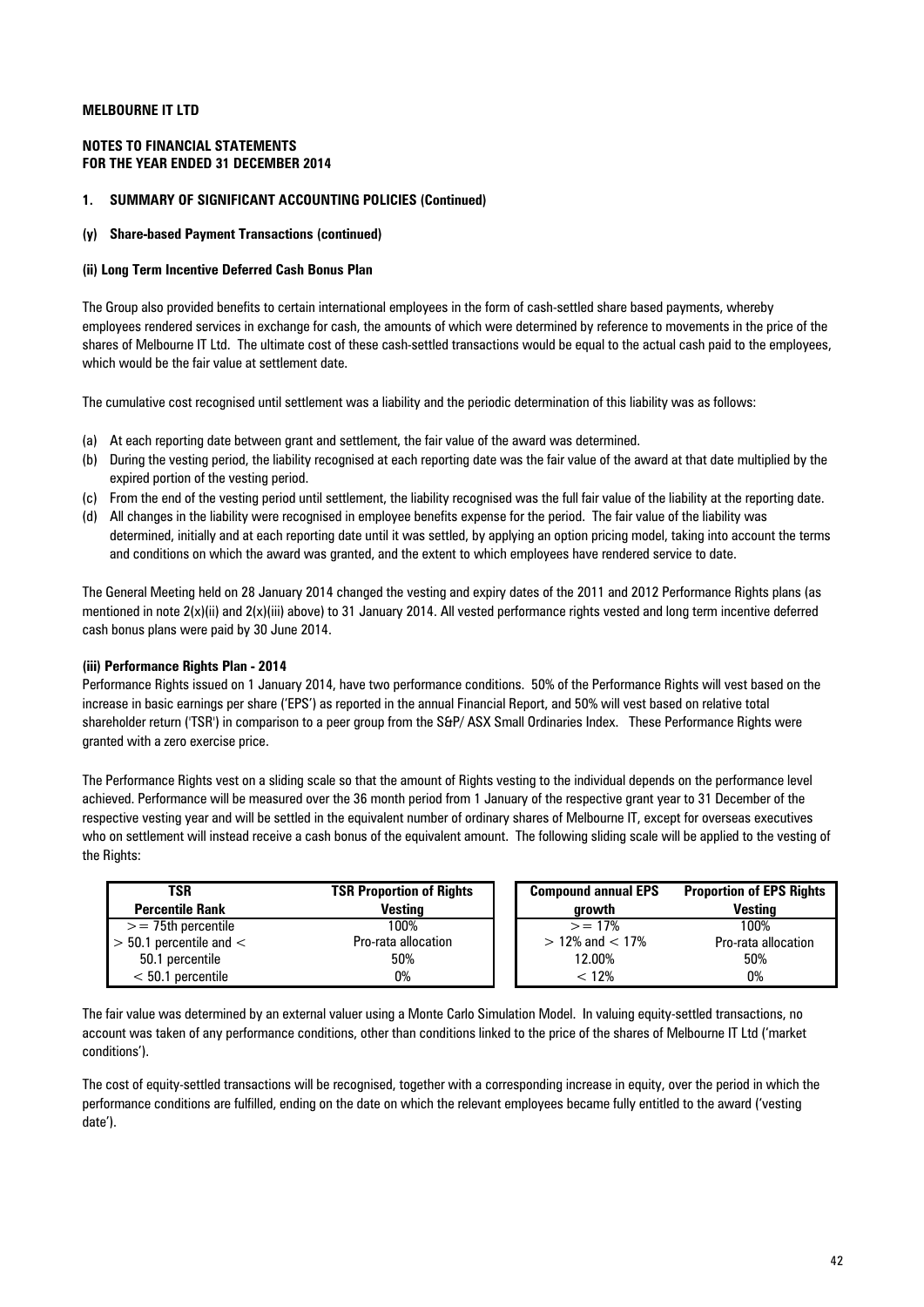#### **1. SUMMARY OF SIGNIFICANT ACCOUNTING POLICIES (Continued)**

### **(y) Share-based Payment Transactions (continued)**

The cumulative expense recognised for equity-settled transactions at each reporting date until vesting date reflected (i) the extent to which the vesting period had expired and (ii) the number of awards that, in the opinion of the directors of Melbourne IT Ltd, would ultimately vest. This opinion was formed based on the best available information at the reporting date.

No expense was recognised for awards that do not ultimately vest, except for awards where vesting was conditional upon a market condition.

Where the terms of an equity-settled award were modified, as a minimum an expense was recognised as if the terms had not been modified. In addition, an expense was recognised for any increase in the value of the transaction as a result of the modification, as measured at the date of modification.

The dilutive effect, if any, of outstanding Performance Rights was reflected as additional share dilution in the computation of earnings per share.

# **(z) Income Tax**

Current tax assets and liabilities for the current period are measured at the amount expected to be recovered from or paid to the taxation authorities based on the current period's taxable income. The tax rates and tax laws used to compute the amount are those that are enacted or substantively enacted at the reporting date.

Current income tax relating to items recognised directly in equity is recognised in equity and not in profit or loss. Management periodically evaluates positions taken in the tax returns with respect to situations in which applicable tax regulations are subject to interpretation and establishes provisions where appropriate.

Deferred income tax is provided on all temporary differences at the reporting date between the tax bases of assets and liabilities and their carrying amounts for financial reporting purposes.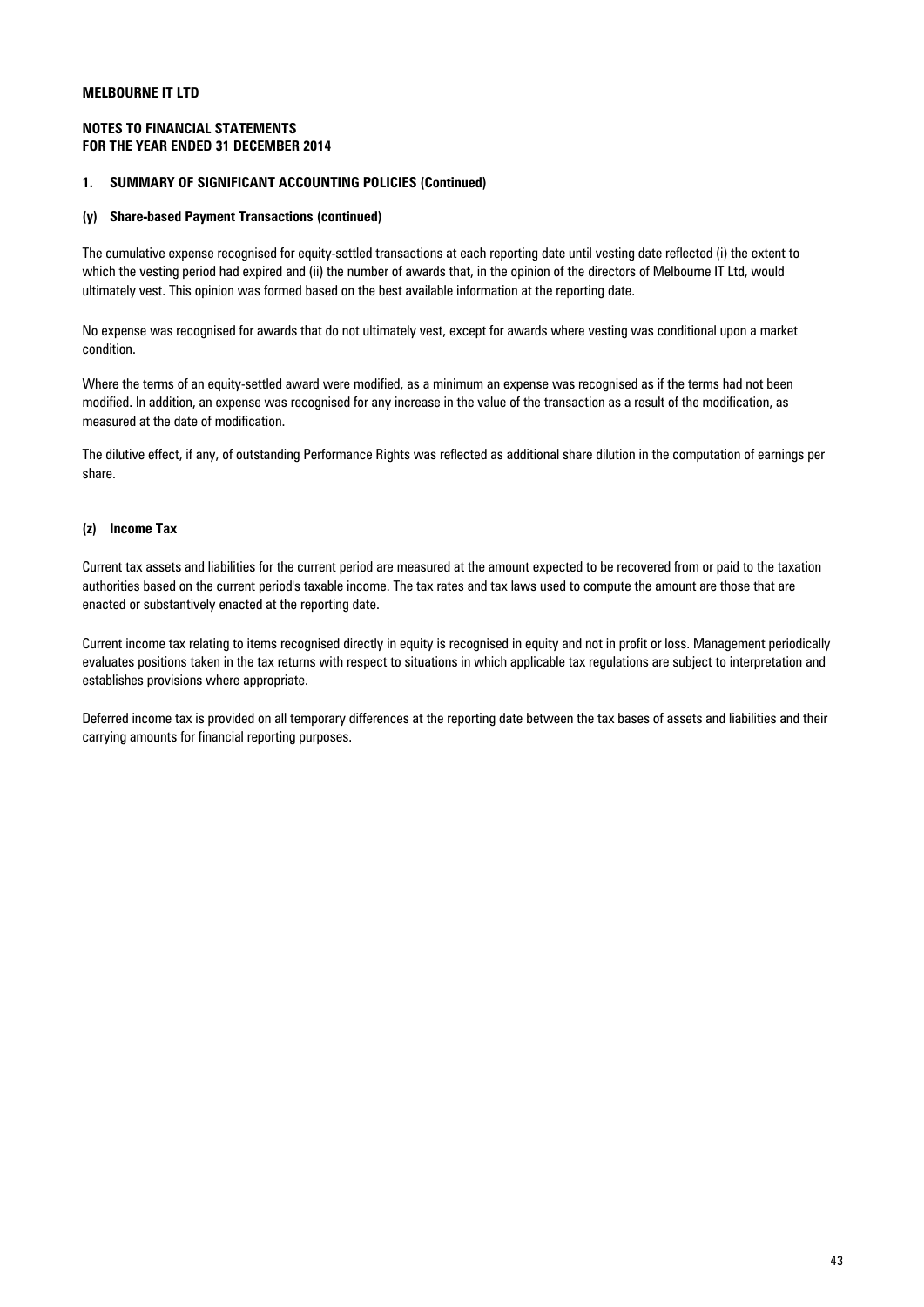# **NOTES TO FINANCIAL STATEMENTS FOR THE YEAR ENDED 31 DECEMBER 2014**

# **1. SUMMARY OF SIGNIFICANT ACCOUNTING POLICIES (Continued)**

# **(z) Income Tax (Continued)**

Deferred income tax liabilities are recognised for all taxable temporary differences:

- except where the deferred income tax liability arises from the initial recognition of an asset or liability in a transaction that is not a business combination and, at the time of the transaction, affects neither the accounting profit nor taxable profit or loss; and
- in respect of taxable temporary differences associated with investments in subsidiaries, associates and interests in joint ventures, except where the timing of the reversal of the temporary differences can be controlled and it is probable that the temporary differences will not reverse in the foreseeable future.

Deferred income tax assets are recognised for all deductible temporary differences, carry-forward of unused tax assets and unused tax losses, to the extent that it is probable that taxable profit will be available against which the deductible temporary differences, and the carry-forward of unused tax assets and unused tax losses can be utilised:

- except where the deferred income tax asset relating to the deductible temporary difference arises from the initial recognition of an asset or liability in a transaction that is not a business combination and, at the time of the transaction, affects neither the accounting profit nor taxable profit or loss; and
- in respect of deductible temporary differences associated with investments in subsidiaries, associates and interests in joint ventures, deferred tax assets are only recognised to the extent that it is probable that the temporary differences will reverse in the foreseeable future and taxable profit will be available against which the temporary differences can be utilised.

The carrying amount of deferred income tax assets is reviewed at each reporting date and reduced to the extent that it is no longer probable that sufficient taxable profit will be available to allow all or part of the deferred income tax asset to be utilised. Unrecognised deferred income tax assets are reassessed at each reporting date and are recognised to the extent that it has become probable that future taxable profit will allow the deferred tax asset to be recovered.

Deferred income tax assets and liabilities are measured at the tax rates that are expected to apply to the year when the asset is realised or the liability is settled, based on tax rates (and tax laws) that have been enacted or substantively enacted at the reporting date. Income taxes relating to items recognised directly in equity are recognised in equity and not in the statement of comprehensive income.

### *Tax consolidation legislation*

Melbourne IT Ltd and its wholly-owned Australian controlled entities have implemented the tax consolidation legislation as of 1 January 2006. Members of the tax consolidated group have entered into a tax funding agreement. Each entity is responsible for remitting its share of the current tax payable (receivable) assumed by the head entity.

In accordance with UIG 1052 and Group accounting policy, the Group has applied the "separate taxpayer within group approach" in which the head entity, Melbourne IT Ltd, and the controlled entities in the tax consolidated group continue to account for their own current and deferred tax amounts.

In addition to its own current and deferred tax amounts, Melbourne IT Ltd also recognises the current tax liabilities (or assets) and the deferred tax assets arising from unused tax losses and unused tax credits assumed from controlled entities in the tax consolidated group.

The allocation of taxes to the head entity is recognised as an increase/decrease in the controlled entity's inter-company accounts with the tax consolidated Group head entity.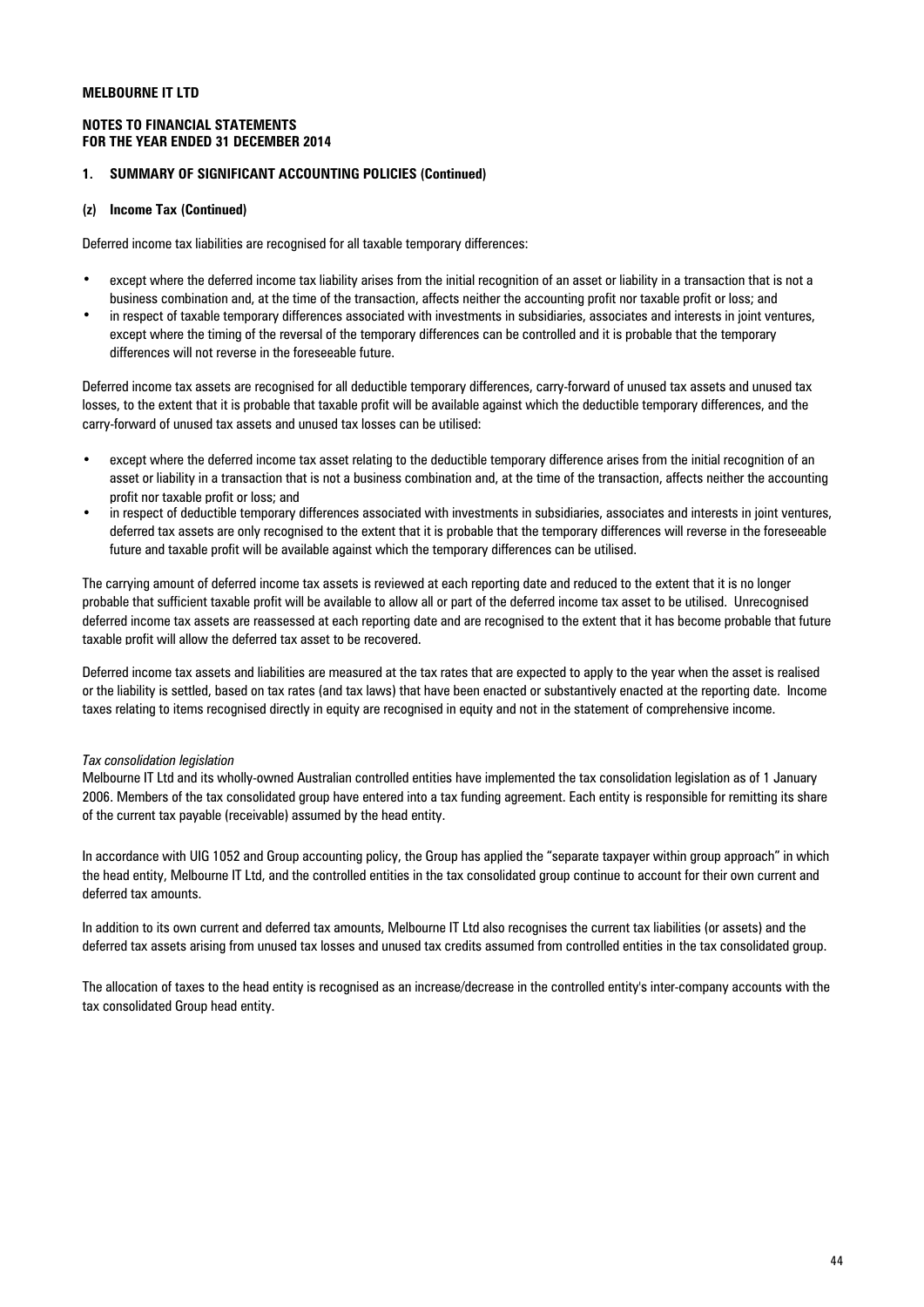# **NOTES TO FINANCIAL STATEMENTS FOR THE YEAR ENDED 31 DECEMBER 2014**

# **1. SUMMARY OF SIGNIFICANT ACCOUNTING POLICIES (Continued)**

### **(aa) Other Taxes**

Revenues, expenses and assets are recognised net of the amount of GST except:

- where the GST incurred on a purchase of goods and services is not recoverable from the taxation authority, in which case the GST is recognised as part of the cost of acquisition of the asset or as part of the expense item as applicable; and
- receivables and payables are stated with the amount of GST included.

The net amount of GST recoverable from, or payable to, the taxation authority is included as part of receivables or payables in the statement of financial position.

Cash flows are included in the Statement of Cash Flows on a gross basis and the GST component of cash flows arising from investing and financing activities, which is recoverable from, or payable to, the taxation authority are classified as operating cash flows.

Commitments and contingencies are disclosed net of the amount of GST recoverable from, or payable to, the taxation authority.

### **(ab) Contributed Equity**

Ordinary share capital is recognised at the fair value of the consideration received by the Company. Any transaction costs arising on the issue of ordinary shares are recognised directly in equity as a reduction of the share proceeds received.

### **(ac) Option Reserve**

The options reserve is used to recognise the value of equity-settled share based payment transactions provided to employees, including Key Management Personnel, as part of their remuneration. Refer to Note 30 for further details of these plans.

# **(ad) Hedging Reserve**

The hedging reserve contains the effective portion of the cash flow hedge relationships incurred as at the reporting date.

### **(ae) Foreign Currency Translation Reserve**

The foreign currency translation reserve is used to record exchange differences arising from the translation of the financial statements of foreign subsidiaries.

### **(af) Earnings Per Share**

Basic earnings per share is calculated as net profit attributable to members, divided by the weighted average number of ordinary shares, adjusted for any bonus element.

Diluted earnings per share are calculated as net profit attributable to members, adjusted for:

- the after tax effect of dividends and interest associated with dilutive potential ordinary shares that have been recognised as expenses; and
- other non-discretionary changes in revenues or expenses during the period that would result from the dilution of potential ordinary shares:

divided by the weighted average number of ordinary shares and the dilutive potential ordinary shares, adjusted for any bonus element.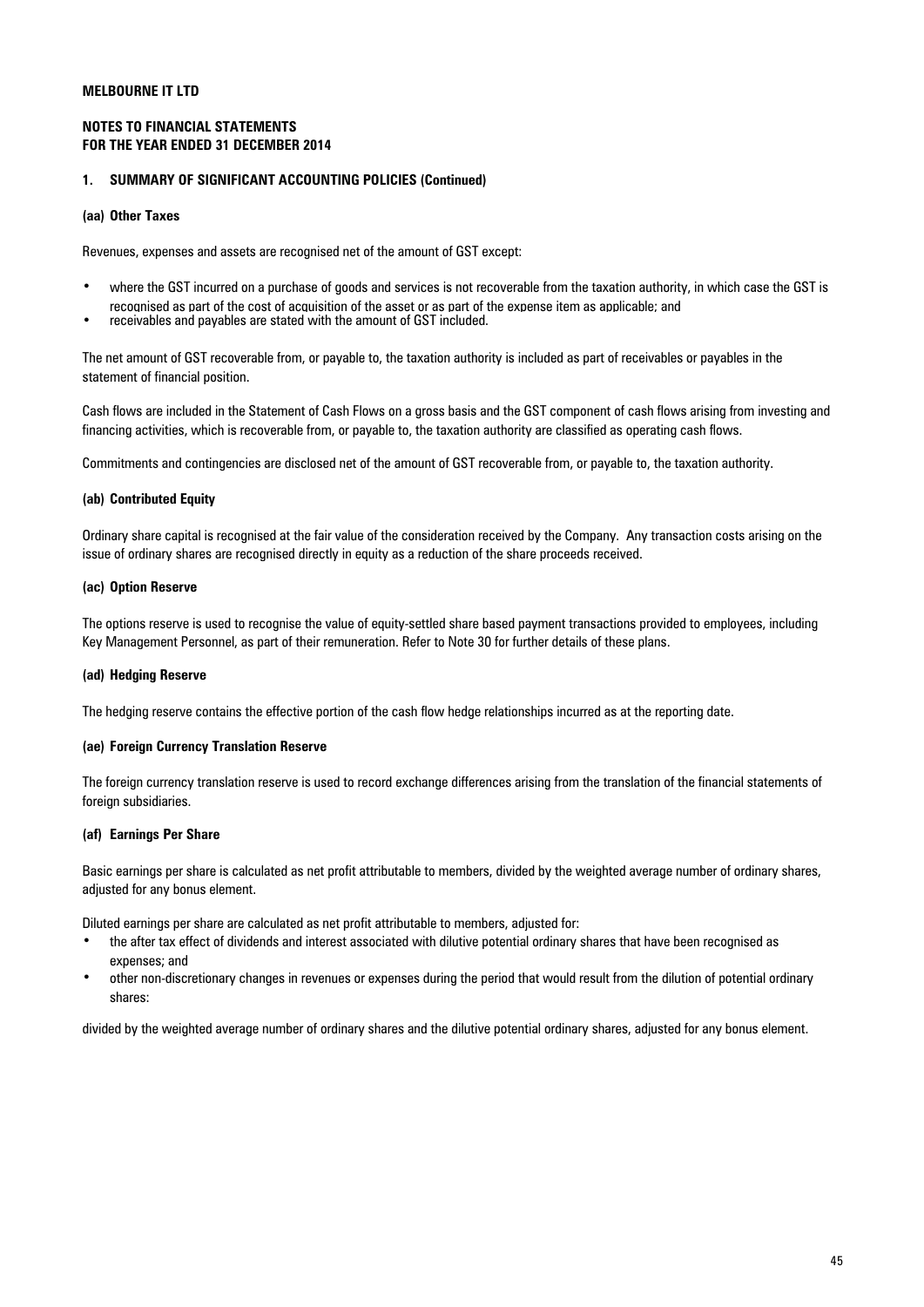### **2. FINANCIAL RISK MANAGEMENT OBJECTIVES AND POLICIES**

The Group's principal financial instruments comprise receivables, payables, interest bearing loans, cash, short-term deposits and derivatives. The Group manages its exposure to key financial risks in accordance with the Group's financial risk management policy. The objective of the policy is to support the delivery of the Group's financial targets whilst protecting financial security.

The purpose is to manage the financial risks arising from the Group's operations. The main risks arising from the Group's financial instruments are interest rate risk, foreign currency risk, liquidity risk and credit risk. The Group uses different methods to measure and manage different types of risks to which it is exposed. These include monitoring levels of exposure to foreign exchange risk and interest rate risk, assessments of market forecasts for foreign exchange and interest rate. Liquidity risk is monitored through the development of rolling cash flow forecasts.

The Board reviews and agrees policies for managing each of these risks as summarised below. Primary responsibility for identification and control of financial risks rests with Management under the supervision of the Audit and Risk Management Committee and under the authority of the Board. The Board reviews and agrees policies for managing each of the risks identified below, including the setting of limits for trading in derivatives, hedging cover of foreign currency and interest rate risk, credit allowances, and cash flow forecast projections.

## **Capital Management**

When managing capital, the Board's objective is to ensure the entity continues as a going concern as well as to maintain optimal returns to shareholders and benefits for other stakeholders.

During 2014, the Group made a return to shareholders amounting to approximately \$45.2 million and paid dividends of \$0.929 million (2013: \$26.447 million). The Board may change the amount of dividends to be paid to shareholders, issue new shares or sell assets to reduce debt.

On 25 February 2015, the directors declared a final dividend amounting to \$3.718 million.

The Group has no current plans to issue further shares on the market, except for shares issued under the employee equity incentive plan and dividend reinvestment plan.

### **Risk Exposures and Responses**

### **Interest Rate Risk**

The Group's exposure to market interest rates related primarily to the Group's short term deposits held and drawdowns on available financing facilities. Refer to Note 15(b) for details of available financing facilities.

At balance date, the Group had the following mix of financial assets and liabilities exposed to variable interest rate risk that are not designated in cash flow hedges.

|                                                  | <b>CONSOLIDATED</b> |                          |
|--------------------------------------------------|---------------------|--------------------------|
|                                                  | 2014<br>\$'000      | 2013<br>\$'000           |
| <b>Financial assets</b>                          |                     |                          |
| Cash and cash equivalents                        | 18,086              | 80,520                   |
|                                                  |                     |                          |
| <b>Financial Liabilities</b>                     |                     |                          |
| Interest bearing loans (current and non-current) | 513                 | $\overline{\phantom{0}}$ |

During the year, the Group entered into finance leases for some items of equipment whereby the present value of the minimum lease payments approximate \$513,000.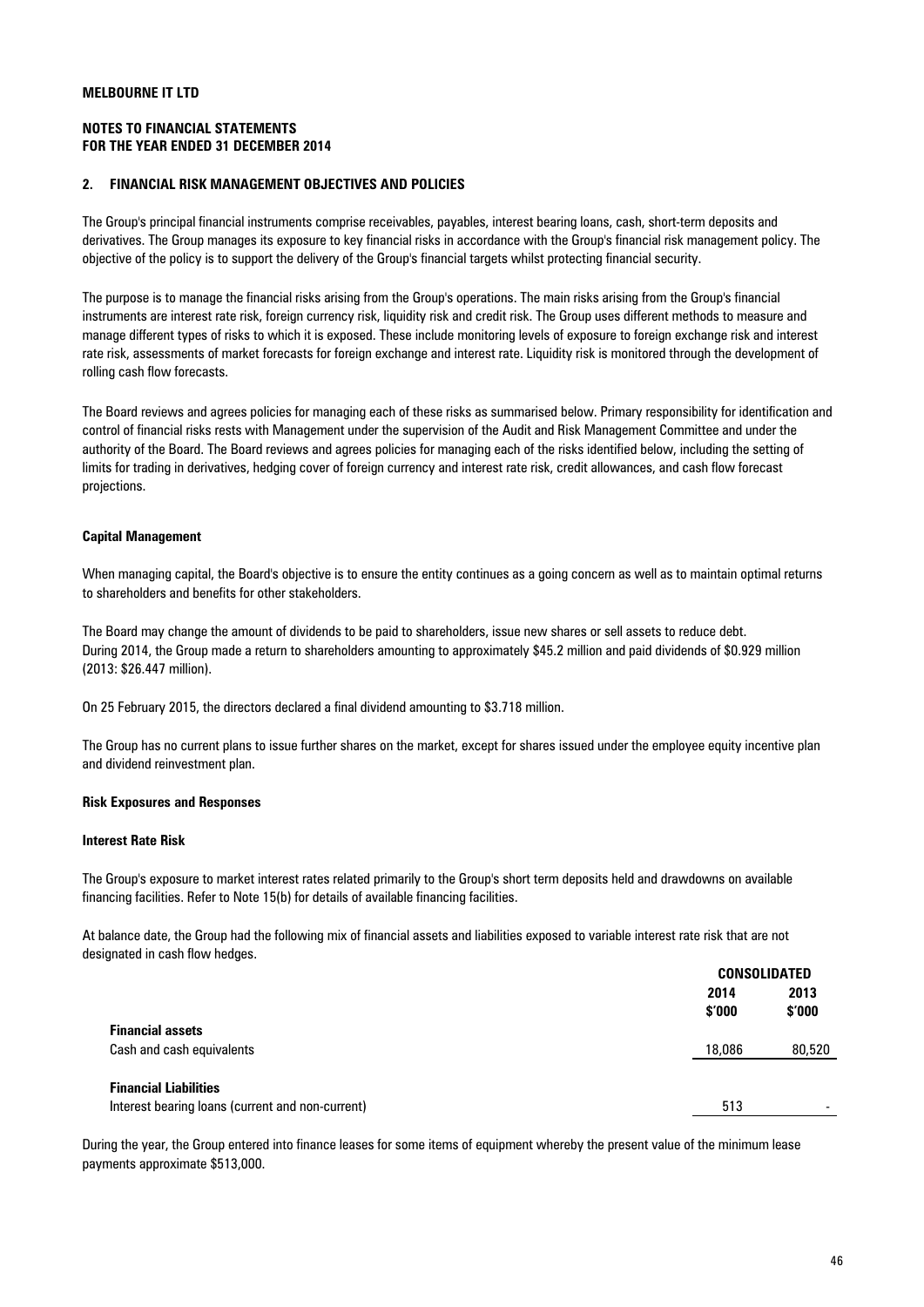# **NOTES TO FINANCIAL STATEMENTS FOR THE YEAR ENDED 31 DECEMBER 2014**

### **2. FINANCIAL RISK MANAGEMENT OBJECTIVES AND POLICIES (Continued)**

### **Risk Exposures and Responses (Continued)**

### *Sensitivity Analysis*

The following sensitivity analysis is based on the interest rate risk exposures in existence at the reporting date.

At 31 December 2014, if interest rates had moved, as illustrated in the table below, with all other variables held constant, post tax profit and equity would have been affected as follows:

|                                                                                       | <b>Net Profit</b><br>Higher / (Lower) |        | Eauitv<br>Higher / (Lower) |        |
|---------------------------------------------------------------------------------------|---------------------------------------|--------|----------------------------|--------|
|                                                                                       |                                       |        |                            |        |
|                                                                                       | 2014                                  | 2013   | 2014                       | 2013   |
|                                                                                       | \$'000                                | \$'000 | \$'000                     | \$'000 |
| Consolidated                                                                          |                                       |        |                            |        |
| Assets $+$ 0.25% (25 basis points), Liabilities $+$ 0.25% (25 basis points)           |                                       |        |                            |        |
| Liabilities (no change), (2013: Assets $+$ 0.25% (25 basis points)).                  | 31                                    | 141    | 31                         | 141    |
| Assets - 0.25% (25 basis points), , Liabilities - 0.25% (25 basis points) Liabilities |                                       |        |                            |        |
| (no change), (2013: Assets - 0.25% (25 basis points)).                                | (31)                                  | (141)  | (31)                       | (141)  |

The sensitivities have been calculated based on average holdings of interest bearing assets and liabilities restated at year end exchange rates. Interest bearing assets are predominantly sensitive to movements in Australian interest rates.

### **Credit Risk**

Credit risk arises from the financial assets of the Group, which comprise cash and cash equivalents, trade and other receivables, and derivative instruments. The Group's exposure to credit risk arises from potential default of the counter party, with a maximum exposure equal to the carrying amount of these instruments. Exposure at balance date is addressed in each applicable note.

The Group provides credit only with recognised, creditworthy third parties, and as such collateral is not required nor is it the Group's policy to securitise its trade and other receivables.

It is the Group's policy that all customers who wish to trade on credit terms are subject to credit verification procedures which may include an assessment of their financial position, past experience and industry reputation, depending on the amount of credit to be granted. In addition, receivable balances are monitored on an ongoing basis.

### **Liquidity Risk**

Liquidity risk is managed via the regular review of forecasted cash inflows and outflows, with any surplus funds being placed in short term deposits to maximise interest revenue.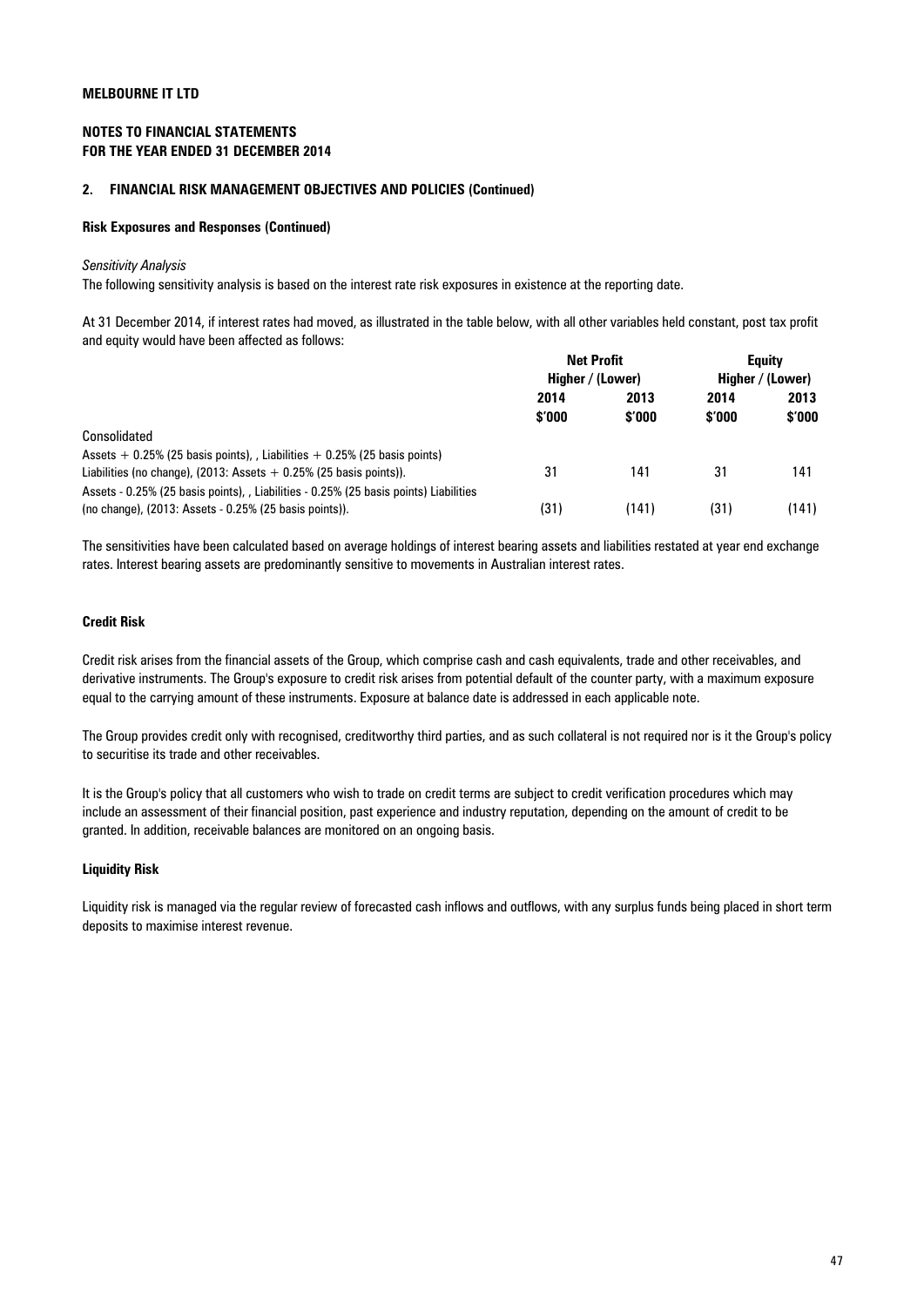# **NOTES TO FINANCIAL STATEMENTS FOR THE YEAR ENDED 31 DECEMBER 2014**

# **2. FINANCIAL RISK MANAGEMENT OBJECTIVES AND POLICIES (Continued)**

# **Risk Exposures and Responses (Continued)**

### **Foreign Currency Risk**

Due to the prescribed global market arrangements regarding domain name registration, Melbourne IT Limited earns a material amount of its revenues, and incurs a material amount of its costs in US dollars ("USD") and is therefore exposed to movements in the AUD/USD exchange rate. The Company actively manages the gross margin risk by its foreign currency risk management strategy. Please refer to Note 24 for further details.

Both the functional and presentation currency of Melbourne IT Ltd is in Australian dollars (A\$). The consolidated Group contains functional currencies as disclosed in Note 1(f). Transactions in foreign currencies are initially recorded in the functional currency at the exchange rates ruling at the date of the transaction. Monetary assets and liabilities denominated in foreign currencies are retranslated at the rate of exchange ruling at the reporting date.

The exchange differences arising on the retranslation are taken directly to other comprehensive income. On disposal of a foreign entity, the deferred cumulative amount recognised in other comprehensive income relating to that particular foreign operation is recognised in the determination of profit and loss for the year.

At 31 December 2014, the Group had the following exposures to USD denominated assets and liabilities, where the functional currency is not USD. The Group's exposure to foreign currency changes for all other currencies is not material. Assets and liabilities that are designated in cashflow hedges are not included:

|                              | <b>CONSOLIDATED</b> |          |
|------------------------------|---------------------|----------|
|                              | 2014                | 2013     |
|                              | \$'000              | \$'000   |
| <b>Financial Assets</b>      |                     |          |
| Cash and cash equivalents    | 338                 | 442      |
| Trade and other receivables  | 1,242               | 1,068    |
|                              | 1,580               | 1,510    |
| <b>Financial Liabilities</b> |                     |          |
| Trade and other payables     | (1,739)             | (3, 551) |
| Net exposure                 | (159)               | (2,041)  |

The following sensitivity is based on foreign currency risk exposures in existence at the reporting date.

At 31 December 2014, had the Australian Dollar moved, as illustrated in the table below, with all other variables held constant, post tax profit and equity would have been affected as follows:

|                                  | <b>Net Profit</b><br>Higher / (Lower) |                | <b>Equity</b><br>Higher / (Lower) |                |
|----------------------------------|---------------------------------------|----------------|-----------------------------------|----------------|
|                                  |                                       |                |                                   |                |
|                                  | 2014                                  | 2013<br>\$'000 | 2014<br>\$'000                    | 2013<br>\$'000 |
|                                  | \$'000                                |                |                                   |                |
| Consolidated                     |                                       |                |                                   |                |
| - AUD/USD $+1\%$ (2013: $+2\%$ ) |                                       | 28             |                                   | 28             |
| - AUD/USD -10% (2013: -10%)      | (12)                                  | (156)          | (12                               | (156)          |

The Group also has exposures to foreign exchange when retranslating foreign currency subsidiaries into Australian Dollars. The sensitivity range has been determined using an expected range of 0.734 to 0.824 USD/AUD for the retranslation of USD denominated balances for the forthcoming year.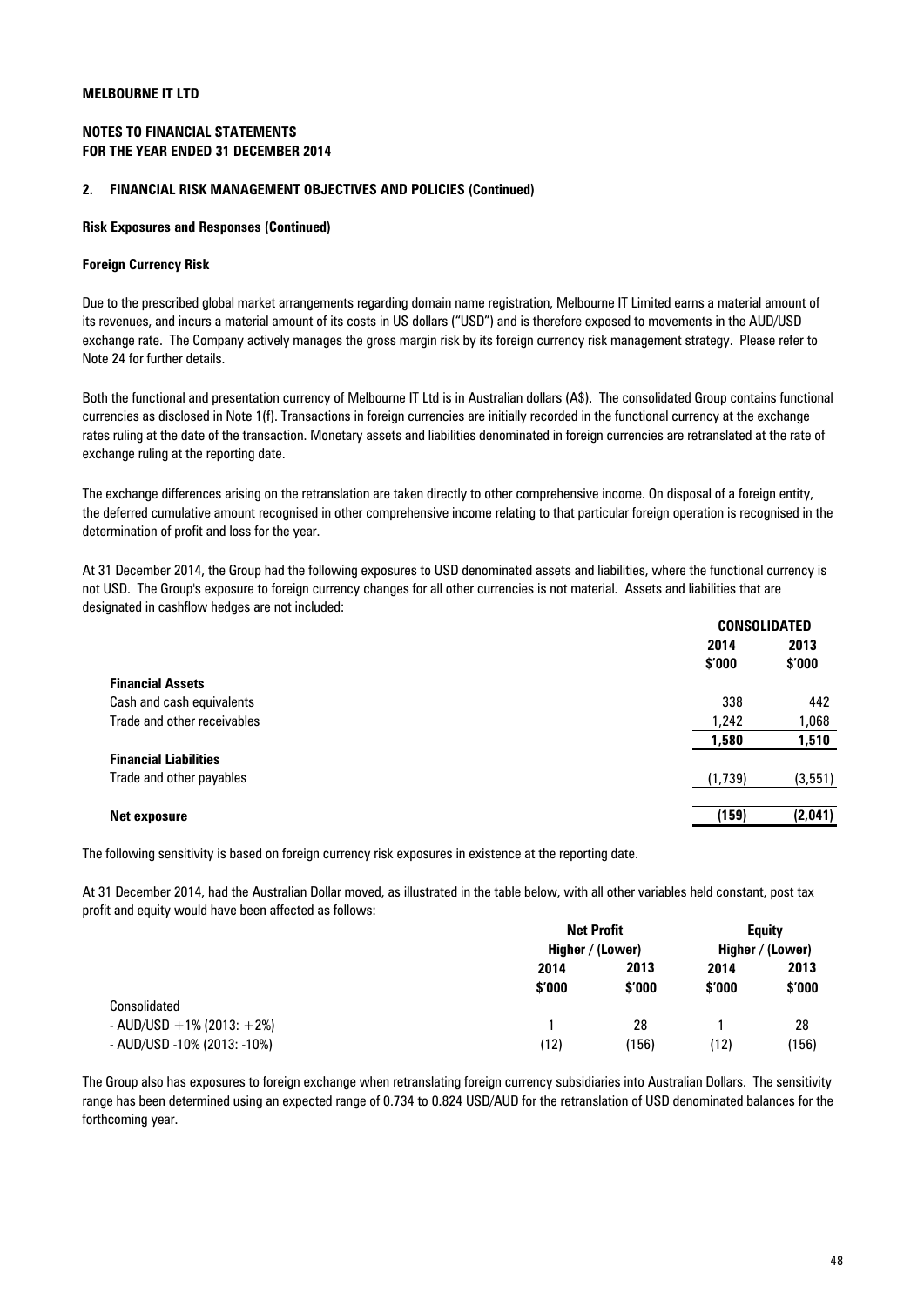# **2. FINANCIAL RISK MANAGEMENT OBJECTIVES AND POLICIES (Continued)**

### **Maturity Analysis of Financial Assets and Liabilities**

The risk implied from the values shown in the table below, reflects a balanced view of cash inflows and outflows. Trade payables and other financial liabilities mainly originate from the financing of assets used in ongoing operations such as plant, equipment and investments in working capital e.g. inventories and trade receivables. These assets are considered in the Group's overall liquidity risk. To monitor existing financial assets and liabilities as well as to enable an effective controlling of future risks, the Company has established comprehensive risk reporting covering its business units that reflects expectations of settlement of financial assets and liabilities. The amounts disclosed in the table are the contractual undiscounted cash flows.

|               |                          | $1$ to $5$               |                          |              |
|---------------|--------------------------|--------------------------|--------------------------|--------------|
| <b>Months</b> | <b>Months</b>            | Years                    | <b>Years</b>             | <b>Total</b> |
| \$'000        | \$'000                   | \$'000                   | \$'000                   | \$'000       |
|               |                          |                          |                          |              |
|               |                          |                          |                          |              |
| 18,086        |                          |                          |                          | 18,086       |
| 8,650         |                          |                          |                          | 8,650        |
|               |                          | 1,250                    |                          | 1,250        |
| 26,736        | $\overline{\phantom{a}}$ | 1,250                    | $\overline{\phantom{a}}$ | 27,986       |
|               |                          |                          |                          |              |
| (13, 752)     |                          |                          |                          | (13, 752)    |
| (124)         | (94)                     | (354)                    |                          | (572)        |
| (13, 876)     | (94)                     | (354)                    | $\overline{\phantom{m}}$ | (14, 324)    |
| 12,860        | (94)                     | 896                      | $\blacksquare$           | 13,662       |
|               |                          |                          |                          |              |
|               |                          |                          |                          |              |
| 80,520        |                          |                          |                          | 80,520       |
| 24,183        |                          |                          |                          | 24,183       |
| 104,703       | $\overline{\phantom{a}}$ | ÷,                       | ٠                        | 104,703      |
|               |                          |                          |                          |              |
| (17, 443)     |                          |                          |                          | (17, 443)    |
| (17, 443)     | $\overline{\phantom{a}}$ | $\overline{\phantom{m}}$ | $\overline{\phantom{a}}$ | (17, 443)    |
|               |                          |                          | $\blacksquare$           | 87,260       |
|               | < 6                      | $6 - 12$                 | 87,260<br>۰              | > 5          |

### **Fair Value Hierarchy**

Financial instruments at fair value comprise derivative financial instruments and AFS financial assets whose fair value is derived using valuation techniques whose inputs are based on observable market data. Refer to note 24 for more details.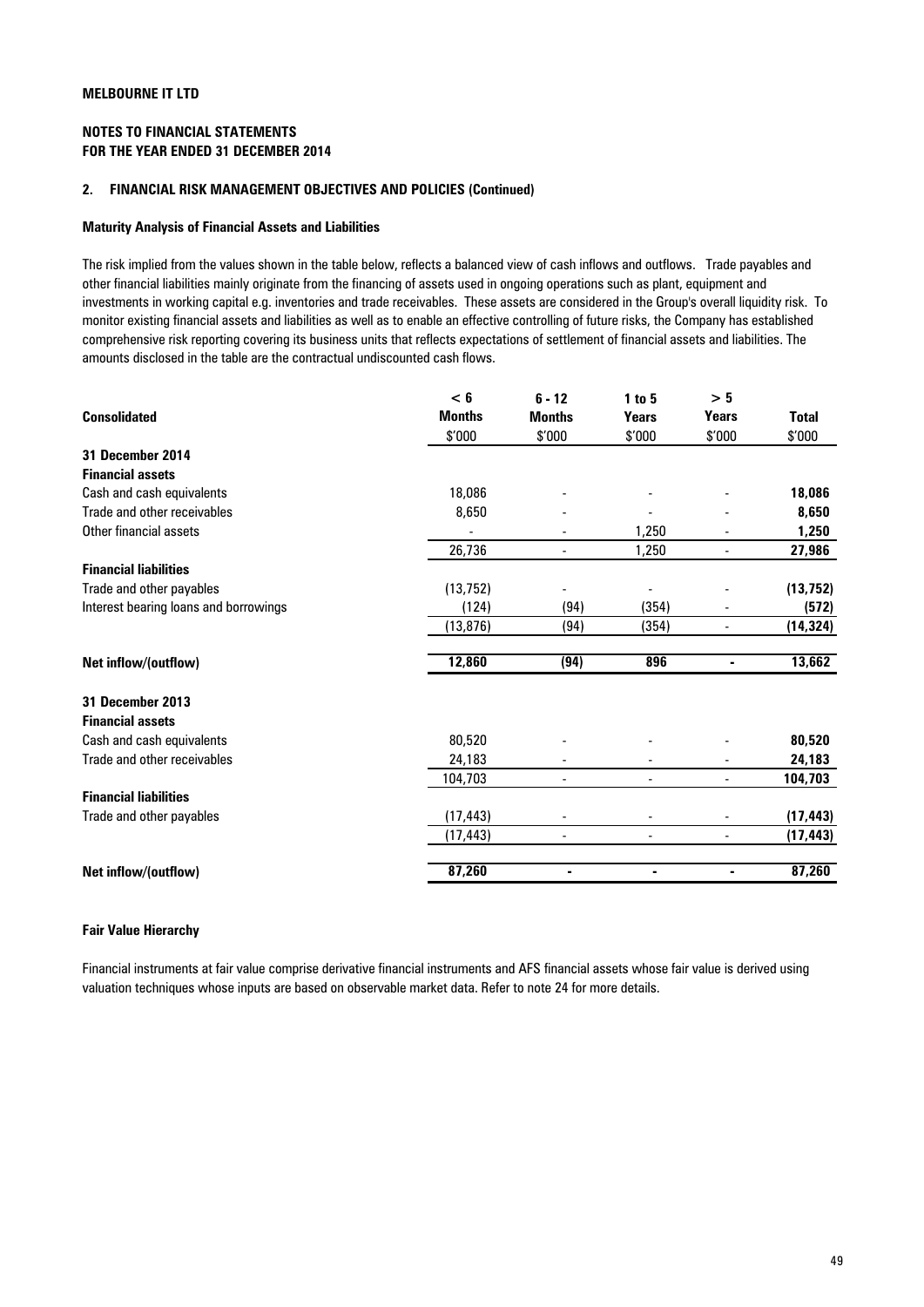# **3. SIGNIFICANT ACCOUNTING JUDGEMENTS, ESTIMATES AND ASSUMPTIONS**

The preparation of the financial statements requires management to make judgements, estimates and assumptions that affect reported amounts in the financial statements. Management continually evaluates its judgements and estimates in relation to assets, liabilities, contingent liabilities, revenues and expenses. Management bases its judgements and estimates on historical experience and on other various factors it believes to be reasonable under the circumstances, the result of which form the basis of the carrying values of assets and liabilities that are not readily apparent from other sources. Actual results may differ from these estimates under different assumptions and conditions.

Management has identified the following critical accounting policies for which significant judgements, estimates and assumptions are made. Actual results may differ from these estimates under different assumptions and conditions and may materially affect financial results or the financial position reported in future periods.

Further details of the nature of these assumptions and conditions may be found in the relevant notes to the financial statements.

### **(i) Significant accounting judgements**

### *Taxation*

The Group's accounting policy for taxation requires Management's judgement in assessing whether deferred tax assets and certain deferred tax liabilities are recognised in the statement of financial position. Deferred tax assets are recognised only when it is considered more likely than not that they will be recovered, which is dependent on the generation of sufficient future taxable profits.

Judgements are also required about the application of income tax legislation. These judgements and assumptions are subject to risk and uncertainty which may impact the carrying amount of tax assets and liabilities recognised in the statement of financial position.

### *Discontinued operations*

Management's judgement was required in assessing and allocating certain transactional, operating and restructuring costs relating to discontinued operations to ensure costs associated with or resulting from the sale of DBS and FTR businesses were correctly classified in the Statement of Comprehensive Income. Refer to Note 22 for further details of these costs.

### **(ii) Significant accounting estimates and assumptions**

### *Impairment of goodwill and intangibles with indefinite useful lives*

The Group determines whether goodwill and intangibles with indefinite useful lives are impaired at least on an annual basis. This requires an estimation of the recoverable amount of the cash-generating unit, using a value in use discounted cashflow methodology, to which the goodwill and intangibles, with indefinite useful lives are allocated. Refer to note 12 for further details of assumptions.

### *Share-based payment transactions*

The fair value is determined by an external valuer using a binomial model and/or Monte Carlo simulation model. In valuing equity-settled transactions, no account is taken of any performance conditions, other than conditions linked to the price of the shares of Melbourne IT Ltd ('market conditions').

The cost of equity-settled transactions is recognised, together with a corresponding increase in equity over the period in which the performance conditions are fulfilled, ending on the date on which the relevant employees become fully entitled to the award ('vesting date').

Refer to note 30 for further details.

### *Convertible note receivable*

The carrying value is accounted for on an amortised cost basis using the effective interest rate method.

Refer to note 13 for further details.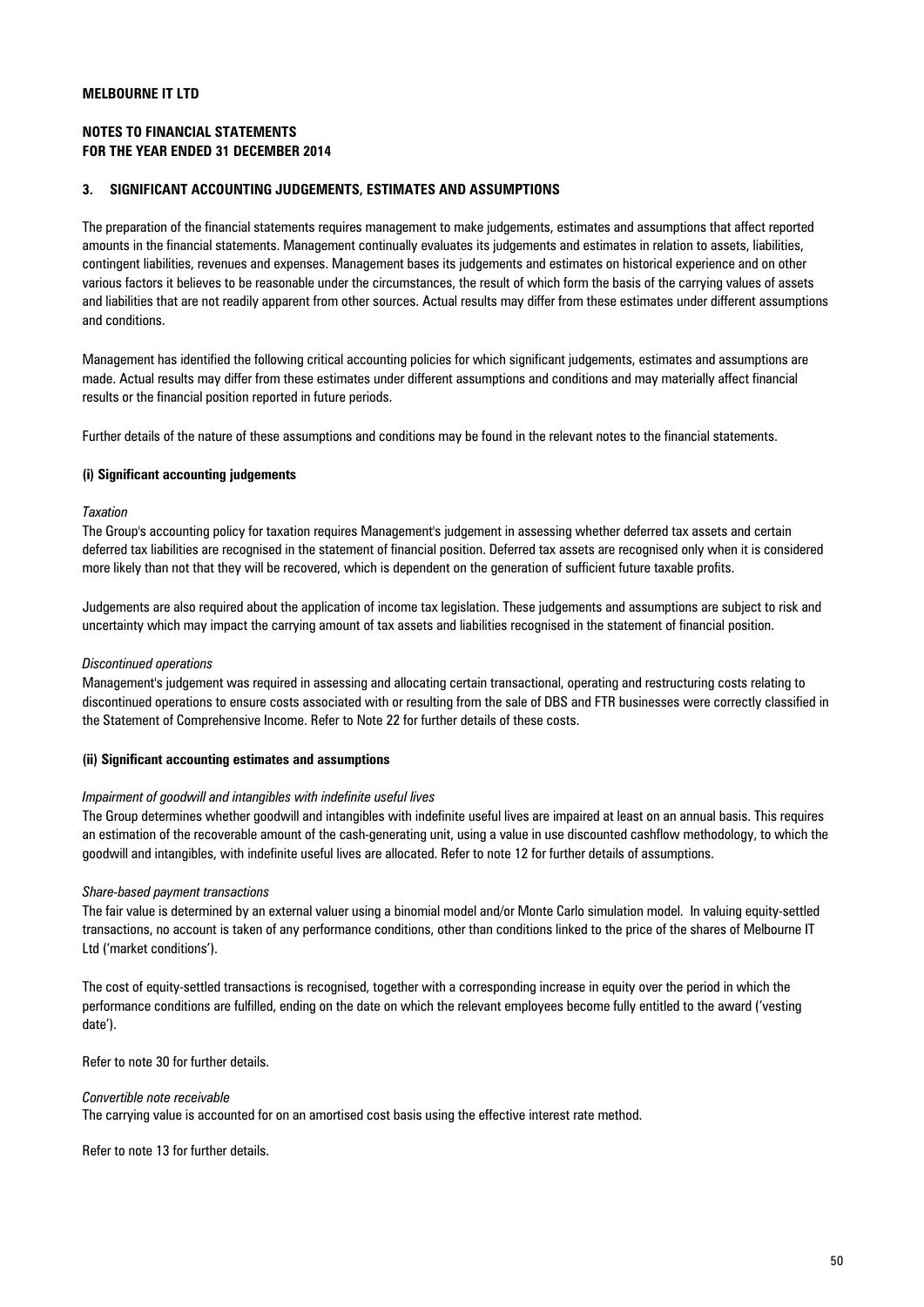# **NOTES TO FINANCIAL STATEMENTS FOR THE YEAR ENDED 31 DECEMBER 2014**

|     |                                                      | <b>CONSOLIDATED</b> |         |
|-----|------------------------------------------------------|---------------------|---------|
|     |                                                      | 2014                | 2013    |
|     |                                                      | \$'000              | \$'000  |
| 4.  | <b>REVENUE</b>                                       |                     |         |
|     |                                                      |                     |         |
|     |                                                      |                     |         |
|     | <b>Registration revenue</b>                          | 53,335              | 44,752  |
|     | Hosting & value-added product sales                  | 70,286              | 55,729  |
|     | Other revenue                                        | 513                 | 248     |
|     | Total revenue excluding interest income              | 124,134             | 100,729 |
|     | Interest revenue                                     | 572                 | 2,670   |
|     | Other income                                         |                     | 13      |
|     |                                                      |                     |         |
|     | <b>Total consolidated revenue</b>                    | 124,706             | 103,412 |
| 5.  | <b>EXPENSES</b>                                      |                     |         |
| (a) | <b>Depreciation expenses</b>                         |                     |         |
|     | Depreciation of non-current assets                   |                     |         |
|     | Fit out                                              | 308                 | 88      |
|     | Plant and equipment                                  | 2,112               | 1,867   |
|     | Furniture                                            | 25                  | 23      |
|     | <b>Total depreciation of non-current assets</b>      | 2,445               | 1,978   |
|     |                                                      |                     |         |
| (b) | Amortisation of identifiable intangible assets       |                     |         |
|     | <b>Transformation Asset</b>                          | 406                 | 804     |
|     | Capitalised software                                 | 1,176               |         |
|     | <b>Customer contracts</b>                            | 288                 |         |
|     | Total amortisation of identifiable intangible assets | 1,870               | 804     |
| (c) | <b>Finance costs</b>                                 |                     |         |
|     | Bank charges and credit card merchant fees           | 1,172               | 790     |
|     | Interest expense                                     | 166                 | 125     |
|     |                                                      | 1,338               | 915     |
| (d) | <b>Other Expenses</b>                                |                     |         |
|     | Included in other expenses:                          |                     |         |
|     | <b>Premises</b>                                      | 2,721               | 2,208   |
|     | Communications                                       | 1,243               | 1,297   |
|     | Marketing                                            | 2,157               | 1,644   |
|     | Equipment                                            | 2,819               | 4,179   |
|     |                                                      |                     |         |
|     | Finance & legal                                      | 1,225               | 1,478   |
|     | Foreign exchange                                     | 112                 | 31      |
|     | Bad debts and doubtful debts                         | 175                 | 222     |
| (e) | <b>Other</b>                                         |                     |         |
|     | Expensing of share based payments                    | 330                 | 780     |
|     | Superannuation expense                               | 2,652               | 2,640   |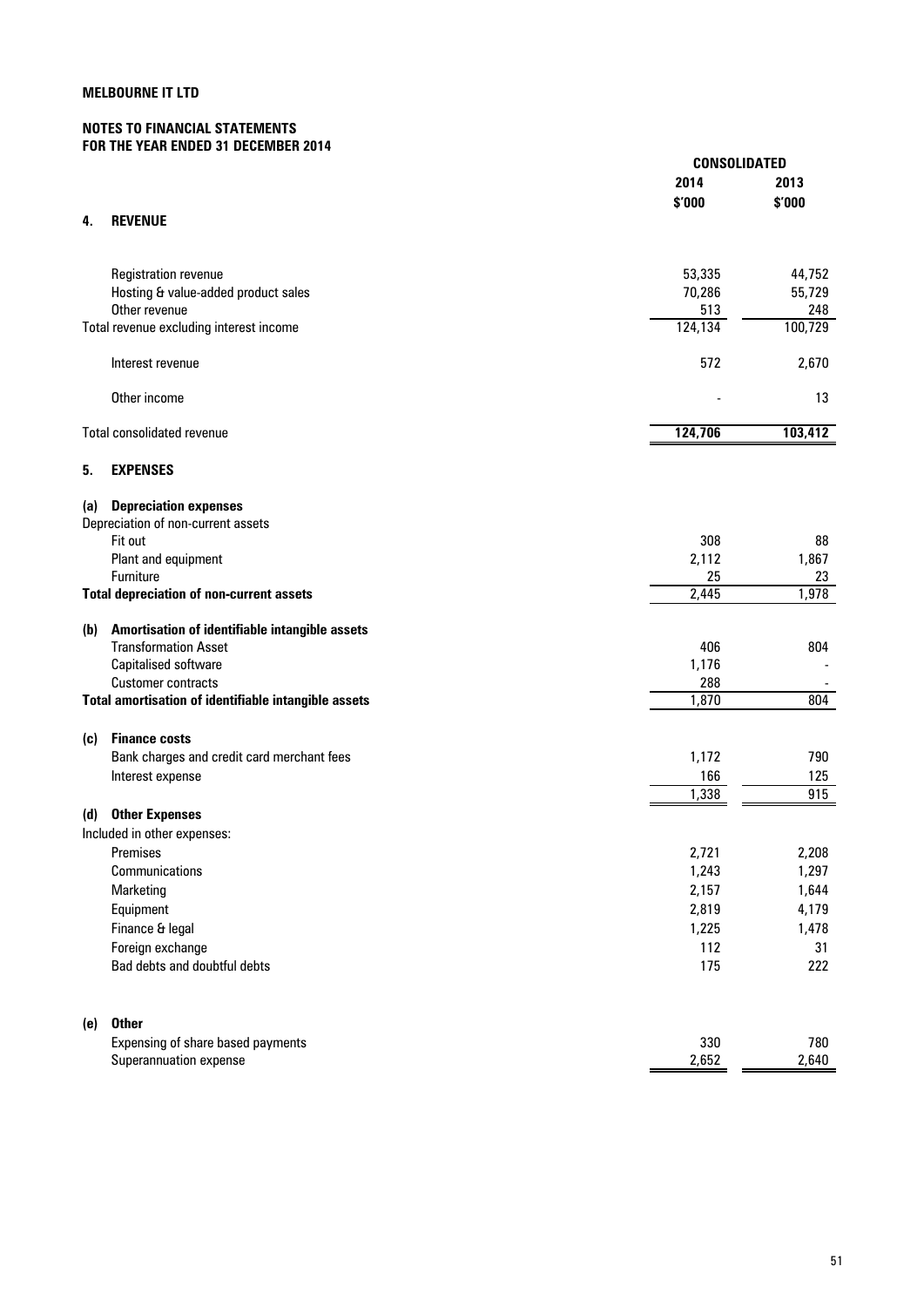|                                                                                                                                                                           | <b>CONSOLIDATED</b> |                |
|---------------------------------------------------------------------------------------------------------------------------------------------------------------------------|---------------------|----------------|
|                                                                                                                                                                           | 2014<br>\$'000      | 2013<br>\$'000 |
| 6.<br><b>INCOME TAX</b>                                                                                                                                                   |                     |                |
| The major components of income tax expense are:                                                                                                                           |                     |                |
| (a) Statement of comprehensive income                                                                                                                                     |                     |                |
| Current income tax                                                                                                                                                        |                     |                |
| Current income tax charge                                                                                                                                                 | 1,237               | 7,640          |
| Adjustments in respect of current income tax of previous years                                                                                                            | (685)               | (786)          |
| Deferred income tax                                                                                                                                                       |                     |                |
| Relating to origination and reversal of temporary differences                                                                                                             | (910)               | (2, 110)       |
| Income tax (benefit)/ expense reported in the statement of comprehensive income                                                                                           | (358)               | 4,744          |
| (b) Statement of changes in equity                                                                                                                                        |                     |                |
| Deferred income tax related to items charged or credited directly to equity<br>Net gain/(loss) on revaluation of cash flow hedges                                         |                     | 92             |
|                                                                                                                                                                           |                     | 92             |
| Income tax expense reported in equity                                                                                                                                     |                     |                |
| A reconciliation between tax expense and the product of accounting profit before<br>(c)<br>income tax multiplied by the Group's applicable income tax rate is as follows: |                     |                |
| Accounting profit before income tax from continuing operations                                                                                                            | 290                 | 5,864          |
| Profit before tax from discontinued operations                                                                                                                            |                     | 67,756         |
| Accounting profit before income tax                                                                                                                                       | 290                 | 73,620         |
| At the Group's statutory income tax rate of 30% (2013: 30%)                                                                                                               | 87                  | 22,086         |
| Adjustments in respect of current income tax of previous years                                                                                                            | (685)               | (786)          |
| Options cost                                                                                                                                                              | 91                  | 249            |
| Impairment of intangibles                                                                                                                                                 | 2,576               | 3,624          |
| Utilisation of previously unrecognised tax losses                                                                                                                         |                     | (703)          |
| Estimated future tax claims                                                                                                                                               |                     | (868)          |
| Effect of difference between accounting and tax from sale of DBS and FTR businesses                                                                                       |                     | (18, 366)      |
| Deductions from shares issued via Employee Share Trust                                                                                                                    | (283)               | (383)          |
| Differences between accounting and tax depreciation<br>Non-deductible amortisation                                                                                        | (2, 249)<br>86      |                |
| <b>Other</b>                                                                                                                                                              | 19                  | (109)          |
| Income tax expense/ (benefit) at the effective income tax rate                                                                                                            | (358)               | 4,744          |
|                                                                                                                                                                           |                     |                |
| Income tax (benefit) reported in the statement of comprehensive income                                                                                                    | (358)               | (334)          |
| Income tax attributable to discontinued operations                                                                                                                        |                     | 5,078          |
|                                                                                                                                                                           | (358)               | 4,744          |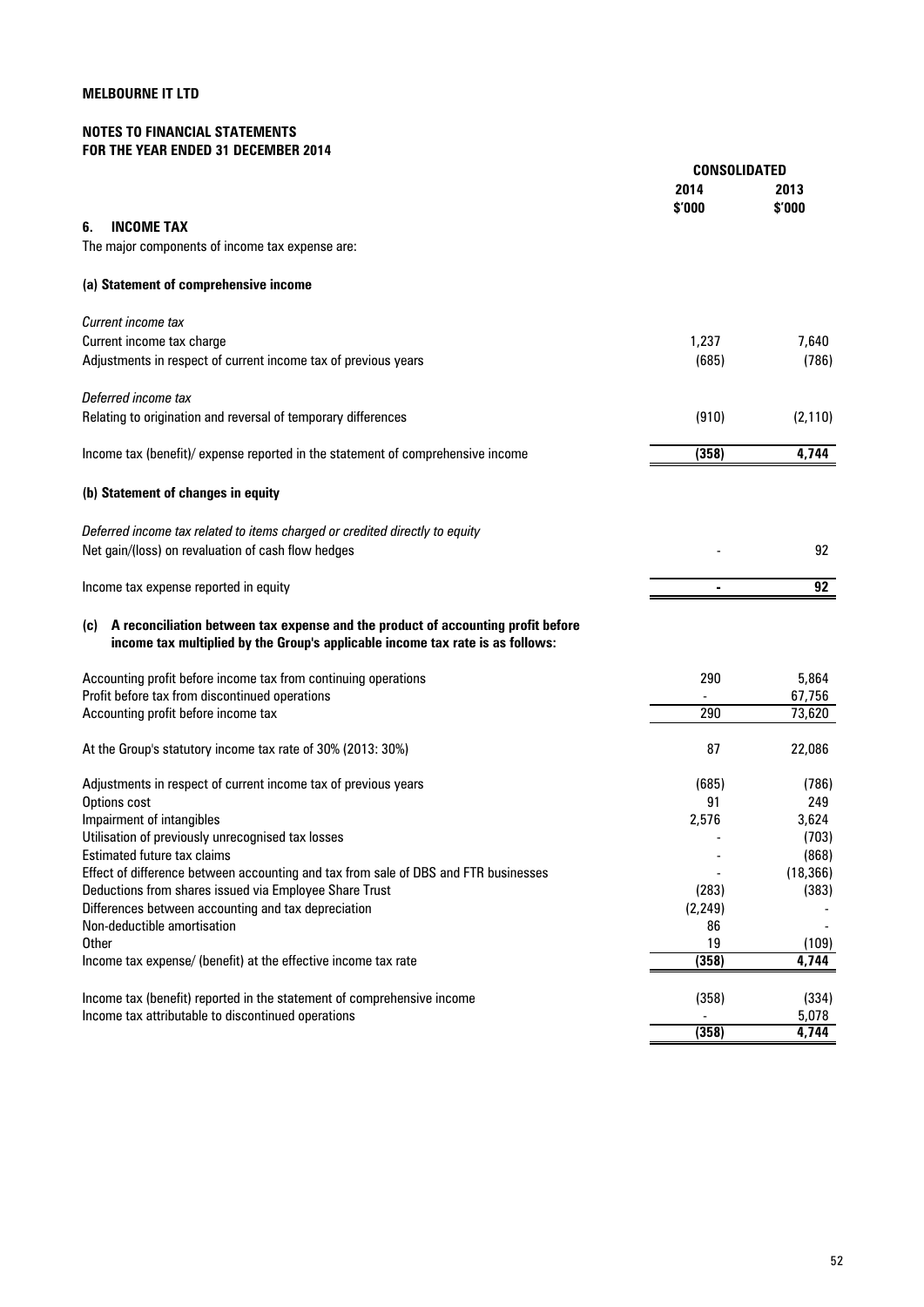# **NOTES TO FINANCIAL STATEMENTS FOR THE YEAR ENDED 31 DECEMBER 2014**

# **6. INCOME TAX (Continued)**

# **Tax Consolidation**

Melbourne IT Ltd and its 100% resident subsidiaries formed a tax consolidated Group with effect from 1 January 2006. Melbourne IT Ltd is the head entity of the tax consolidated Group. Members of the Group have entered into a tax sharing agreement that provides for the allocation of income tax liabilities between the entities should the head entity default on its tax payment obligations. No amounts have been recognised in the financial statements in respect of this agreement, on the grounds that the possibility is remote.

On 1 April 2014, Netregistry entered into the tax consolidation Group of Melbourne IT following the acquisition of Netregistry.

On 30 August 2013, FTR Pty Ltd has left the tax consolidation Group of Melbourne IT Ltd following the sale of the FTR business.

The allocation of taxes to the head entity is recognised as an increase/decrease in the controlled entities inter-company accounts with the tax consolidated Group head entity.

Members of the Group have also entered into a tax funding agreement (refer to note 1 (z)).

|                                                                                                                                                                                                     | <b>CONSOLIDATED</b> |                |
|-----------------------------------------------------------------------------------------------------------------------------------------------------------------------------------------------------|---------------------|----------------|
|                                                                                                                                                                                                     | 2014<br>\$'000      | 2013<br>\$'000 |
| 7.<br>DIVIDENDS PAID OR PROVIDED FOR ON ORDINARY SHARES                                                                                                                                             |                     |                |
| (a) Dividends paid during the year                                                                                                                                                                  |                     |                |
| Interim franked dividends for 2014: 1.0 cent per share (2013: Nil)                                                                                                                                  | 929                 |                |
| Final franked dividends for 2013: Nil (2012: 7.0 cents per share)                                                                                                                                   |                     | 5,772          |
| Special partially franked dividend for 2014: Nil (2013: 25.0 cents per share)                                                                                                                       |                     | 20,675         |
| (b) Dividends proposed and not recognised as a liability                                                                                                                                            |                     |                |
| Final franked dividend for the year ended 31 December 2014:<br>4.0 cents per share (2013: Nil)                                                                                                      | 3,718               |                |
| (c) Franking credit balance<br>The amount of franking credits available for the subsequent financial year are:<br>- franking account balance as at the end of the financial year at 30% (2013: 30%) | 1.032               | 2,966          |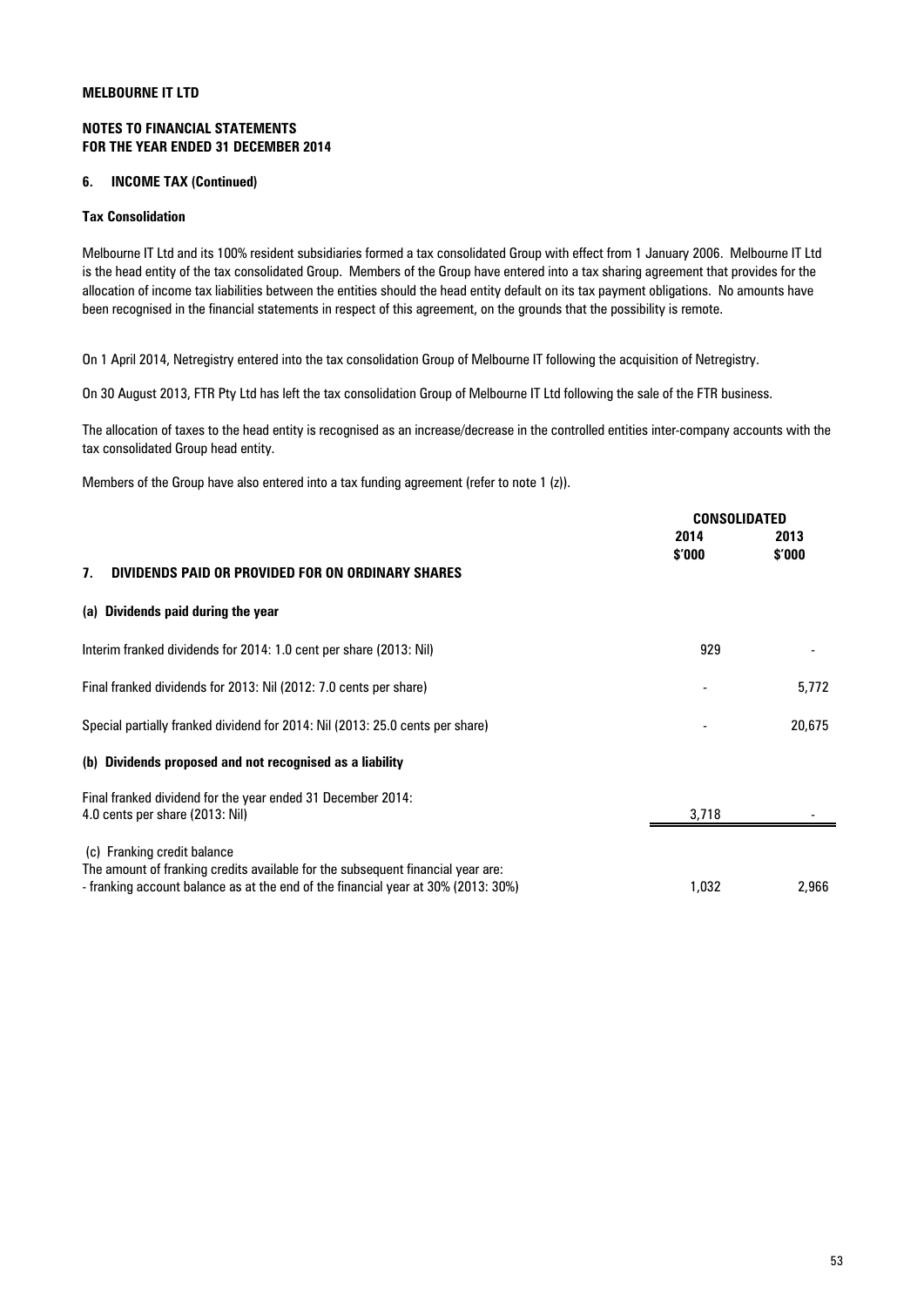|                                                       | <b>CONSOLIDATED</b> |                |
|-------------------------------------------------------|---------------------|----------------|
|                                                       | 2014<br>\$'000      | 2013<br>\$'000 |
| 8.<br><b>TRADE AND OTHER RECEIVABLES (CURRENT)</b>    |                     |                |
| Trade debtors                                         | 9,684               | 9,471          |
| Allowance for impairment loss                         | (1,034)             | (639)          |
|                                                       | 8,650               | 8,832          |
| Escrow funds receivable (including accrued interest)* |                     | 15,351         |
| Total trade and other receivables (Current)           | 8,650               | 24,183         |

\* This amount was held in escrow pursuant to the terms of the agreement for the sale of the DBS business, for a period of 15 months from the date of the sale, being 12 March 2013. The amount was held in escrow as security for the performance of Melbourne IT's indemnification obligations under the Agreement. The amount was released to Melbourne IT on 13 June 2014.

Trade debtors are non-interest bearing and generally on 14-60 day terms. The carrying amount of trade and other receivables is a reasonable approximation of fair value.

Movements in the allowance for impairment loss were as follows:

| Opening Balance                          | 639   | 1,259 |
|------------------------------------------|-------|-------|
| <b>Additional Provision / (Released)</b> | 160   | (116) |
| Amounts (Written off) / Recovered        |       | (332) |
| <b>Acquisition of Netregistry</b>        | 229   |       |
| Discontinued operations                  |       | (185) |
| Foreign currency translation impact      |       |       |
| <b>Closing Balance</b>                   | 1.034 | 639   |

At 31 December, the ageing analysis of trade receivables is as follows:

|                         | 2014            |                            | 2013            |                            |
|-------------------------|-----------------|----------------------------|-----------------|----------------------------|
|                         | Gross<br>\$'000 | <b>Allowance</b><br>\$'000 | Gross<br>\$'000 | <b>Allowance</b><br>\$'000 |
| <b>Consolidated</b>     |                 |                            |                 |                            |
| Current                 | 4,106           | $\overline{\phantom{a}}$   | 4,995           | ۰                          |
| 0 - 30 days past due    | 2,131           |                            | 2,774           |                            |
| $31 - 60$ days past due | 1,323           |                            | 830             | $\overline{\phantom{a}}$   |
| Past due $61$ days $+$  | 2,124           | (1,034)                    | 872             | (639)                      |
| <b>Closing Balance</b>  | 9,684           | (1,034)                    | 9,471           | (639)                      |

Receivables past due but not considered impaired are \$4.544 million (2013: \$3.837 million), and comprise balances owed from customers who have a good history of repayments or are otherwise considered recoverable.

Due to the short-term nature of these receivables, their carrying value is assumed to approximate their fair value. The maximum exposure to credit risk is the fair value of receivables. Collateral is not held as security.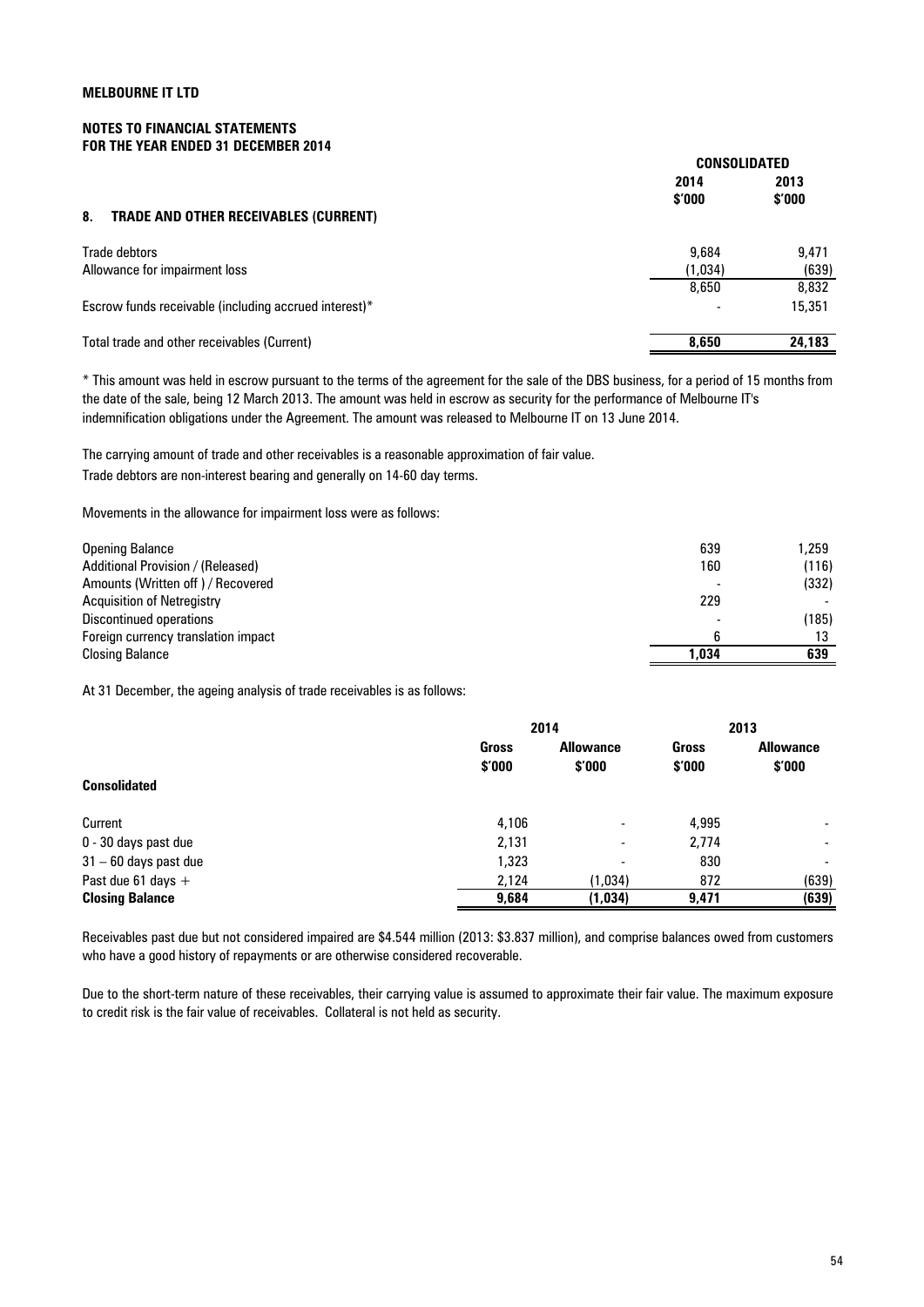|                                                             | <b>CONSOLIDATED</b> |                              |
|-------------------------------------------------------------|---------------------|------------------------------|
|                                                             | 2014                | 2013                         |
| <b>OTHER ASSETS (CURRENT)</b><br>9.                         |                     |                              |
|                                                             |                     |                              |
| Other prepayments                                           | 2,521               | 1,570                        |
| <b>Total other assets (Current)</b>                         | 2,521               | 1,570                        |
|                                                             |                     |                              |
| 10. DEFERRED TAX ASSET (NON-CURRENT)                        |                     |                              |
| Deferred tax asset at 31 December relates to the following: |                     |                              |
| Doubtful debts provision                                    | 307                 | 191                          |
| Employee benefits and make good                             | 1,097               | 1,011                        |
| <b>Accruals</b>                                             | 1,318               | 751                          |
| <b>Unrealised FX</b>                                        | 39                  | 1,199                        |
| <b>Transformation asset</b>                                 | 1,498               | $\overline{\phantom{0}}$     |
| Blackhole expenditure                                       | 194                 | $\qquad \qquad \blacksquare$ |
| <b>Other</b>                                                | 71                  | 109                          |
|                                                             | 4,524               | 3,261                        |

# **Unrecognised tax losses**

As at 31 December 2014 and 2013, there were no unrecognised tax losses within the Group.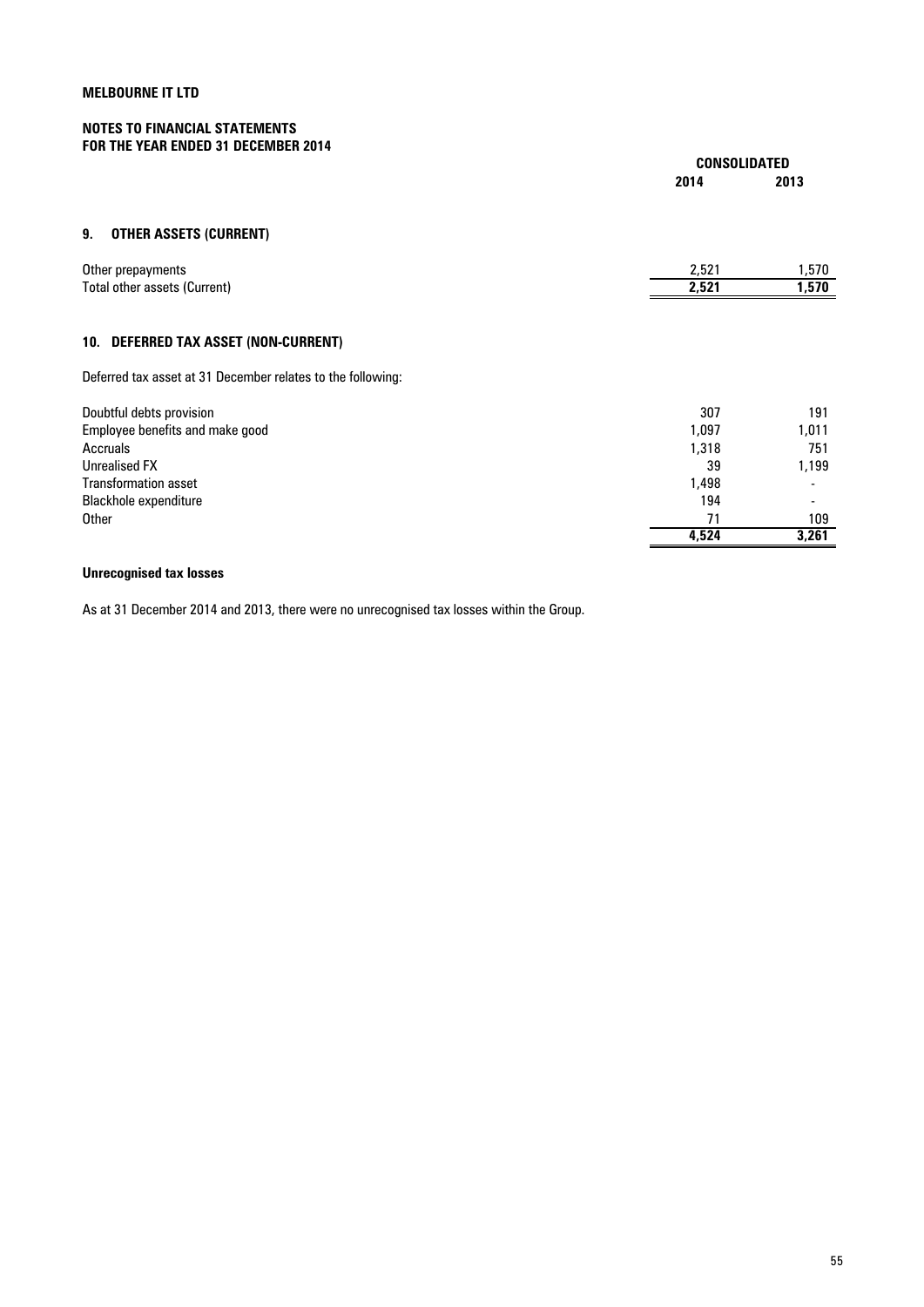# **11. PLANT AND EQUIPMENT (NON CURRENT)**

|                                      | <b>Leasehold</b><br><b>Improvements</b><br>\$'000 | <b>Plant and</b><br><b>Equipment</b><br>\$'000 | <b>Furniture</b><br>and fittings<br>\$'000 | <b>CWIP</b><br>\$'000 | <b>Total</b><br>\$'000 |
|--------------------------------------|---------------------------------------------------|------------------------------------------------|--------------------------------------------|-----------------------|------------------------|
| Cost                                 |                                                   |                                                |                                            |                       |                        |
| At 1 January 2013                    | 3,536                                             | 32,265                                         | 851                                        |                       | 36,652                 |
| <b>Additions</b>                     | 396                                               | 1,596                                          | 67                                         |                       | 2,059                  |
| Disposals                            | (2,695)                                           | (23, 175)                                      | (419)                                      |                       | (26, 289)              |
| <b>Transfers</b>                     |                                                   |                                                | $\overline{\phantom{a}}$                   |                       |                        |
| Discontinued operations              | (577)                                             | (3, 897)                                       | (346)                                      |                       | (4,820)                |
| Exchange differences                 |                                                   | 198                                            | 6                                          |                       | 205                    |
| At 31 December 2013                  | 661                                               | 6,987                                          | 159                                        | $\blacksquare$        | 7,807                  |
| Acquisition of Netregistry (note 21) | 28                                                | 1,776                                          | 39                                         |                       | 1,843                  |
| <b>Additions</b>                     | 69                                                | 1,517                                          | 10                                         | 958                   | 2,554                  |
| <b>Disposals</b>                     | (40)                                              | (1, 331)                                       |                                            |                       | (1, 371)               |
| At 31 December 2014                  | $\overline{718}$                                  | 8,949                                          | 208                                        | 958                   | 10,833                 |
| <b>Depreciation and impairment</b>   |                                                   |                                                |                                            |                       |                        |
| At 1 January 2013                    | 3,075                                             | 29,158                                         | 727                                        |                       | 32,960                 |
| Depreciation charge for the year     | 88                                                | 1,867                                          | 23                                         |                       | 1,978                  |
| <b>Disposals</b>                     | (2,654)                                           | (23, 205)                                      | (416)                                      |                       | (26, 275)              |
| <b>Transfers</b>                     |                                                   |                                                |                                            |                       |                        |
| Discontinued operations              | (317)                                             | (3,051)                                        | (255)                                      |                       | (3,623)                |
| Exchange differences                 | (1)                                               | (187)                                          | (2)                                        |                       | (190)                  |
| At 31 December 2013                  | 191                                               | 4,582                                          | 77                                         | $\blacksquare$        | 4,850                  |
| Depreciation charge for the year     | 308                                               | 2,112                                          | 25                                         |                       | 2,445                  |
| <b>Disposals</b>                     | (40)                                              | (1, 331)                                       |                                            |                       | (1, 371)               |
| At 31 December 2014                  | 459                                               | 5,363                                          | 102                                        | -                     | 5,924                  |
| Net book value                       |                                                   |                                                |                                            |                       |                        |
| At 31 December 2013                  | 470                                               | 2,405                                          | 82                                         |                       | 2,957                  |
| At 31 December 2014                  | 259                                               | 3,586                                          | 106                                        | 958                   | 4,909                  |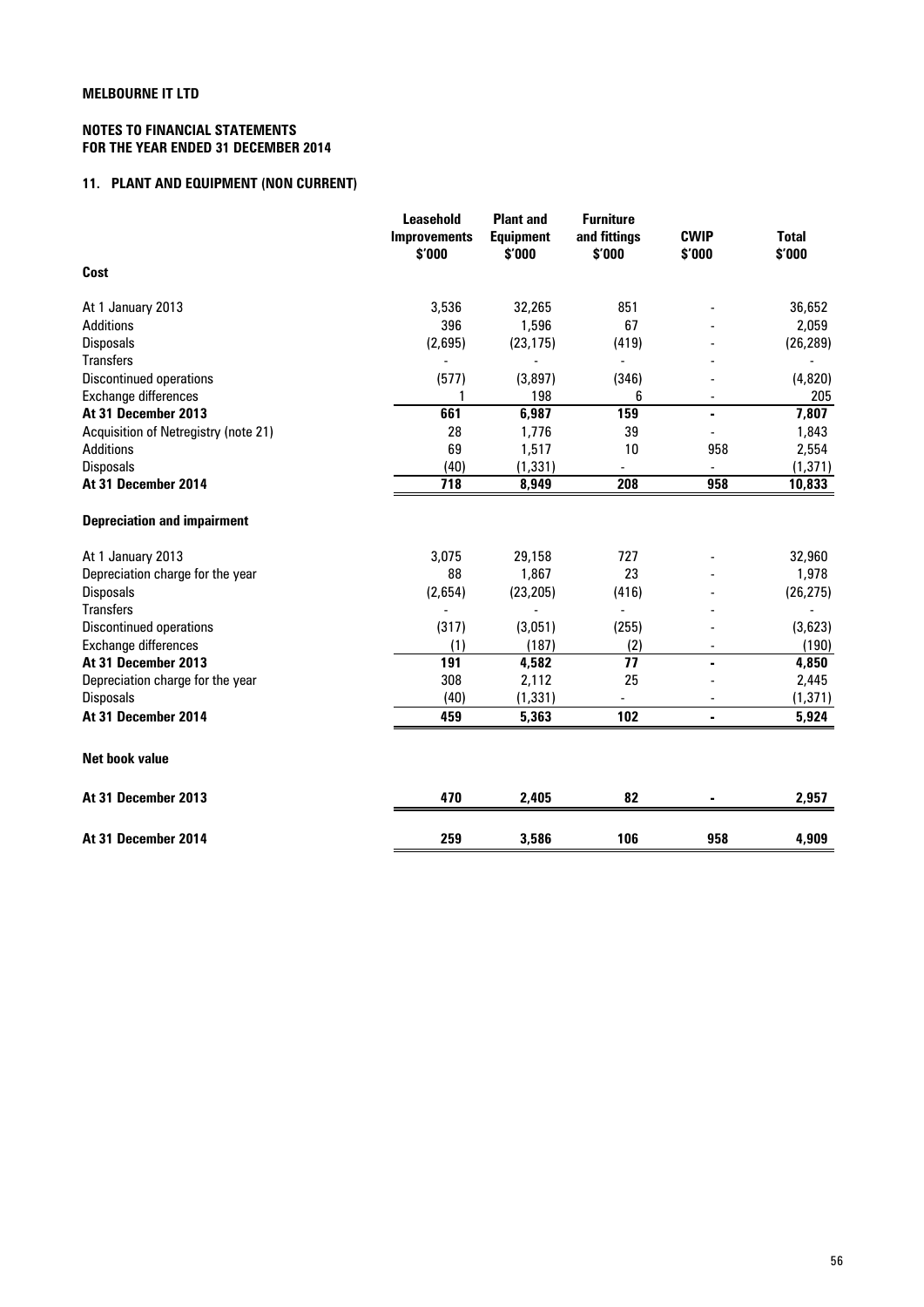# **NOTES TO FINANCIAL STATEMENTS FOR THE YEAR ENDED 31 DECEMBER 2014**

|                                                            | <b>CONSOLIDATED</b>                      |                                          |
|------------------------------------------------------------|------------------------------------------|------------------------------------------|
| 12. INTANGIBLE ASSETS (NON CURRENT)                        | 2014<br>\$'000                           | 2013<br>\$'000                           |
| <b>Carrying amounts of intangible assets</b><br>(a)        |                                          |                                          |
| Goodwill                                                   | 99,976                                   | 52,280                                   |
| <b>Market Related Intangibles</b>                          | 9,052                                    | 7,128                                    |
| <b>Customer Contracts</b><br>Accumulated amortisation      | 2,583<br>(951)<br>1,632                  | 663<br>(663)<br>$\overline{\phantom{a}}$ |
| <b>Capitalised Software</b><br>Accumulated amortisation    | 9,400<br>(1, 176)<br>8,224               | $\overline{\phantom{a}}$                 |
| <b>Transformation Projects</b><br>Accumulated amortisation |                                          | 10,918<br>(1, 014)<br>9,904              |
| <b>Total Capitalised Software</b>                          | 8,224                                    | 9,904                                    |
| Other Intangibles<br>Accumulated amortisation              | 315<br>(315)<br>$\overline{\phantom{a}}$ | 315<br>(315)<br>٠                        |
| <b>Total Intangible Assets</b>                             | 118,884                                  | 69,312                                   |

Reconciliation of carrying amounts at the beginning and end of the period

|                                      | <b>Other</b><br><b>Intangibles</b><br>\$'000 | <b>Capitalised</b><br><b>Software</b><br>\$'000 | <b>Customer</b><br><b>Contracts</b><br>\$'000 | <b>Market</b><br><b>Related</b><br><b>Intangibles</b><br>\$'000 | Goodwill<br>\$'000 | <b>Total</b><br>\$'000 |
|--------------------------------------|----------------------------------------------|-------------------------------------------------|-----------------------------------------------|-----------------------------------------------------------------|--------------------|------------------------|
| Net balance at 1 January 2013        |                                              | 14,857                                          | 5,599                                         | 9,982                                                           | 100,264            | 130,702                |
| <b>Acquisitions and Additions</b>    |                                              | 8,030                                           |                                               |                                                                 |                    | 8,030                  |
| <b>Discontinued Operations</b>       |                                              | (12, 179)                                       | (5, 599)                                      | (2,854)                                                         | (47, 984)          | (68, 616)              |
| Amortisation                         |                                              | (804)                                           |                                               |                                                                 |                    | (804)                  |
| Impairment                           |                                              |                                                 |                                               |                                                                 |                    |                        |
| Foreign exchange impact              |                                              |                                                 |                                               |                                                                 |                    |                        |
| Net balance at 31 December 2013      |                                              | 9.904                                           |                                               | 7.128                                                           | 52,280             | 69,312                 |
| Acquisition of Netregistry (note 21) |                                              | 8,400                                           | 1,920                                         | 1,924                                                           | 47,696             | 59,940                 |
| <b>Additions</b>                     |                                              | 89                                              |                                               |                                                                 |                    | 89                     |
| Amortisation                         |                                              | (1, 582)                                        | (288)                                         |                                                                 |                    | (1, 870)               |
| Impairment                           |                                              | (8,587)                                         |                                               |                                                                 |                    | (8, 587)               |
| Foreign exchange impact              |                                              |                                                 |                                               |                                                                 |                    |                        |
| Net balance at 31 December 2014      |                                              | 8,224                                           | 1,632                                         | 9,052                                                           | 99,976             | 118,884                |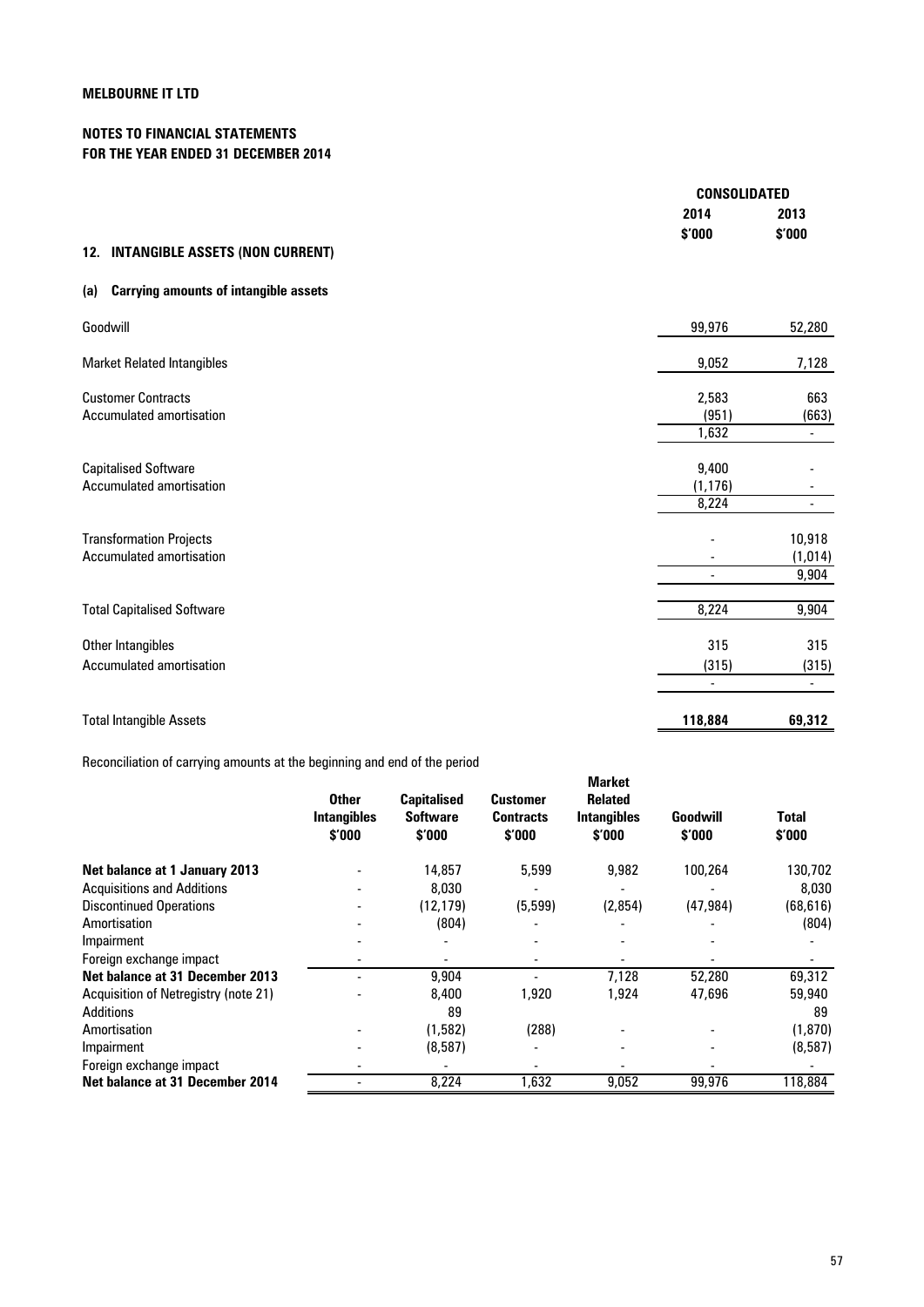# **12. INTANGIBLE ASSETS (NON CURRENT) (Continued)**

# **(b) Capitalised Software**

As at 31 December 2013 Melbourne IT had recorded a capitalised software intangible asset in relation to the Integrated Web Services ('IWS') platform, which was developed during the Transformation Project. The carrying value of the IWS asset was \$9.904 million, which included Oracle Financials, the common financial reporting system across all entities in the Group.

Following the acquistion of Netregistry, Melbourne IT has completed an assessment of both the IWS asset and the existing platform used by Netregistry, to determine the most suitable platform to support the operations of the enlarged group. The conclusion of this assessment was that existing Netregistry platform, referred to as the "Console", was the preferred platform.

As a result of this decision, the IWS platform will be decommissioned. However, Oracle Financials will continue to be used as a common financial reporting system for the enlarged group. An impairment charge of \$8.587 million has been recorded to reduce the carrying value of the IWS asset to \$1.0 million (being the carrying value of Oracle Financials) as at 31 March 2014.

Simultaneously, a valuation exercise was performed to identify and recognise intangible assets arising from the acquisition of Netregistry. A total of \$12.244 million of intangible assets was identified which comprise of software (\$8.4 million), customer contracts (\$1.92 million) and brandnames (\$1.924 million) at 31 March 2014.

The Netregistry software and Oracle Financials system are currently being used and amortised over the useful life of 6 years. The customer contracts are amortised over the period of 5 years based on the historical attrition rate.

In the previous year, following the sale of the DBS business unit, a review of the carrying value of the transformation asset was undertaken. The decision to invest in a comprehensive solution was motivated by the complexity of the business. The nature and geographic spread of the DBS business was a significant contributing factor to this level of complexity. If the Melbourne IT Ltd corporate structure had not included DBS at the time of the project scope, it would not have made the decision to use a tier one product, and the time and planning required to roll out the consolidated platform would have been significantly reduced. Following the re-scoping of the project, an impairment of \$12.080 million has been booked against the carrying value of the asset. This was included in the discontinued operations section of the Statement of Comprehensive Income.

### **(c) Goodwill and other intangible assets impairment testing**

|                                         | 2014<br>\$'000 | 2013<br>\$'000           | <b>Basis for</b><br>valuation* | <b>Discount</b><br>rate | <b>Growth rate</b><br>$years 2 - 5$ | <b>Growth rate</b><br>after 5 years |
|-----------------------------------------|----------------|--------------------------|--------------------------------|-------------------------|-------------------------------------|-------------------------------------|
| <b>Cash Generating Unit ('CGU')</b>     |                |                          |                                |                         |                                     |                                     |
| <b>SMB Solutions</b>                    | 90,995         | 43,300                   | Value in use                   | 13.00%                  | 3%                                  | 3%                                  |
| ES                                      | 8,981          | 8,980                    | Value in use                   | 13.00%                  | 3%                                  | 3%                                  |
| <b>Total Goodwill</b>                   | 99,976         | 52,280                   |                                |                         |                                     |                                     |
| <b>SMB Solutions</b>                    | 7,794          | 5,845                    | Value in use                   | 13.00%                  | 3%                                  | 3%                                  |
| ES                                      | 1,258          | 1,283                    | Value in use                   | 13.00%                  | 3%                                  | 3%                                  |
| <b>Total Market Related Intangibles</b> | 9,052          | 7,128                    |                                |                         |                                     |                                     |
| <b>SMB Solutions</b>                    | 1,632          |                          | Value in use                   | 13.00%                  | 3%                                  | 3%                                  |
| ES                                      |                | $\overline{\phantom{a}}$ | Value in use                   | 13.00%                  | 3%                                  | 3%                                  |
| <b>Total Customer Contracts</b>         | 1,632          |                          |                                |                         |                                     |                                     |
| <b>SMB Solutions</b>                    | 6,168          | 8,121                    | Value in use                   | 13.00%                  | 3%                                  | 3%                                  |
| ES.                                     | 2,056          | 1,783                    | Value in use                   | 13.00%                  | 3%                                  | 3%                                  |
| <b>Total Capitalised Software</b>       | 8,224          | 9,904                    |                                |                         |                                     |                                     |

Under the impairment testing the carrying amount of each CGU is compared to its recoverable amount. The recoverable amount of each CGU is determined based on a value in use calculation for each CGU to which goodwill and other intangible assets has been allocated.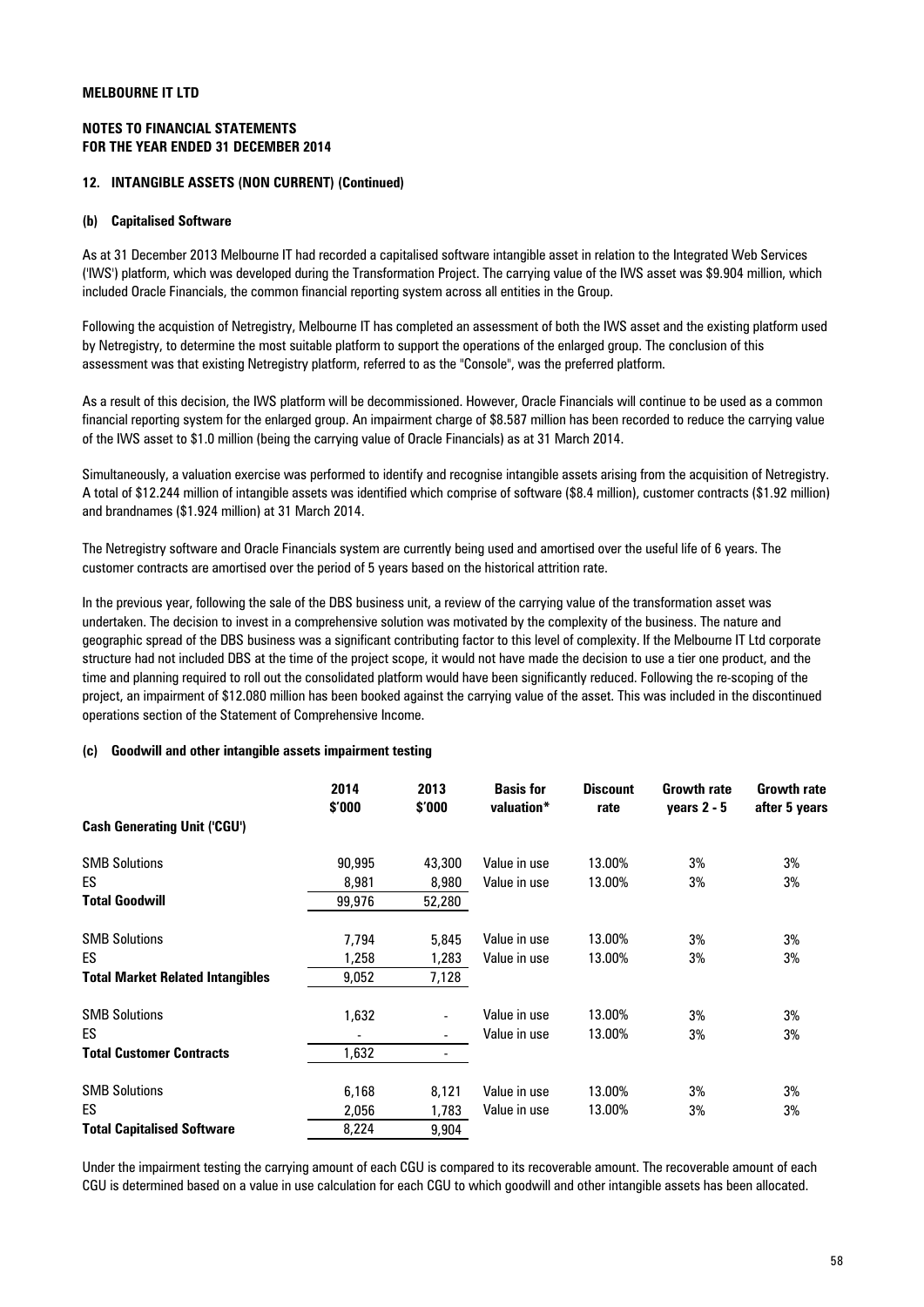# **NOTES TO FINANCIAL STATEMENTS FOR THE YEAR ENDED 31 DECEMBER 2014**

# **12. INTANGIBLE ASSETS (NON CURRENT) (Continued)**

# **(c) Goodwill and intangible assets impairment testing (Continued)**

*Key assumptions used in value in use ('VIU') calculations*

- \* All value in use calculations are based on management's estimates of achievable EBITDAs for the respective CGUs, with growth rates as noted in the table applied to years 2-5. These estimates are most sensitive to assumptions around revenue growth, in particular the timescale for implementation of new products and initiatives in the SMB Solutions business, and the continuing evolution of the ES business from dedicated hosting towards the provision of managed services.
- \* Cash flows beyond the 5 year period are extrapolated using a 3% growth rate (2013: 3%) to determine terminal value, which is the company's estimate of the long term average growth rate for the industry in which the company operates.
- \* The discount rate used reflects risks specific to the Group and its operating segments and is derived from its weighted average cost of capital. Segment-specific risk is incorporated by applying individual beta which is assessed annually based on publicly available data.

### *Results of impairment test and impact of reasonably possible changes in key assumptions*

For each CGU the recoverable amount exceeds its carrying amount. As impairment testing is based on assumptions and judgements, the Group has considered changes in key assumptions that they believe to be reasonably possible. For all CGUs, the recoverable amount exceeds the carrying amount when testing for reasonably possible changes in key assumptions.

If all assumptions remain the same, the base year EBITDA would need to decline from the current expected EBITDA by 6% for the SMB Solutions CGU and 31% for the ES CGU for the recoverable amounts of the CGUs to equal their carrying values respectively.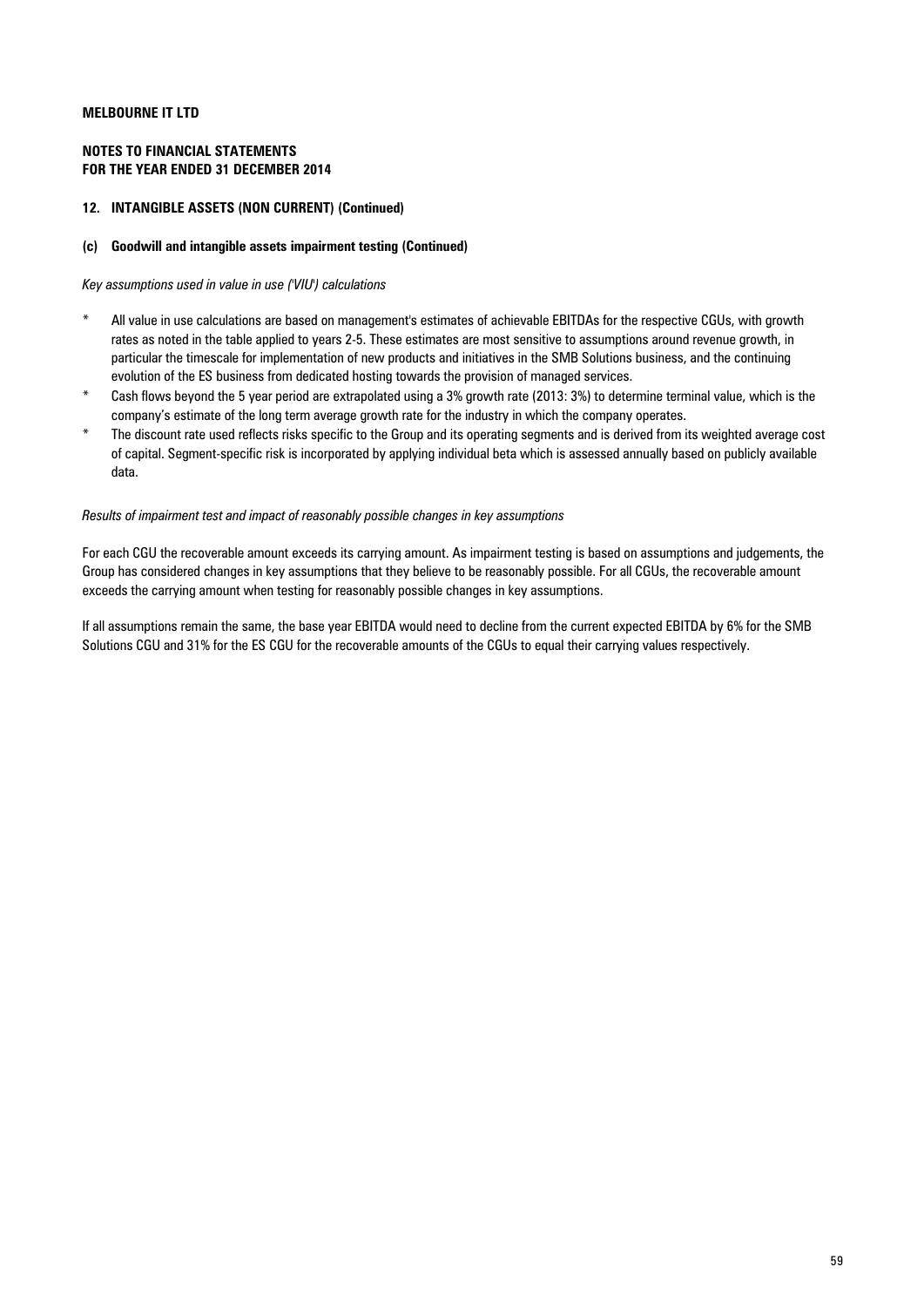|                                  | <b>CONSOLIDATED</b> |                          |
|----------------------------------|---------------------|--------------------------|
|                                  | 2014                | 2013                     |
|                                  | \$'000              | \$'000                   |
| 13. NON-CURRENT FINANCIAL ASSETS |                     |                          |
| Convertible note receivable      | 1.250               | $\overline{\phantom{0}}$ |
|                                  | 1,250               | $\overline{\phantom{0}}$ |

The Group entered into a Convertible Note Agreement ("Agreement') with Tiger Pistol Pty Ltd on 20 October 2014. The convertible note contains an embedded derivative and a loan receivable component. These components are accounted for together in accordance with AASB 139. Refer to note 24 for further details on the embedded derivative component.

The convertible note receivable has a maturity of 5 years from 20 October 2014 (issue date). Coupon rate of 6% per annum will be calculated and payable in arrears or on conversion or redemption of the note, 2 years after the issue date. This financial asset may be converted into 500,000 ordinary shares upon maturity or earlier subject to satisfaction of early redemption or conversion conditions as stipulated in the Agreement.

# **14. TRADE AND OTHER PAYABLES (CURRENT)**

| 1.146  | 1.116  |
|--------|--------|
| 3.077  | 6.411  |
| 3.138  | 2,546  |
| 6.391  | 7.370  |
| 13.752 | 17.443 |
|        |        |

Terms and conditions relating to trade creditors:

(i) Trade creditors are non-interest bearing and are normally settled within agreed trading terms.

(ii) Sundry creditors are non-interest bearing and are normally settled within agreed trading terms.

Due to the short-term nature of these payables, their carrying value is assumed to approximate their fair value.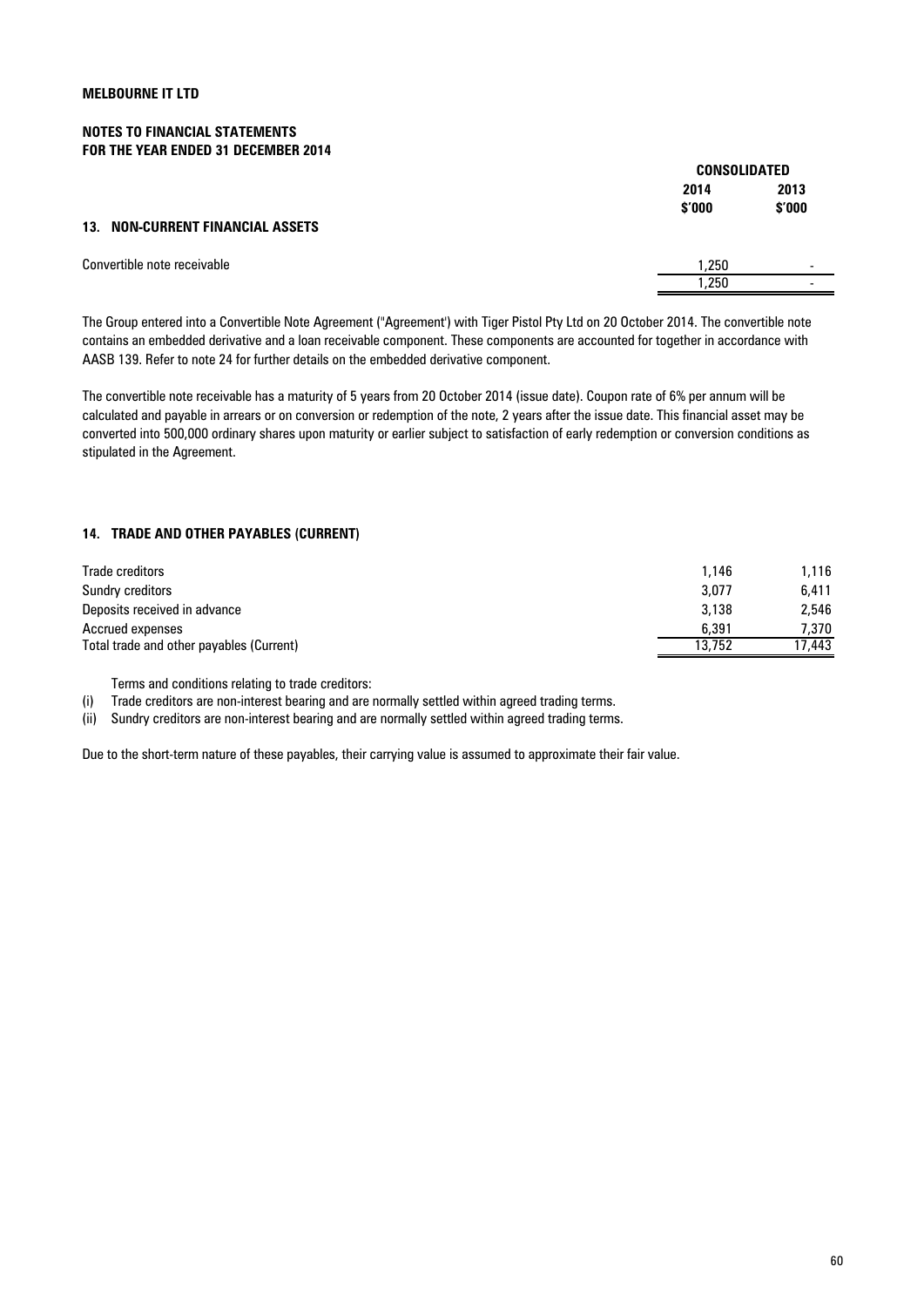# **15. INTEREST BEARING LOANS AND BORROWINGS**

During the year, the Group entered into finance leases for some items of equipment whereby the present value of the minimum lease payments approximate \$513,000. Refer to note 23 for further details.

The Group has also entered into a \$20 million revolving credit facility with National Australia Bank Limited to partly fund the acquisition of Netregistry in late March 2014. The revolving credit facility was repaid in full prior to 31 December 2014.

# **(b) Financing facilities available**

At reporting date, the following financing facilities had been negotiated and were available:

|                                                     | <b>Total facilities</b> |                | <b>Facility used at reporting date</b> |                |
|-----------------------------------------------------|-------------------------|----------------|----------------------------------------|----------------|
|                                                     | 2014<br>\$'000          | 2013<br>\$'000 | 2014<br>\$'000                         | 2013<br>\$'000 |
| - Asset Finance - Leasing                           | 5,000                   | 5,000          |                                        |                |
| - Business Lending - Bank Guarantees                | 7,042                   | 1,845          | 1,885                                  | 1,482          |
| - Business Lending - Revolving credit facility      | 20,000                  |                |                                        |                |
| - Standby Letters of Credit                         | 3,103                   | 3,103          | 2,443                                  | 2,687          |
|                                                     | 35,145                  | 9,948          | 4,328                                  | 4,169          |
|                                                     |                         |                | <b>CONSOLIDATED</b>                    |                |
|                                                     |                         |                | 2014<br>\$'000                         | 2013<br>\$'000 |
| 16. PROVISIONS                                      |                         |                |                                        |                |
| <b>Current</b>                                      |                         |                |                                        |                |
| <b>Employee benefits</b>                            |                         |                | 2,882                                  | 2,746          |
| <b>Other</b>                                        |                         |                | 1,238                                  | 256            |
|                                                     |                         |                | 4,120                                  | 3,002          |
| <b>Non current</b>                                  |                         |                |                                        |                |
| Employee benefits                                   |                         |                | 628                                    | 530            |
| <b>Total provisions</b>                             |                         |                | 4,748                                  | 3,532          |
| The aggregate employee benefit liability comprises: |                         |                |                                        |                |
| Provisions (current)                                |                         |                | 2,882                                  | 2,746          |
| Provisions (non current)                            |                         |                | 628                                    | 530            |
|                                                     |                         |                | 3,510                                  | 3,276          |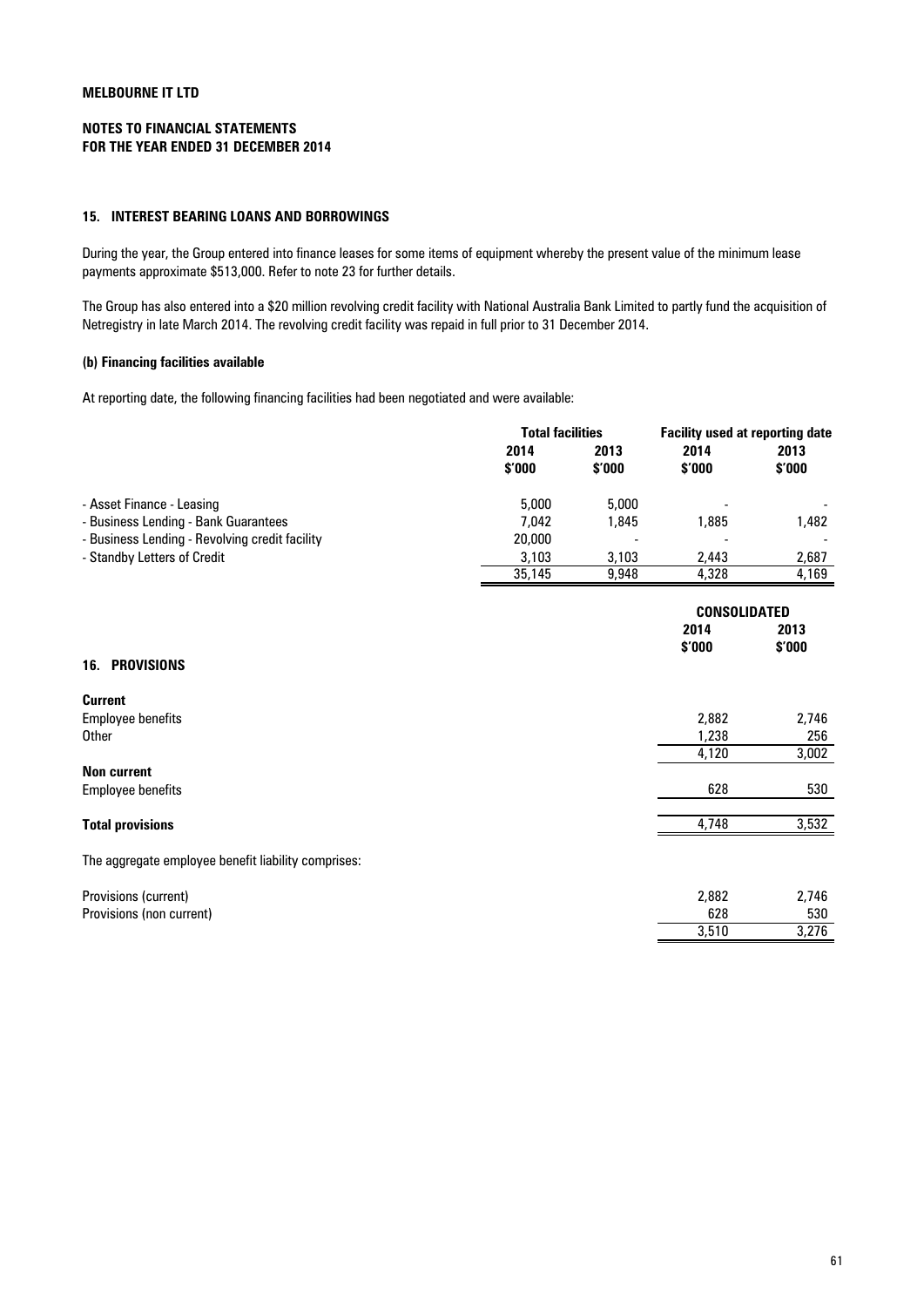# **NOTES TO FINANCIAL STATEMENTS FOR THE YEAR ENDED 31 DECEMBER 2014**

|              |                                                                 |                  |           | <b>CONSOLIDATED</b> |                |
|--------------|-----------------------------------------------------------------|------------------|-----------|---------------------|----------------|
|              |                                                                 |                  |           | 2014<br>\$'000      | 2013<br>\$'000 |
|              | 17. TAX ASSETS/(LIABILITIES)                                    |                  |           |                     |                |
|              | <b>Current tax assets/(liabilities)</b>                         |                  |           |                     |                |
|              | Current tax receivables/(Provision for income tax)              |                  |           | 61                  | 5,438          |
|              | <b>Deferred tax liabilities</b>                                 |                  |           |                     |                |
|              | Deferred tax liability at 31 December relates to the following: |                  |           |                     |                |
|              | Intangible assets                                               |                  |           | 669                 | 598            |
|              | Prepayments                                                     |                  |           |                     | 49             |
| <b>Other</b> |                                                                 |                  |           | 34<br>703           | 50<br>697      |
|              |                                                                 |                  |           |                     |                |
| 18.          | <b>CONTRIBUTED EQUITY</b>                                       |                  |           |                     |                |
| (a)          | Issued and paid-up capital                                      |                  |           |                     |                |
|              | Ordinary shares each fully paid                                 |                  |           | 35,629              | 68,809         |
| (b)          | Movements in shares on issue                                    |                  |           |                     |                |
|              |                                                                 | 2014             |           | 2013                |                |
|              |                                                                 | <b>Number of</b> |           | <b>Number of</b>    |                |
|              |                                                                 | shares           | \$'000    | shares              | \$'000         |
|              | Beginning of the financial year                                 | 83,164,371       | 68,809    | 82,451,363          | 68,794         |
|              | Issued during the year:                                         |                  |           |                     |                |
|              | - Acquisition of Netregistry Group Limited (Netregistry)        | 9,285,144        | 12,070    |                     |                |
|              | - Return of capital                                             |                  | (45, 176) |                     |                |
|              | - Executive and employee options exercised                      |                  |           | 30,000              | 63             |
|              | - Performance rights plans (a)                                  | 494,877          |           | 683,008             |                |
|              | - Decrease due to transaction costs for capital return          |                  | (74)      |                     | (48)           |
|              | <b>End of the financial year</b>                                | 92,944,392       | 35,629    | 83,164,371          | 68,809         |

(a) Represents shares issued to satisfy (1) Performance Rights Plan issued on 1 July 2010 that vested on 1 July 2013, and (2) early vesting of the Performance Rights Plans issued on 1 July 2011 and 1 July 2012 held by certain executives, who left the company following the sale of the DBS business as detailed in Note 22(a).

|                                      |                | <b>CONSOLIDATED</b> |  |
|--------------------------------------|----------------|---------------------|--|
|                                      | 2014<br>\$'000 | 2013<br>\$'000      |  |
| <b>RESERVES</b><br>19.               |                |                     |  |
| Options reserve                      | 5,321          | 5,017               |  |
| Foreign currency translation reserve | (658)          | (566)               |  |
| Hedging reserve                      | 31             | $\blacksquare$      |  |
|                                      | 4,694          | 4,451               |  |
|                                      |                |                     |  |

*Options reserve*

During the financial year, there were 296,610 rights granted (2013: Nil). Refer to note 30 for details relating to the 2014 Long Term Incentive Plan.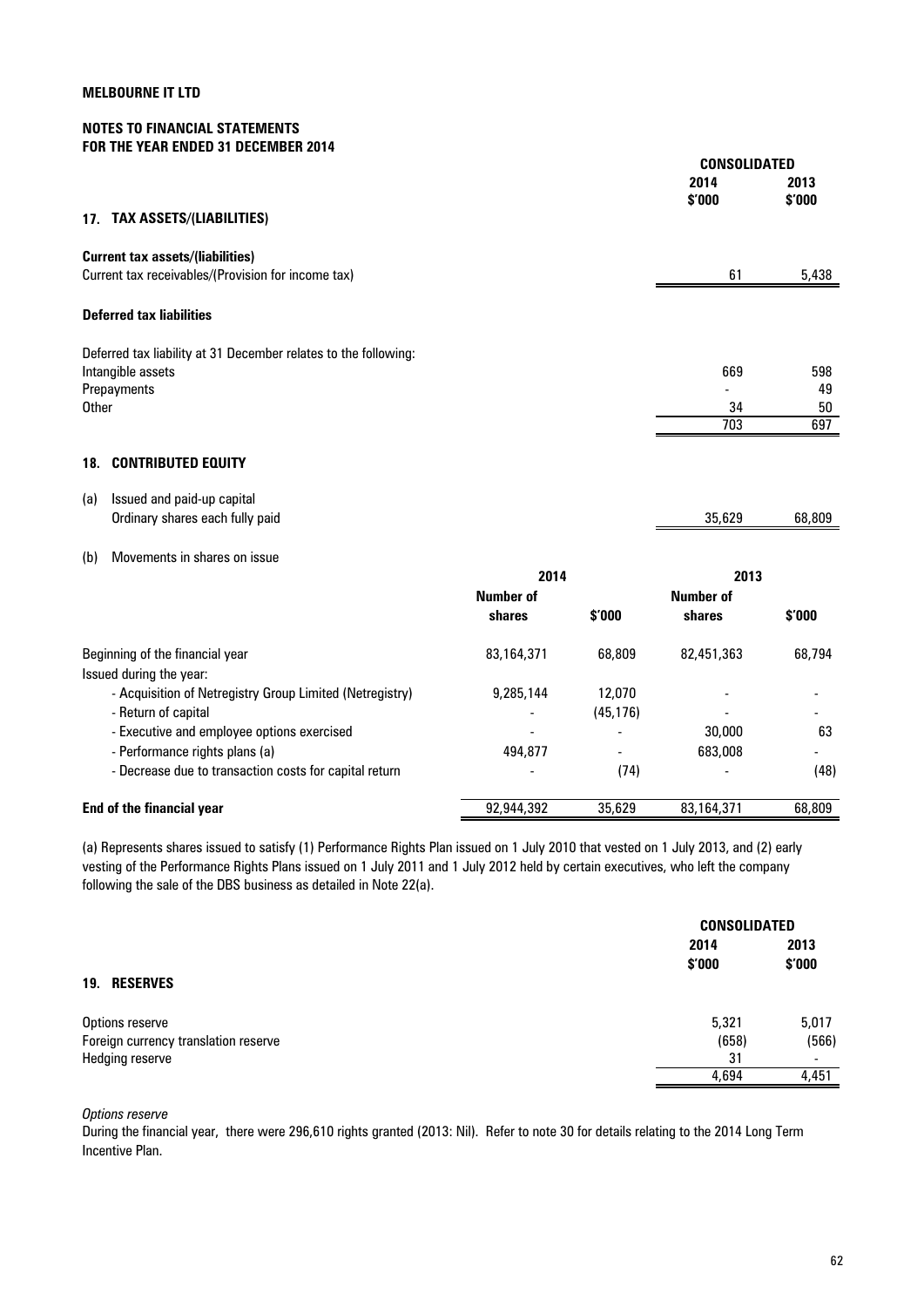# **NOTES TO FINANCIAL STATEMENTS FOR THE YEAR ENDED 31 DECEMBER 2014**

# **19. RESERVES (Continued)**

# *Foreign currency translation reserve*

The foreign currency translation reserve is used to record exchange differences arising from the translation of the financial statements of foreign subsidiaries.

*Hedging reserve*

The hedge reserve contains the effective portion of the hedge relationships incurred as at the reporting date. No hedge reserve balance existed as at 31 December 2013 as the interest rate swaps and cross currency swaps were closed pursuant to the settlement of the bank borrowings due to the sale of the DBS business.

|                                |        | <b>CONSOLIDATED</b> |  |
|--------------------------------|--------|---------------------|--|
|                                | 2014   | 2013                |  |
|                                | \$'000 | \$'000              |  |
| <b>20. CASH FLOW STATEMENT</b> |        |                     |  |

# **(a) Reconciliation of the operating profit after tax to the net cash flow from operations:**

| Profit after tax from continuing operations       | 648      | 6,198     |
|---------------------------------------------------|----------|-----------|
| Profit after tax from discontinued operations     |          | 62,678    |
| Profit for the year                               | 648      | 68,876    |
| Depreciation of non-current assets                | 2,445    | 2,127     |
| Amortisation of non-current assets                | 1,870    | 992       |
| Impairment of non-current assets                  | 8,587    |           |
| Expense of share based payments                   | 330      | 439       |
| Gain on sale of DBS and FTR businesses            |          | (68, 376) |
| <b>Transaction costs</b>                          | 1,340    |           |
| Changes in assets and liabilities                 |          |           |
| Decrease in trade debtors                         | 938      | 13,783    |
| Decrease in inventories                           |          | 539       |
| Decrease in prepayments                           | 1,092    | 4,305     |
| Decrease in current tax receivables               | 5,377    | 5,579     |
| (Decrease) in provisions                          | (1, 196) | (1, 586)  |
| (Increase)/decrease in deferred tax asset         | (200)    | 3,151     |
| Increase in deferred tax liability                | (575)    | (5,590)   |
| Increase/(decrease) in accounts payable           | (1, 308) | (3,635)   |
| Increase/(decrease) in income tax provision       |          | (682)     |
| Increase (decrease) in income received in advance | (2,778)  | (13, 768) |
| (Increase)/decrease in other assets               | (488)    | 1,154     |
| Net cash flow from operating activities           | 16,082   | 7,308     |

### **(b) Reconciliation of cash and cash equivalents**

For the purposes of the Statement of Cash Flows, cash and cash equivalents comprise the following:

| Cash and cash equivalents on hand                 | 18.086 | 80,520 |
|---------------------------------------------------|--------|--------|
| <b>Closing cash and cash equivalents balances</b> | 18.086 | 80.520 |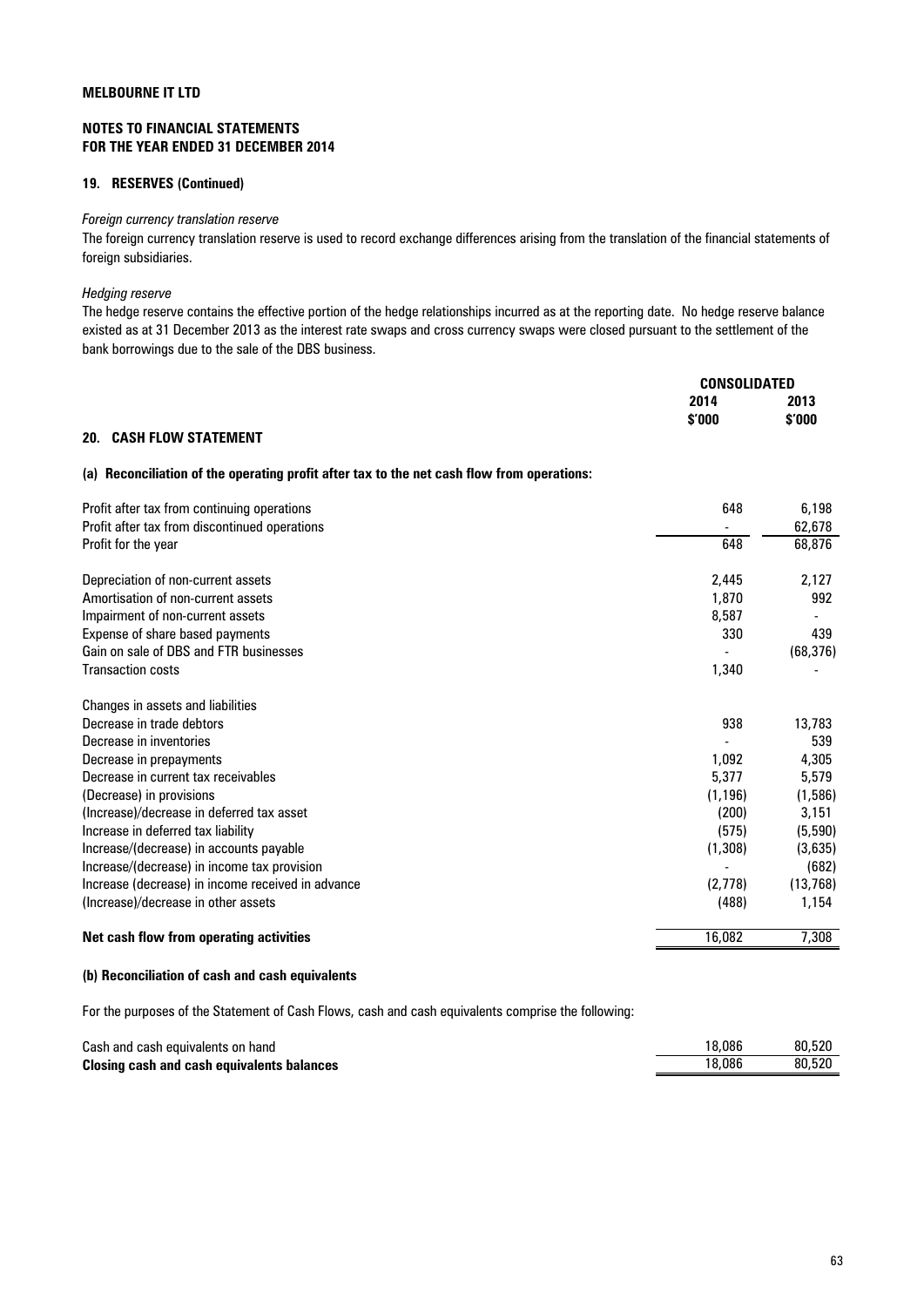# **NOTES TO THE FINANCIAL INFORMATION FOR THE YEAR ENDED 31 DECEMBER 2014**

# **21. BUSINESS COMBINATION**

On 31 March 2014, Melbourne IT acquired 100% of Netregistry Group Limited and its controlled entities (Netregistry), a leading online services provider based in Australia, for an enterprise value of \$50.4 million. The acquisition was funded through a mix of cash and scrip consideration. Melbourne IT acquired Netregistry as the combined enlarged group will be able to offer best in class domain names and hosting products; and to compete more effectively against strong, price driven, foreign competition.

# **Assets acquired and liabilities assumed**

The fair values of the identifiable assets and liabilities of Netregistry as at the date of acquisition were:

|                                                                            | Fair value recognised on acquisition<br>\$'000s |
|----------------------------------------------------------------------------|-------------------------------------------------|
| <b>Assets</b>                                                              |                                                 |
| Trade and other receivables                                                | 655                                             |
| Prepayment of domain name registry charges                                 | 4,709                                           |
| Other assets                                                               | 436                                             |
| Plant and equipment                                                        | 1,843                                           |
| Intangibles                                                                | 12,244                                          |
| Deferred tax assets                                                        | 1,063                                           |
|                                                                            | 20,950                                          |
| <b>Liabilities</b>                                                         |                                                 |
| Trade and other payables                                                   | 1,825                                           |
| <b>Provisions</b>                                                          | 2,412                                           |
| Income received in advance                                                 | 13,298                                          |
| Deferred tax liabilities                                                   | 581                                             |
|                                                                            | 18,116                                          |
| Total identifiable net assets at fair value                                | 2,834                                           |
| Non-controlling interest at proportionate share of net identifiable assets | (94)                                            |
| Goodwill arising on acquisition                                            | 47,696                                          |
| Purchase consideration transferred                                         | 50,436                                          |

The fair value of the trade and other receivables amounts to \$655,000. The gross amount of trade and other receivables is \$851,000.

The intangibles of \$12,244,000 comprise software, brand names and customer relationships. The fair values of these intangibles has been determined using the following valuation approaches:

- Replacement cost approach was utilised to value the software;

- Income approach that is relief from royalty method was utilised to value the brand names; and

- Income approach that is multi period excess earnings method to value the customer relationships.

From the date of acquisition, Netregistry has contributed \$25,273,000 of revenue and \$1,551,000 to the profit before tax from continuing operations of the Group. If the combination had taken place at the beginning of the year, revenue from continuing operations would have been \$133,325,000 and loss before tax from continuing operations would have been \$371,000. Netregistry was is in a loss before tax position during the first quarter of 2014 due to restructuring costs incurred prior to the completion of sale to Melbourne IT.

### **Purchase consideration**

| Shares issued, at fair value                                                                 | 12,070 |
|----------------------------------------------------------------------------------------------|--------|
| Cash paid                                                                                    | 38,366 |
| <b>Total consideration</b>                                                                   | 50,436 |
| Analysis of the cash flows on acquisition:                                                   |        |
| Cash transaction costs of the acquisition (included in cash flows from investing activities) | 1.340  |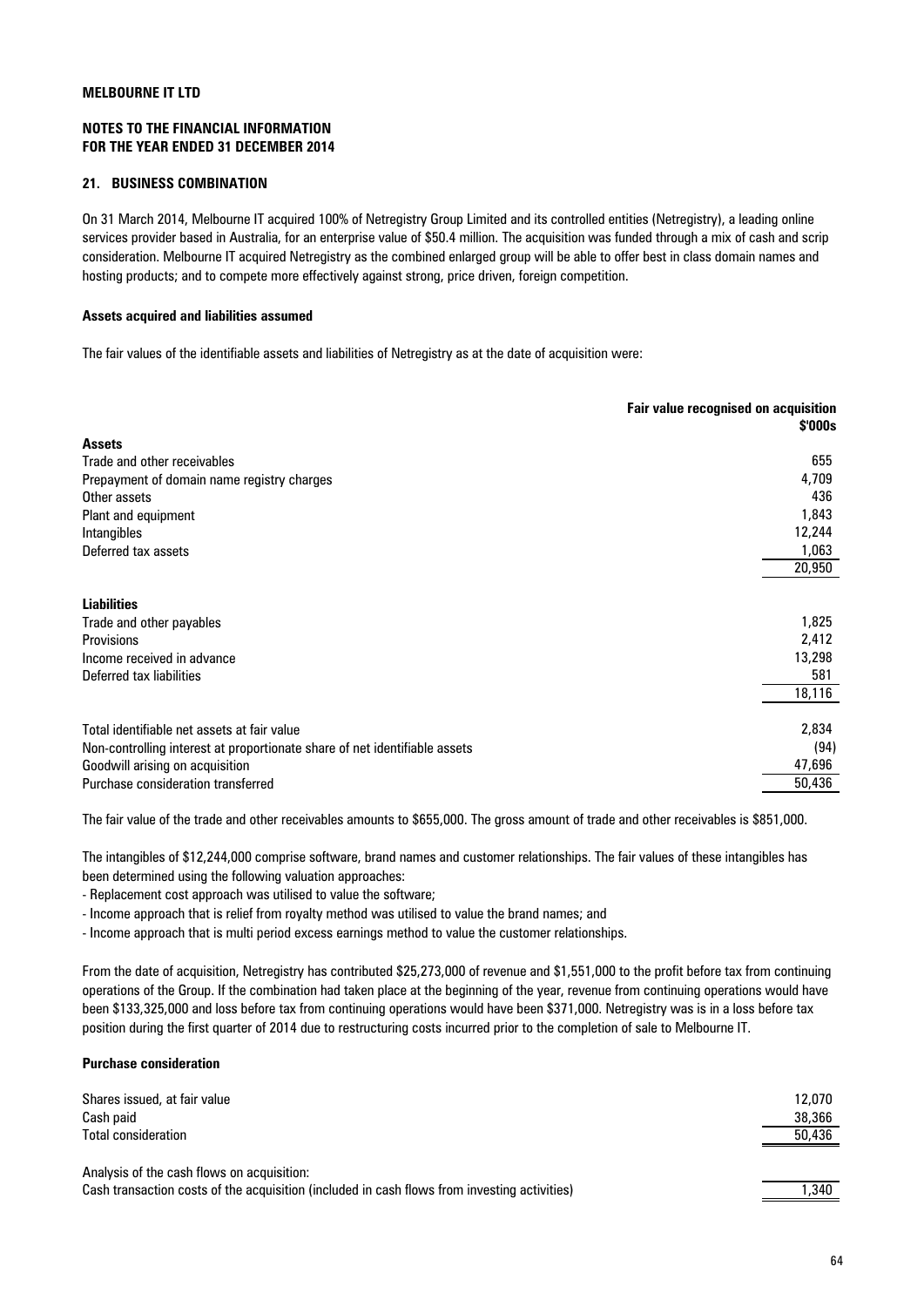# **21. BUSINESS COMBINATION (Continued)**

The Group issued 9,285,144 ordinary shares as consideration for the 100% interest in Netregistry. The fair value of the shares is calculated with reference to the average daily volume weighted average price (VWAP) of the quoted price over the period of 4 February 2014 to 24 February 2014 as stipulated in the Share Purchase Agreement dated 27 February 2014, which was \$1.30 each. The total value of scrip consideration given is therefore \$12,070,000. The balance of the consideration is settled via cash.

Transaction costs of \$1,340,000 have been expensed and are included in the operating expenses.

# **22. DISCONTINUED OPERATIONS**

# **(a) SALE OF DIGITAL BRAND SERVICES (DBS) BUSINESS**

On 12 March 2013 Melbourne IT sold the DBS business to the Corporation Service Company Ltd ("CSC") for an initial cash consideration of \$152.25 million, of which 10% was to be held in escrow for a period of 15 months. The results of the DBS business for the year are presented below:

|                                                   | 2014<br>\$'000 | 2013<br>\$'000 |
|---------------------------------------------------|----------------|----------------|
|                                                   |                |                |
| Revenue                                           |                | 8,885          |
| <b>Expenses</b>                                   |                | (9,710)        |
| Gain on sale of DBS business*                     |                | 69,925         |
| Profit before tax from a discontinued operation   |                | 69,100         |
| Tax expense                                       |                | (6,966)        |
| Profit for the year from a discontinued operation |                | 62,134         |

\* Includes professional fees, costs to close out interest rate and cross currency swaps, corporate costs incurred in negotiating the sale insurance costs, the impairment of the transformation asset (refer to Note 12(b) for details) and Foreign Currency Translation Reserve recycled to the Statement of Comprehensive Income.

A further \$4.7 million of costs was incurred in the second half of the previous financial year relating to professional fees associated with the liquidation of General Partnership (which is the immediate parent entity of the DBS US entity) and the associated Foreign Currency Translation Reserve recycled to the Statement of Comprehensive Income was allocated to the gain on sale of DBS business. Also included in this amount are restructuring costs relating to the termination of certain executives and functional units employees as they represented the overheads that were required to support the DBS business, and expenses related to the vesting of the Performance Rights plans associated with the executives.

The net cashflows incurred by the DBS business unit in the ordinary course of business until 12 March 2013 were as follows:

|                           | 2014<br>\$'000           | 2013<br>\$'000 |
|---------------------------|--------------------------|----------------|
| Operating                 | $\overline{\phantom{a}}$ | 1,777          |
| Investing                 | -                        | $\blacksquare$ |
| Financing *               | -                        | 6,716          |
| Net cash inflow/(outflow) |                          | 8,493          |

\* Financing cashflow includes movements on inter-company accounts with other entities in the Melbourne IT group.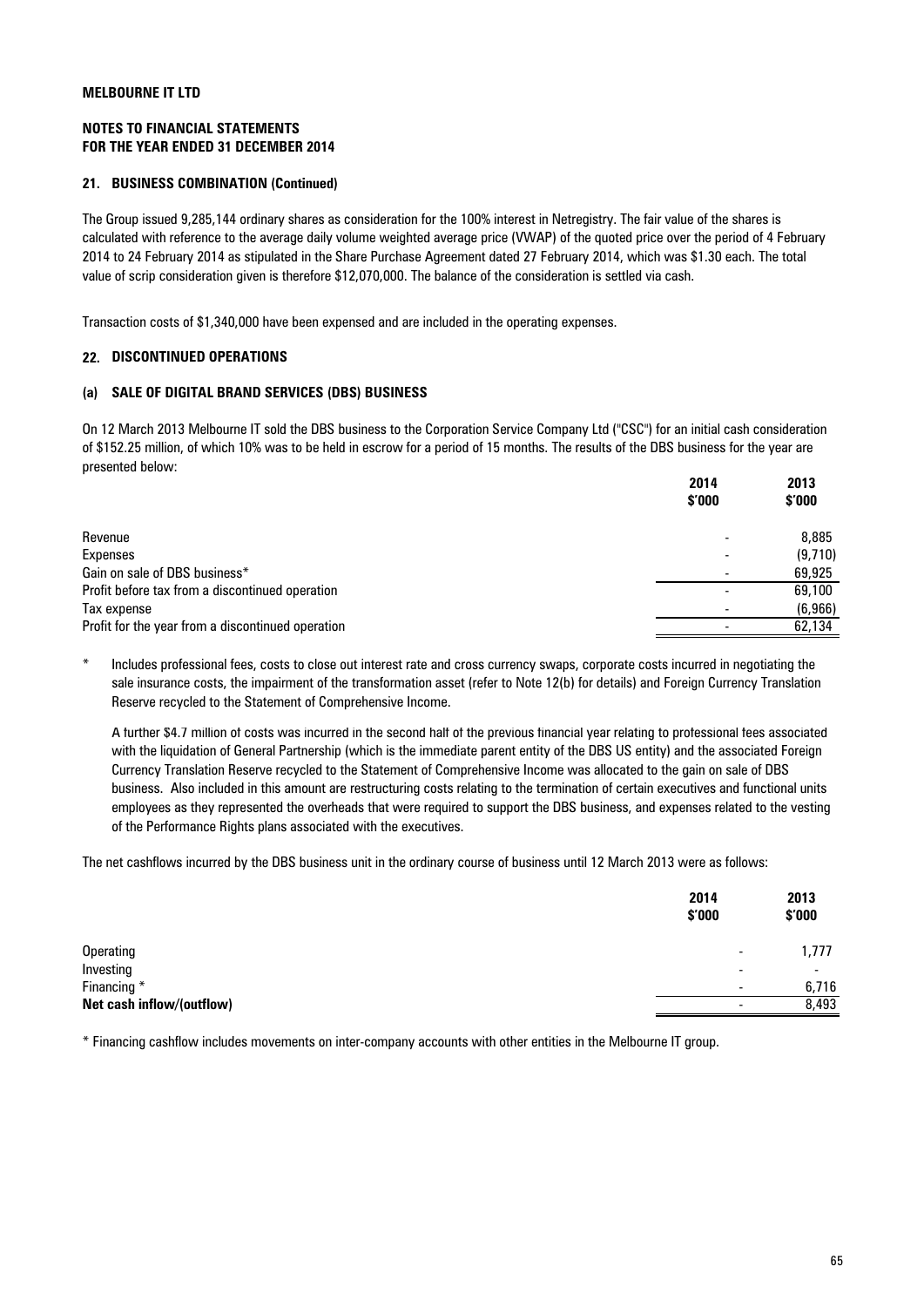# **NOTES TO FINANCIAL STATEMENTS FOR THE YEAR ENDED 31 DECEMBER 2014**

# **22. DISCONTINUED OPERATIONS (Continued)**

# **(a) SALE OF DIGITAL BRAND SERVICES (DBS) BUSINESS (Continued)**

The net cashflows on disposal of the DBS business unit by Melbourne IT Ltd were as follows:

|                                                                                       | 20 I J<br>\$'000 |
|---------------------------------------------------------------------------------------|------------------|
| Announced sale price for DBS business unit                                            | 152,500          |
| Plus: payment for cash balances in subsidiaries sold                                  | 7,500            |
| Plus: additional payment on finalisation of completion accounts received in July 2013 | 3.671            |
| Less: amounts held in escrow (recorded as a receivable - see note 8 for details)      | (15, 250)        |
| Less: cash at bank of DBS business unit on 12 March 2013                              | (15, 549)        |
| Less: costs associated with the disposal                                              | (5.971)          |
| Less: tax paid associated with the disposal                                           | (11, 017)        |
| Proceeds from sale of DBS business, net of cash disposed                              | 115,884          |
| Less: amounts paid directly by the purchasers to extinguish bank debt                 | (34, 617)        |
|                                                                                       | 81,267           |

# **(b) SALE OF FOR THE RECORD (FTR) BUSINESS**

On 1 August 2013 Melbourne IT announced that it entered into a sale agreement to divest the FTR business to Record Holdings Pty Ltd for a cash consideration of \$6.3 million. Completion of the sale transaction occurred on 30 August 2013. The results of the FTR business for the year are presented below:

**2013**

|                                                   | 2014   | 2013<br>\$'000 |
|---------------------------------------------------|--------|----------------|
|                                                   | \$'000 |                |
| Revenue                                           |        | 5,037          |
| <b>Expenses</b>                                   |        | (4,832)        |
| Loss on sale of FTR business*                     |        | (1, 549)       |
| Profit before tax from a discontinued operation   |        | (1, 344)       |
| Tax expense                                       |        | 1,888          |
| Profit for the year from a discontinued operation |        | 544            |

\* Includes professional fees, corporate costs incurred in negotiating the sale insurance costs and Foreign Currency Translation Reserve recycled to the Statement of Comprehensive Income.

The net cashflows incurred by the FTR business unit in the ordinary course of business until 30 August 2013 were as follows:

|                                                                                             | 2014<br>\$'000 | 2013<br>\$'000 |
|---------------------------------------------------------------------------------------------|----------------|----------------|
| <b>Operating</b>                                                                            |                | 461            |
| Investing                                                                                   | -              | (96)           |
| Financing                                                                                   |                | (1,136)        |
| Net cash inflow/(outflow)                                                                   |                | (771)          |
| The net cashflows on disposal of the FTR business unit by Melbourne IT Ltd were as follows: | 2013           |                |

| \$'000 |
|--------|
| 6,300  |
| (26)   |
| (244)  |
| 6,030  |
|        |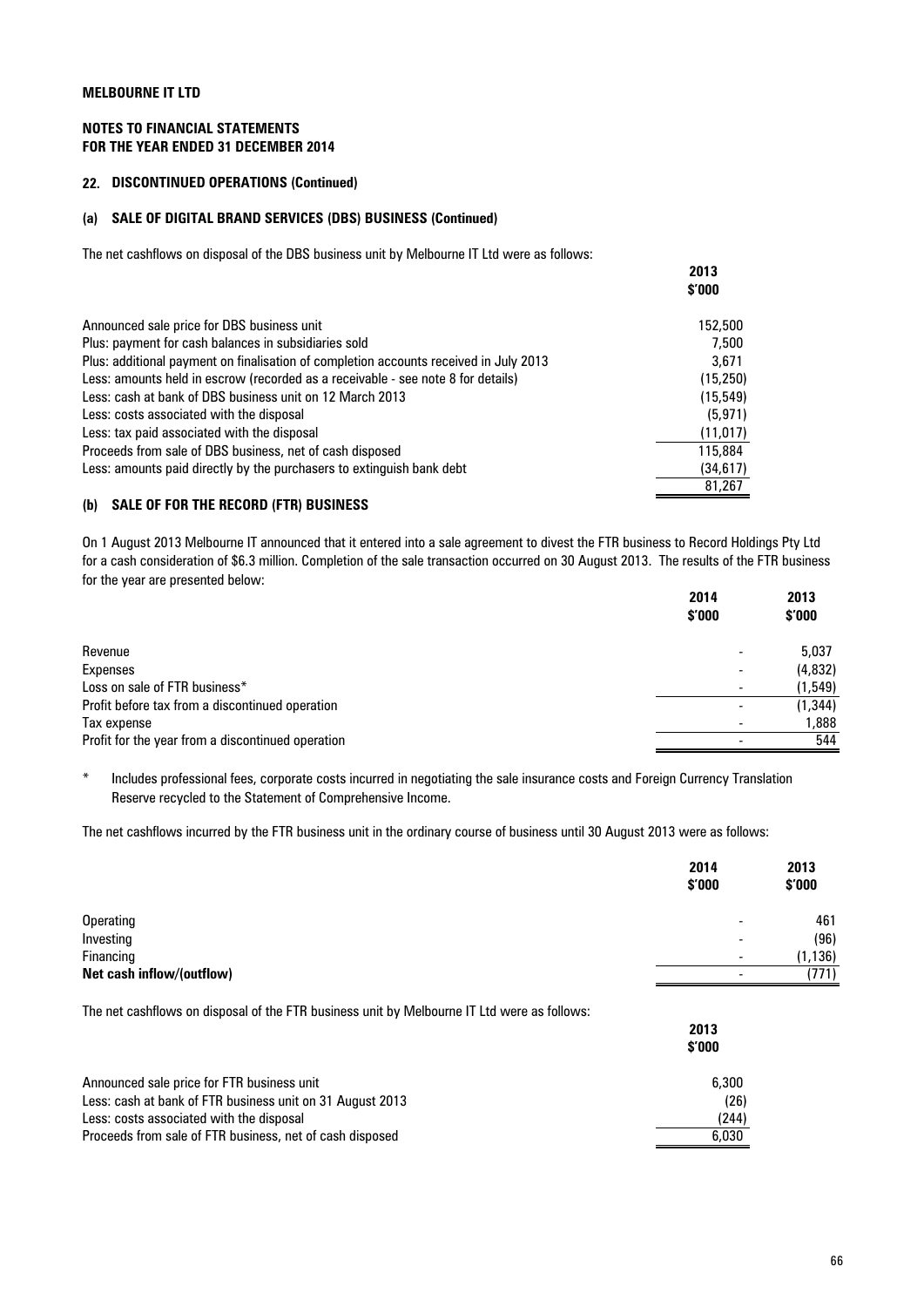|                                                              | <b>CONSOLIDATED</b> |        |
|--------------------------------------------------------------|---------------------|--------|
|                                                              | 2014                | 2013   |
|                                                              | \$'000              | \$'000 |
| <b>EXPENDITURE COMMITMENTS AND OBLIGATIONS</b><br>23.        |                     |        |
| <b>Operating lease commitments</b>                           |                     |        |
| <b>Operating leases</b>                                      |                     |        |
| Minimum lease payments                                       |                     |        |
| - not later than 1 year                                      | 3.142               | 2,737  |
| - later than 1 year and not later than 5 years               | 8,618               | 7,656  |
| - later than 5 years                                         | 1.145               | 1,145  |
| Aggregate lease expenditure contracted for at reporting date | 12,905              | 11,538 |

### **Finance lease commitments**

The Group has finance leases for various items of plant and machinery. The effective interest rate of these finance leases are between 8.0 - 8.5% p.a. The Group's obligations under finance leases are secured by the lessor's title to the leased assets. Future minimum lease payments under finance leases together with the present value of the net minimum lease payments are as follows:

|                                           | 2014                       |        | 2013                     |          |          |          |                |          |
|-------------------------------------------|----------------------------|--------|--------------------------|----------|----------|----------|----------------|----------|
|                                           | <b>Present</b>             |        |                          |          |          |          |                |          |
|                                           | <b>Minimum</b><br>payments |        |                          |          |          | value of | <b>Minimum</b> | value of |
|                                           |                            |        | payments                 | payments | payments |          |                |          |
|                                           | \$'000                     | \$'000 | \$'000                   | \$'000   |          |          |                |          |
| Within 1 year                             | 218                        | 218    | $\overline{\phantom{0}}$ |          |          |          |                |          |
| After 1 year but not more than 5 years    | 354                        | 295    |                          |          |          |          |                |          |
| More than 5 years                         | $\overline{\phantom{a}}$   |        |                          |          |          |          |                |          |
| Total minimum lease payments              | 572                        | 513    |                          |          |          |          |                |          |
| Less amounts representing finance charges | (59)                       |        |                          |          |          |          |                |          |
| Present value of minimum lease payments   | 513                        | 513    |                          |          |          |          |                |          |

### **Financial instruments**

The details of hedging instruments held and guarantees issued are as follows:

# **(a) Hedges of specific commitments**

Refer to Note 24 for details of hedging instruments the Group entered into to manage its foreign currency risk exposure.

### **(b) Financial Guarantees and other credit facilities**

The face value of financial guarantees issued by the Group are presented below.

- (a) Bank Guarantees of AU\$1.885 million have been issued in favour of various parties in accordance with the Group's property commitments.
- (b) The Company has Standby Letters of Credit totalling US\$2.4 million (equivalent to AUD2.687 million) in accordance with various Registry Licence Agreements.

|                                             |        | <b>CONSOLIDATED</b> |  |
|---------------------------------------------|--------|---------------------|--|
|                                             | 2014   | 2013                |  |
|                                             | \$'000 | \$'000              |  |
| <b>24. DERIVATIVE FINANCIAL INSTRUMENTS</b> |        |                     |  |
| Foreign exchange contracts                  | 31     | ٠                   |  |

 $31$   $-$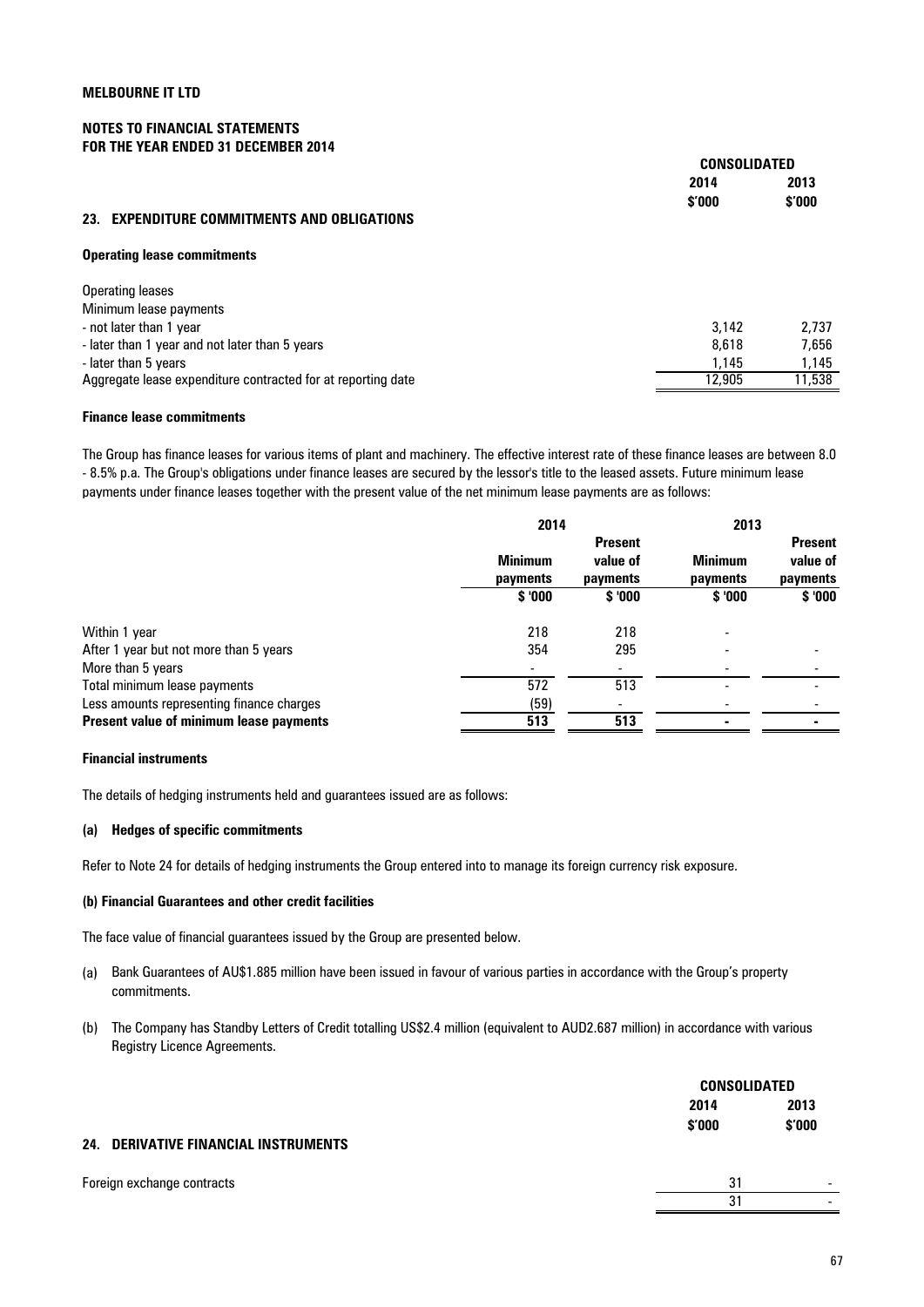# **NOTES TO FINANCIAL STATEMENTS FOR THE YEAR ENDED 31 DECEMBER 2014**

# **24. DERIVATIVE FINANCIAL INSTRUMENTS (Continued)**

### **Hedging Activities**

Melbourne IT Ltd earns a material amount of its revenues, and incurs a material amount of its costs in US dollars ("USD") and is therefore exposed to movements in the AUD/USD dollar exchange rate. The Company actively manages the gross margin risk by its foreign currency risk management strategy.

# **2014**

### *Foreign exchange contracts*

At 31 December 2014, Melbourne IT Ltd held 6 foreign exchange contracts designated as cash flow hedges of expected future sales to customers in the US for which the company has firm commitments. The terms of these foreign exchange contracts was negotiated to match the terms of the commitments. The exchange contracts was used to reduce the exposure of foreign exchange risk.

As at 31 December 2014, an unrealised gain of \$31,000 was included in other comprehensive income in respect of these contracts.

# **2013**

Following the sale of the DBS and FTR businesses, the Company has reviewed its USD transactions and is of the opinion that there exists a natural hedge position in terms of the quantum and timing of the USD revenues and costs. Consequently, this led to a reduction in the exposure to movements in the AUD/USD exchange rate. As at 31 December 2013, Melbourne IT Ltd has not entered into any foreign currency exchange contracts.

Following the full repayment of the interest bearing loan using part of the proceeds from the sale of the DBS business on 12 March 2013, the Group has closed out on the USD \$20.0 million interest rate swap and USD \$1.0 million cross currency swap at the same time. In the previous year, the derivatives have been determined as being effective hedges and have been accounted for in accordance with AASB 139.

### *Fair value measurement*

The following table provides the fair value measurement hierarchy of the Group's assets and liabilities.

### **Fair value measurement hierarchy for assets as at 31 December 2014:**

|                                                                                    | Fair value measurement using |                        |                                                                 |                                                     |                                                                         |
|------------------------------------------------------------------------------------|------------------------------|------------------------|-----------------------------------------------------------------|-----------------------------------------------------|-------------------------------------------------------------------------|
|                                                                                    | Date of<br>valuation         | <b>Total</b><br>\$'000 | Quoted<br>prices<br>in active<br>markets<br>(Level 1)<br>\$'000 | <b>Significant</b><br>inputs<br>(Level 2)<br>\$'000 | Significant<br>observable unobservable<br>inputs<br>(Level 3)<br>\$'000 |
| <b>Assets measured at fair value:</b>                                              |                              |                        |                                                                 |                                                     |                                                                         |
| <b>Derivative financial assets</b><br>Foreign exchange forward contracts - USD (i) | 31 December 2014             | 31                     | $\overline{\phantom{a}}$                                        | 31                                                  |                                                                         |
| <b>AFS financial assets (Note 13)</b><br>Convertible note receivable (ii)          | 31 December 2014             | 1,250                  | $\overline{a}$                                                  | 1.250                                               |                                                                         |

There have been no transfer between Level 1, Level 2 and Level 3 during the period.

(i) Reflects the positive change in the fair value of foreign exchange contracts, designated as cash flow hedges.

(ii) The fair value of the embedded derivative component of the convertible note receivable is determined by reference to share price observed in a recent transaction prior to 31 December 2014. The fair value of the remainder of the convertible note has been determined using a discounted cash flow model. The face value of the convertible note is \$1,250,000.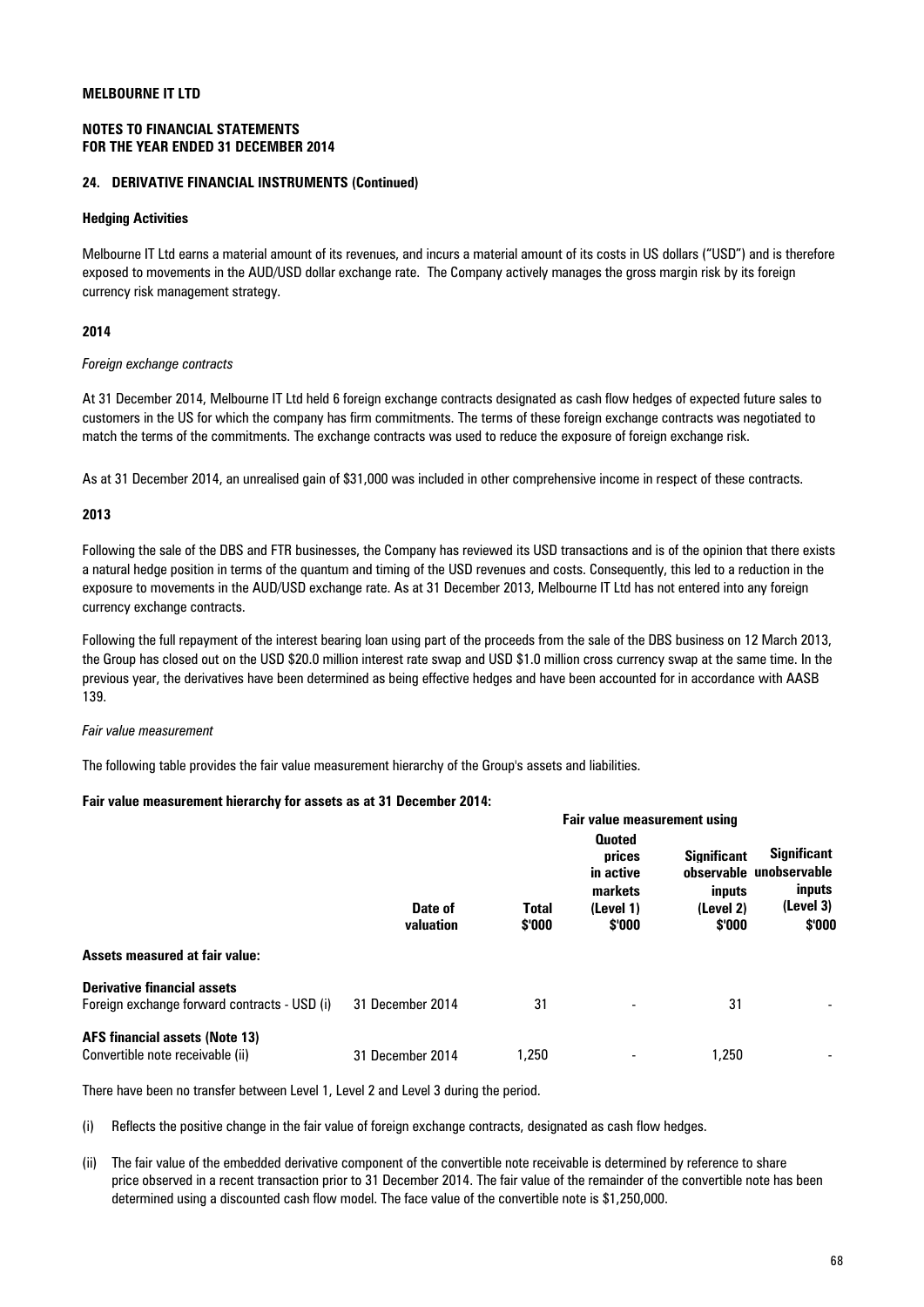# **NOTES TO FINANCIAL STATEMENTS FOR THE YEAR ENDED 31 DECEMBER 2014**

# **25. OPERATING SEGMENTS**

The following tables present the revenue and profit information regarding business unit segments for the years ended 31 December 2014 and 31 December 2013.

|                                                                               | <b>SMB Solutions</b> | ES     | <b>Total</b> |
|-------------------------------------------------------------------------------|----------------------|--------|--------------|
| Year ended 31 December 2014                                                   |                      |        |              |
|                                                                               | \$'000               | \$'000 | \$'000       |
| <b>Segment revenue</b>                                                        |                      |        |              |
| Revenue from operating activities                                             |                      |        |              |
| Registration revenue                                                          | 53,335               |        | 53,335       |
| Hosting & value-added product sales                                           | 42,447               | 27,839 | 70,286       |
| Other revenue                                                                 | 513                  |        | 513          |
|                                                                               | 96,295               | 27,839 | 124,134      |
| Other Income                                                                  |                      |        |              |
| <b>Total segment revenue</b>                                                  |                      |        | 124,134      |
| <b>Result</b>                                                                 |                      |        |              |
| Segment results                                                               | 13,562               | 4,430  | 17,992       |
| Unallocated expenses:                                                         |                      |        |              |
| - Corporate (including transaction costs relating to Netregistry acquisition) |                      |        | (5, 206)     |
| Earnings before interest and tax & amortisation                               |                      |        | 12,786       |
| <b>Net Interest</b>                                                           |                      |        |              |
| Interest revenue                                                              |                      |        | 572          |
| Interest expense                                                              |                      |        | (166)        |
| <b>Total Net Interest</b>                                                     |                      |        | 406          |
| Income tax benefit                                                            |                      |        | 358          |
| Depreciation & amortisation                                                   |                      |        | (4, 315)     |
| Impairment of intangible asset                                                |                      |        | (8,587)      |
| Profit after tax for the year                                                 |                      |        | 648          |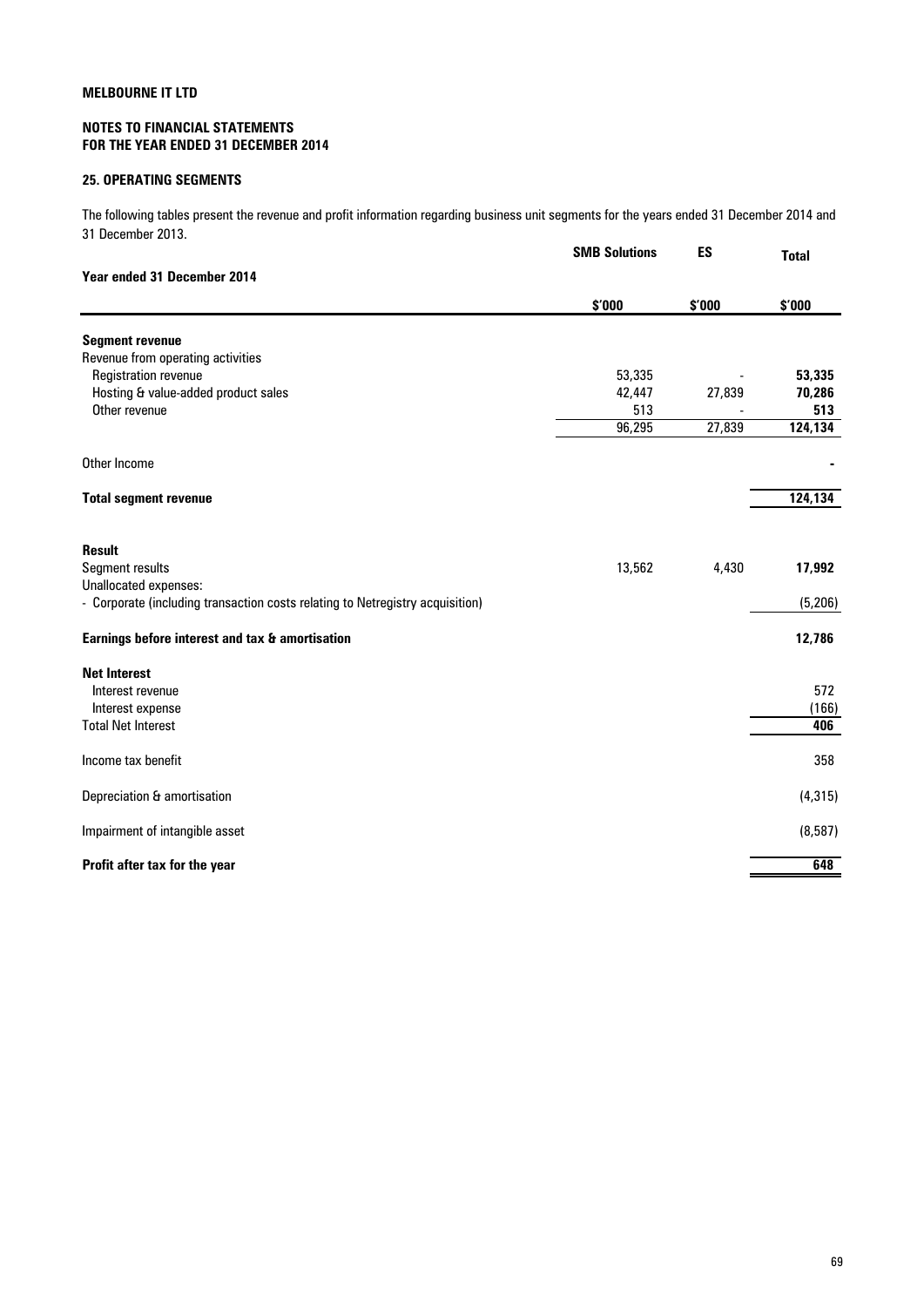# **NOTES TO FINANCIAL STATEMENTS FOR THE YEAR ENDED 31 DECEMBER 2014**

# **25. SEGMENT REPORTING (Continued)**

|                                                                                   | <b>SMB Solutions</b> | ES     | <b>Total</b> |
|-----------------------------------------------------------------------------------|----------------------|--------|--------------|
| Year ended 31 December 2013                                                       | \$'000               | \$'000 | \$'000       |
| <b>Segment revenue</b>                                                            |                      |        |              |
| Revenue from operating activities                                                 |                      |        |              |
| Registration revenue                                                              | 44,752               |        | 44,752       |
| Hosting & value-added product sales                                               | 31,284               | 24,445 | 55,729       |
| Other revenue                                                                     | 248                  |        | 248          |
|                                                                                   | 76,284               | 24,445 | 100,729      |
| Other Income                                                                      |                      |        | 13           |
| <b>Total segment revenue</b>                                                      |                      |        | 100,742      |
| <b>Result</b>                                                                     |                      |        |              |
| Segment results                                                                   | 8,905                | 2,354  | 11,259       |
| Unallocated expenses:                                                             |                      |        |              |
| - Corporate                                                                       |                      |        | (4,938)      |
| - Transformation Projects                                                         |                      |        | (502)        |
| Earnings before interest, tax, depreciation & amortisation                        |                      |        | 5,819        |
| <b>Net Interest</b>                                                               |                      |        |              |
| Interest revenue                                                                  |                      |        | 2,670        |
| Interest expense                                                                  |                      |        | (125)        |
| <b>Total Net Interest</b>                                                         |                      |        | 2,545        |
| Income tax expense                                                                |                      |        | 334          |
| Depreciation & amortisation                                                       |                      |        | (2,782)      |
| Costs recovered from discontinued operations *                                    |                      |        | 282          |
| Profit after tax for the year from continuing operations                          |                      |        | 6,198        |
| Profit after tax for the year from discontinued operations (DBS and FTR segments) |                      |        | 62,678       |
| Profit after tax for the year                                                     |                      |        | 68,876       |
|                                                                                   |                      |        |              |

\* Represents recovery of costs from the DBS and FTR businesses by the parent entity with a corresponding expense included in the discontinued operations

| alooolitiikoa opolatiolio        |                | <b>CONSOLIDATED</b> |  |
|----------------------------------|----------------|---------------------|--|
|                                  | 2014<br>\$'000 | 2013<br>\$'000      |  |
| <b>Reconciliation of revenue</b> |                |                     |  |
| Segment revenue                  | 124,134        | 100,742             |  |
| Interest revenue                 | 572            | 2,670               |  |
| <b>Total revenue</b>             | 124,706        | 103,412             |  |
|                                  |                |                     |  |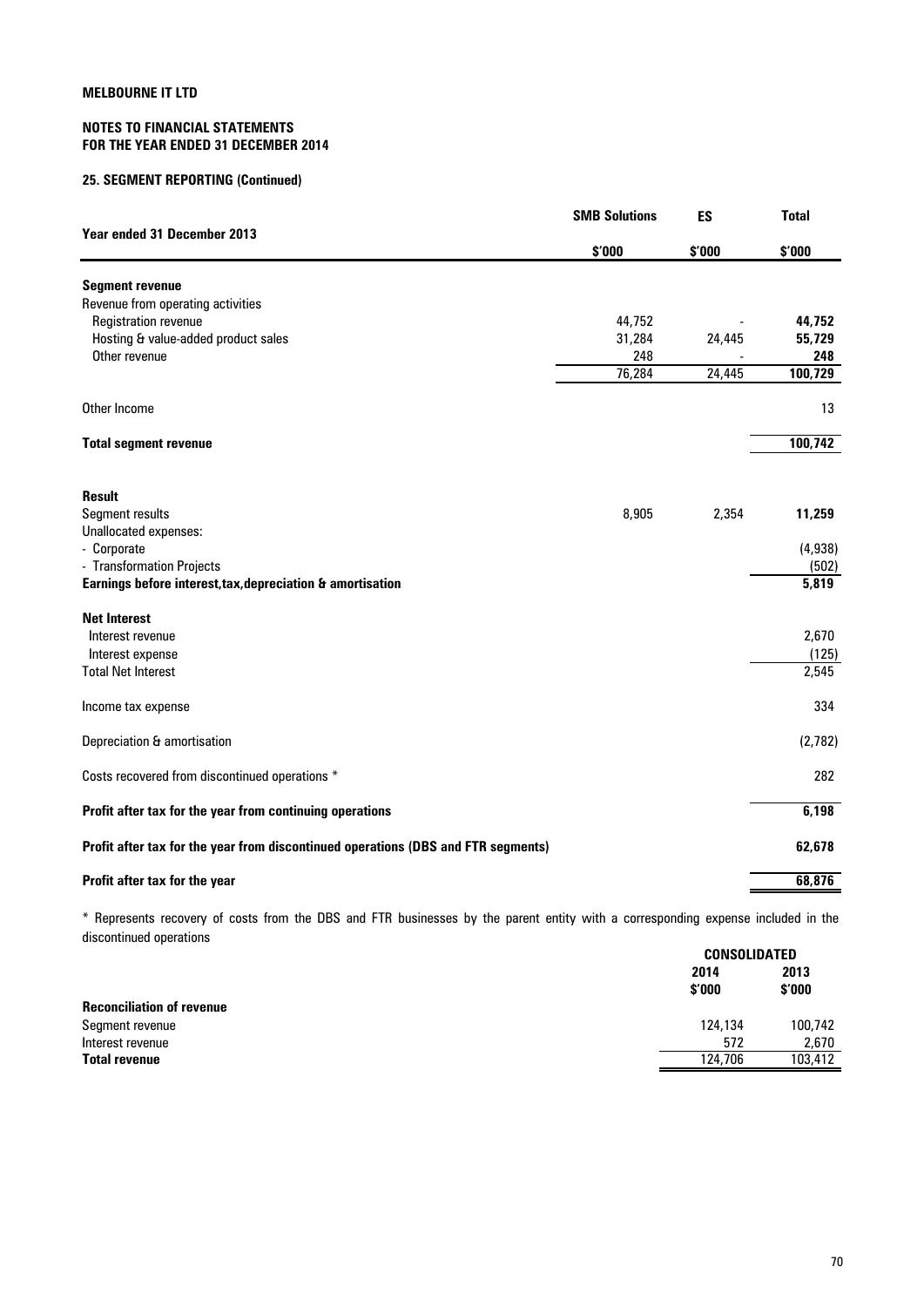|                                                                                                                              | <b>CONSOLIDATED</b>     |                |
|------------------------------------------------------------------------------------------------------------------------------|-------------------------|----------------|
| <b>26. EARNINGS PER SHARE</b>                                                                                                | 2014<br>\$'000          | 2013<br>\$'000 |
|                                                                                                                              |                         |                |
| Basic earnings per share from continuing operations (cents per share)                                                        | $0.72$ cents            | $7.46$ cents   |
| Diluted earnings per share from continuing operations (cents per share)                                                      | 0.72 cents              | 7.42 cents     |
| Basic earnings per share from discontinued operations (cents per share)                                                      |                         | 75.44 cents    |
| Diluted earnings per share from discontinued operations (cents per share)                                                    |                         | 75.05 cents    |
| The following reflects the income and share data used in the calculations of basic and diluted earnings per<br>share:        |                         |                |
| Net Profit attributable to ordinary equity holders of the parent from continuing operations                                  | 648                     | 6,198          |
| Net Profit attributable to ordinary equity holders of the parent from discontinued operations                                |                         | 62,678         |
|                                                                                                                              | 648                     | 68,876         |
|                                                                                                                              | <b>Number of shares</b> |                |
| Weighted average number of ordinary shares used in the calculation of basic earnings per share<br><b>Effect of dilution:</b> | 90,647,389              | 83,086,440     |
| Share options/rights                                                                                                         | 296,610                 | 428,210        |
| Adjusted weighted average number of ordinary shares used in calculating diluted earnings per share                           | 90,943,999              | 83,514,650     |

There have been no transactions involving ordinary shares or potential ordinary shares that would significantly change the number of ordinary shares or potential ordinary shares outstanding between the reporting date and the date of completion of these financial statements.

Options/rights granted to employees are considered to be potential ordinary shares and have been included in the determination of diluted earnings per share to the extent that they are dilutive. These options have not been included in the determination of basic earnings per share.

# **27. RELATED PARTY DISCLOSURES**

### **Ultimate parent**

The ultimate Australian Parent entity in the wholly owned Group is Melbourne IT Ltd. During the year various intercompany transactions were undertaken between companies in the wholly owned Group. These transactions were undertaken on a net margin basis. The effect of these transactions are fully eliminated on consolidation. All intercompany balances, payable and receivable, are on an "arm's length" basis with standard terms and conditions.

### **Other related party transactions**

There were no other transactions with related parties during the year ended 31 December 2014 or 2013 other than detailed within the annual report.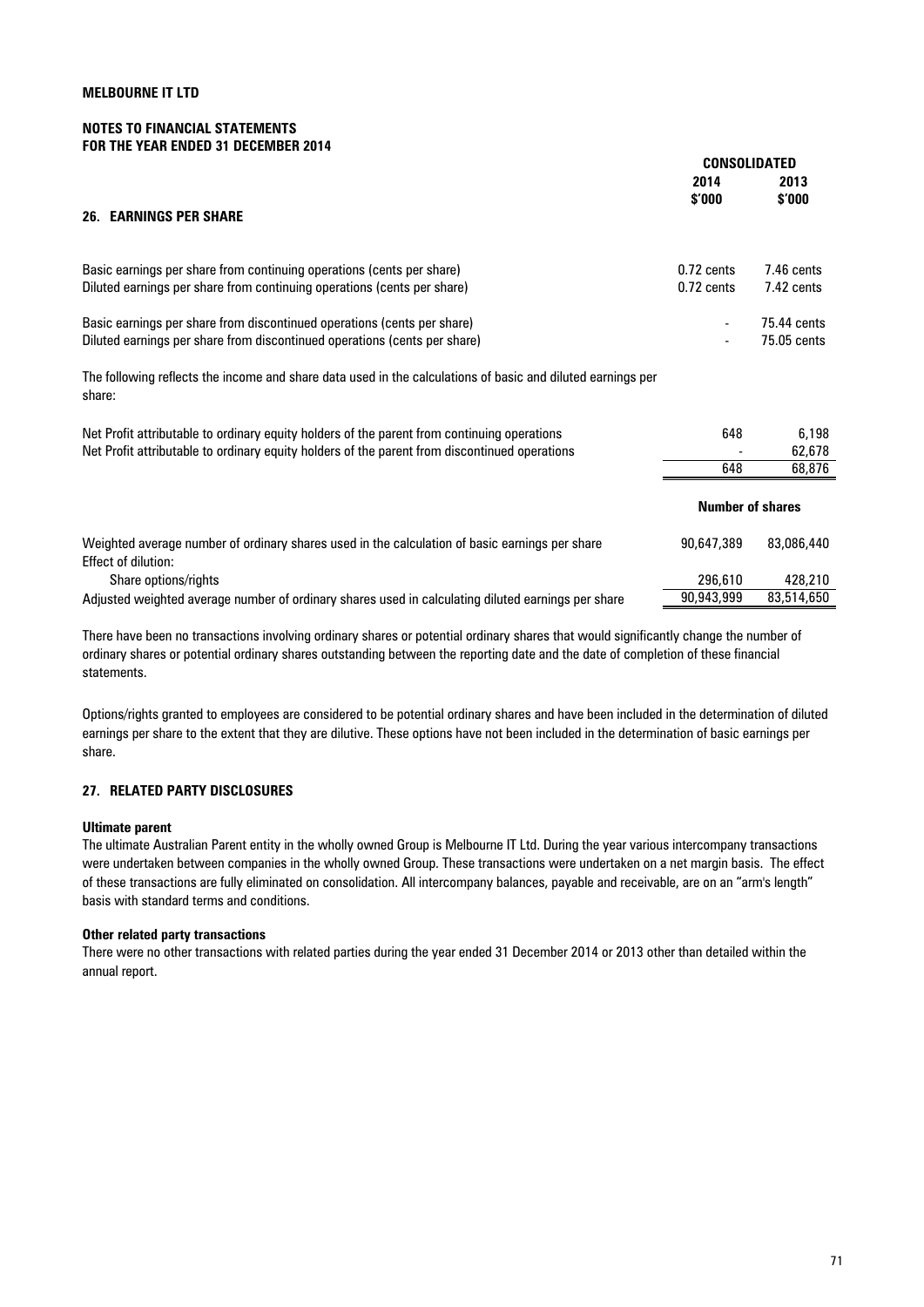|                                                                                                                                                                                                          | <b>CONSOLIDATED</b> |                |
|----------------------------------------------------------------------------------------------------------------------------------------------------------------------------------------------------------|---------------------|----------------|
|                                                                                                                                                                                                          | 2014<br>\$'000      | 2013<br>\$'000 |
| <b>28. AUDITORS' REMUNERATION</b>                                                                                                                                                                        |                     |                |
| Amounts received or due and receivable by the auditors of Melbourne IT Ltd for:                                                                                                                          |                     |                |
| Audit or review of the financial statements of the entity and any other entity in the consolidated entity<br>Other services in relation to the entity and any other entity<br>in the consolidated entity | 325,000             | 285,000        |
| - Taxation advice                                                                                                                                                                                        | 56,750              | 366,245        |
| - Assurance and advisory related                                                                                                                                                                         |                     | 71,450         |
|                                                                                                                                                                                                          | 381,750             | 722,695        |
| Amounts received or due and receivable by non Ernst & Young audit firms for:                                                                                                                             |                     |                |
| Review of the financial report                                                                                                                                                                           |                     |                |
| Tax compliance services                                                                                                                                                                                  | 43,384              | 67,282         |
| Other non-audit services                                                                                                                                                                                 | 140,909             |                |
|                                                                                                                                                                                                          | 184,293             | 67,282         |
|                                                                                                                                                                                                          |                     |                |

# **29. KEY MANAGEMENT PERSONNEL (KMP) DISCLOSURES**

For the purposes of this report, KMP are the Chief Executive Officer/Managing Director, Chief Financial Officer, Company Secretary, Chief Technology Officer, Chief Strategy Officer, Chief Sales Officer, Chief Marketing Officer, Chief Customer Officer, Chief People Officer and Executive General Manager, Enterprise Services. Directors of the Company are also included in the definition of KMP.

#### **(a) Remuneration of Key Management Personnel**

|                                                 | 2014                                | 2013   |
|-------------------------------------------------|-------------------------------------|--------|
|                                                 | \$'000                              | \$'000 |
| <b>Compensation of Key Management Personnel</b> |                                     |        |
| Short term benefits                             | 3.357                               | 3,233  |
| Post Employment                                 | 200                                 | 192    |
| Long term benefits                              | 24                                  | 21     |
| <b>Termination payments</b>                     | ٠                                   | 1,467  |
| <b>Share-based Payment</b>                      | <b>CONSOLIDATED</b><br>312<br>3,893 | 624    |
|                                                 |                                     | 5,537  |

#### **(b) Other Transactions and Balances with Key Management Personnel**

Sales to Key Management personnel are made at arm's length at normal market prices and on normal commercial terms and are negligible.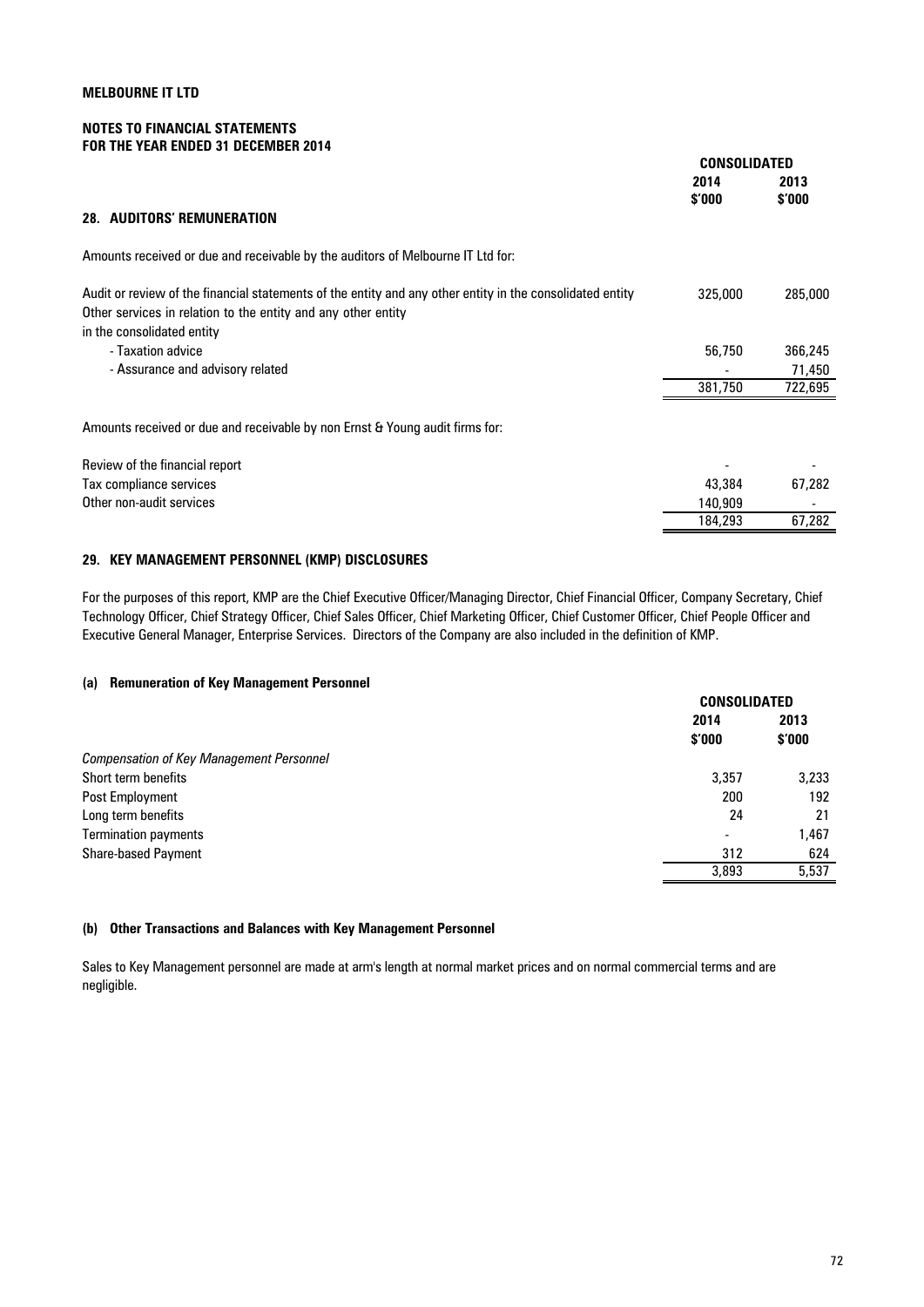## **MELBOURNE IT LTD**

## **NOTES TO FINANCIAL STATEMENTS FOR THE YEAR ENDED 31 DECEMBER 2014**

#### **30. SHARE OPTIONS**

The Melbourne IT Long Term Incentive Plans ('LTI Plan') have been established where the managing director and employees of the Company are issued with Performance Rights (zero price options, hereafter termed as 'Options' or 'Rights') over the ordinary shares in Melbourne IT Ltd. The options, issued for nil consideration, are issued in accordance with performance guidelines established by the directors of Melbourne IT Ltd. The options cannot be transferred and will not be quoted on the ASX. The managing director and some fulltime or permanent part-time employees of the company or any of its related body corporate are eligible to participate in the LTI Plan.

Each option is to subscribe for one fully paid Share. When issued, the Share will rank equally with other Shares. The options are not transferable except to the legal personal representative of a deceased or legally incapacitated option holder. The options are issued for a term of 3 years.

The Board has adopted certain policies concerning the terms of the options to be granted under the LTI Plan. The Board has the absolute discretion to change these policies at any time, although any change in its policies will have an effect only on options that are issued at or after the time of the change.

Performance Rights relating to the 31 December 2014 financial year (hereafter referred to as 2014 LTI Plan) were issued on 27 May 2014 in respect to the performance rights granted to the Chief Executive Officer (CEO), while the performance rights granted to other eligible employees were issued on 12 January 2015. The 2014 LTI Plan and the performance rights granted to the CEO were approved by shareholders in the Annual General Meeting on 27 May 2014, therefore the CEO and the Company had a shared understanding of the terms and conditions of the 2014 LTI Plan on this date.

The expected life of the options is based on historical data and is not necessarily indicative of exercise patterns that may occur. The expected volatility reflects the assumptions that the historical volatility is indicative of future trends, which may also not necessarily be the actual outcome.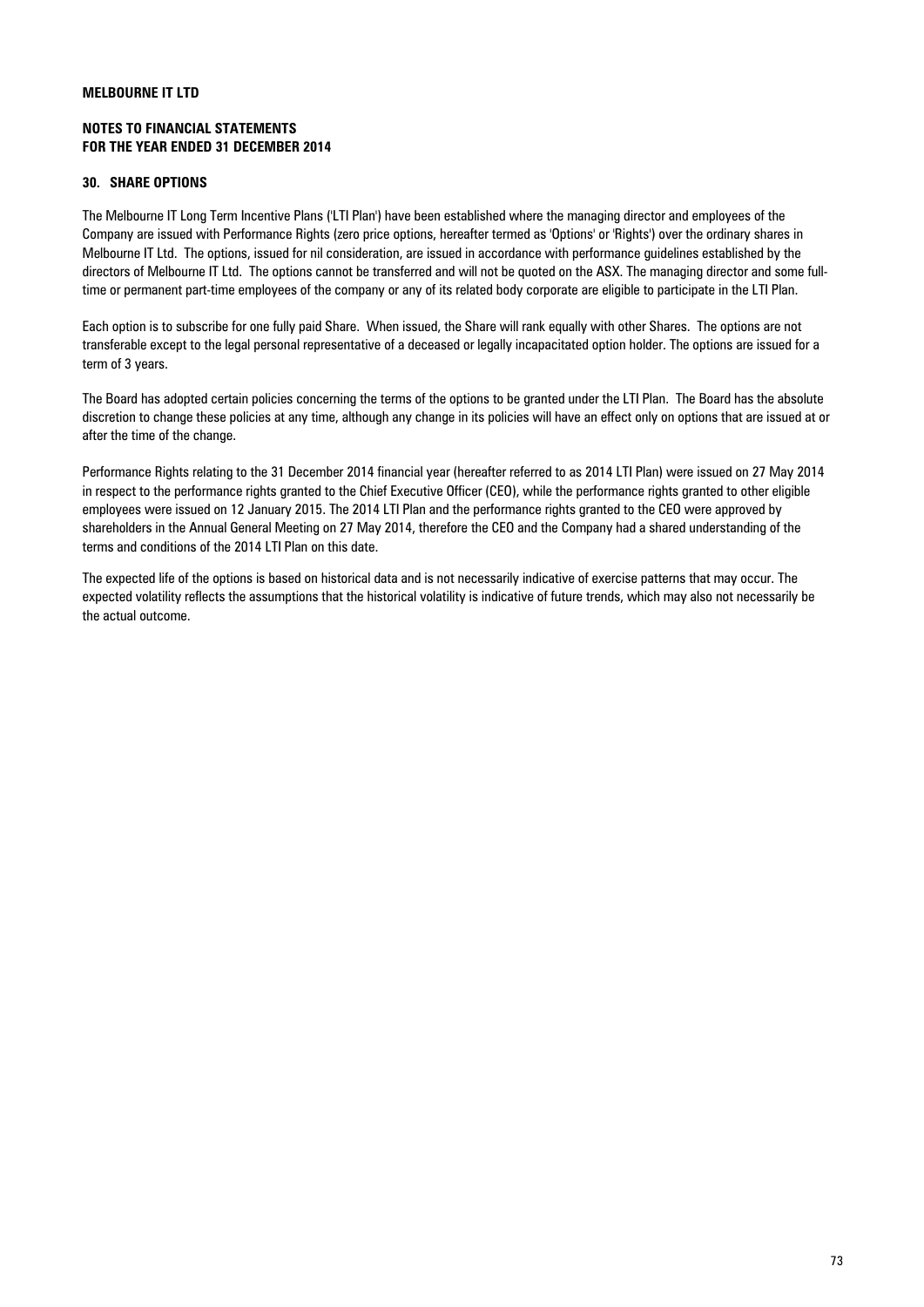#### **30. SHARE OPTIONS (Continued)**

#### **(a) Options held at the beginning of the reporting period:**

The following table summarises information about options held by directors and employees as at 1 January 2014:

| <b>Number of Options</b> | Ref   | <b>Grant Date</b> | <b>Vesting Date*</b> | <b>Expiry Date*</b> | <b>Weighted Average</b><br><b>Exercise Price</b> |
|--------------------------|-------|-------------------|----------------------|---------------------|--------------------------------------------------|
|                          |       |                   |                      |                     |                                                  |
| 285,938                  | $***$ | 1/07/11           | 1/07/14              | $1/07/14$ \$        |                                                  |
| 370,000                  | $***$ | 1/07/12           | 1/07/15              | $1/07/15$ \$        |                                                  |
| 110,000                  | $***$ | 1/07/12           | 1/07/15              | $1/07/15$ \$        |                                                  |
| 765,938                  |       |                   |                      |                     |                                                  |

\* The General Meeting held on 28 January 2014 changed the vesting and expiry dates of the 2011 and 2012 Performance Rights plans to 31 January 2014. The performance rights which vested in relation to the 2012 plan were held in escrow until 30 June 2014.

\*\* The change in the vesting date as approved in the 28 January 2014 General Meeting also resulted in a change in the number of options vested. For the 2011 plan, 245,988 of performance rights vested while 39,950 performance rights lapsed on 31 January 2014. For the 2012 plan, 248,889 of Performance Rights vested while 121,111 performance rights lapsed on 31 January 2014.

\*\*\* Represents zero price shares to be settled in cash at time of vesting, offered to international employees. Pursuant to the 28 January 2014 General Meeting, the number of performance rights vested was 76,338 while 33,612 performance rights lapsed on 31 January 2014.

As at 1 January 2014, no options were exercisable.

## **(b) Options/Rights granted during the reporting period:**

The following table summarises the movement in share options issued during the year:

| Outstanding at the beginning of the year | 765,938    | 3,795,182   |
|------------------------------------------|------------|-------------|
| Granted during the year                  | 296,610    |             |
| Vested/exercised during the year         | (571, 215) | (713,008)   |
| Lapsed during the year                   | (194.723)  | (2,316,236) |
| Outstanding at year end                  | 296,610    | 765,938     |

#### **(c) Options/Rights vested/exercised during the reporting period:**

A total of 571,215 (2013: 713,008) options/rights were vested/exercised during the year ended 31 December 2014.

#### **(d) Options lapsed or forfeited during the reporting period:**

A total of 194,723 (2013: 2,316,236) options lapsed or were forfeited with a weighted average exercise price of Nil (2013: \$1.97), by directors and employees during the year ended 31 December 2014.

#### **(e) Options/Rights held at the end of the reporting period:**

There were 296,610 Rights held as at the end of the reporting period in relation to the 2014 LTI Plan.

**2014 Number 2013 Number**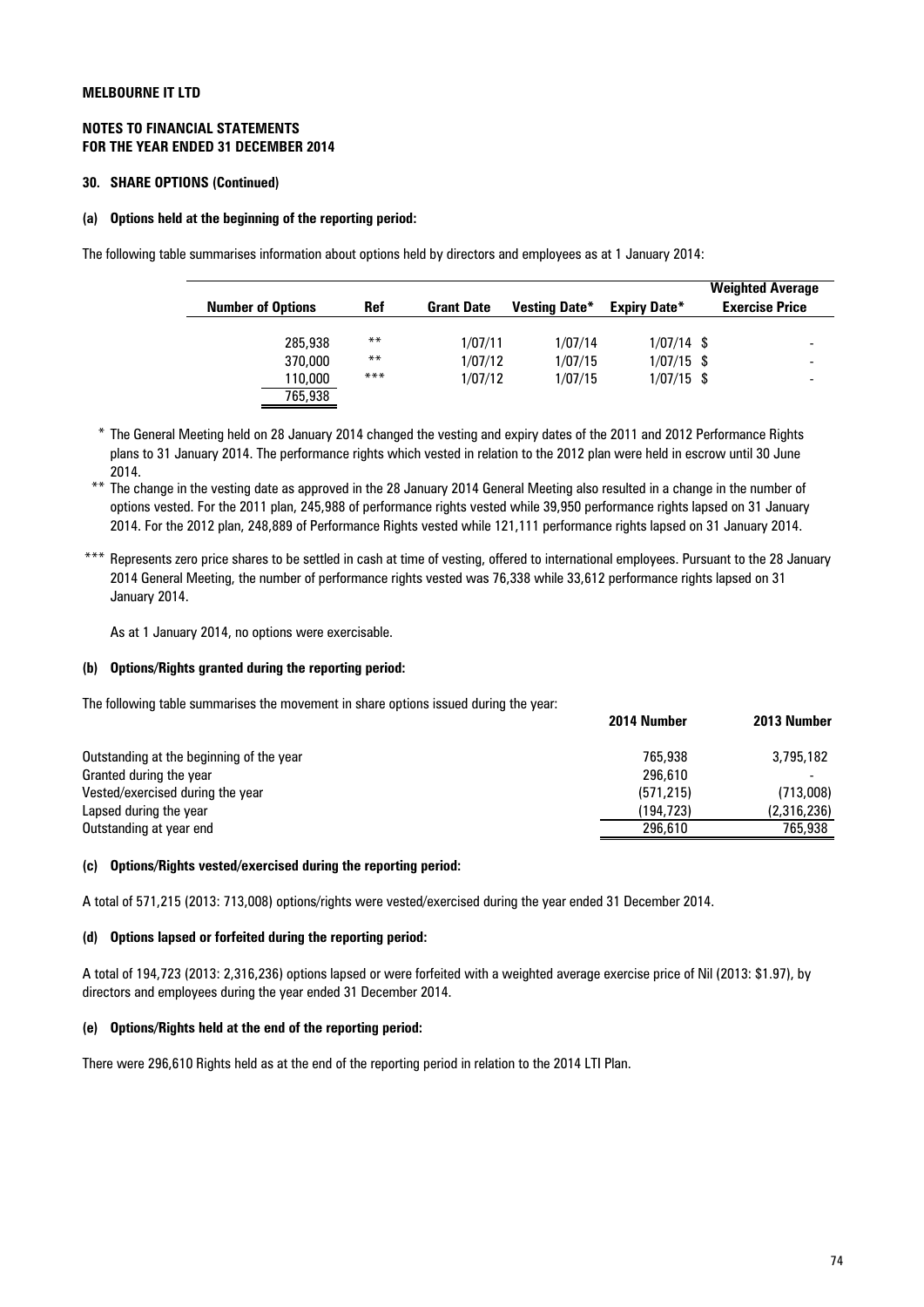#### **MELBOURNE IT LTD**

### **NOTES TO FINANCIAL STATEMENTS FOR THE YEAR ENDED 31 DECEMBER 2014**

#### **30. SHARE OPTIONS (Continued)**

#### **(f) Option pricing model: 2014 LTI Plan**

The fair value of the equity-settled share based payments granted under the 2014 LTI Plan is estimated as at the date of grant using a combination of the Monte Carlo simulation methodology (for market based vesting conditions) and discounted cashflow approach (for non-market based vesting conditions).

The following table lists the inputs to the models used for the 2014 LTI Plan:

|                            | <b>2014 LTI Plan</b> |
|----------------------------|----------------------|
| Dividend yield             | 4.0%                 |
| <b>Expected volatility</b> | 34.0%                |
| Risk-free interest rate    | 2.2%                 |

The dividend yield is based on historic and future yield estimates. The expected volatility was determined using the group's 2 year share price.

The risk-free rate is derived from the yield on Australian Government Bonds of an appropriate term.

## **31. CONTINGENT ASSETS AND LIABILITIES**

The Group is not aware of the existence of any contingent assets at balance date.

The Group is subject to claims from time to time in the ordinary course of business. There are currently no claims against the Group of individual significance.

## **32. EVENTS SUBSEQUENT TO BALANCE DATE**

On 25 February 2015, the directors declared a final dividend of 4.0 cents per ordinary share, franked at 80%, amounting to \$3.718 million. The dividend will be paid on 23 April 2015.

On 25 February 2015 Melbourne IT announced that it had entered into a Share Purchase Agreement to acquire 100% interest in Uber Global Pty Ltd, a major domains and hosting services provider, for purchase consideration of \$15.5 million, and a potential earn out based on EBITDA performance to 30 June 2015 which is capped at \$5 million. The acquisition will be funded through cash on hand. The completion of the transaction is subject to regulatory approval.

There has not been any other matter or circumstance, in the interval between the end of the financial year and the date of this report that has materially affected, or may materially affect the operations of the consolidated entity, the results of those operations, or the state of affairs of the consolidated entity in subsequent financial periods.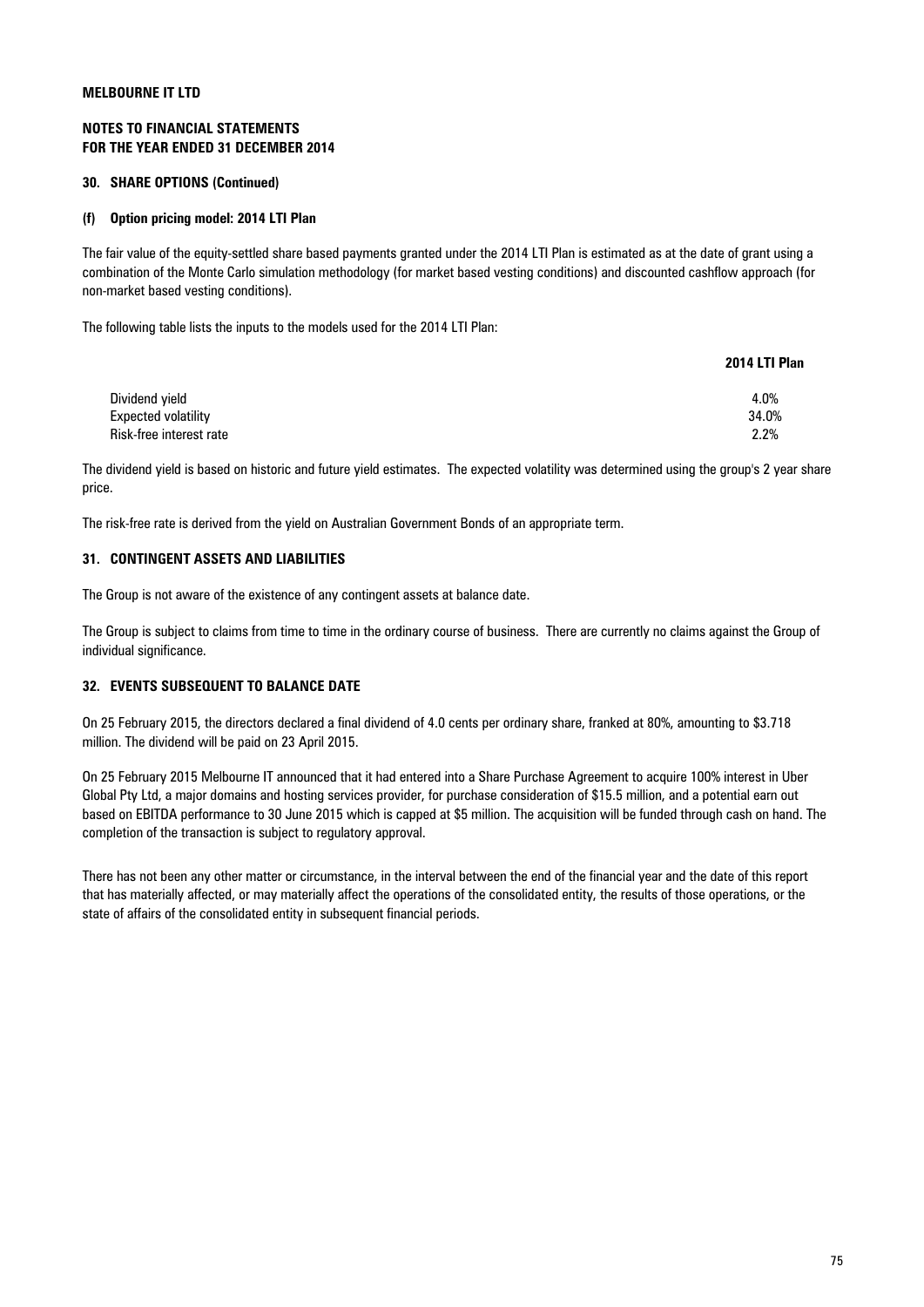## **33. INFORMATION RELATING TO MELBOURNE IT LTD ("the parent entity")**

|                                                         | 2014      | 2013    |
|---------------------------------------------------------|-----------|---------|
|                                                         | \$'000    | \$'000  |
| Current assets                                          | 21,662    | 102,064 |
| <b>Total assets</b>                                     | 164,031   | 200,698 |
| <b>Current liabilities</b>                              | 61,777    | 60,439  |
| <b>Total liabilities</b>                                | 70,912    | 72,116  |
| Contributed equity                                      | 35,629    | 68,809  |
| Options reserve                                         | 5,341     | 5,050   |
| Hedging reserve                                         | 31        |         |
| <b>Retained earnings</b>                                | 52,118    | 54,723  |
|                                                         | 93,119    | 128,582 |
| Profit/ (loss) of parent entity                         | (11, 750) | 79,156  |
| Total comprehensive income/ (loss) of the parent entity | (11, 719) | 79.069  |

The parent has issued the following guarantees in relation to the debts of its subsidiaries:

Pursuant to Class Order 98/1418, Melbourne IT Ltd, WebCentral Group Pty Ltd, WebCentral Pty Ltd and Netregistry Group Limited and its controlled entities have entered into a Deed of Cross Guarantee. The effect of the deed is that Melbourne IT Ltd has guaranteed to pay any deficiency in the event of winding up of any controlled entity or if they do not meet their obligations under the terms of overdrafts, loans, leases or other liabilities subject to the guarantee. The controlled entities have also given a similar guarantee in the event that Melbourne IT Ltd is wound up or if it does not meet its obligations under the terms of overdrafts, loans, leases or other liabilities subject to the guarantee.

In the previous year, following the sale of the FTR business unit on 30 August 2013, For The Record Pty Ltd was released from the Deed of Cross Guarantee on the same date.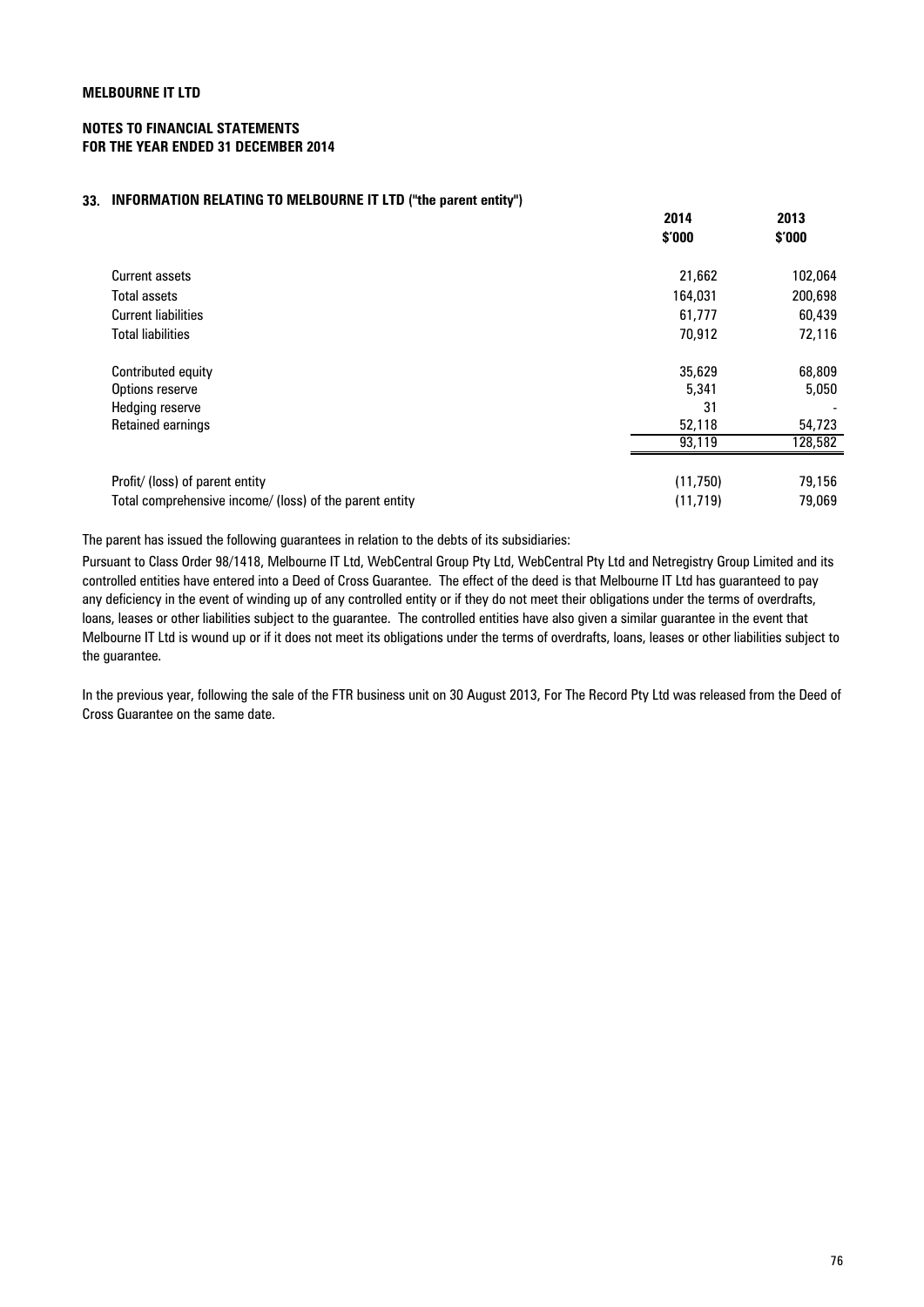## **33. INFORMATION RELATING TO MELBOURNE IT LTD ("the parent entity") (Continued)**

The consolidated financial statements include the financial statements of Melbourne IT Ltd and the subsidiaries in the following table:

|                                     |          | <b>Country of</b>    | <b>Equity Interest %</b> |      | Cost of Investment \$'000 |        |
|-------------------------------------|----------|----------------------|--------------------------|------|---------------------------|--------|
| Name                                |          | <b>Incorporation</b> | 2014                     | 2013 | 2014                      | 2013   |
| <b>WebCentral Group Pty Ltd</b>     | (a)      | Australia            | 100                      | 100  | 78,190                    | 78,190 |
| <b>Netregistry Group Limited</b>    | (a), (c) | Australia            | 100                      |      | 50,436                    |        |
| Domainz Ltd                         | (a)      | New Zealand          | 100                      | 100  | 1.671                     | 1,671  |
| Internet Names Worldwide (US), Inc. | (a)      | <b>USA</b>           | 100                      | 100  |                           |        |
| Melbourne IT GP Holdings Pty Ltd    | (a)      | Australia            | 100                      | 100  | $\overline{\phantom{0}}$  |        |
| Melbourne IT General Partnership    | (b)      | <b>USA</b>           | 100                      | 100  | 758                       | 758    |
| <b>Advantate Pty Ltd</b>            |          | Australia            | 100                      | 100  | $\overline{\phantom{a}}$  |        |
|                                     |          |                      |                          |      | 131.056                   | 80,620 |

(a) Investments in controlled entities are initial capital investments and are eliminated in the consolidated financial statements.

(b) Investments in foreign entities are revalued to the year end foreign exchange spot rates.

(c) Netregistry Group Limited has a 50% ownership in NetAlliance Pty Ltd.

On 31 March 2014, Melbourne IT acquired 100% of Netregistry Group Limited and its controlled entities (Netregistry). Refer to note 21 for further details.

#### **34. CLOSED GROUP CLASS ORDER DISCLOSURES**

#### **Entities subject to class order relief**

Pursuant to Class Order 98/1418, relief has been granted to Melbourne IT Ltd, WebCentral Group Pty Ltd and WebCentral Pty Ltd and Netregistry Group Limited and its controlled entities from the Corporations Act 2001 requirements for the preparation, audit and lodgement of their financial reports.

The consolidated statement of comprehensive income and statement of financial position of the entities that are members of the Closed Group are as follows:

|                                                                        | <b>Closed Group</b> |           |
|------------------------------------------------------------------------|---------------------|-----------|
|                                                                        | 2014                | 2013      |
|                                                                        | \$'000              | \$'000    |
| <b>Consolidated statement of comprehensive income</b>                  |                     |           |
| Profit from continuing operations before income tax                    | 1.784               | 13,025    |
| Income tax benefit                                                     | 74                  | 279       |
| Profit after tax from continuing operations, net profit for the period | 1,858               | 13,304    |
| Gain after tax from discontinued operations                            |                     | 75,838    |
| Net profit for the period                                              | 1,858               | 89,142    |
| Retained earnings at the beginning of the period                       | 81,234              | 18,539    |
| Dividends provided for or paid                                         | (929)               | (26, 447) |
| Retained earnings at the end of the period                             | 82,163              | 81.234    |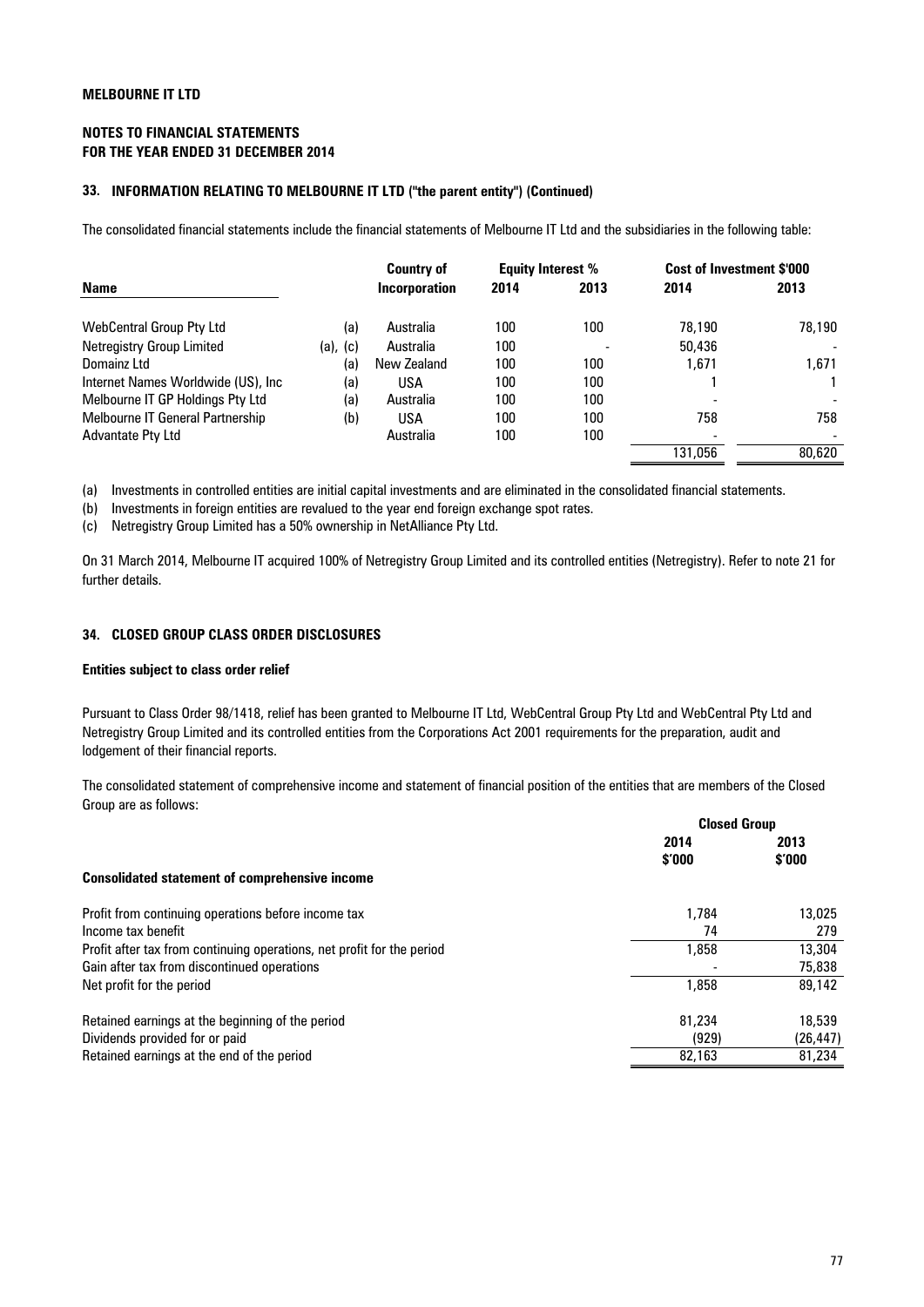## **MELBOURNE IT LTD**

# **NOTES TO FINANCIAL STATEMENTS FOR THE YEAR ENDED 31 DECEMBER 2014**

# **34. CLOSED GROUP CLASS ORDER DISCLOSURES (Continued)**

|                                                     | <b>Closed Group</b> |         |
|-----------------------------------------------------|---------------------|---------|
|                                                     | 2014                | 2013    |
|                                                     | \$'000              | \$'000  |
| <b>Consolidated statement of financial position</b> |                     |         |
| <b>ASSETS</b>                                       |                     |         |
| <b>Current assets</b>                               |                     |         |
| Cash and cash equivalents                           | 17,907              | 79,841  |
| Trade and other receivables                         | 8,425               | 23,943  |
| Prepayments of domain name registry charges         | 9,709               | 6,164   |
| Current tax receivable                              |                     | 5,497   |
| Derivative financial instruments                    | 31                  |         |
| Other assets                                        | 2,520               | 1,570   |
| <b>Total current assets</b>                         | 38,592              | 117,015 |
| <b>Non-current assets</b>                           |                     |         |
| Other financial assets                              | 10,891              | 9,641   |
| Property, plant and equipment                       | 4,853               | 2,924   |
| Intangible assets                                   | 118,075             | 68,420  |
| Deferred tax assets                                 | 4,418               | 3,186   |
| Prepayments of domain name registry charges         | 4,699               | 4,710   |
| Other assets                                        | 47                  | 74      |
| <b>Total non-current assets</b>                     | 142,983             | 88,955  |
| <b>TOTAL ASSETS</b>                                 | 181,575             | 205,970 |
| <b>LIABILITIES</b>                                  |                     |         |
| <b>Current liabilities</b>                          |                     |         |
| Trade and other payables                            | 14,978              | 19,831  |
| Interest bearing loans and borrowings               | 513                 |         |
| Current tax payable                                 | 55                  |         |
| Provisions                                          | 4,081               | 2,818   |
| Income received in advance                          | 25,043              | 16,269  |
| <b>Total current liabilities</b>                    | 44,670              | 38,918  |
| <b>Non-current liabilities</b>                      |                     |         |
| Deferred tax liability                              | 703                 | 697     |
| Provisions                                          | 628                 | 530     |
| Income received in advance                          | 12,342              | 10,819  |
| <b>Total non-current liabilities</b>                | 13,673              | 12,046  |
| <b>TOTAL LIABILITIES</b>                            | 58,343              | 50,964  |
| <b>NET ASSETS</b>                                   | 123,232             | 155,006 |
| <b>EQUITY</b>                                       |                     |         |
| Contributed equity                                  | 35,629              | 68,809  |
| Options reserve                                     | 5,321               | 4,963   |
| Hedging reserve                                     | 31                  |         |
| Non-controlling interest                            | 88                  |         |
| Retained earnings                                   | 82,163              | 81,234  |
| <b>TOTAL EQUITY</b>                                 | 123,232             | 155,006 |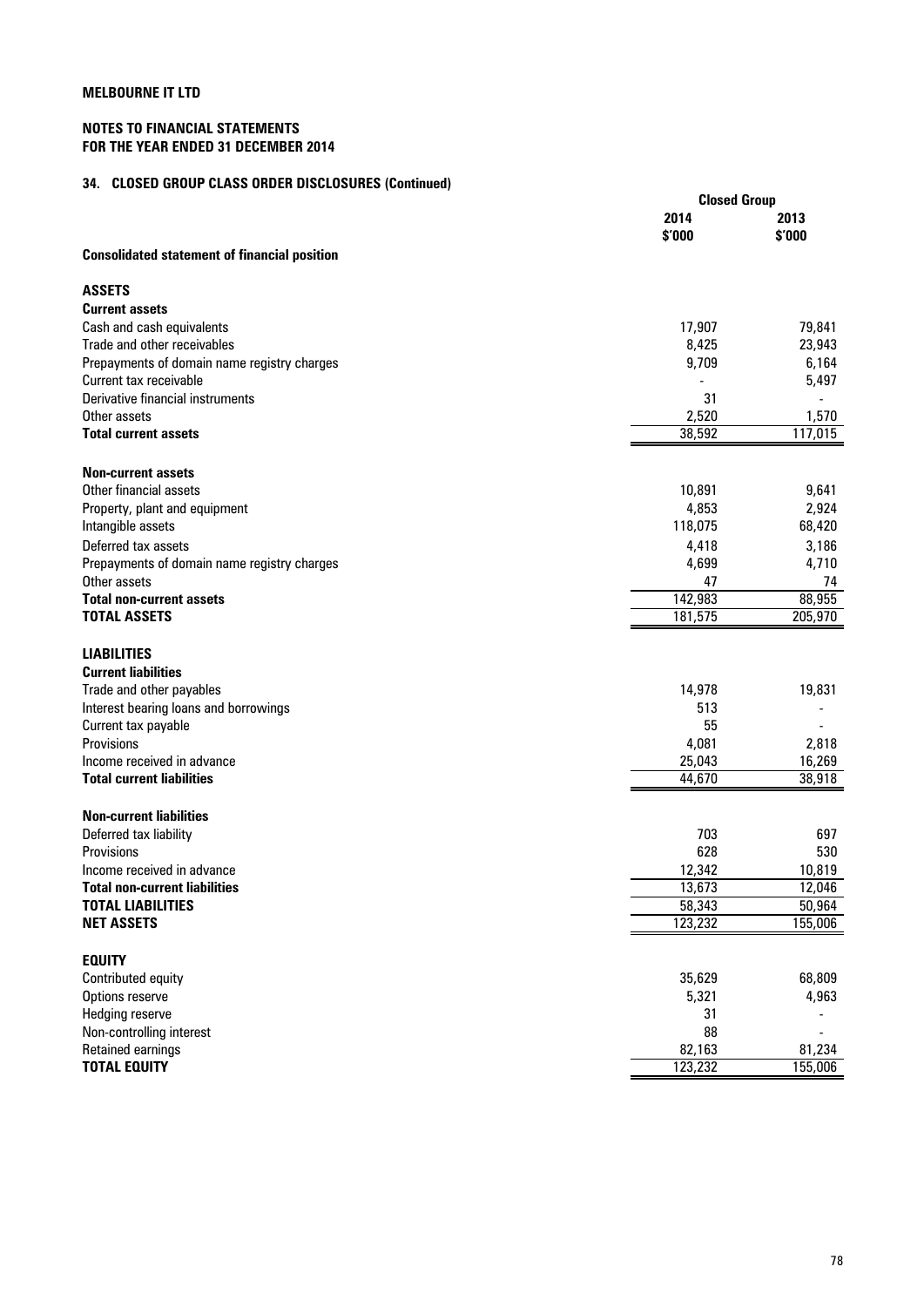

Ernst & Young 8 Exhibition Street Melbourne VIC 3000 Australia GPO Box 67 Melbourne VIC 3001

Tel: +61 3 9288 8000 Fax: +61 3 8650 7777 ey.com/au

# **Auditor's Independence Declaration to the Directors of Melbourne IT Limited**

In relation to our audit of the financial report of Melbourne IT Limited for the financial year ended 31 December 2014, to the best of my knowledge and belief, there have been no contraventions of the auditor independence requirements of the *Corporations Act 2001* or any applicable code of professional conduct.

 $Ernst + Young$ 

Ernst & Young

buergan

Joanne Lonergan Partner 25 March 2015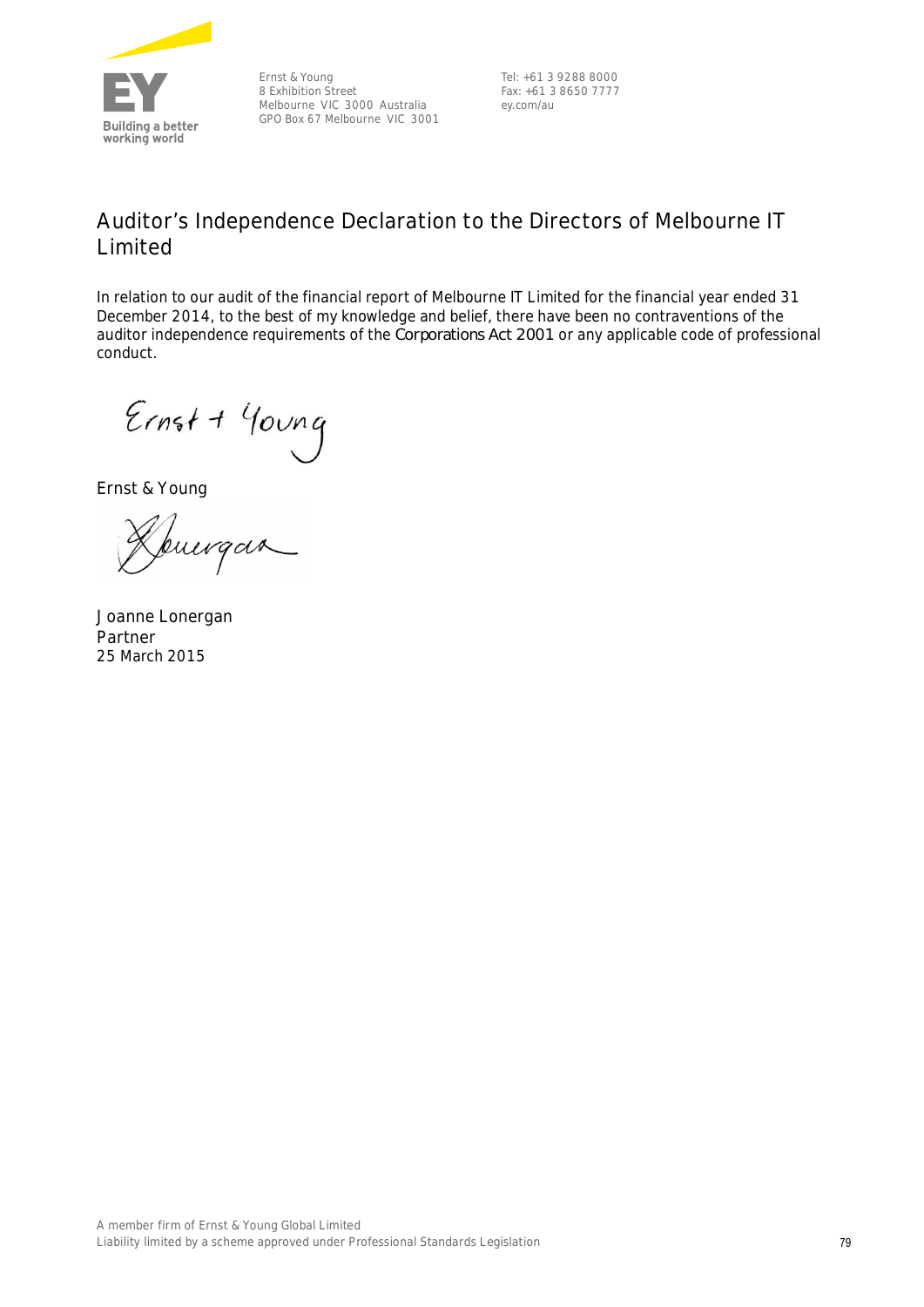

Ernst & Young 8 Exhibition Street Melbourne VIC 3000 Australia GPO Box 67 Melbourne VIC 3001

Tel: +61 3 9288 8000 Fax: +61 3 8650 7777 ey.com/au

# **Independent auditor's report to the members of Melbourne IT Limited**

# Report on the financial report

We have audited the accompanying financial report of Melbourne IT Limited, which comprises the consolidated statement of financial position as at 31 December 2014, the consolidated statement of comprehensive income, the consolidated statement of changes in equity and the consolidated statement of cash flows for the year then ended, notes comprising a summary of significant accounting policies and other explanatory information, and the directors' declaration of the consolidated entity comprising the company and the entities it controlled at the year's end or from time to time during the financial year.

# *Directors' responsibility for the financial report*

The directors of the company are responsible for the preparation of the financial report that gives a true and fair view in accordance with Australian Accounting Standards and the *Corporations Act 2001* and for such internal controls as the directors determine are necessary to enable the preparation of the financial report that is free from material misstatement, whether due to fraud or error. In Note 1(a), the directors also state, in accordance with Accounting Standard AASB 101 *Presentation of Financial Statements*, that the financial statements comply with *International Financial Reporting Standards*.

# *Auditor's responsibility*

Our responsibility is to express an opinion on the financial report based on our audit. We conducted our audit in accordance with Australian Auditing Standards. Those standards require that we comply with relevant ethical requirements relating to audit engagements and plan and perform the audit to obtain reasonable assurance about whether the financial report is free from material misstatement.

An audit involves performing procedures to obtain audit evidence about the amounts and disclosures in the financial report. The procedures selected depend on the auditor's judgment, including the assessment of the risks of material misstatement of the financial report, whether due to fraud or error. In making those risk assessments, the auditor considers internal controls relevant to the entity's preparation and fair presentation of the financial report in order to design audit procedures that are appropriate in the circumstances, but not for the purpose of expressing an opinion on the effectiveness of the entity's internal controls. An audit also includes evaluating the appropriateness of accounting policies used and the reasonableness of accounting estimates made by the directors, as well as evaluating the overall presentation of the financial report.

We believe that the audit evidence we have obtained is sufficient and appropriate to provide a basis for our audit opinion.

# *Independence*

In conducting our audit we have complied with the independence requirements of the *Corporations Act 2001*. We have given to the directors of the company a written Auditor's Independence Declaration, a copy of which is included in the directors' report.